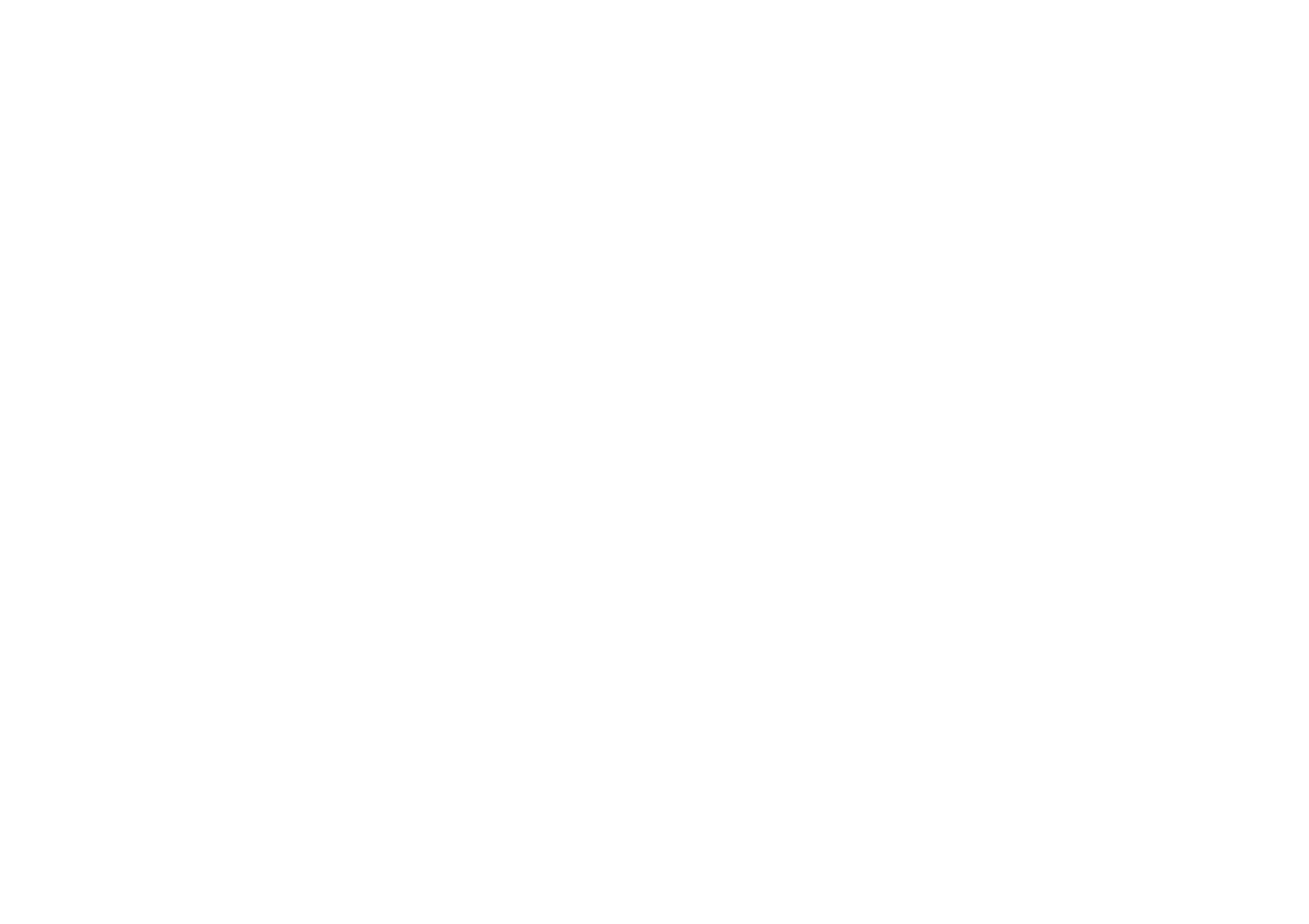## **The right to life**

*A guide to the implementation of Article 2 of the European Convention on Human Rights*

**Douwe Korff**

**Human rights handbooks, No. 8**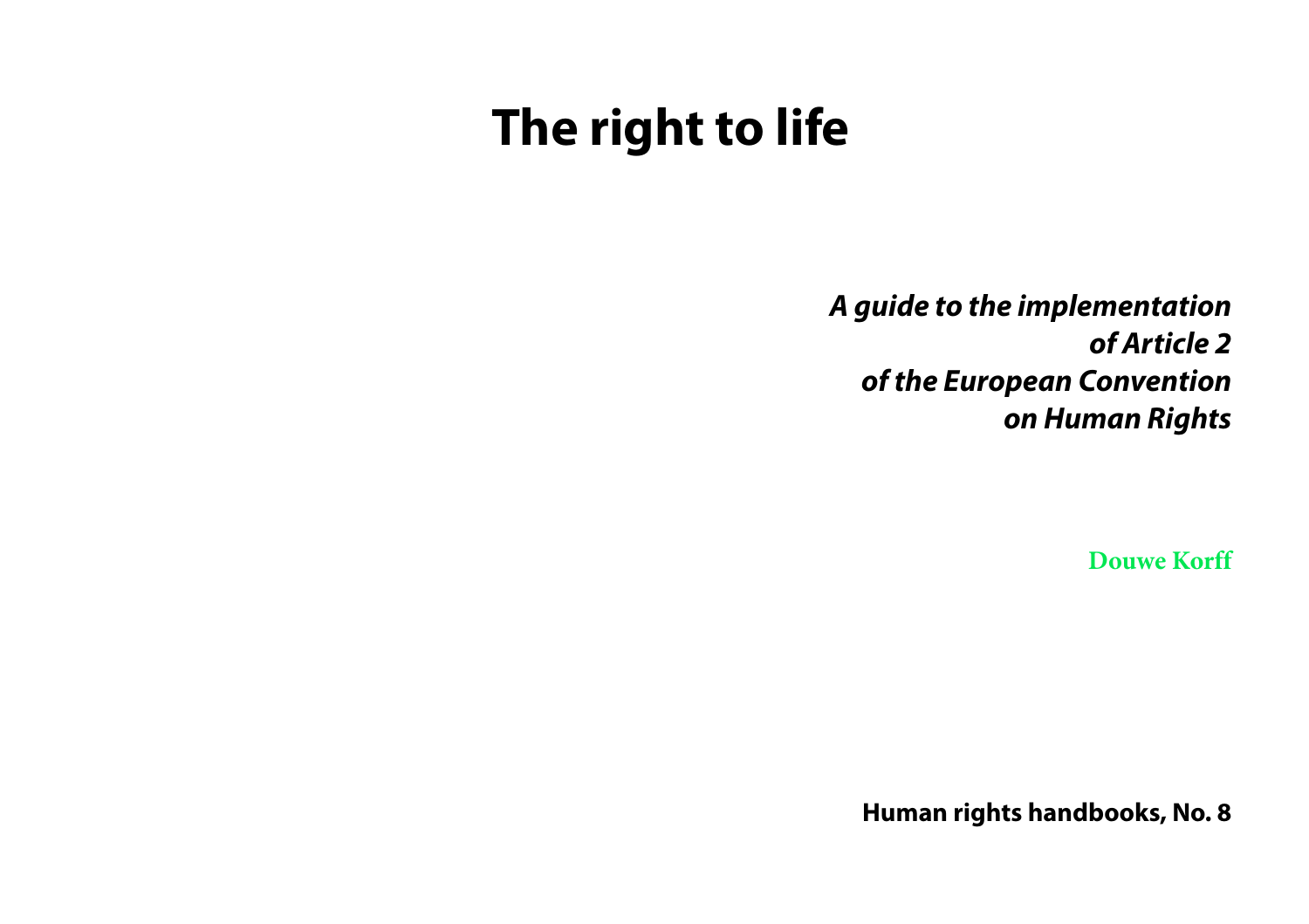## **In the "Human rights handbooks" series:**

No. 1: **The right to respect for private and family life.** A guide to the implementation of Article 8 of the European Convention on Human Rights (2001)

No. 2: **Freedom of expression.** A guide to the implementation of Article 10 of the European Convention on Human Rights (2001)

No. 3: **The right to a fair trial.** A guide to the implementation of Article 6 of the European Convention on Human Rights (2001; 2nd edition, 2006)

No. 4: **The right to property.** A guide to the implementation of Article 1 of Protocol No. 1 to the European Convention on Human Rights (2001)

No. 5: **The right to liberty and security of the person.** A guide to the implementation of Article 5 of the European Convention on Human Rights (2002)

No. 6: **The prohibition of torture.** A guide to the implementation of Article 3 of the European Convention on Human Rights (2003)

Nº 7 : **Les obligations positives en vertu de la Convention européenne des Droits de** 

**l'Homme.** Un guide pour la mise en œuvre de la Convention européenne des Droits de l'Homme (2006) (English edition in preparation)

No. 8: **The right to life**. A guide to the implementation of Article 2 of the European Convention on Human Rights (2006)

No. 9: **Freedom of thought, conscience and religion**. A guide to the implementation of Article 9 of the European Convention on Human Rights (in preparation)

Directorate General of Human Rights Council of Europe F-67075 Strasbourg Cedex

© Council of Europe, 2006

1st edition, November 2006

Printed in Belgium

Douwe Korff is Professor of International Law at London Metropolitan University, London, United Kingdom. He represented the applicants in the cases of, inter alia, McCann, Caraher, Kelly and Shanaghan v. the United Kingdom.

The opinions expressed in this publication are those of the author and do not engage the responsibility of the Council of Europe. They should not be regarded as placing upon the legal instruments mentioned in it any official interpretation capable of binding the governments of member states, the Council of Europe's statutory organs or any organ set up by virtue of the European Convention on Human Rights.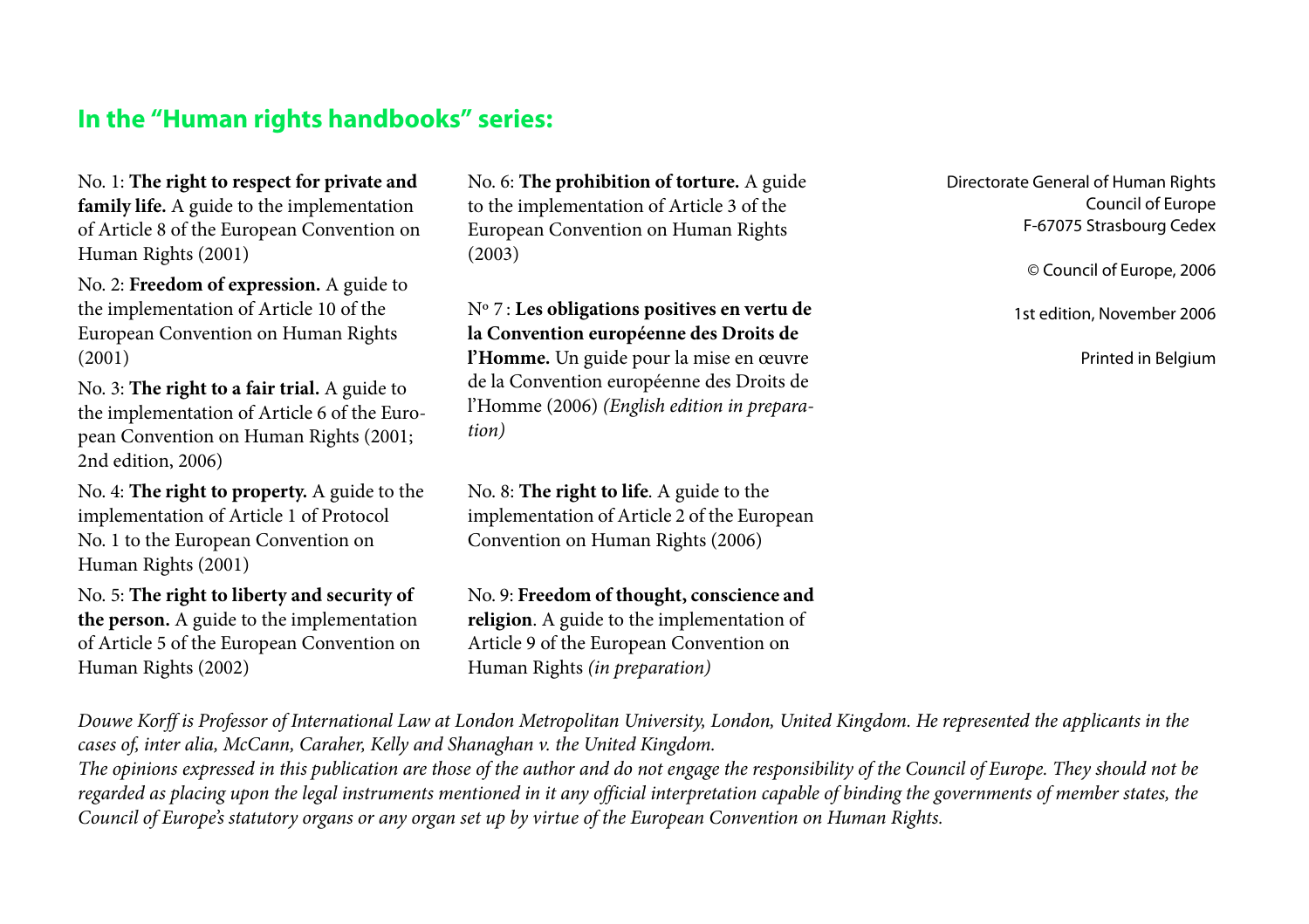## **Contents**

| The nature, beginning and end of life  8                                  |
|---------------------------------------------------------------------------|
|                                                                           |
| A right to die? Suicide, assisted suicide and euthanasia 15               |
| Use of lethal force by agents of the State  23                            |
|                                                                           |
| Assessing compliance with the substantive requirements of Article 2<br>28 |
| The need to hold an ex post facto inquiry: the "procedural limb" of       |
|                                                                           |
| Unresolved killings and allegations of collusion  43                      |

| Article 2 and the use of force in international armed conflict 55             |
|-------------------------------------------------------------------------------|
| The duty to protect life in other circumstances  59                           |
| Duties of the State in relation to life-threatening environmental risks<br>59 |
|                                                                               |
|                                                                               |
|                                                                               |
|                                                                               |
|                                                                               |
| Article 2 and Protocols Nos. 6 and 13: abolition of the death penalty<br>85   |
|                                                                               |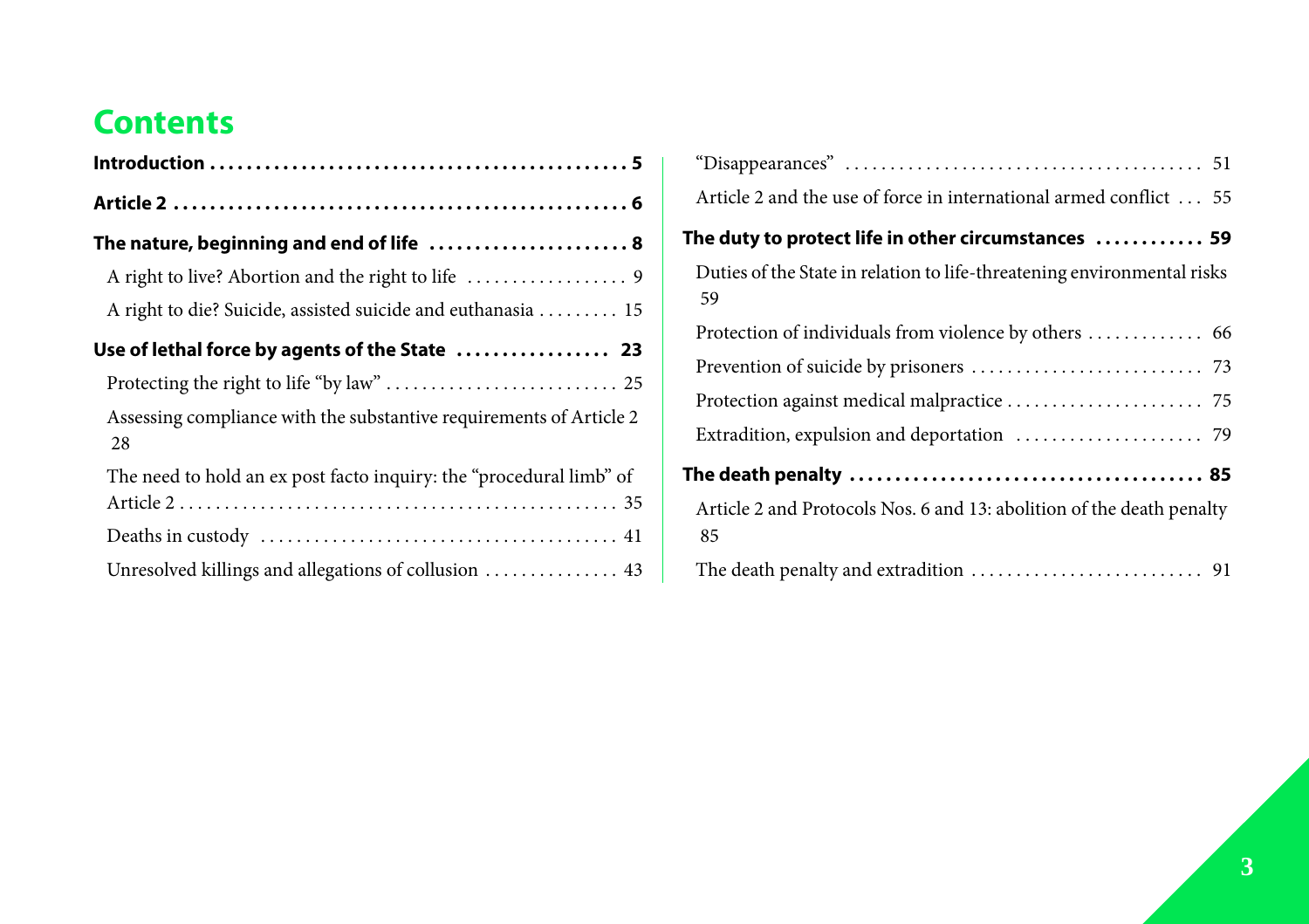## <span id="page-5-0"></span>**Article 2 of the European Convention on Human Rights**

#### **Right to life**

**1. Everyone's right to life shall be protected by law. Noone shall be deprived of his life intentionally save in the execution of a sentence of a court following his conviction of a crime for which this penalty is provided by law.**

**2. Deprivation of life shall not be regarded as inflicted in contravention of this Article when it results from the use of force which is no more than absolutely necessary:**

 **(a) in defence of any person from unlawful violence;**

 **(b) in order to effect a lawful arrest or to prevent the escape of a person lawfully detained;**

 **(c) in action lawfully taken for the purpose of quelling a riot or insurrection.**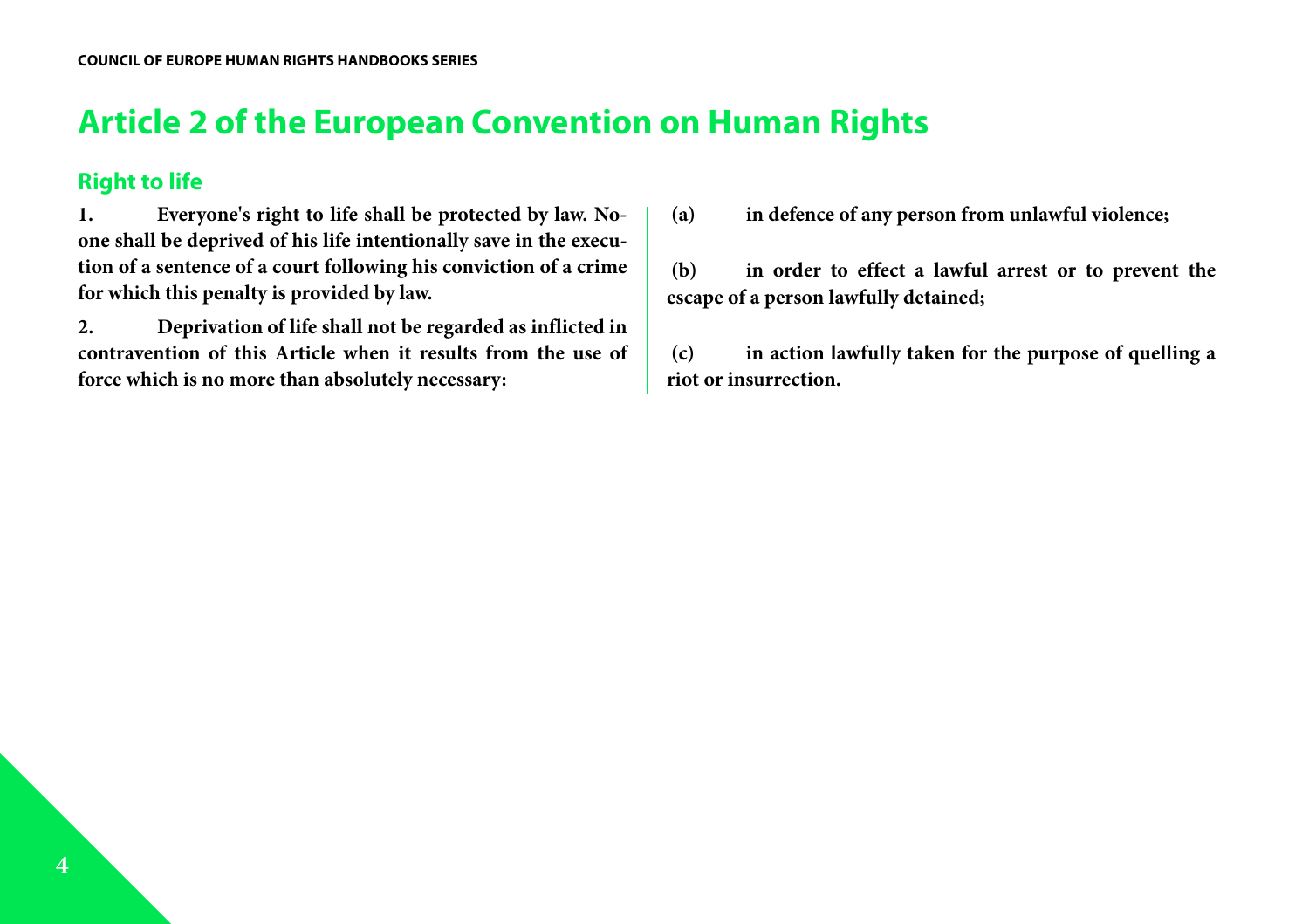## <span id="page-6-0"></span>**Introduction**

This Handbook deals with the right to life, as guaranteed by Article 2 of the European Convention on Human Rights (ECHR or "the Convention"), and with the case-law of the European Court of Human Rights ("the Court") under that article. However, the Convention must be regarded as a whole, and the rights in the Convention do not operate in isolation. On the contrary, certain basic concepts and approaches – like the concept of "law" and the tests of "legitimate aim", "necessity", "proportionality", "non-arbitrariness" and "fair balance" – run like red threads through the fabric of the Convention and the various rights in the Convention. There are also specific links between specific articles – e.g., in respect of the right to life, between Article 2 (1) and Protocols Nos. 6 and 13 as concerns the death penalty, and between Article 2 (2) and Article 15 of the Convention as concerns "deaths resulting from lawful acts of war". Cases relating to one issue are furthermore often brought under a variety of articles – as we shall note with regard to abortion and suicide in particular – and in such instances, the Court's approach can only be understood by reference to its rulings on all the articles involved.

Also important is the fact that the Convention usually does not impose rigid requirements on States. Rather, it sets certain minimum standards, while allowing States a certain discretion, a "margin of appreciation", in how to meet those standards. The scope of this discretion, of this margin, depends on the nature of the right, on the nature of the issues and the importance of the

interests at stake, and on the existence or absence of a European (or wider) consensus on the matter in hand. Such a consensus can be gleaned from State practice (through a comparative study of the laws and practices of the Council of Europe member States) or from international standards set out in other treaties (such as the Oviedo Convention on Human Rights and Biomedicine), or in resolutions adopted by the Committee of Ministers or the Parliamentary Assembly of the Council of Europe, or by United Nations bodies.

In summarising the case-law of the European Court of Human Rights (and where relevant, of the European Commission on Human Rights, abolished by Protocol No. 11 to the Convention) on Article 2, reference will therefore often be made to such general issues, to other rights in the Convention, and to issues outside the Convention (such as such European or United Nations standards), as reflected in that case-law.

This handbook is aimed, in particular, at judges and other legal professionals such as prosecutors and practising lawyers. These need to understand the Convention and the case-law of the Court, in particular when the Convention is formally part of their domestic legal systems – as is the case in most of the member States of the Council of Europe. Indeed, in law, the Convention in many European countries overrides ordinary domestic law. It is therefore crucial for these legal practitioners to be aware of the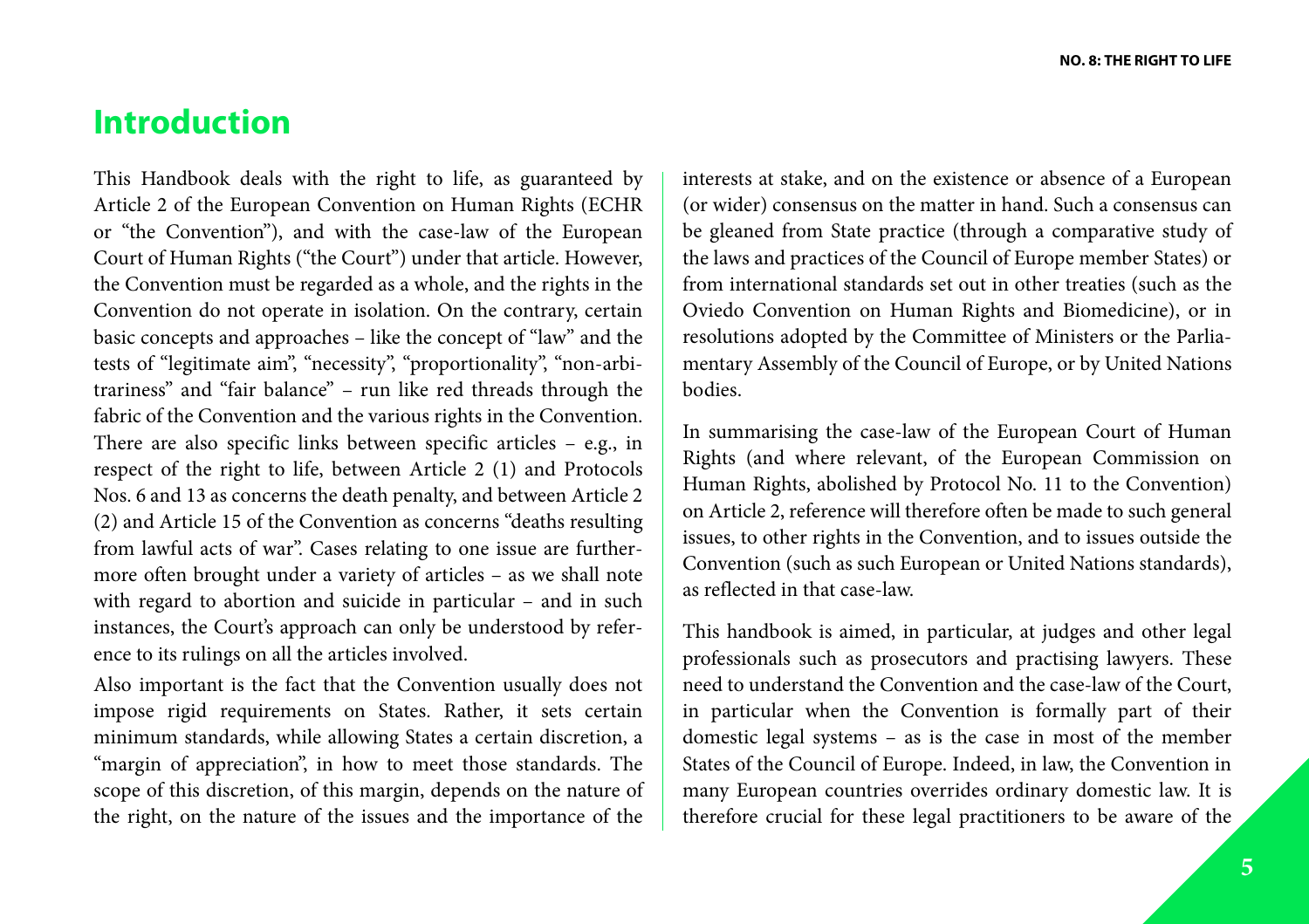detailed requirements of the Convention. More specifically, it follows from the supremacy of the Convention that the interpretation of the Convention by the European Court of Human Rights should also be followed by the national courts in these countries. The Court's judgments are not merely advisory or relevant to the respondent State in a given case only. Rather, in Council of Europe member States in which domestic law or jurisprudence proclaims the supremacy of international law in general, and/or of international human rights law or the Convention in particular, the domestic courts must follow the European Court of Human Rights' interpretations of the Convention in their own jurisprudence. It is hoped that this handbook, together with the other handbooks already issued, will help them do so.

## <span id="page-7-0"></span>**Article 2**

The first substantive right proclaimed by the Convention is the right to life, set out in Article 2 and reproduced on p. [4.](#page-5-0)

The right to life is listed first because it is the most basic human right of all: if one could be arbitrarily deprived of one's right to life, all other rights would become illusory. The fundamental nature of the right is also clear from the fact that it is "non-derogable": it may not be denied even in "time of war or other public emergency threatening the life of the nation" – although, as discussed later, "deaths resulting from lawful acts of war" do not constitute violations of the right to life (Article 15 (2)). As the Court put it in its Grand Chamber (GC) judgment in the case of McCann and others v. the United Kingdom:

Article 2 ranks as one of the most fundamental provisions in the Convention – indeed one which, in peacetime, admits of no derogation under Article 15. Together with Article 3 of the Convention [the prohibition of torture], it also enshrines one of the basic values of the democratic societies making up the Council of Europe.1

Because of this, the Court said, "its provisions must be strictly construed<sup>"2</sup>

The second sentence of Article 2 (1) concerns the death penalty, which will also be discussed separately, below, with reference to the Protocols Nos. 6 and 13 to the Convention, which abolish that penalty in times of peace (Protocol No. 6) or in all circumstances (Protocol No. 13) for those State Parties that have signed up to them.

<sup>1.</sup> McCann and others v. the United Kingdom, GC judgment of 5 September 1995, § 147, with reference to Soering v. the United Kingdom, judgment of 7 July 1989, para 88.

<sup>2.</sup> McCann GC judgment, § 147.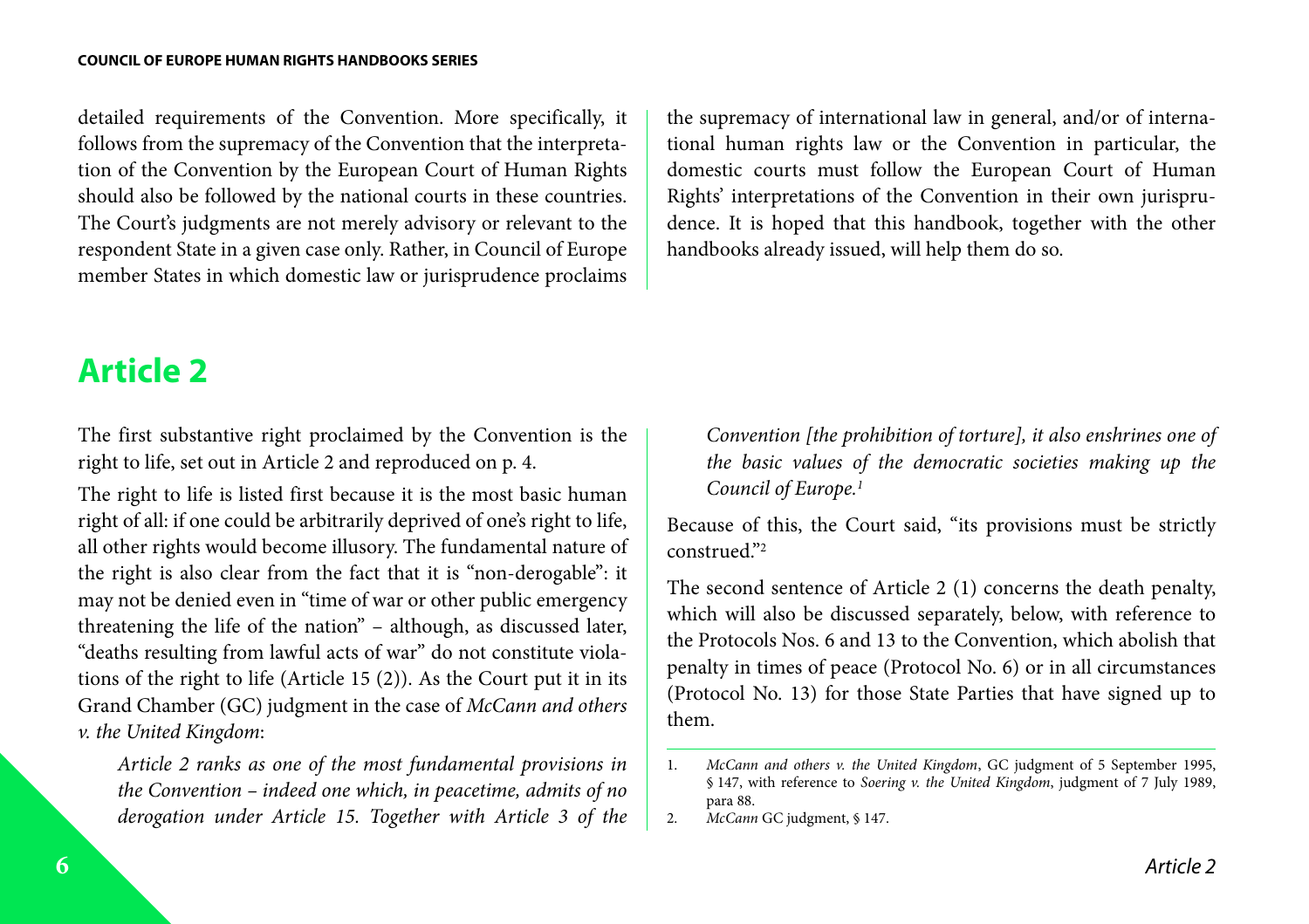That question aside, Article 2 contains two fundamental elements, reflected in its two paragraphs: a general obligation to protect the right to life "by law" (§ 1), and a prohibition of deprivation of life, delimited by a list of exceptions (§ 2). This is similar to the structure of Articles 8 to 11 of the Convention. As explained in Human Rights Handbooks Nos. 1 and 2, with reference to Articles 8 and 10 respectively, the European Commission and Court of Human Rights have derived certain important concepts and tests from this structure. These are also important in the context of Article 2, although there are some differences, which mainly strengthen the right and limit the exceptions.

Specifically, Articles 8 to 11 stipulate that restrictions on the rights they guarantee must be provided for "by law", but under Article 2 the right itself must be "protected by law". This gives additional weight to the right: While States are not generally required to incorporate the Convention into their domestic law,<sup>3</sup> as far as the right to life is concerned, they must still at least have laws in place which, in various contexts, protect that right to an extent and in a manner that substantively reflect the Convention standards of Article 2.4

The concept of "law" must here, moreover, be interpreted in the same way as in those other articles (and in the Convention generally), that is, as requiring rules that are accessible, and reasonably

precise and foreseeable in their application.<sup>5</sup> This has implications, e.g., for the rules on the use of lethal force in law enforcement, as discussed later.

As far as the second paragraph is concerned, Article 2 allows for exceptions to the right to life only when this is "absolutely necessary" for one of the aims set out in sub-paragraphs  $(2)$   $(a)-(c)$ . Again, this denotes a stricter test than under the provisions of the Convention that allow restrictions on rights when this is simply "necessary in a democratic society" for the "legitimate aims" listed in them. As the Court put it in McCann:

In this respect the use of the term "absolutely necessary" in Article 2 § 2 indicates that a stricter and more compelling test of necessity must be employed from that normally applicable when determining whether State action is "necessary in a democratic society" under paragraph 2 of Articles 8 to 11 of the Convention. In particular, the force used must be strictly proportionate to the achievement of the aims set out in sub-paragraphs 2 (a), (b) and (c) of Article  $2.6$ 

Finally, the Court has held that Article 2 imposes a "positive obligation" on States to investigate deaths that may have occurred in violation of this article. This procedural requirement was first Stated in the case of McCann, concerning killings by agents of the State, in the following terms:

6. McCann GC judgment, § 149.

<sup>3.</sup> E.g., James and others v. the United Kingdom, judgment of 21 February 1986, § 84; Holy Monasteries v. Greece, judgment of 9 December 1994, § 90.

<sup>4.</sup> Cf. the discussion of domestic law in the McCann GC judgment, §§ 151-155.

<sup>5.</sup> Sunday Times v. the United Kingdom (I), judgment of 29 March 1979, § 49, repeated in many cases since.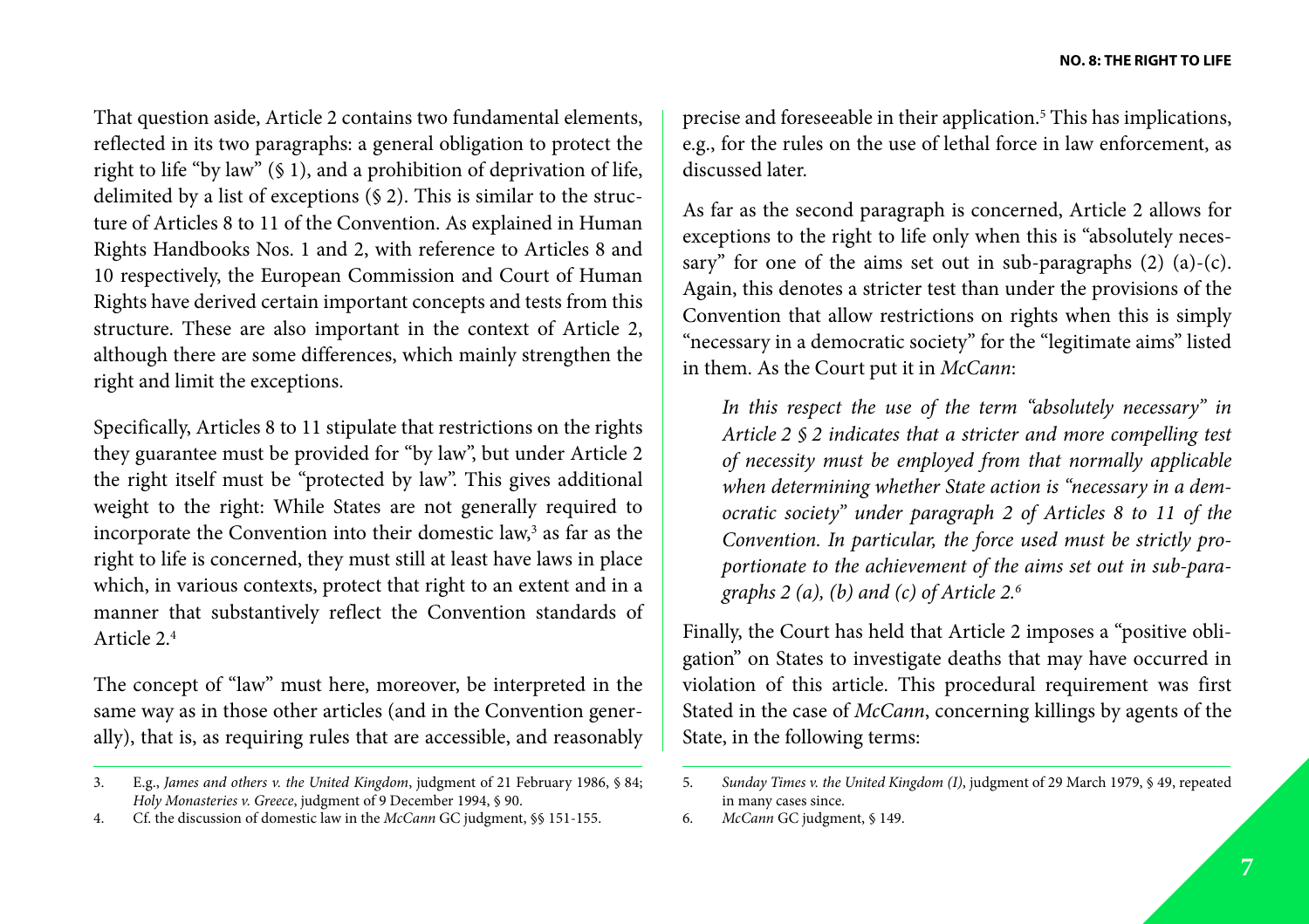The Court confines itself to noting, like the Commission, that a general legal prohibition of arbitrary killing by the agents of the State would be ineffective, in practice, if there existed no procedure for reviewing the lawfulness of the use of lethal force by State authorities. The obligation to protect the right to life under this provision, read in conjunction with the State's general duty under Article 1 of the Convention to "secure to

everyone within their jurisdiction the rights and freedoms defined in [the] Convention", requires by implication that there should be some form of effective official investigation when individuals have been killed as a result of the use of force by, inter alios, agents of the State.<sup>7</sup>

7. McCann GC judgment, § 161.

## <span id="page-9-0"></span>**The nature, beginning and end of life**

Article 2 protects "everyone's" right to "life". "Life" here means human life: neither the right to life of animals, nor the right to existence of "legal persons" is covered by the concept. Animals are not "persons" and hence not included in the concept of "everyone" (toute personne) and are therefore not protected by the Convention at all. "Legal persons" such as companies are "persons" and can invoke the Convention in certain respects, e.g. in respect of the right to property<sup>s</sup> and the right to a fair trial in the determination of their civil rights and obligations.<sup>9</sup> The right to freedom of expression can be invoked by newspaper companies and publishers etc.,<sup>10</sup> the right to freedom of association by associations,<sup>11</sup> and

the right to freedom of religion by religious associations.12 But none of them have a "life" in the sense of Article 2.

The Convention does not otherwise clarify what "life" is, or when it – and therewith the protection of Article 2 of the Convention – begins or ends. Indeed, in the absence of a European (or worldwide) legal or scientific consensus on the matter, the Commission when it still existed was, and the Court still is, unwilling to set

<sup>8.</sup> E.g., Stran Greek Refineries and Stratis Andreadis v. Greece, judgment of 9 December 1994. Note that Article 1 of the First Protocol explicitly grants the right to the peaceful enjoyment of one's possessions to "every natural or legal person"; it is the only provision in the Convention and its additional protocols to do so.

<sup>9.</sup> E.g., Stran Greek Refineries and Stratis Andreadis v. Greece (see previous footnote); Tre Traktörer Aktiebolag v. Sweden, judgment of 7 July 1989.

<sup>10.</sup> E.g., Observer and Guardian v. the United Kingdom, judgment of 26 November 1991; Sunday Times v. the United Kingdom (II), judgment of 26 November 1991; Groppera Radio AG and others v. Switzerland, judgment of 28 March 1990; Informationsverein Lentia v. Austria, judgment of 24 November 1993.

<sup>11.</sup> E.g., VATAN (People's Democratic Party) v. Russia, Appl. No. 47978/99, admissibility decision of 21 March 2002.

<sup>12.</sup> Pastor X and the Church of Scientology v. Sweden, Appl. No. 7805/77, admissibility decision of 5 May 1979 (reversing an earlier decision to the contrary: Church of X v. the United Kingdom, Appl. No. 3798/68, admissibility decision of 17 December 1968).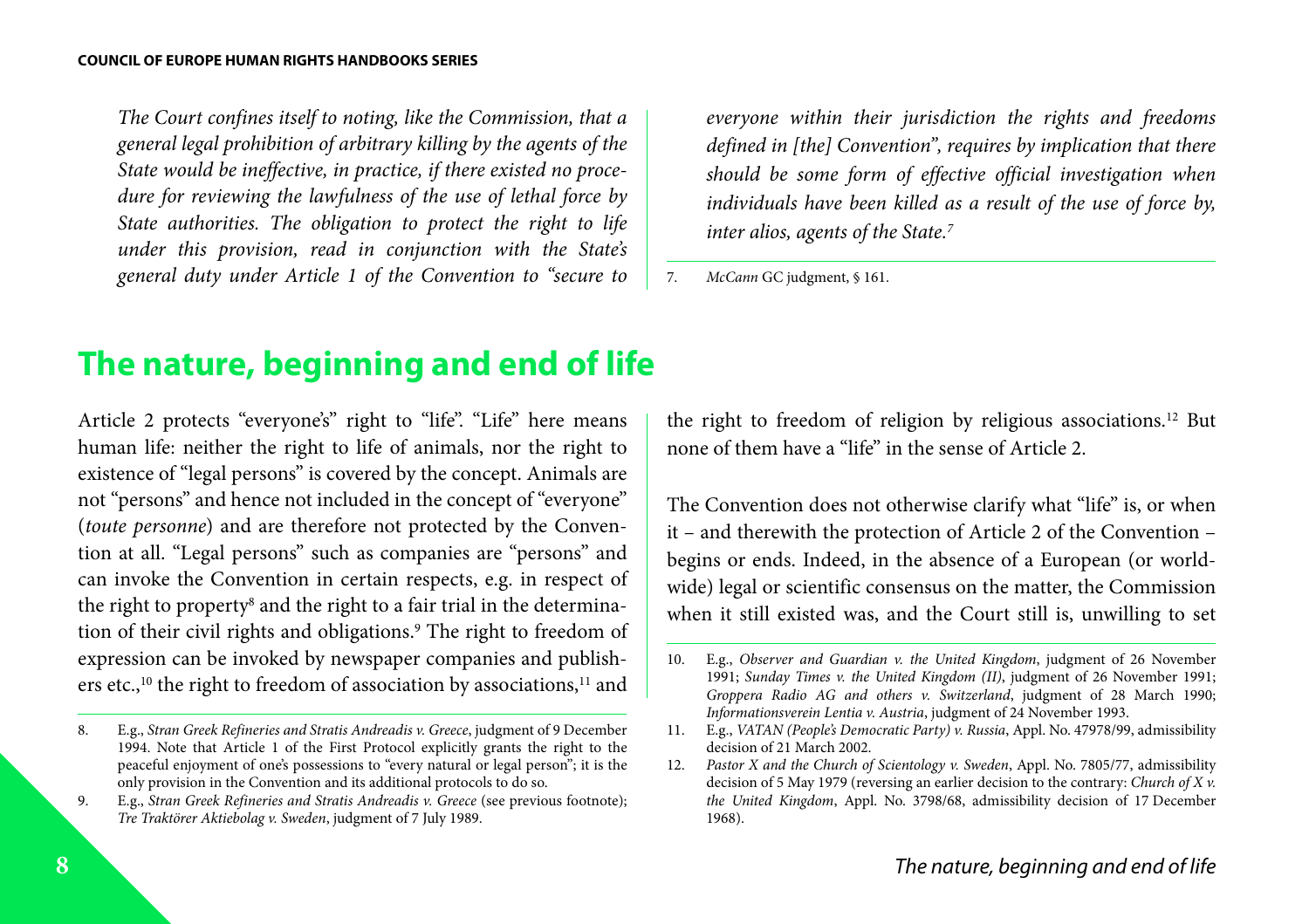precise standards in these regards. As the Court put it in the case of Vo v. France (further discussed below, p. [13](#page-14-0) ff.):

… the issue of when the right to life begins comes within the margin of appreciation which the Court generally considers that States should enjoy in this sphere, notwithstanding an evolutive interpretation of the Convention, a "living instrument which must be interpreted in the light of present-day conditions" […]. The reasons for that conclusion are, firstly, that the issue of such protection has not been resolved within the majority of the Contracting States themselves, in France in particular, where it is the subject of debate and, secondly, that there is no European consensus on the scientific and legal definition of the beginning of life. …

Having regard to the foregoing, the Court is convinced that it is neither desirable, nor even possible as matters stand, to answer in the abstract the question whether the unborn child is a person for the purposes of Article 2 of the Convention (personne in the French text).<sup>13</sup>

Rather than imposing a uniform standard, the Commission and Court thus assessed and assess matters relating to the beginning of life only in a marginal way, on a case-by-case basis, while leaving considerable freedom to States to regulate the matters in question themselves, as long as they approach them in an appropriate way, in particular by giving appropriate weight to the various interests at stake and by carefully balancing those interests. This can be seen from the case-law of the Convention organs on induced termination of pregnancy (abortus provocatus; hereafter simply "abortion"), euthanasia and assisted suicide.

### <span id="page-10-0"></span>**A right to live? Abortion and the right to life**

Applicants in cases relating to abortion have invoked not just Article 2, but also Article 8, which protects "private and family life", Article 6, which guarantees, among other matters, "access to court" in the determination of a person's "civil rights and obligations" and, as concerns the dissemination of information on abortion, Article 10, concerning freedom of expression. Although the discussion in this handbook will focus on the arguments relating to Article 2, it is important to note several of the other arguments as well, since they are closely inter-related, and because the Convention organs have at times made comments in cases under those other articles which relate to Article 2. Thus, in an early case, Brüggemann and Scheuten v. Germany, the applicant argued that she had the sole right to decide to have an abortion under Article 8 of the Convention, which guarantees the right to respect for "private life". However, the Commission held that:

<sup>13.</sup> Vo v. France, judgment of 8 July 2004, §§ 82 and 85. In the judgment, the Court makes extensive reference to the Oviedo Convention on Human Rights and Biomedicine, its Additional Protocol on the Prohibition of Cloning Human Beings and its Draft additional Protocol on biomedical research (§§ 35-39), to the opinion on the ethical aspects of research involving the use of human embryo, adopted in 1998 by the EU European Group on Ethics in Science and New Technologies (§ 40), and to comparative law (§ 41), and it refers to this in the passage quoted above (see §§ 82-85). As the Court pointed out, the latter Convention and protocols notably do not define the concept of "human being" (§ 84).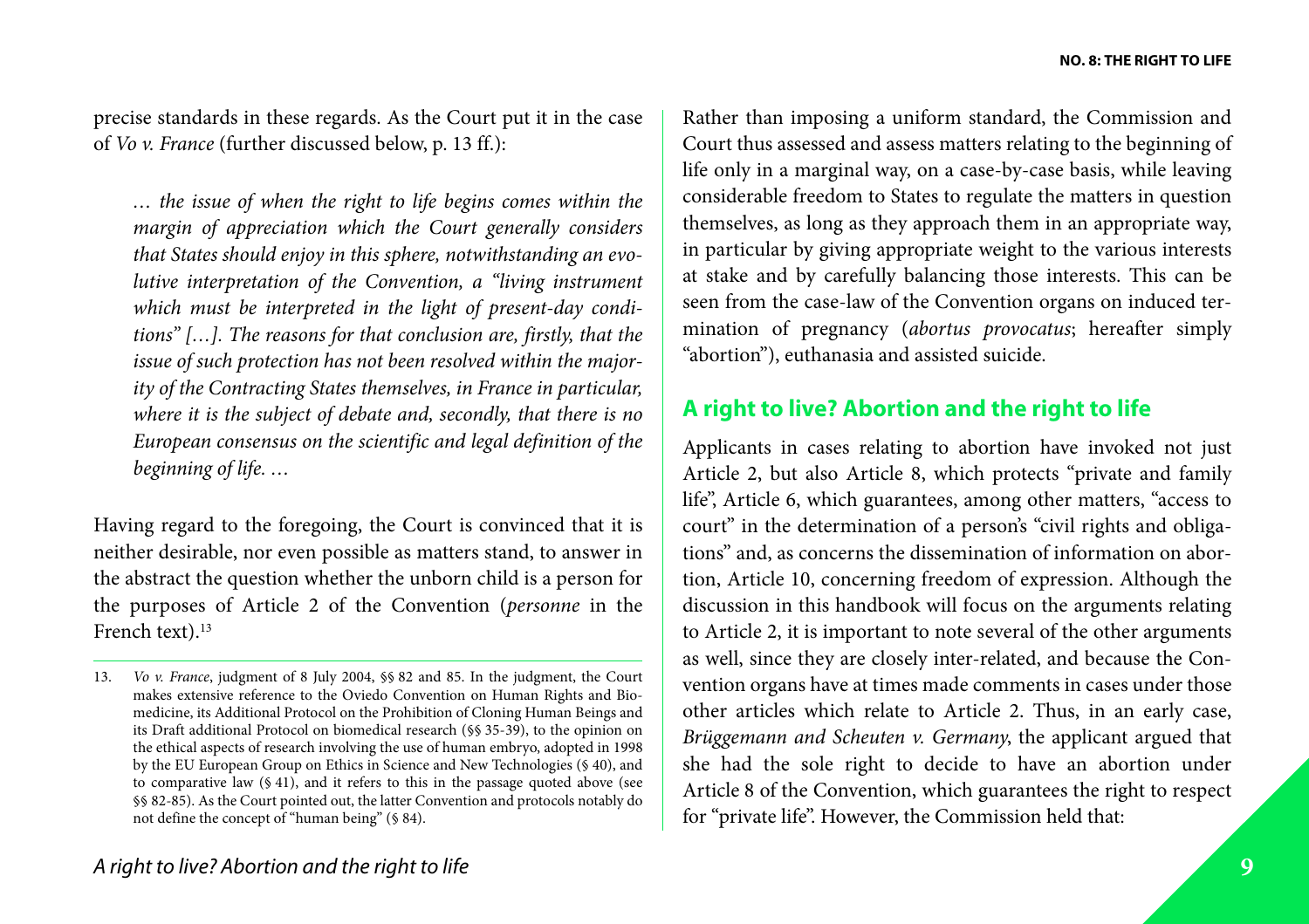Article 8 § 1 cannot be interpreted as meaning that pregnancy and its termination are, as a principle, solely a matter of the private life of the mother<sup>14</sup>

while declining to examine the issue, in that case, under Article 2. However, in later cases it did take up the issue under that article.

In the case of  $X$  v. the United Kingdom, $15$  the Commission noted that Article 2 of the Convention does not mention abortion. In particular, it does not include it in the list of actions in its second paragraph, which are "not [to] be regarded as inflicted in contravention of this article". According to the Commission, this meant that there were only three options: either Article 2 does not cover an unborn foetus at all; or it recognises a right to life of the foetus with certain implied limitations; or it grants an absolute right to life to the foetus.

The Commission expressly ruled out the latter interpretation, because it did not allow for the taking into account of any risk to the mother's life: that "would mean that the 'unborn life' of the foetus would be regarded as being of a higher value than the life of the pregnant woman."16 This could not be the proper interpretation of Article 2 in respect of abortion, because not only had almost all Contracting Parties to the Convention allowed abortion when this was necessary to save the life of the mother, even by 1950, when the Convention was drafted, but in the meantime

there had been, if anything, "a tendency towards further liberalisation [of abortion]."17

Rather, in this early case, the Commission tended towards the first interpretation. It discussed the limitations on the right to life, contained in the second sentence of the first paragraph of Article 2 and in the second paragraph of that article, and found that:

All the above limitations, by their nature, concern persons already born and cannot be applied to the foetus.

Thus both the general usage of the term "everyone" ("toute personne") in the Convention and the context in which this term is employed in Article 2 tend to support the view that it does not include the unborn.18

However, in a later case, H. v. Norway, the Commission went somewhat further in the direction of the second option, by "not exclud[ing]" that "in certain circumstances" the foetus may enjoy "a certain protection under Article 2, first sentence" notwithstanding the "considerable divergence of views" in the Contracting States on whether or to what extent Article 2 protects the unborn life.<sup>19</sup>

The Commission based its conclusion about this divergence specifically on the jurisprudence of the Austrian and German Constitutional Courts and the Norwegian Supreme Court on the matter. The Austrian Constitutional Court ruled in 1974 that Article 2 of

<sup>14.</sup> Brüggeman and Scheuten v. Germany, Appl. No. 6959/75, Commission Report of 12 July 1977.

<sup>15.</sup> X v. the United Kingdom, Appl. No. 8416/79, admissibility decision of 13 May 1980.

<sup>16.</sup> X v. the United Kingdom decision, § 19.

<sup>17.</sup> X v. the United Kingdom decision, § 20.

<sup>18.</sup> Appl. No. 8416/79, admissibility decision of 13 May 1980.

<sup>19.</sup> H. v. Norway, Appl. No. 17004/90, admissibility decision of 19 May 1992. Reference to other cases omitted.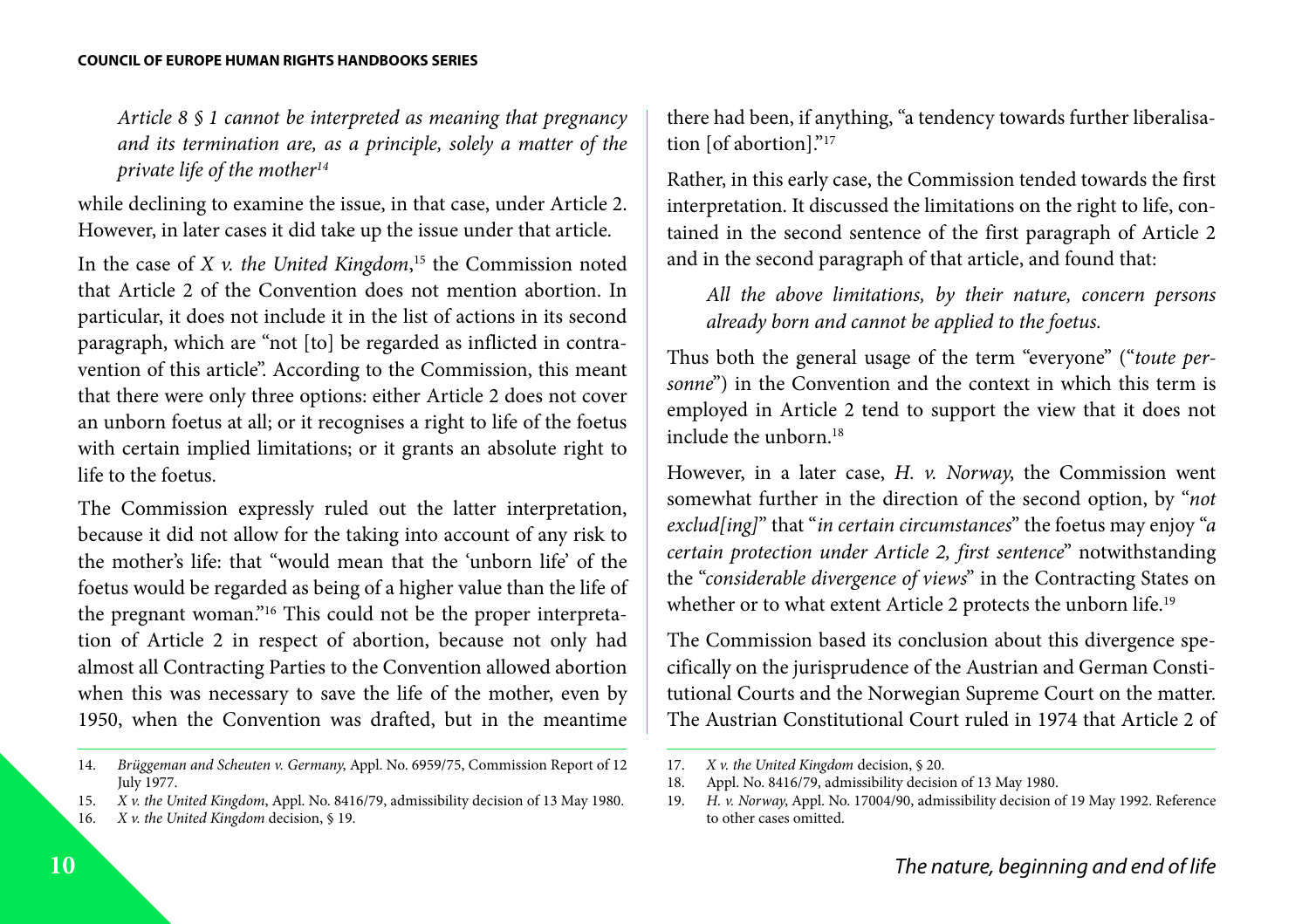the Convention (which applies directly in Austria) did not cover unborn life, while the German Constitutional Court held in 1975 that the word "everyone" in the phrase "everyone has a right to life" in the corresponding provision in the German Basic Law (the forerunner to the Constitution of the re-united Germany) referred to "every living human being" – and that the right thus did extend to (living) unborn human beings. The Norwegian Supreme Court was more pragmatic. As paraphrased in H. v. Norway, it ruled in 1979 that:

… abortion laws must necessarily be based on a compromise between the respect for the unborn life and other essential and worthy considerations. This compromise has led the legislator to permit self-determined abortion under the circumstances defined by the [1978 Norwegian Act on Termination of Pregnancy].

Clearly, such a reconciliation of disparate considerations gives rise to ethical problems, and clearly too, there will be some disagreement about the system embodied in the Act. The reactions to the Act show that many … view it as an attack on central ethical principles. But it is equally relevant that others – also from an ethical point of view – regard the Act as having done away with an unacceptable legal situation.

It is not a matter for the courts to decide whether the solution to a difficult legislative problem which the legislator chose when adopting the Act on Termination of Pregnancy of 1978, is the best one. On this point, different opinions will be held among judges as among other members of our society. The reconciliation of conflicting interests which abortion laws require is the legislator's task and the legislator's responsibility. The legislative power is exercised by the People through the Storting [the Norwegian Parliament]. The Storting majority which adopted the Act on Termination of Pregnancy in 1978 had its mandate from the People after an election campaign in which the abortion question was again a central issue, decided moreover not to take the initiative towards any statutory amendment. Clearly, the courts must respect the solution chosen by the legislator.

The Commission looked quite closely at the specific provisions of the 1978 Norwegian Termination of Pregnancy Act, noting that it only allowed "self-determined abortion" within the first 12 weeks of pregnancy; abortion between 12 and 18 weeks on the authority of two doctors if the pregnancy, birth or care for the child might place the mother in a difficult situation of life; and termination after the 18th week only if there were particularly serious reasons for such a step, and never if there was reason to presume that the foetus is viable. The woman in the case in question had received authorisation for a termination in the 14th week. Echoing the views of the Norwegian Supreme Court, the Commission concluded:

As the present case shows there are different opinions as to whether such an authorisation strikes a fair balance between the legitimate need to protect the foetus and the legitimate interests of the woman in question. However, having regard to what is Stated above concerning Norwegian legislation, its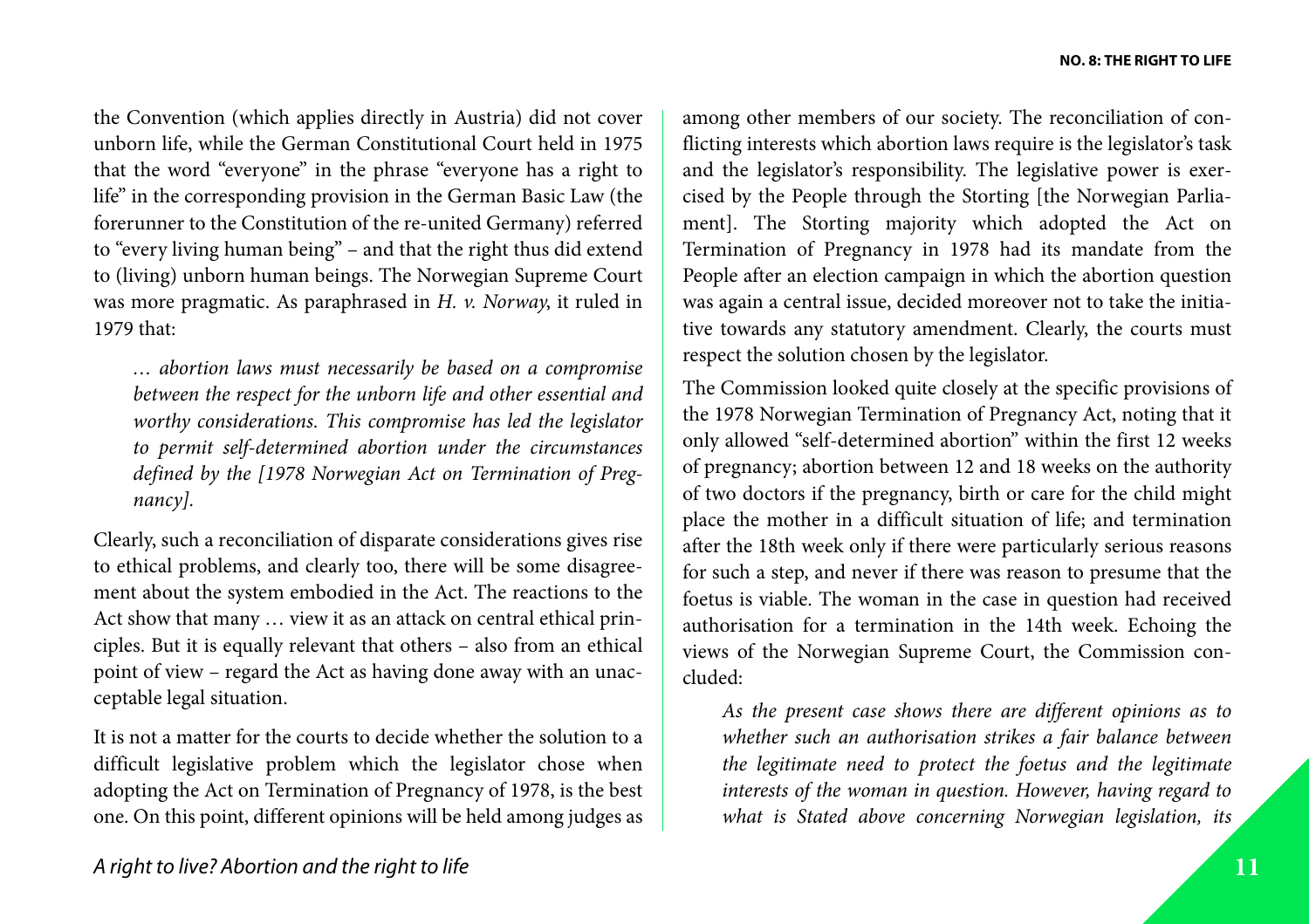requirements for the termination of pregnancy as well as the specific circumstances of the present case, the Commission does not find that the respondent State has gone beyond its discretion which the Commission considers it has in this sensitive area of abortion. Accordingly, it finds that the applicant's complaint under Article 2 of the Convention is manifestly illfounded within the meaning of Article 27 § 2 of the Convention.

A few years later, the Commission examined a case, Reeve v. the United Kingdom, 20 in which the mother of a 2-year old child born with severe congenital defects (spina bifida and hydrocephalus) that should have been, but were not, detected by the doctors treating her during her pregnancy complained on behalf of her child that the child was prevented from pursuing an action against the health authority employing those doctors, for "wrongful life". The mother claimed on behalf of the child (the latter being formally the applicant) that it violated the Convention, and more specifically the child's right of "access to court" under Article 6 of the Convention, that the State disallowed a claim for damages by the child on the basis that it was allowed to be born in circumstances in which her mother would have decided to have an abortion if only she had been in possession of the full facts. However, the mother could claim damages for the loss of earnings, cost of care etc., resulting from having a handicapped child. The Commission

20. Reeve v. the United Kingdom, Appl. No. 24844/94, admissibility decision of 30 November 1994.

held that the restriction on "access to court" pursued the aim of upholding the right to life, and fell within the State's margin of appreciation. It found the restriction "reasonably proportionate, given that claims lie for any wrongful act which contributes to a child's disabilities and that insofar as the wrongful act affects the parents, action may lie for the damages which they have suffered and compensation obtained for cost of care."<sup>21</sup>

Since in this case and all similar cases the Commission had held the application to be "manifestly ill-founded" and therefore inadmissible, the Court did not deal with the issue of abortion directly until after the Commission's abolition in 1998.22 Only in 2002, in the case of Boso v. Italy, did the Court at last have to adjudicate on a case directly relating to abortion. Similar to the Commission case of H. v. Norway, this case concerned a woman who had had an abortion, against the wishes of the potential father (in Boso, her husband), but in accordance with the relevant domestic law, Law No. 194 of 1978. On the issues relating to Article 2, the Court confirmed the Commission's approach in H. v. Norway in the following terms:

21. Ibid.

<sup>22.</sup> The Court had touched on the issue indirectly in a case concerning the prohibition, in Ireland, of the dissemination of information on abortion facilities in other countries. In that case, the Court held that the Stated aim of the prohibition, the protection of the right to life of the unborn, was a "legitimate aim" for the purpose of Article 10, but it expressly refused to determine "whether a right to abortion is guaranteed under the Convention or whether the foetus is encompassed by the right to life as contained in Article 2": Open Door Counselling Ltd. and Dublin Well Woman Centre Ltd. and Others v. Ireland, judgment of 29 October 1992, § 66.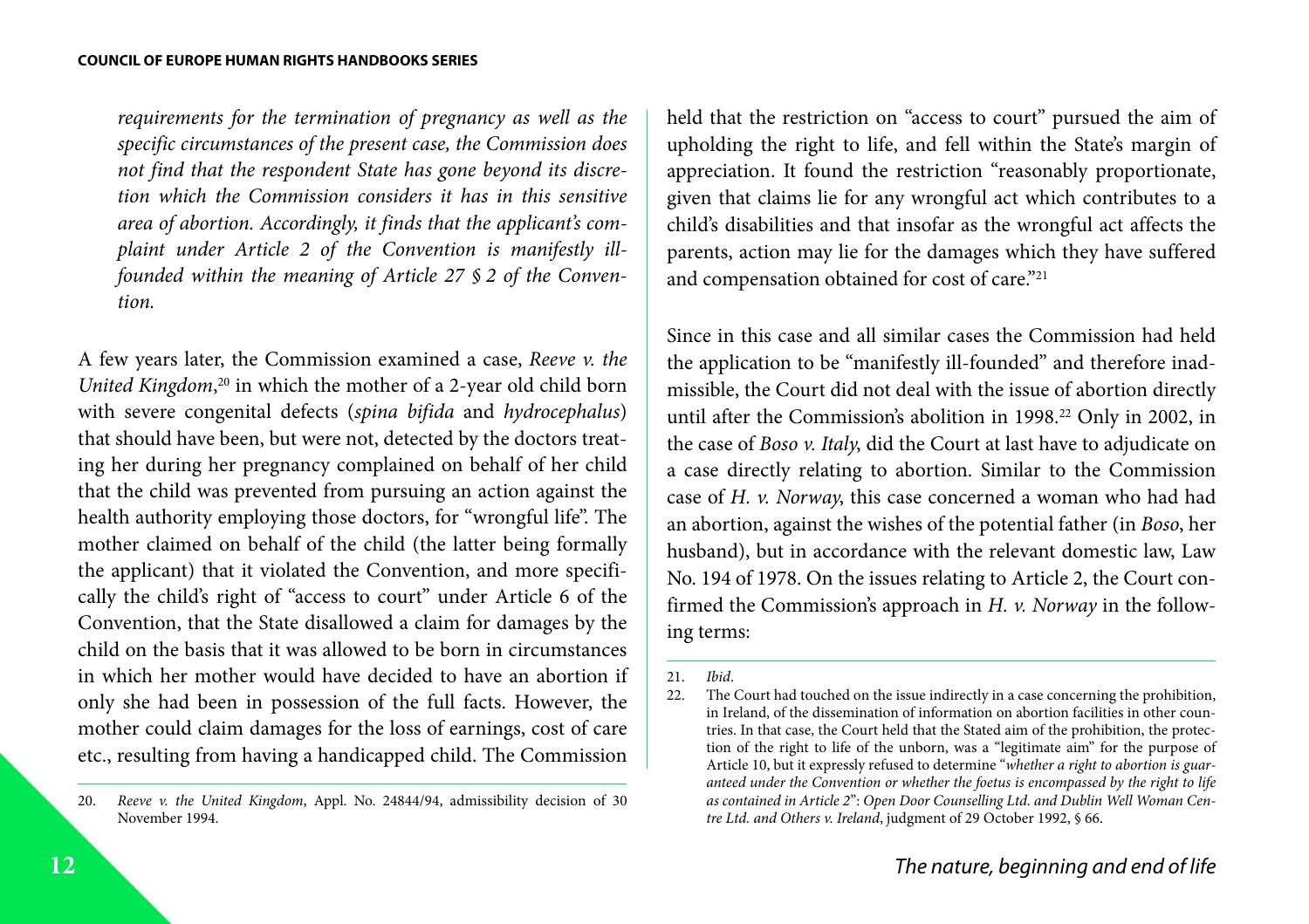The Court considers that it is not required to determine whether the foetus may qualify for protection under the first sentence of Article 2 as interpreted above. Even supposing that, in certain circumstances, the foetus might be considered to have rights protected by Article 2 of the Convention, the Court notes that in the instant case, although the applicant did not State the number of weeks that had elapsed before the abortion or the precise grounds on which it had been carried out, it appears from the evidence that his wife's pregnancy was terminated in conformity with section 5 of Law no. 194 of 1978.

In this connection, the Court notes that the relevant Italian legislation authorises abortion within the first twelve weeks of a pregnancy if there is a risk to the woman's physical or mental health. Beyond that point, an abortion may be carried out only where continuation of the pregnancy or childbirth would put the woman's life at risk, or where it has been established that the child will be born with a condition of such gravity as to endanger the woman's physical or mental health. It follows that an abortion may be carried out to protect the woman's health.

In the Court's opinion, such provisions strike a fair balance between, on the one hand, the need to ensure protection of the foetus and, on the other, the woman's interests. Having regard to the conditions required for the termination of pregnancy and to the particular circumstances of the case, the Court does not find that the respondent State has gone beyond its discretion in such a sensitive area (see H. v. Norway, No. 17004/90, Commission decision of 19 May 1992, DR 73, p. 155).<sup>23</sup>

The Court has given its most detailed attention to the issues raised by abortion in the subsequent case of *Vo v. France*.<sup>24</sup> In this case, the applicant was a woman who had been pregnant, who intended to carry her pregnancy to term and whose unborn child was expected to be viable, or at least in good health. However, on a visit to hospital, she was mistaken for another woman with a similar name and had a coil inserted in the uterus which caused leaking of the amniotic fluid, as a result of which she had to undergo a therapeutic abortion, resulting in the death of the foetus. Mrs Vo claimed that the doctors had acted negligently and that they should have been prosecuted for unintentional homicide. However, the French Court of Cassation held that, since the criminal law has to be strictly construed, a foetus could not be the victim of unintentional homicide. The central question raised by the application was therefore whether the absence of a criminal remedy within the French legal system to punish the unintentional destruction of a foetus constituted a failure on the part of the State to protect by law the right to life within the meaning of Article 2 of the Convention.25

In answering this question, the Court summed up the Commission's case-law in X v. the United Kingdom and H. v. Norway, and its own decision in Boso, and concluded that:

It follows from this recapitulation of the case-law that in the circumstances examined to date by the Convention institutions

<sup>23.</sup> Boso v. Italy, Appl. No. 50490/99, decision of 5 September 2002.

<span id="page-14-0"></span><sup>24.</sup> Vo v. France, judgment of 8 July 2004.

<sup>25.</sup> See Vo judgment, § 74.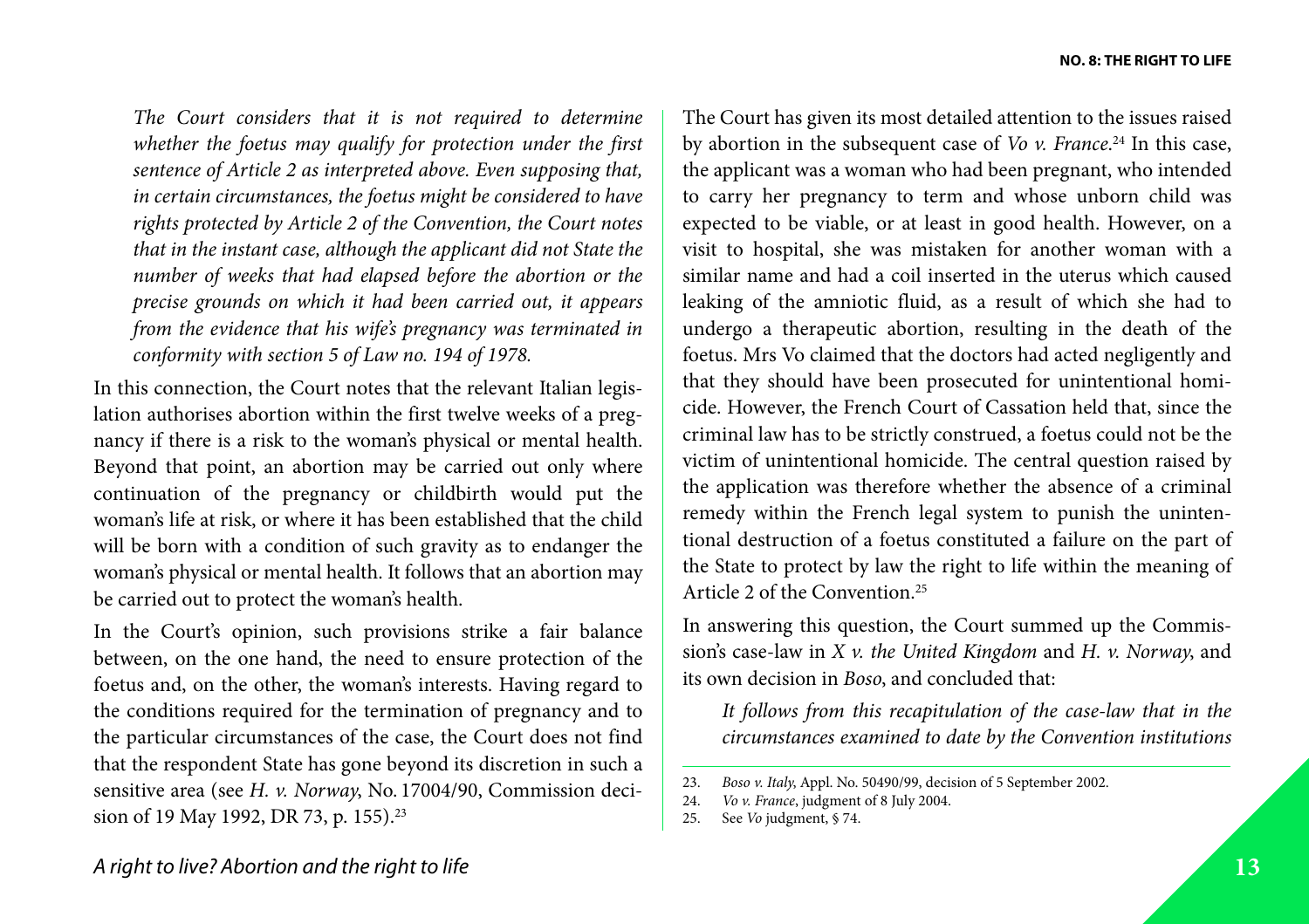– that is, in the various laws on abortion – the unborn child is not regarded as a "person" directly protected by Article 2 of the Convention and that if the unborn do have a "right" to "life", it is implicitly limited by the mother's rights and interests. The Convention institutions have not, however, ruled out the possibility that in certain circumstances safeguards may be extended to the unborn child. That is what appears to have been contemplated by the Commission in considering that "Article 8 § 1 cannot be interpreted as meaning that pregnancy and its termination are, as a principle, solely a matter of the private life of the mother" (see Brüggeman and Scheuten, cited above, § 61) and by the Court in the above-mentioned Boso decision. It is also clear from an examination of these cases that the issue has always been determined by weighing up various, and sometimes conflicting, rights or freedoms claimed by a woman, a mother or a father in relation to one another or vis-à-vis an unborn child.26

Later in the judgment, the Court dealt with the question of "whether the legal protection afforded the applicant by France in respect of the loss of the unborn child she was carrying satisfied the procedural requirements inherent in Article 2 of the Convention." The Court held that:

The positive obligations [imposed by Article 2] require States to make regulations compelling hospitals, whether private or public, to adopt appropriate measures for the protection of patients' lives. They also require an effective independent judicial system to be set up so that the cause of death of patients in the care of the medical profession, whether in the public or the private sector, can be determined and those responsible made accountable.27

As noted, the applicant had argued that, beyond this, only a criminal remedy would have been capable of satisfying the requirements of Article 2 of the Convention. However, the Court held that in cases of unintentional killing, this was not necessarily required. In the sphere of medical negligence, civil or administrative law remedies and redress and disciplinary measures could suffice.28 Such remedies had been available to the applicant. Accordingly, the Court concluded that:

… even assuming that Article 2 was applicable in the instant case […], there has been no violation of Article 2 of the Convention.29

The above shows that, apart from the substance of Article 2, the Court is also concerned with the procedures that exist in a given State to ensure that the right is effectively protected: the law must not just strike a "fair balance" in the abstract, but those directly affected by the matter must have access to a process to test this. This notion of a "procedural limb" of Article 2 was first developed in cases concerning the use of force, as discussed later. Here, if it

<sup>26.</sup> Vo judgment, § 80.

<sup>27.</sup> Vo judgment, § 89, with reference to the Powell and Calvelli and Ciglio judgments discussed below, pp. [77-](#page-78-0)[79.](#page-80-1)

<sup>28.</sup> See Vo judgment, § 90, with references to other cases.

<sup>29.</sup> Vo judgment, § 95.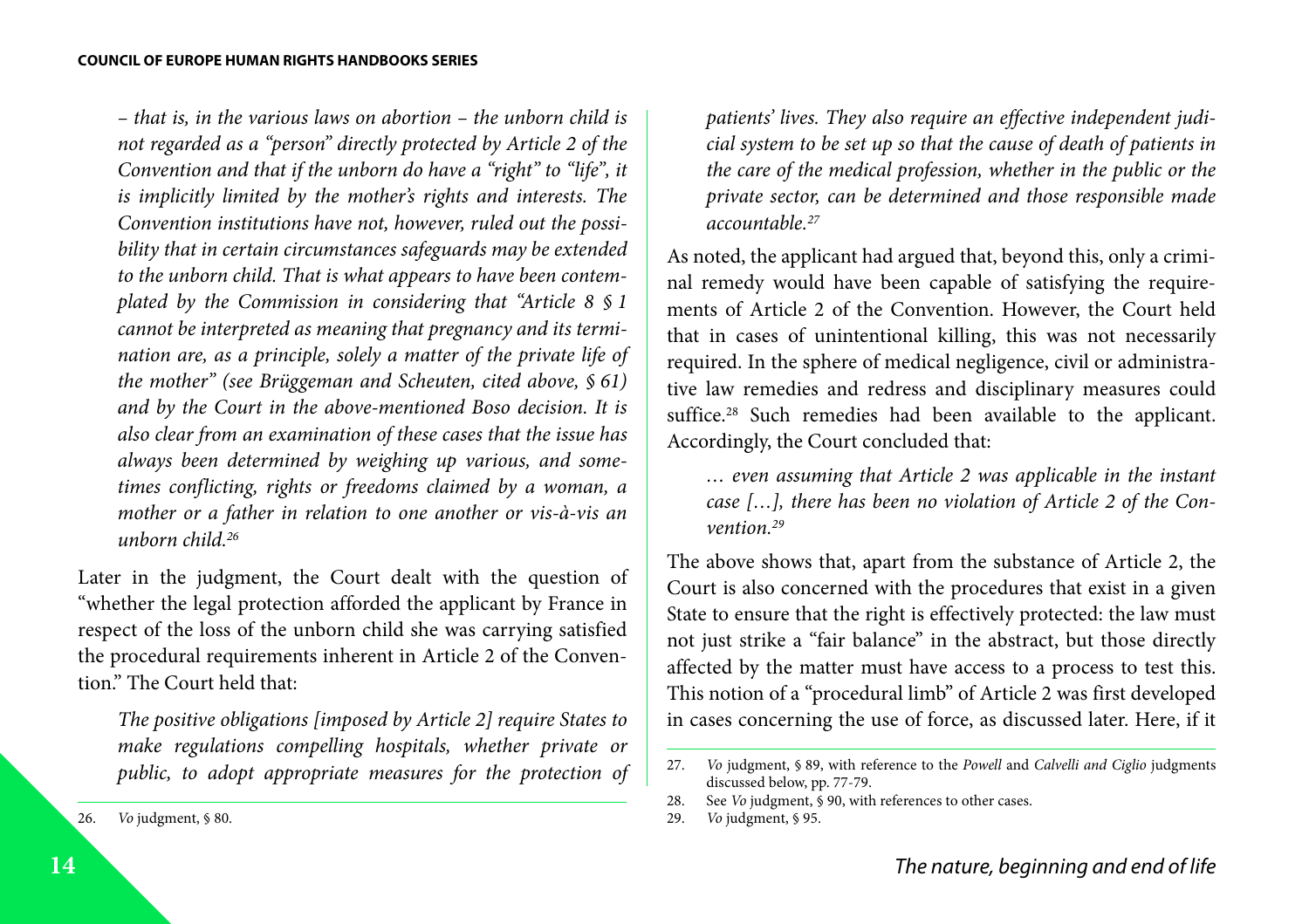must be noted that the Court now clearly applies this requirement more broadly, also to cases relating to abortion. In the meantime, it is clear that in the recent case-law, unborn life is given a measures of protection under the Convention, even if much is left to the discretion of the State Parties to the Convention in this respect.

#### <span id="page-16-0"></span>**A right to die? Suicide, assisted suicide and euthanasia**

As noted earlier, Article 2 of the Convention requires that everyone's "right to life" be "protected by law". Apart from the death penalty, it envisages only limited circumstances in which a person can be deprived of this right; none of these relate to suicide or euthanasia.

This raises several difficult and overlapping sets of questions. First of all: when does life – and therefore the right to protection of life by law – end? Secondly: is it acceptable to provide palliative care to a terminally ill or dying person, even if the treatment may, as a side-effect, contribute to the shortening of the patient's life? And should the patient be consulted on this? Third, may, or must, the State "protect" the right to life even of a person who does not want to live any longer, against that person's own wishes? Or do people have, under the Convention, not just a right to life, and to live – but also a right to die as and when they choose: to commit suicide? And if so, can they seek assistance from others to end their lives? And fourth: can the State allow the ending of life in order to

end suffering, even if the person concerned cannot express his or her wishes in this respect?

Perhaps surprisingly, the first, second and fourth of these sets of questions have not (yet) been put to the Commission or the Court – but the case-law on abortion, discussed above, and on the third question, discussed below, does provide some indications of the probable approach of the Court.

The first issue could arise, in particular, in a case in which the authorities in a member State of the Council of Europe had decided to switch off life-support machines at a certain moment when they deemed the person attached to the machines was no longer alive, but where this was disputed by relatives. However, as with the beginning of life, there is no European (or wider) legal or scientific consensus on when this moment is – except perhaps that death is not a moment, but a process, which suggests that it is scientifically, and thus arguably also legally, impossible to provide a clear-cut answer to the question. If the case-law on abortion is anything to go by, the Court would, because of this absence of a consensus, leave the answer to the question of when life ends – like the question of when life begins – primarily to the States.

In practice, in the member States, the issue tends to be whether life-support machines can be switched off even before a person is "clinically dead" (whenever that may be), in order not to unduly extend the dying process.<sup>30</sup> The question that arises under the Convention in such cases is whether the law in a member State which allows the switching off of the life-support machines still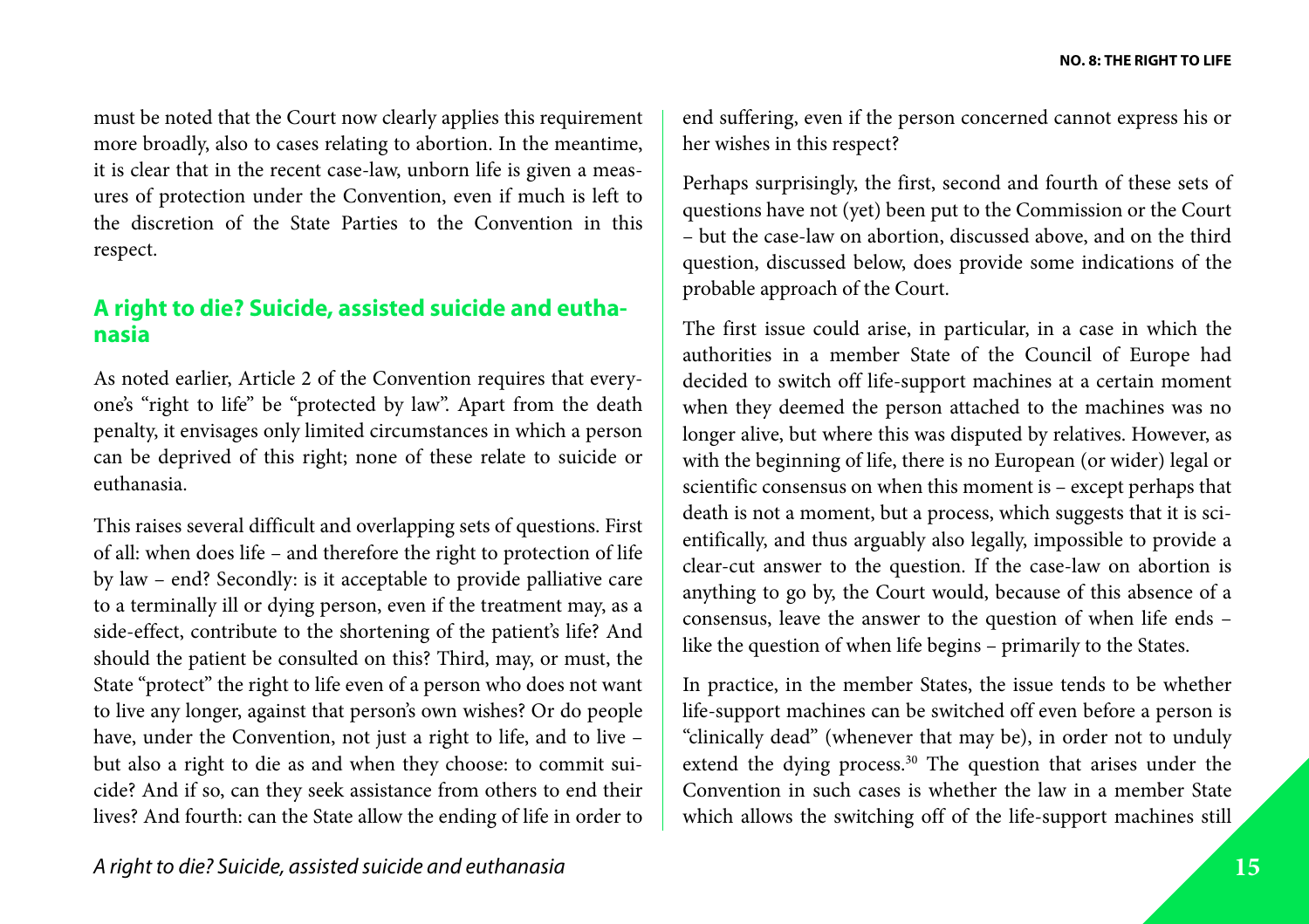adequately "protects" the right to life of the person concerned. However, even in these terms the issue has not yet come up in the case-law. In view of the case-law on demands for assisted suicide, discussed below, it is likely that the Court, if and when it is faced with this issue, will leave a wide margin of discretion to the States.

The issue is closely linked to, indeed shades into, the second question: whether it is permissible to provide palliative treatment to a terminally ill or dying person, if this treatment has the side effect of hastening the patient's death. On this issue, the Parliamentary Assembly of the Council of Europe recommends that the member States should:

ensure that, unless the patient chooses otherwise, a terminally ill or dying person will receive adequate pain relief and palliative care, even if this treatment as a side-effect may contribute to the shortening of the individual's life (Recommendation 1418 (1999), paragraph 9, at (a) (vii)).

It is notable that the Court, in the case of Pretty discussed below, expressly referred to Recommendation 1418 (1999). In view of the apparently wide consensus on this matter, and the express recognition of freedom of choice for the individual in this recommendation and in State practice, the Court is likely to accept that such an approach does not contravene the Convention.

The fourth issue – whether euthanasia can be in accordance with the Convention even in the absence of a clear expression of the will of the person concerned – has also not been determined by the Convention organs. Here, too, there is somewhat clearer ground, in the sense that such "mercy killings" are clearly not regarded as acceptable in Recommendation 1418 (1999), and in that there are no Council of Europe member States that allow for active termination of life (as contrasted with withdrawal of life support, as in the above case of Mr A), other than at the request of the patient.31 Because of this apparent consensus, and given the emphasis which the Court places on "personal autonomy", as discussed below, it is possible (perhaps even probable) that the Court, if confronted with this question, would feel that States that would

<sup>30.</sup> An example is a case before the High Court of England in August 2005, in which most of the medical experts argued in favour of withdrawal of life support from a patient, Mr. A, but relatives, backed by one doctor, argued against this. The Judge, Mr Justice Kirkwood ruled against the relatives, on the basis that: "It is in [Mr A's] best interests that he be allowed a peaceful and dignified death. Everything should be done to support him in that, including hydration and nutrition, but it's not in his best interests that he should continue to be subjected to painful and undignified medical processes which do nothing to improve his terminal condition."

<sup>31.</sup> But note that the line between "passive" withdrawal of life support and "active" euthanasia is not a clear one. See, e.g., the United Kingdom case of Re J, mentioned in the judgment of Pretty v. the United Kingdom, at  $\S$  18. The question of consent is also not clear-cut. In the course of the adoption of the Dutch Euthanasia Law of 2001, the Dutch Parliament discussed whether a written declaration of a person requesting euthanasia in the case of subsequent dementia can be a ground for the termination of that person's life when dementia later sets in, but the matter is not clearly resolved in the law. The main requirement under the law (apart from the establishment of "hopeless and unbearable suffering") remains the free and express consent of the patient, based on detailed informing of the patient of his or her situation and prospects – which suggests that this cannot be achieved in abstracto, in advance. On the other hand, the law allows for euthanasia of children between the ages of 12 and 16 with the consent of the child and the parents, if the child is deemed "capable of a reasonable assessment of his [or her] interests." (Article 2 (4) of the Euthanasia Law).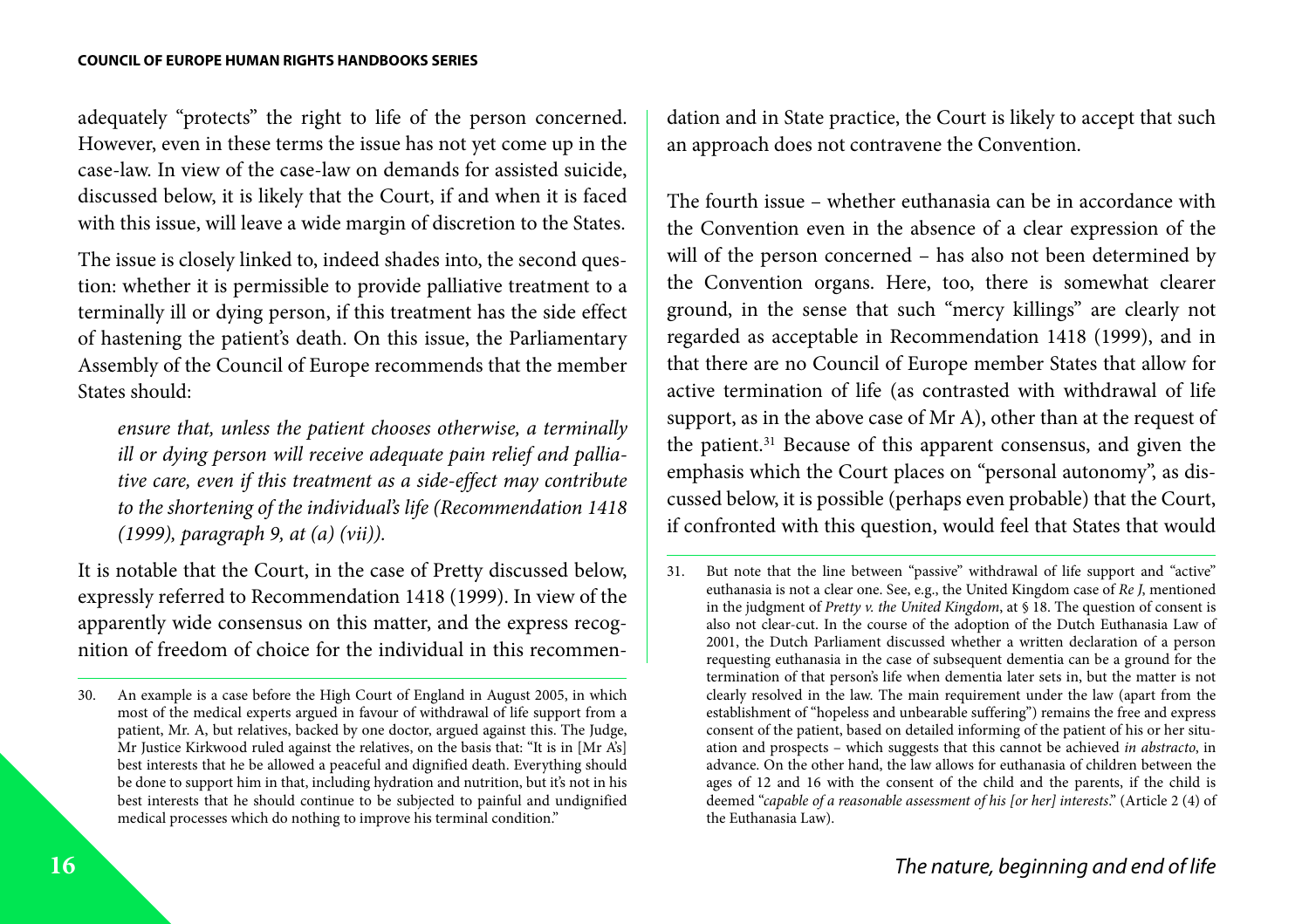allow this may fail in their duty to protect life – but much would depend on the circumstances of the case.

The only cases in this field so far have concerned the third set of questions: whether a seriously physically ill but mentally fit person has a right to choose to die by committing suicide rather than to go on living, and whether, if so, that person can seek assistance from others in the taking of his or her life, or whether the State has the right, or the duty, to intervene to prevent this.32 The Court has assessed these questions at different times, in different contexts, and by reference not just to Article 2, but also to other articles of the Convention. It has, in particular, linked its considerations under Articles 2, 3 and 8 in a way that is illustrative of its holistic approach to the rights protected in the Convention.

The 1984 case of X v. Germany concerned a prisoner who had gone on a hunger strike and who was forcibly fed by the authorities. X complained of this treatment, arguing that it constituted inhuman and degrading treatment, contrary to Article 3 of the Convention. However, he did not argue that, under the Convention, he had a right to choose to die by starving himself. The Commission dismissed the application in the following terms:

In the opinion of the Commission forced feeding of a person does involve degrading elements which in certain circumstances may be regarded as prohibited by Article 3 of the Convention.

Under the Convention the High Contracting Parties are, however, also obliged to secure to everyone the right to life as set out in Article 2. Such an obligation should in certain circumstances call for positive action on the part of the Contracting Parties, in particular an active measure to save lives when the authorities have taken the person in question into their custody. When, as in the present case, a detained person maintains a hunger strike this may inevitably lead to a conflict between an individual's right to physical integrity and the High Contracting Party's obligation under Article 2 of the Convention – a conflict which is not solved by the Convention itself. The Commission recalls that under German law this conflict has been solved in that it is possible to force-feed a detained person if this person, due to a hunger strike, would be subject to injuries of a permanent character, and the forced feeding is even obligatory if an obvious danger for the individual's life exists. The assessment of the above-mentioned conditions is left for the doctor in charge but an eventual decision to force-feed may only be carried out after judicial permission has been obtained … The Commission is satisfied that the authorities acted solely in the best interests of the applicant when choosing between either respect for the applicant's will not to accept nourishment of any kind and thereby incur the risk that he might be subject to lasting injuries or even die, or to take action with a view to securing his survival although such action might infringe the applicant's human dignity.<sup>33</sup>

<sup>32.</sup> A case concerning the contrary situation, Keenan v. the United Kingdom, in which the State was accused of not sufficiently protecting a mentally ill person from committing suicide, is discussed below, p [73](#page-74-1) ff.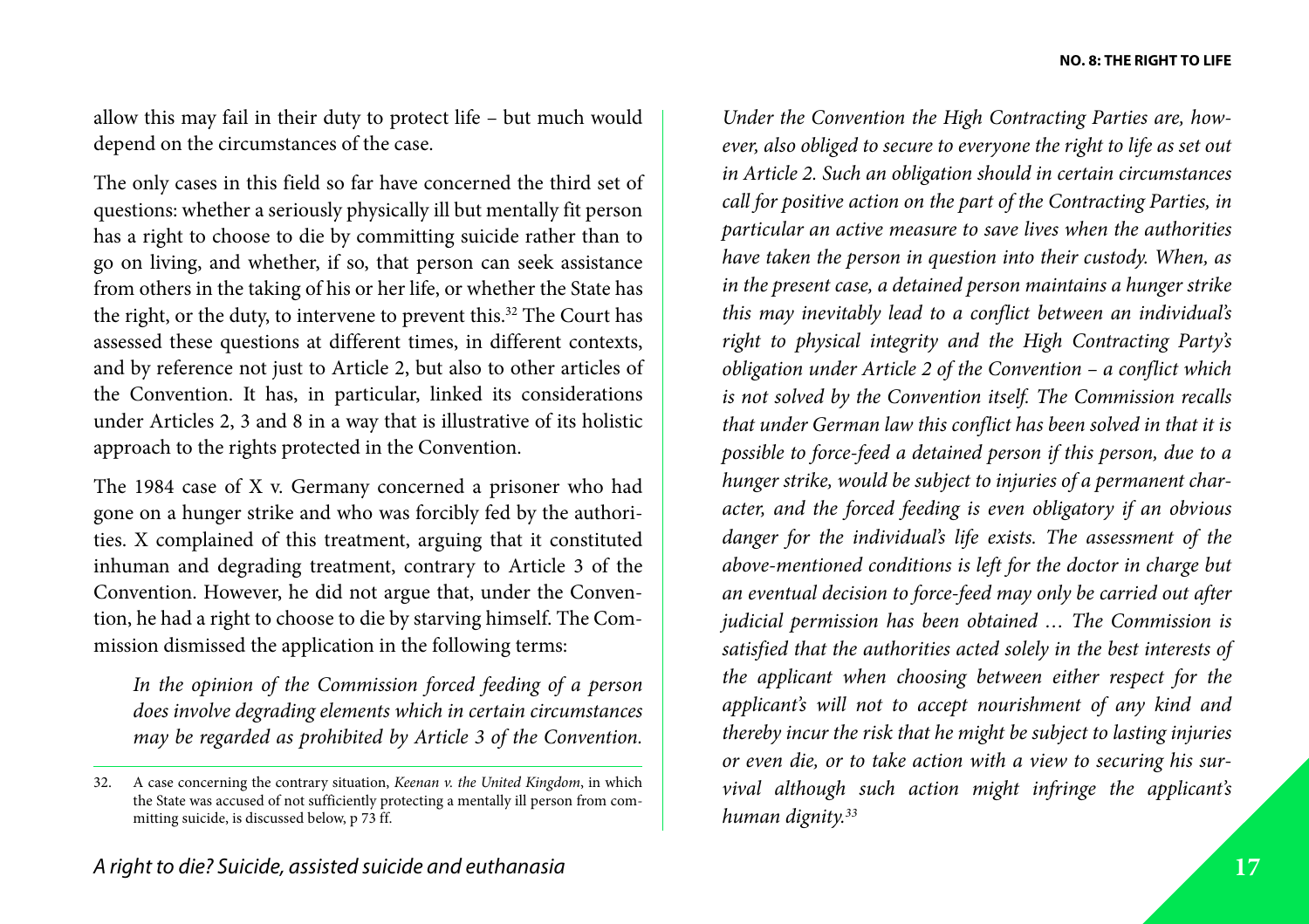It is notable that the applicant in this case was a prisoner, and that he did not claim a "right to die". Prisoners are under stress by nature of their confinement, which may make them suicidal even if they would not normally be, while the State authorities are under a special duty of care towards them (as discussed later, with reference to the Keenan case).34

More pertinent to the general question about a "right to die" are therefore two more recent cases, Sanles Sanles v. Spain and Pretty v. the United Kingdom. The first of these concerned a man, Mr Sampedro, who had been a tetraplegic since the age of twentyfive and who, from 1993, when he was about fifty, had tried to obtain recognition from the Spanish courts of what he claimed was his right to end his life, with the help of others (including, in particular, his doctor), without interference by the State. However, he died before the proceedings in Spain had come to an end, and the relative he appointed as successor to this claim, Mrs Sanles Sanles, was held by the Spanish courts and by the European Court of Human Rights to have no standing in the matter, i.e., in the latter forum, not to be a "victim" of the alleged violation of the Convention.35

The issues raised in the Sanles Sanles case did at last come directly before the Court in the subsequent case of Pretty v. the United Kingdom. 36 The case was brought by a 43-year-old married

33. X v. Germany, Appl. No. 10565/83, admissibility decision of 9 May 1984.

- 35. Sanles Sanles v. Spain, admissibility decision of 20 October 2000.
- 36. Pretty v. the United Kingdom, judgment of 29 April 2002.

woman, Mrs Dianne Pretty, who was suffering from a degenerative and incurable illness, motor neurone disease (MND), which was at an advanced stage. Although essentially paralysed from the neck down, and incapable of decipherable speech, her intellect and capacity to make decisions were unimpaired. Frightened and distressed at the suffering and indignity she would have to endure if the disease were to run its course, but unable to commit suicide by herself, she wanted her husband to assist her in this. In the United Kingdom, committing suicide is not a criminal offence, but assisting someone else to commit suicide is (under the Suicide Act 1961). However, prosecutions can only be brought with the consent of the Director of Public Prosecutions (the DPP), a senior law officer, who can exercise discretion in the matter. Mrs Pretty therefore sought an assurance from the DPP that he would not prosecute her husband if he were to assist her to commit suicide in accordance with her wishes, but the DPP refused. The United Kingdom courts upheld the DPP's decision not to give the undertaking, after detailed analysis of the case-law of the European Commission and Court of Human Rights. Mrs Pretty then turned to the European Court of Human Rights.

The Court admitted the case and, apart from receiving submissions from the applicant and the respondent Government, also allowed third-party interventions by the Voluntary Euthanasia Society (a United Kingdom organisation favouring voluntary euthanasia) and by the [Roman] Catholic Bishops' Conference of England and Wales. The Court also quoted parts of paragraph 9 of Recommendation 1418 (1999) of the Parliamentary Assembly of

<sup>34.</sup> See footnote 32, above.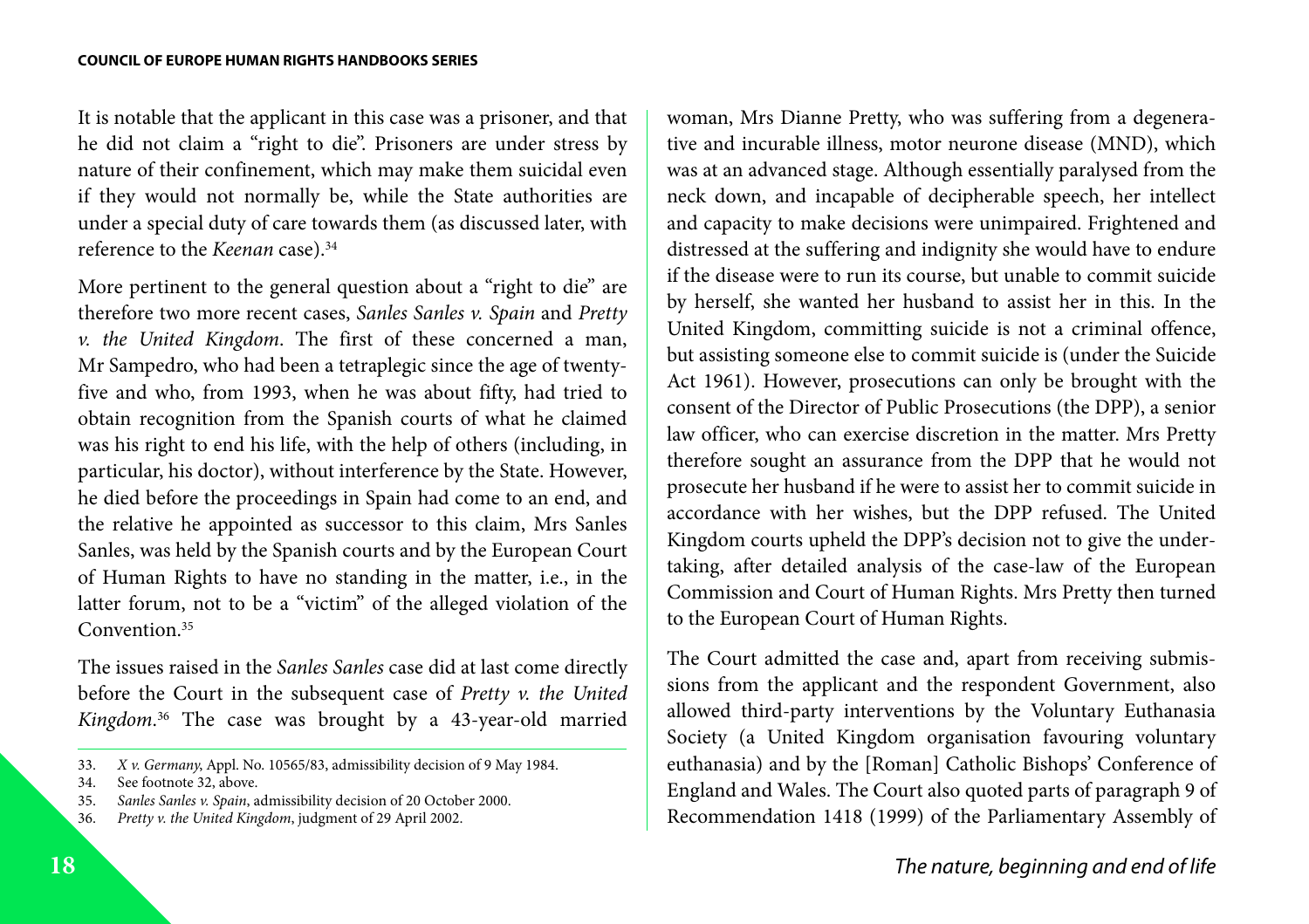the Council of Europe, already mentioned, in which the Assembly recommends:

… that the Committee of Ministers encourage the member States of the Council of Europe to respect and protect the dignity of terminally ill or dying persons in all respects:

- …
- c. by upholding the prohibition against intentionally taking the life of terminally ill or dying persons, while:
- i. recognising that the right to life, especially with regard to a terminally ill or dying person, is guaranteed by the member States, in accordance with Article 2 of the European Convention on Human Rights which States that "no one shall be deprived of his life intentionally";
- ii. recognising that a terminally ill or dying person's wish to die never constitutes any legal claim to die at the hand of another person;
- iii. recognising that a terminally ill or dying person's wish to die cannot of itself constitute a legal justification to carry out actions intended to bring about death.37

The Court was quite dismissive of the claim that Article 2 of the Convention should be read as granting individuals a right to

commit suicide. It noted, with reference to earlier case-law on various issues under Article 2, that, "in certain well-defined circumstances", the article may impose a positive obligation on State authorities "to take preventive operational measures to protect an individual whose life is at risk", and that this also applied to "the situation of a mentally ill prisoner who disclosed signs of being a suicide risk" (as discussed later). However, as the Court pointed out:

The consistent emphasis in all the cases before the Court has been the obligation of the State to protect life. The Court is not persuaded that "the right to life" guaranteed in Article 2 can be interpreted as involving a negative aspect. While, for example in the context of Article 11 of the Convention, the freedom of association has been found to involve not only a right to join an association but a corresponding right not to be forced to join an association, the Court observes that the notion of a freedom implies some measure of choice as to its exercise […]. Article 2 of the Convention is phrased in different terms. It is unconcerned with issues to do with the quality of living or what a person chooses to do with his or her life. To the extent that these aspects are recognised as so fundamental to the human condition that they require protection from State interference, they may be reflected in the rights guaranteed by other Articles of the Convention, or in other international human rights instruments. *Article 2 cannot, without a distortion of language, be interpreted as conferring the diametrically opposite right, namely a right to die; nor can it create a right to self-deter-*

<sup>37.</sup> Pretty judgment, § 24. Note that a subsequent draft resolution, based on a report by Mr Dick Marty on "Assistance to patients at end of life" (PACE Doc. 104559 of February 2005), which (among other matters), sought to "prevent euthanasia from developing in a shroud of secrecy because of legal uncertainties or outdated norms", was first heavily amended and then rejected by the Assembly, on 27 April 2005.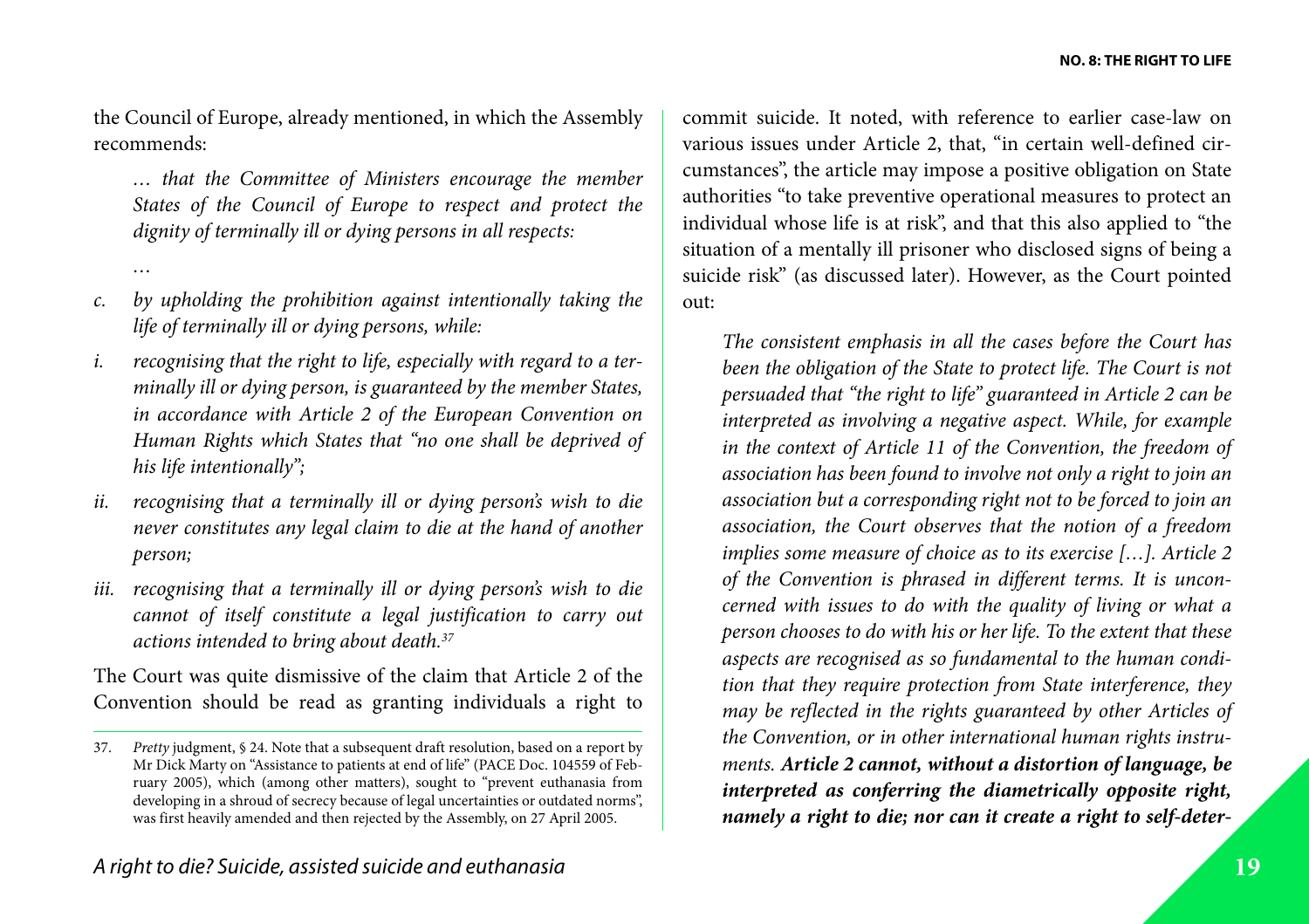*mination in the sense of conferring on an individual the entitlement to choose death rather than life.*

*The Court accordingly finds that no right to die, whether at the hands of a third person or with the assistance of a public authority, can be derived from Article 2 of the Convention.* It is confirmed in this view by the recent Recommendation 1418 (1999) of the Parliamentary Assembly of the Council of Europe  $[\ldots]$ .<sup>38</sup>

However, the Court was careful to stress that this ruling did not mean that if a particular State does recognise such a right (as does Switzerland, for instance), that would ipso facto be contrary to Article 2; nor did it mean that if a State that did recognise a right to take one's own life were to be held to have acted in accordance with Article 2, that would imply that the applicant, too, should be granted that right:

… even if circumstances prevailing in a particular country which permitted assisted suicide were found not to infringe Article 2 of the Convention, that would not assist the applicant in this case, where the very different proposition – that the United Kingdom would be in breach of its obligations under Article 2 if it did not allow assisted suicide – has not been established.<sup>39</sup>

The Court did not leave it at this. In particular, it did not say (as it often does in cases in which several articles of the Convention are invoked) that "no separate issue" arose in respect of the other articles. On the contrary, the Court clearly felt that the matter should be examined under different articles, and the ultimate decision based on the interplay between them. The Court therefore went on to carefully consider the claim to a right to commit suicide in the face of terrible suffering under Article 3, which prohibits torture, inhuman or degrading treatment or punishment in absolute terms, and Article 8, which guarantees, among other things, respect for "private life".

The applicant had claimed that the suffering to which her illness would inevitably lead was so severe as to amount to "degrading treatment" in terms of Article 3; and that the State had a positive duty to take steps to protect her from this, by allowing her to obtain assistance to commit suicide.40 However, the Court held that "Article 3 must be construed in harmony with Article 2", which (the Court recalled) "does not confer any right on an individual to require a State to permit or facilitate his or her death".41 Article 3, too, therefore did not impose on States a duty to allow actions to terminate life in cases such as hers  $42$ 

The Court took a much more positive approach to Mrs Pretty's case under Article 8. In a way, this became the provision under

<sup>38.</sup> Pretty judgment, §§ 39-40, emphasis added, references to other cases and to other paragraphs in the judgment omitted.

<sup>39.</sup> Pretty judgment, § 41.

<sup>40.</sup> Pretty judgment, §§ 44-45.

<sup>41.</sup> Pretty judgment, § 54.

<sup>42.</sup> See Pretty judgment, § 55.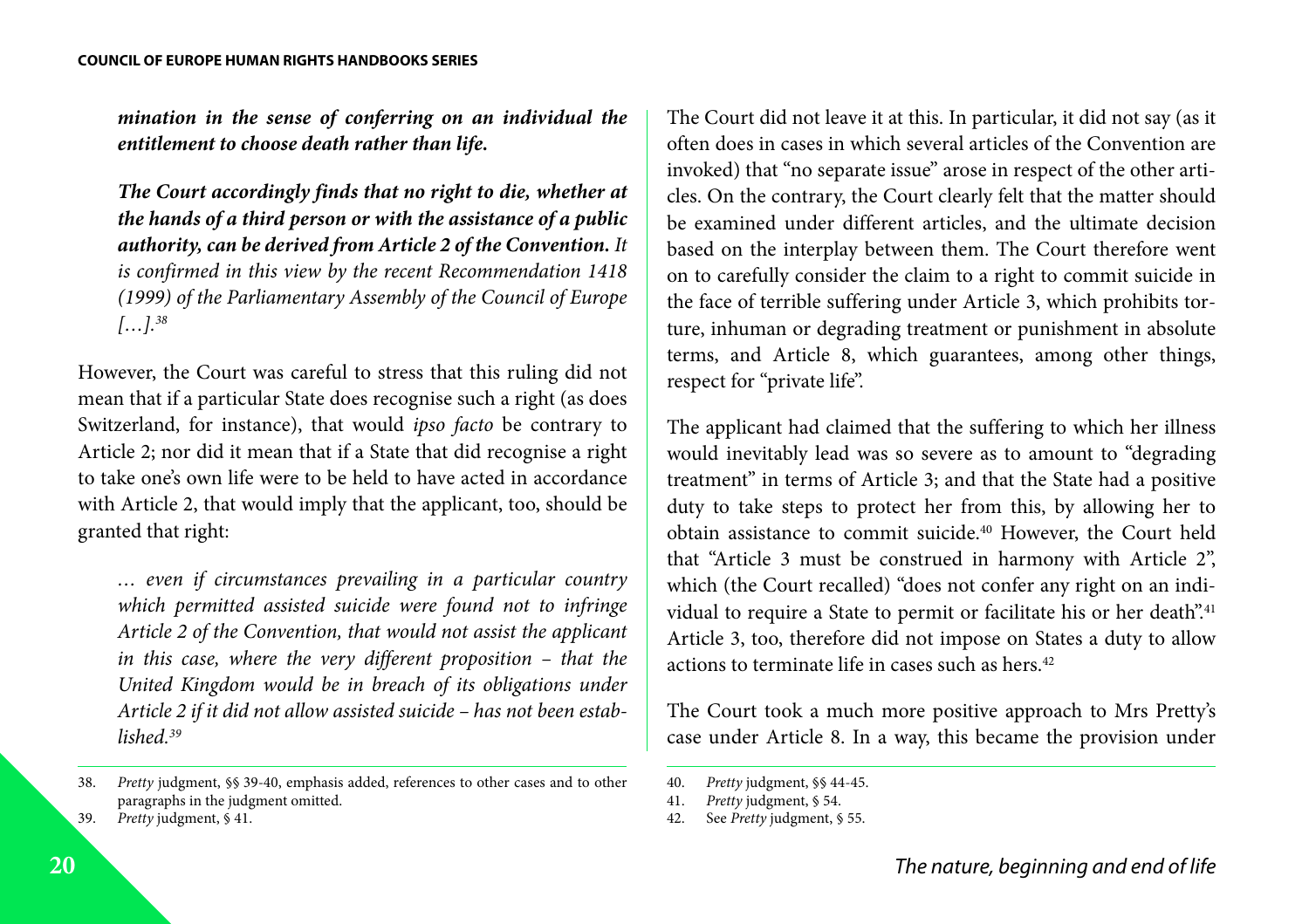which the difficult and sensitive issues involved were addressed in the greatest depth and detail.

The Court reiterated, first of all, with reference to earlier case-law on a variety of different issues, that the term "private life" in Article 8 "is a broad term not susceptible to exhaustive definition"43. It then took an important new step, by recognising a new principle of "**personal autonomy**" or "self-determination":

Although no previous case has established as such any right to selfdetermination as being contained in Article 8 of the Convention, the Court considers that the notion of personal autonomy is an important principle underlying the interpretation of its guarantees.<sup>44</sup>

Somewhat hesitantly, the Court accepted – or rather, was "not prepared to exclude" – that Mrs Pretty's wish to "exercis[e] her choice to avoid what she considers will be an undignified and distressing end to her life" was covered by the concept of "personal autonomy", and that the law preventing her from exercising this choice (by asking her husband for assistance, she being incapable of committing suicide unaided) thus constituted an "interference" with Mrs Pretty's right to respect for private life as guaranteed under Article 8 § 1 of the Convention.45

Recognition of the principle of "personal autonomy" enabled the Court to address the issue at the heart of the case: whether this principle protects the right of mentally fit individuals to choose death (if needs be with the assistance of others), or whether "the principle of sanctity of life" should – or can be allowed to – override such "self-determination". The Court held that it was "common ground [between the parties] that the restriction on assisted suicide in this case was imposed by law and in pursuit of the legitimate aim of safeguarding life and thereby protecting the rights of others." The only issue to be determined was therefore whether the interference was "necessary in a democratic society."46 On the margin of appreciation to be accorded in making this assessment, the Court recalled that this margin "will vary in accordance with the nature of the issues and the importance of the interests at stake."47 However, the Court disagreed with the applicant that the margin had to be narrow, in line with the Court's case-law in other cases involving intimate personal matters, such as sexual life.48 Rather, the focus was on the issue of proportionality and prevention of arbitrariness:

It does not appear to be arbitrary to the Court for the law to reflect the importance of the right to life, by prohibiting assisted suicide while providing for a system of enforcement and adjudication which allows due regard to be given in each particular case to the public interest in bringing a prosecution, as well as

<sup>43.</sup> Pretty judgment, § 61.

<sup>44.</sup> Pretty judgment, § 61.

<sup>45.</sup> Pretty judgment, § 67. The Court was influenced in this by the case of Rodriguez v. the Attorney General of Canada, [1994] 2 Law Reports of Canada 136, in which the Canadian Supreme Court held that that the prohibition on the appellant in that case receiving assistance in suicide contributed to her distress and prevented her from managing her death, and that this deprived her of autonomy and required justification under principles of fundamental justice. (see Pretty judgment, § 66)

<sup>46.</sup> Pretty judgment, § 69.

<sup>47.</sup> Pretty judgment, § 70.

<sup>48.</sup> Pretty judgment, § 71.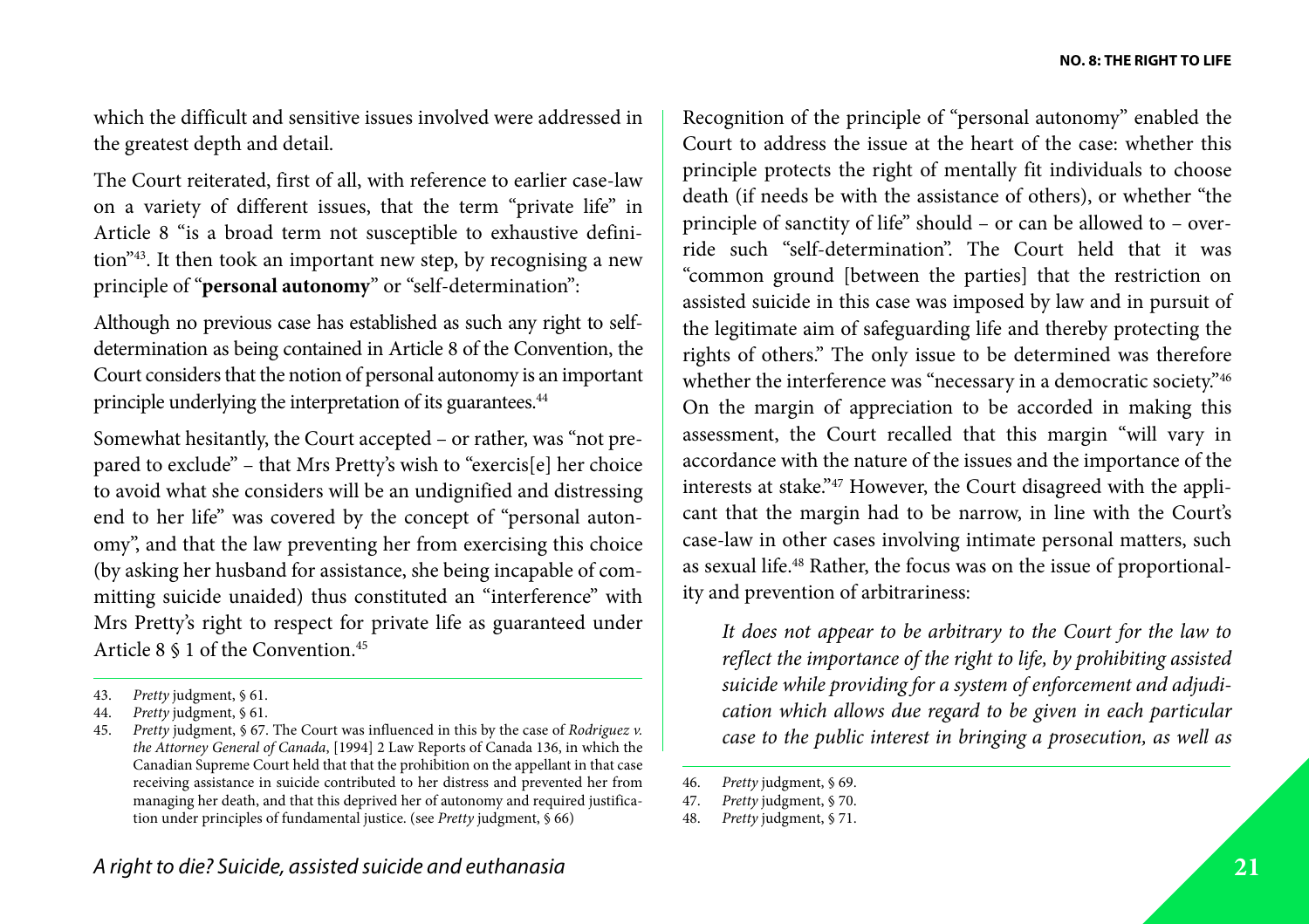to the fair and proper requirements of retribution and deterrence.

Nor in the circumstances is there anything disproportionate in the refusal of the DPP to give an advance undertaking that no prosecution would be brought against the applicant's husband. Strong arguments based on the rule of law could be raised against any claim by the executive to exempt individuals or classes of individuals from the operation of the law. In any event, the seriousness of the act for which immunity was claimed was such that the decision of the DPP to refuse the undertaking sought in the present case cannot be said to be arbitrary or unreasonable.

The Court concludes that the interference in this case may be justified as "necessary in a democratic society" for the protection of the rights of others and, accordingly, that there has been no violation of Article 8 of the Convention.<sup>49</sup>

The crucial issue is therefore one of balance. Of particular importance is the fact that the law in the United Kingdom which makes it a criminal offence, in principle, to assist another person in committing suicide, can be applied with flexibility and restraint – or even not applied – in individual cases. That flexibility, that legal responsiveness to the specific circumstances, more than anything else, led the Court to its finding of "no violation" of Article 8. It would appear that an inflexible law – say, a law imposing a mandatory life sentence for murder in a case similar to the one at hand, without discretion on the part of the prosecuting authorities or the courts – would have been disproportionate and thus contrary to Article 8.

After this, the Court quickly dismissed the remaining arguments of the applicant, under Article 9, which protects the right to freedom of thought, conscience and religion, and Article 14, which prohibits discrimination in the enjoyment of the Convention rights. On the former, it held that "[Mrs Pretty's] claims do not involve a form of manifestation of a religion or belief".<sup>50</sup> On Article 14, it ruled that:

… there is, in the Court's view, objective and reasonable justification for not distinguishing in law between those who are and those who are not physically capable of committing suicide. … The borderline between the two categories will often be a very fine one and to seek to build into the law an exemption for those judged to be incapable of committing suicide would seriously undermine the protection of life which the 1961 Act was intended to safeguard and greatly increase the risk of abuse.

Consequently, there has been no violation of Article 14 of the Convention in the present case.<sup>51</sup>

A few days after the judgment, Mrs Pretty started having breathing difficulties and was moved to a hospice. There, following palliative care, she slipped into a coma and died, on 11 May 2002, twelve days after the ruling.<sup>52</sup>

<sup>50.</sup> Pretty judgment, § 82.

<sup>51.</sup> Pretty judgment, §§ 88-89, reference to other paragraph in the judgment omitted.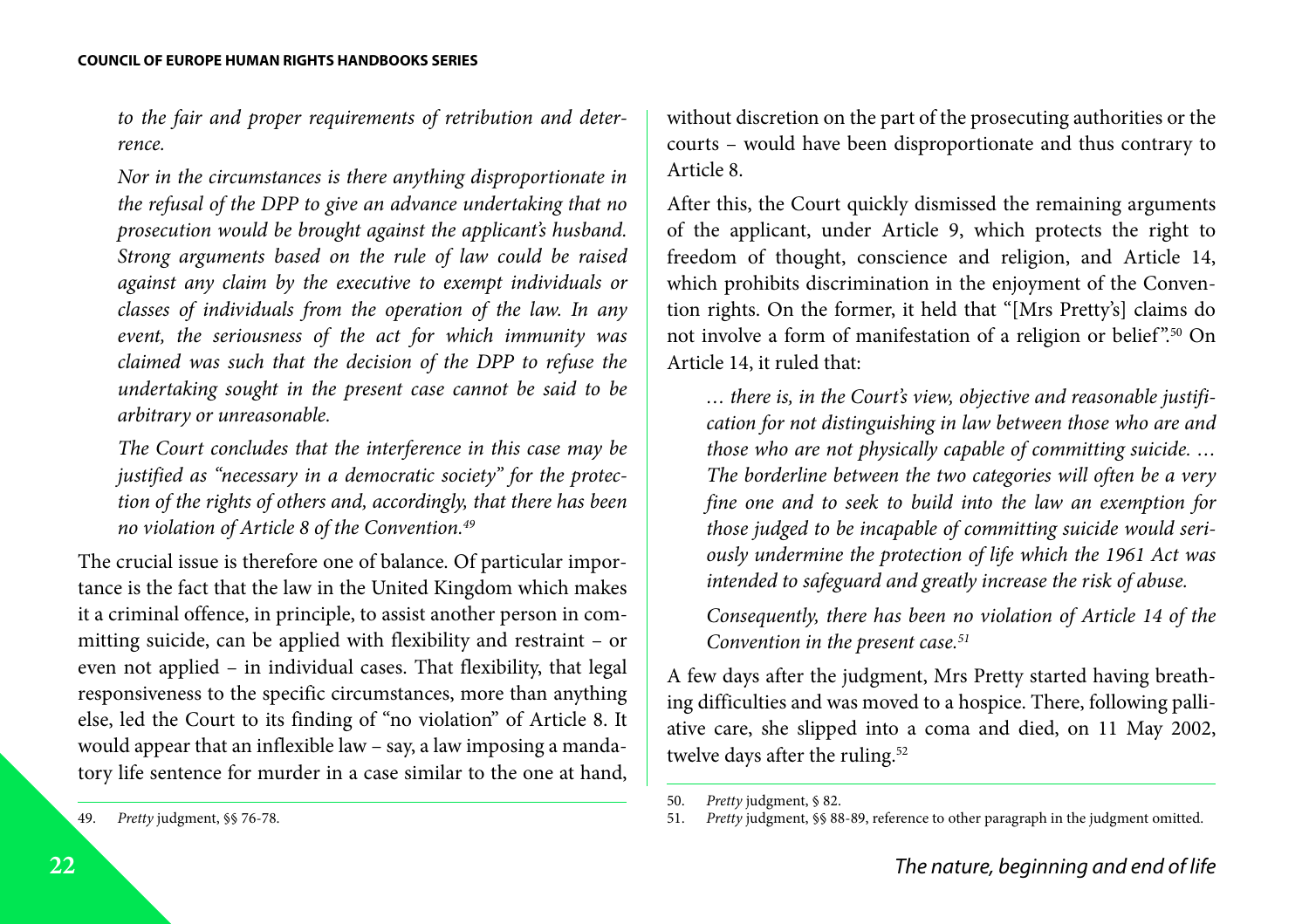#### <span id="page-24-1"></span><span id="page-24-0"></span>**Use of lethal force by agents of the State** 52. BBC News, Sunday 12 May 2002.

The second paragraph of Article 2 refers to "deprivation of life" – i.e. to killings. Certain actions resulting in the death of persons, it says, "shall not be regarded as inflicted in contravention of this article" – i.e. will not be regarded as violations of the right to life – provided they meet certain criteria. First of all, the actions must be aimed at one of a number of exhaustively listed aims:

- to defend a person (any person) from unlawful violence (Article 2 (2) (a));
- to effect a lawful arrest (Article 2  $(2)$  (b));
- to prevent the escape of a person lawfully detained (idem);
- to quell a riot or insurrection through action lawfully taken for that purpose (Article 2 $(2)(c)$ ).

It is notable that the use of force to protect property is not included in the list. It was originally included in the drafting of the corresponding article, Article 6, of the International Covenant on Civil and Political Rights, the sister document to the Convention, but met with strong opposition and was dropped from the text. Since the Covenant and the Convention were drafted in parallel, its omission from the latter instrument, too, cannot be regarded as accidental. This suggests that lethal force cannot be legitimately used to protect property, unless life too is in jeopardy.

Both the Commission and Court have held that:

paragraph 2 does not primarily define instances where it is permitted intentionally to kill an individual, but describes the situations where it is permitted to "use force" [for any of the above purposes] which may result, as an unintended outcome, in the deprivation of life.<sup>53</sup>

However, intentional killings by the State or agents of the State, for the above-mentioned purposes, can also fall within the scope of the second paragraph,<sup>54</sup> as can so-called "disappearances" – that is, cases in which a person is arrested by agents of the State but then no longer accounted for, and likely to have been killed.55

Secondly, any such action must be "no more than absolutely necessary" to achieve the aim in question.

As already noted, this is similar to, but stricter than, the requirements set out in the "typical" Convention articles, Articles 8 to 11,

54. McCann GC judgment, § 148.

<sup>53.</sup> McCann and Others v. the United Kingdom, Grand Chamber judgment of 27 September 1995, § 148, quoting the Commission's view, already expressed in the earlier case of Stewart v. the United Kingdom, Appl. No. 10044/82 and repeated in its report in the McCann case. The McCann is discussed in some detail below, p. [24](#page-25-0) ff. In Stewart, the United Kingdom Government had argued that Article 2 only applied to intentional killings, but this view was emphatically rejected by the Commission.

<sup>55.</sup> The case-law relating to "disappearances" is discussed separately, later in this chapter, as is the case-law on unresolved killings and killings allegedly involving collusion between agents of the State and non-State actors. Note that Article 2 can sometimes also apply to the use of potentially lethal force in cases in which the victim in fact survived: see the case of Matzarakis v. Greece, discussed below, p. [26](#page-27-0).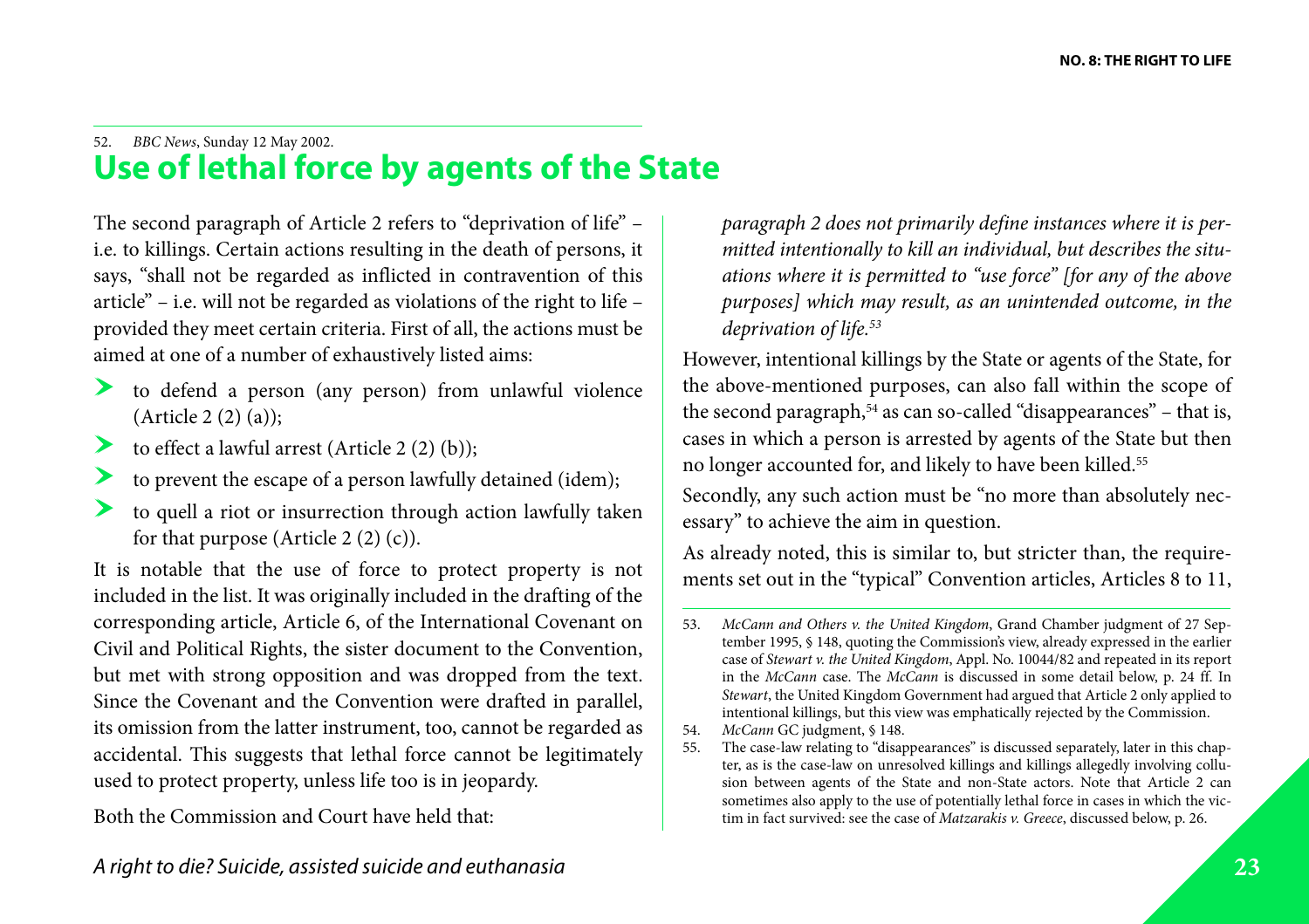which stipulate that the rights protected by them may only be restricted or interfered with in accordance with "law"; for certain specified ("legitimate") aims; and only to the extent "necessary in a democratic society" to achieve those aims. The latter requirement implies that restrictions under those articles must be "proportionate" to the legitimate aims concerned.

Article 2 is especially adamant about lawfulness in this regard: It follows from the first paragraph that the law must not just regulate interferences with the right to life, but must positively "protect" individuals from actions not justified under the second paragraph; and the sub-clauses in the second paragraph also stress the need for lawfulness or protection from unlawfulness. Furthermore, the requirement of "absolute necessity" in Article 2 means that any force used for any of the purposes mentioned in Article 2 must be "strictly proportionate" to the achievement of any of the aims set out in sub-paragraphs  $2(a)$ , (b) and (c) of that article.<sup>56</sup>

These issues were all first addressed in detail by the Court in the case of McCann and others v. the United Kingdom, already mentioned.57 The case concerned the shooting dead, by soldiers from a British special forces (SAS) regiment, of three IRA terrorist suspects in Gibraltar, a British colony at the southern tip of the Hibernian peninsula and a major naval base.<sup>58</sup> They three had

travelled to Spain with the intention of detonating a car bomb in the colony, and had parked a car next to their intended target. However, afterwards it transpired that at the time they were killed they were all unarmed, and that the car did not contain a bomb – although a bomb and a timing device was found in the terrorists' hideout in Malaga (near Gibraltar, across the Spanish border). The Court found that the three suspects had been deliberately killed – and that the killings violated Article 2 of the Convention. It was the first time any European Government had been found guilty by the Court of the unlawful use of lethal force by law enforcement officials.

In McCann, the Commission and Court addressed the following issues of importance to this handbook:

- whether the relevant domestic (English) law adequately protected the right to life of the three persons killed;
- what the appropriate judicial approach is for the Court with regard to the establishing of the facts surrounding a killing, and how to assess whether these facts show a violation of the substantive requirements of Article 2, that force shall only be used where "absolutely necessary" to achieve one of the aims listed in subparagraphs (a)-(c) of Article 2 (2); and
- the additional, procedural requirements under Article 2.

<span id="page-25-0"></span><sup>57.</sup> See above, [p. 23, footnote 52.](#page-24-1) The earlier case of Farrell v. the United Kingdom, Appl. No. 9013/80, had been resolved by a friendly settlement, and in the case of Stewart v. the United Kingdom, Appl. No. 10044/82, the Commission had found no violation. Neither of these cases thus reached the Court, although Farrell laid the foundation for McCann and the other cases discussed here.

<sup>58.</sup> The letters IRA stand for "Irish Republican Army". The IRA, or more precisely the "Provisional" wing of the IRA or PIRA, seeks the re-unification of Northern Ireland with the Republic of Ireland. It has since announced an end to its armed campaign: BBC News, 28 July 2005.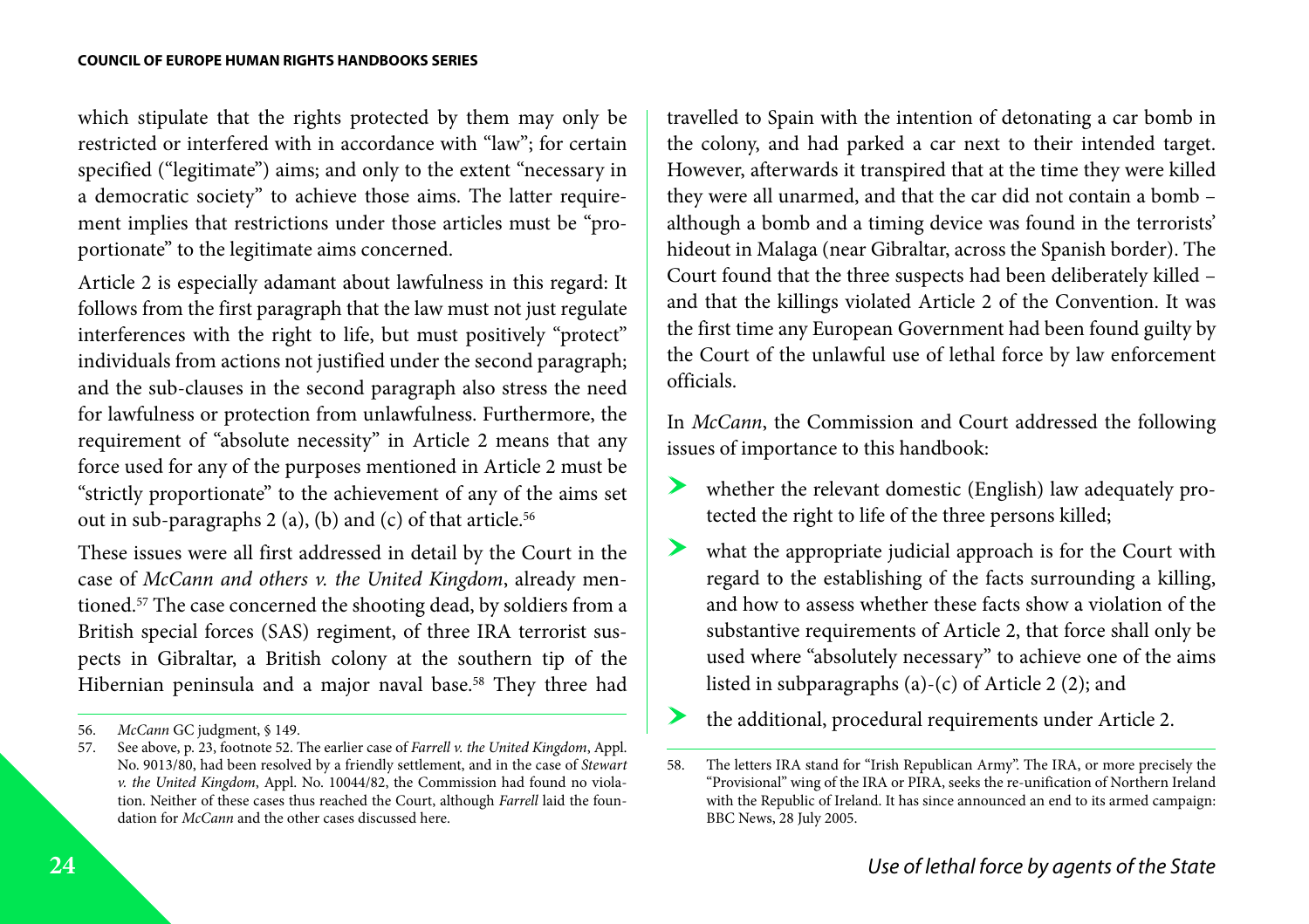These matters are addressed under the next three headings, in each case first of all with reference to the judgment in McCann. However, later cases have expanded on the rulings on these issues in McCann, and those are also noted. It will be shown that, as a result of the overall case-law in these regards, there is now a strong legal framework for the assessment of the use of lethal force by agents of the State, including in terrorist cases and cases of internal and international armed conflict.

There have also been developments in related areas, not covered by McCann: deaths in custody, unresolved killings and "disappearances", and the use of force in international armed conflict. These matters are addressed separately (below, pp. [43](#page-44-0) and [55](#page-56-0)).

#### <span id="page-26-0"></span>**Protecting the right to life "by law"**

As noted earlier, Article 2 stipulates both (i) that "everyone's right to life shall be protected by law" and (ii) that any use of lethal force must be "**absolutely** necessary". It follows that the law in a State Party to the Convention should protect people from being killed other than when this is "**absolutely** necessary".

The use of lethal force by the SAS soldiers in *McCann* was judged, in the domestic proceedings, by reference to the English legal standard, according to which any force used must be "**reasonably** necessary" in the circumstances. The question thus arose of whether, in Gibraltar (and England), the law adequately protected the right to life.

The Court felt that "the Convention standard on its face appears to be stricter than the relevant national standard", but noted that "it has been submitted by the Government that, having regard to the manner in which the [national] standard is interpreted and applied by the national courts …, there is no significant difference in substance between the two concepts."59 Without endorsing the Government's submission, the Court nonetheless concluded that,

whatever the validity of [the Government's] submission, the difference between the two standards is not sufficiently great that a violation of Article 2 § 1 could be found on this ground  $alone<sup>60</sup>$ 

This finding was repeated in subsequent cases concerning killings in Northern Ireland, discussed later, to which the same domestic legal principle of "reasonable necessity" applied.<sup>61</sup>

In McCann, the Court refused to examine the training of the agents that killed the terrorists as part of its assessment of whether the law provided sufficient protection, arguing that that matter could best be examined in the context of its wider assessment of whether the use of force in the particular case was justified in terms of the Convention.

However, that deficiencies in the domestic legal framework on the use of lethal (or potentially lethal) force can, in themselves, amount to a violation of Article 2 was confirmed in the later case

<sup>59.</sup> McCann GC judgment, § 154.

<sup>60.</sup> McCann GC judgment, § 155.

<sup>61.</sup> See the cases of Shanaghan, Hugh Jordan, Kelly and McKerr v. the United Kingdom, discussed below, p. [48](#page-49-0) ff.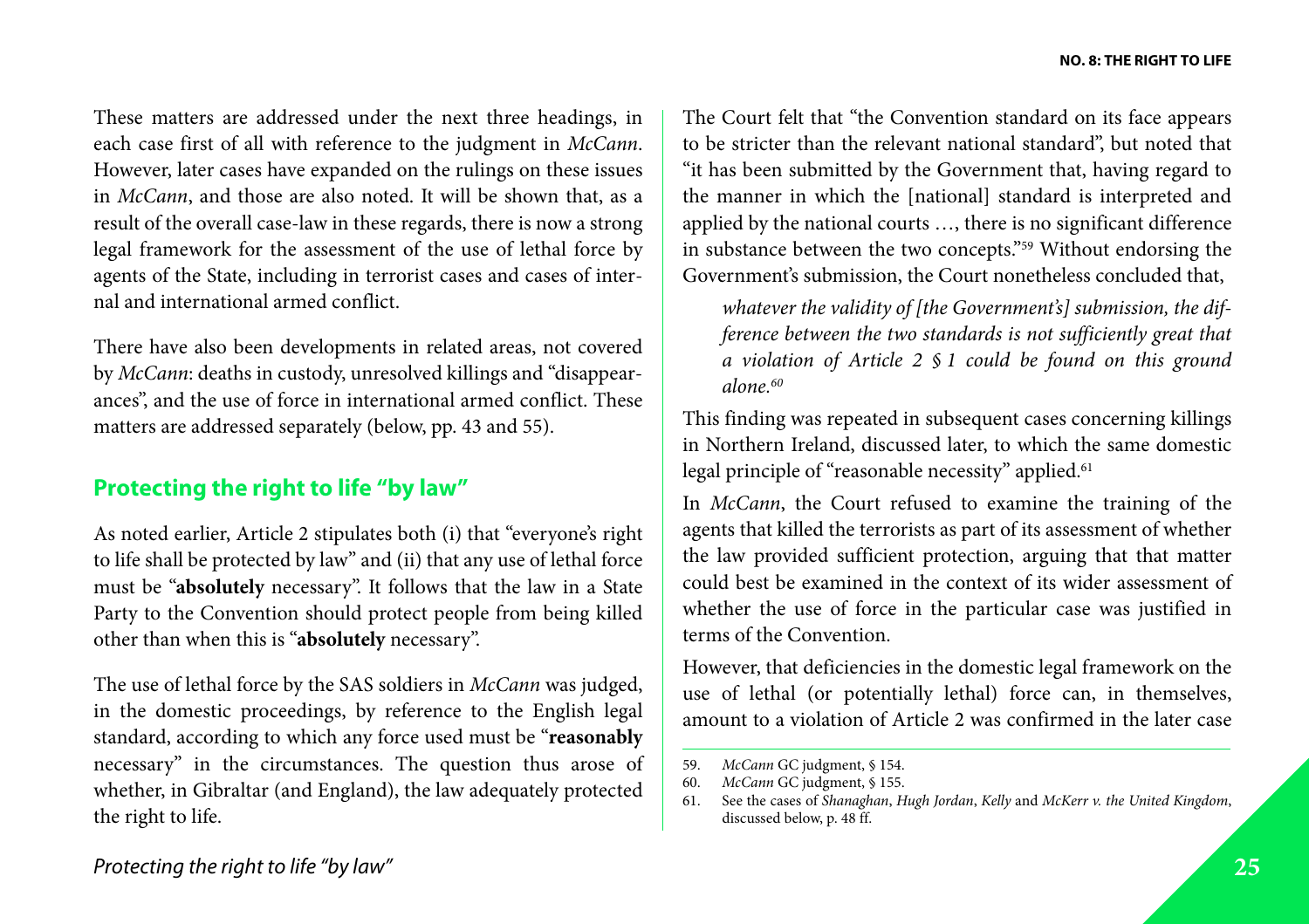of Matzarakis v. Greece. 62 In that case, the Court also – contrary to McCann – analysed the training and instructions given to law enforcement officials in this context.

The case concerned a police pursuit of a car which had driven through a red traffic light and crashed through several police barriers. The police fired many shots at the car and seriously wounded (but did not kill) the occupant, Mr Matzarakis, in what the Court found was clearly a badly co-ordinated operation:

… the Court is struck by the chaotic way in which the firearms were actually used by the police in the circumstances. It may be recalled that an unspecified number of police officers fired volleys of shots at the applicant's car with revolvers, pistols and submachine guns. No less than sixteen gunshot impacts were counted on the car, some being horizontal or even upwards, and not downwards as one would expect if the tyres, and only the tyres, of the vehicle were being shot at by the pursuing police. Three holes and a mark had damaged the car's front windscreen and the rear plate glass was broken and had fallen in […]. In sum, it appears from the evidence produced before the Court that large numbers of police officers took part in a largely uncontrolled chase.<sup>63</sup>

At the time, the use of firearms in Greece was still regulated by an "obsolete and incomplete" Second World War law, which listed a wide range of situations in which a police officer could use fire-

<span id="page-27-0"></span>62. Matzarakis v. Greece, Grand Chamber judgment of 20 December 2004.

63. Matzarakis GC judgment, § 67.

arms without being liable for the consequences. In 1991, a presidential decree somewhat restricted this, by authorising the use of firearms in the circumstances set forth in the law "only when absolutely necessary and when all less extreme methods have been exhausted". However, no other provisions regulating the use of weapons during police actions and laying down guidelines on planning and control of police operations were contained in Greek law. In assessing this legal framework, the Court held that:

… Article 2 does not grant a carte blanche. Unregulated and arbitrary action by State officials is incompatible with effective respect for human rights. This means that, as well as being authorised under national law, policing operations must be sufficiently regulated by it, within the framework of a system of adequate and effective safeguards against arbitrariness and abuse of force […], and even against avoidable accident.

… police officers should not be left in a vacuum when exercising their duties, whether in the context of a prepared operation or a spontaneous pursuit of a person perceived to be dangerous: a legal and administrative framework should define the limited circumstances in which law-enforcement officials may use force and firearms, in the light of the international standards which have been developed in this respect  $[...]$ .<sup>64</sup>

Greek law at the time of the incident (the WW II law and the 1991 decree) did not meet these standards:

On its face, the … somewhat slender legal framework would not appear sufficient to provide the level of protection "by law"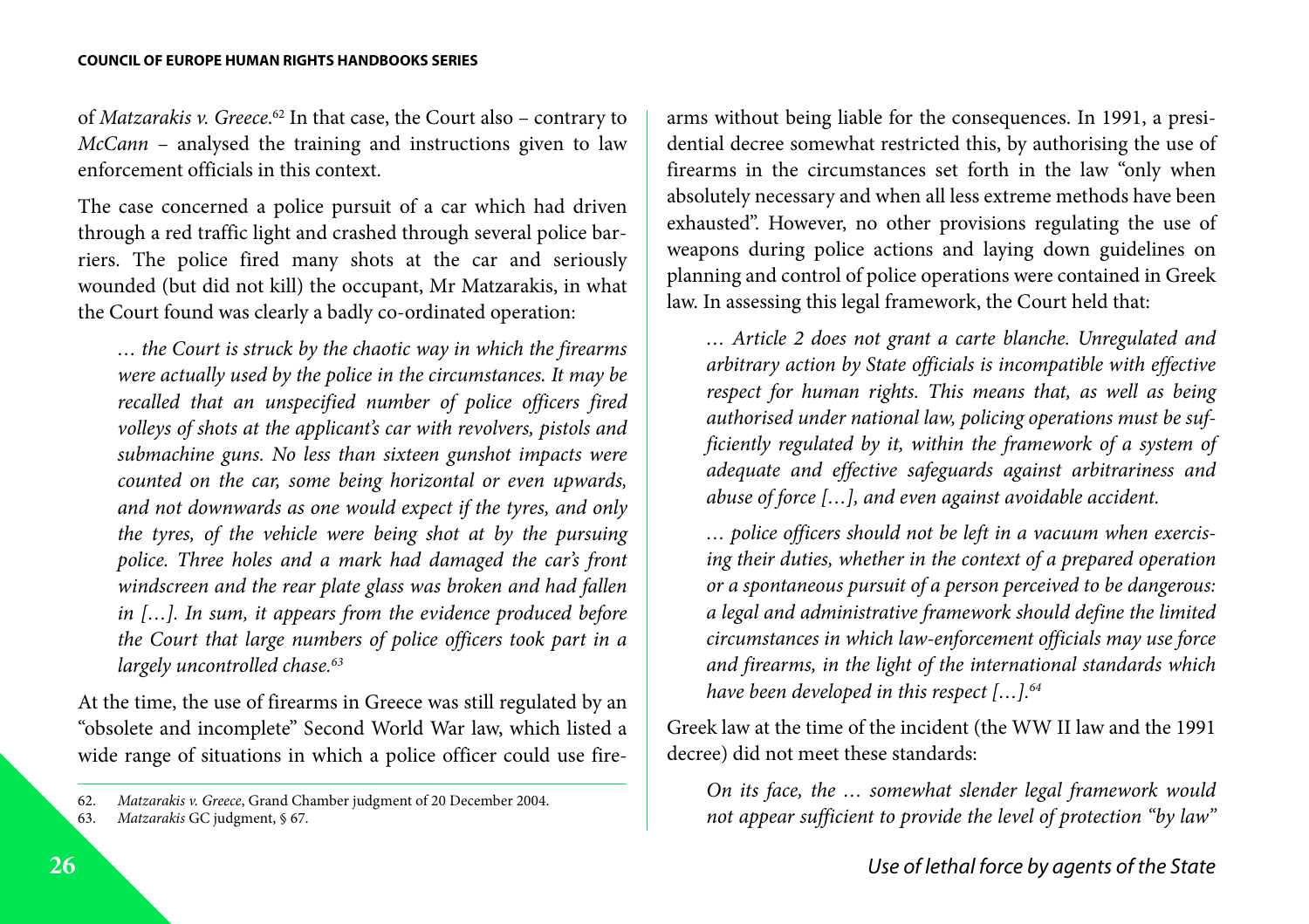of the right to life that is required in present-day democratic societies in Europe.<sup>65</sup>

What is more, it was precisely this failure to provide such a framework that had led to the uninhibited shooting in the case:

… the degeneration of the situation, which some of the police witnesses themselves described as chaotic […], was largely due to the fact that at that time neither the individual police officers nor the chase, seen as a collective police operation, had the benefit of the appropriate structure which should have been provided by the domestic law and practice. … The system in place did not afford to law-enforcement officials clear guidelines and criteria governing the use of force in peacetime. It was thus unavoidable that the police officers who chased and eventually arrested the applicant enjoyed a greater autonomy of action and were able to take unconsidered initiatives, which they would probably not have displayed had they had the benefit of proper training and instructions.<sup>66</sup>

The Greek authorities had therefore failed to put in place an adequate legislative and administrative framework to deter the commission of offences against the person; therefore:

… the Greek authorities had not, at the relevant time, done all that could be reasonably expected of them to afford to citizens, and in particular to those, such as the applicant, against whom potentially lethal force was used, the level of safeguards required and to avoid real and immediate risk to life which they knew was liable to arise, albeit only exceptionally, in hotpursuit police operations […].67

Mr Matzarakis had therefore been the victim of a violation of Article 2 of the Convention on this ground – even though he survived.68

The judgment clarifies that (serious) deficiencies in the regulatory framework for, and the absence of "proper training and instructions"69 in the use of firearms by the police can, in and by themselves, constitute violations of the duty under Article 2 of the Convention to protect the right to life "by law".

66. Matzarakis GC judgment, § 70, cross-reference to earlier paragraphs omitted.

<sup>64.</sup> Matzarakis GC judgment, §§ 58-59, with reference to the Hilda Hafsteinsdóttir v. Iceland judgment of 8 June 2004, to the Human Rights Committee's General Comment No. 6 on Article 6 ICCPR, and to the UN "Force and Firearms Principles" (full title: United Nations Basic Principles on the Use of Force and Firearms by Law Enforcement Officials, adopted on 7 September 1990 by the Eighth United Nations Congress on the Prevention of Crime and the Treatment of Offenders). Hafsteinsdóttir is a case under Article 5, which strongly emphasised the need for protection against arbitrary police powers of arrest. The Court's reference to that case makes clear that that same need arises under Article 2, against arbitrary police powers to use firearms. The latter two references again underline the increasing willingness of the Court to apply the Convention in line with wider international standards.

<sup>65.</sup> Matzarakis GC judgment, § 62. In § 61, the Court noted that, since the events in the case, and even before the judgment, Greece had put it place a new legal framework regulating the use of firearms by police officers and providing for police training, with the Stated objective of complying with the international standards for human rights and policing. The State had therefore in a way already accepted that the previous framework was deficient.

<sup>67.</sup> Matzarakis GC judgment, § 71, with reference to the Osman judgment, discussed below, p. [66](#page-67-1) and ff.

<sup>68.</sup> Matzarakis GC judgment, § 72. Lesser actions, which threaten a person's physical well-being rather than his or her survival, can be assessed under Article 3, which prohibits torture, inhuman or degrading treatment or punishment.

<sup>69.</sup> See § 70 (quoted earlier in the text).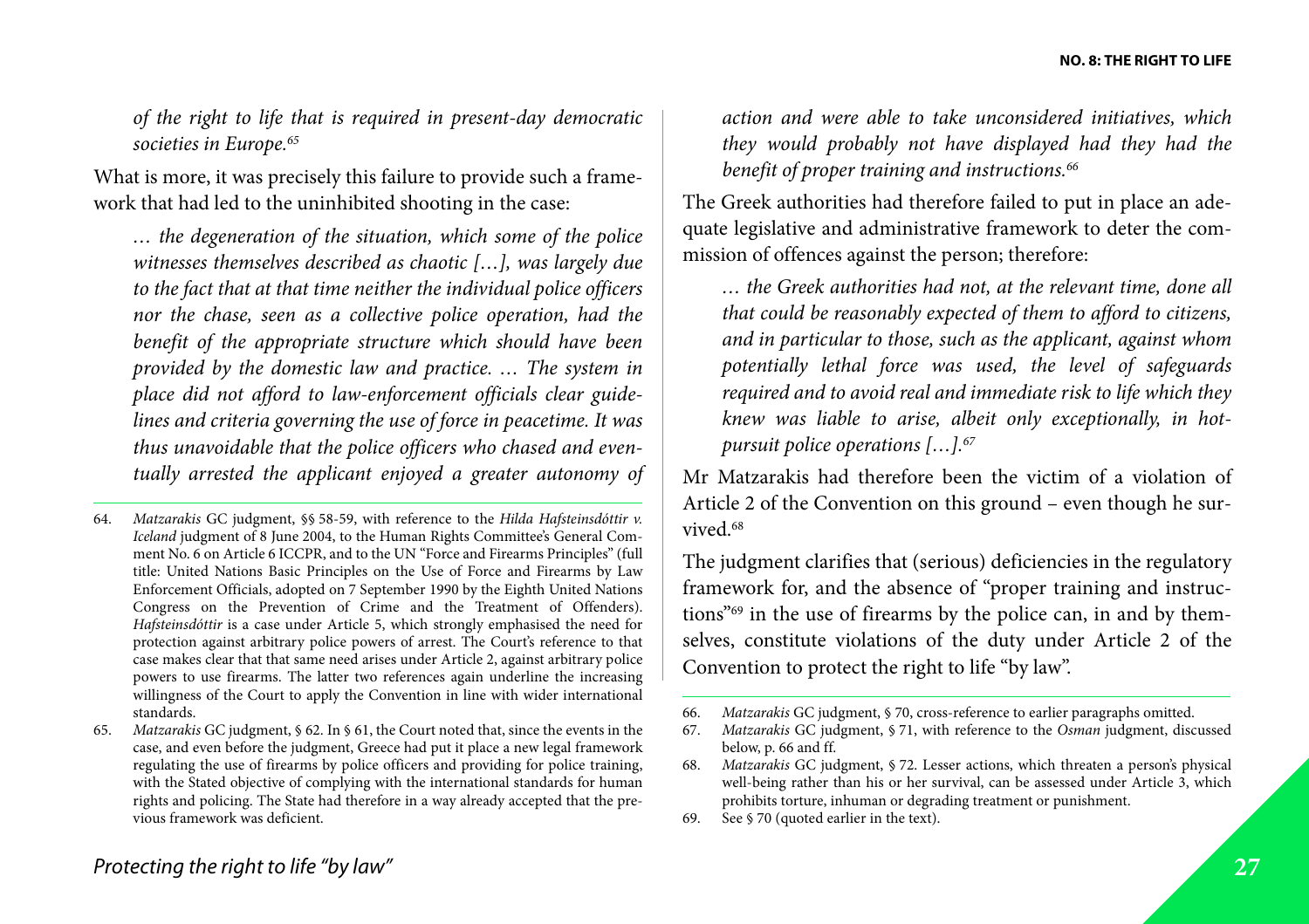## <span id="page-29-0"></span>**Assessing compliance with the substantive requirements of Article 2**

The general evidentiary standard applied by the Court in respect of alleged violations of the Convention is "proof beyond reasonable doubt": in principle, the applicant must prove, to this standard, that a violation occurred.70 However, the Court has clarified, and to some extent relaxed, this standard, by saying that:

such proof may follow from the coexistence of sufficiently strong, clear and concordant inferences or of similar unrebutted presumptions of fact.<sup>71</sup>

In practice, both the question of standard and of onus of proof are somewhat flexibly applied, depending on the circumstances of the case and the nature of the allegations made by the applicant.

In McCann, the applicants had asserted, primarily, that the killings of the three suspected terrorists had been premeditated. On this, the Court said that "it would need to have convincing evidence before it could conclude that there was a premeditated plan, in the sense developed by the applicants" $72 -$  which the applicants had not produced.73 In other words, in respect of an allegation that a killing was deliberately in contravention of Article 2, the onus is on the applicant to prove that claim; and he must produce "convincing evidence" before such a claim can be accepted.74

71. Ireland v. the United Kingdom, judgment of 18 January 1978, § 161.

However, on a more general assertion that a killing (whether deliberate or otherwise) is in contravention of Article 2 by virtue of a lack of due diligence on the part of the authorities, it would seem that the Court to some extent reverses the onus of proof. Thus, in the end, in McCann, the Court, having found that the facts suggested that there was a "lack of appropriate care in the control and organisation of the arrest operation",75 was "not persuaded" that the killings were "absolutely necessary" in the sense of Article 2 (2).76 This suggests that when it has been established that a person has been killed by agents of a State, that State bears the onus to prove that its actions were "absolutely necessary" in the sense of Article 2. As Judge Bratza put it in his partly dissenting opinion in *Ağdaş*:

the test to be applied is not whether there is a sufficient evidence to satisfy the Court that the use of force was more than absolutely necessary; rather, it is whether the evidence is such as to satisfy the Court that the use of force was no more than absolutely necessary in self-defence."77

This approach is also in line with the case-law under Article 3, according to which, if a person suffers injuries while in a State's

<sup>70.</sup> See the Greek Case, Commission Report of 5 November 1969, § 30.

<sup>72.</sup> McCann GC judgment, § 179.

<sup>73.</sup> McCann GC judgment, § 178.

<sup>74.</sup> Note that this is not the same as an allegation that a deliberate killing was in violation of Article 2: In McCann (as we shall see) it was not disputed that the killings were deliberate (cf. Commission Report, § 202; Judgment, § 199).

<sup>75.</sup> Cf., e.g., McCann GC judgment, § 212, last sentence.

<sup>76.</sup> McCann GC judgment, § 213. In Matzarakis, the Court, having found that the law did not adequately protect the applicant's right to life and that this in itself already amounted to a violation of Article 2, felt that it was "not necessary" to examine whether "the life-threatening conduct of the police" violated the requirement of "absolute necessity": GC judgment, § 72.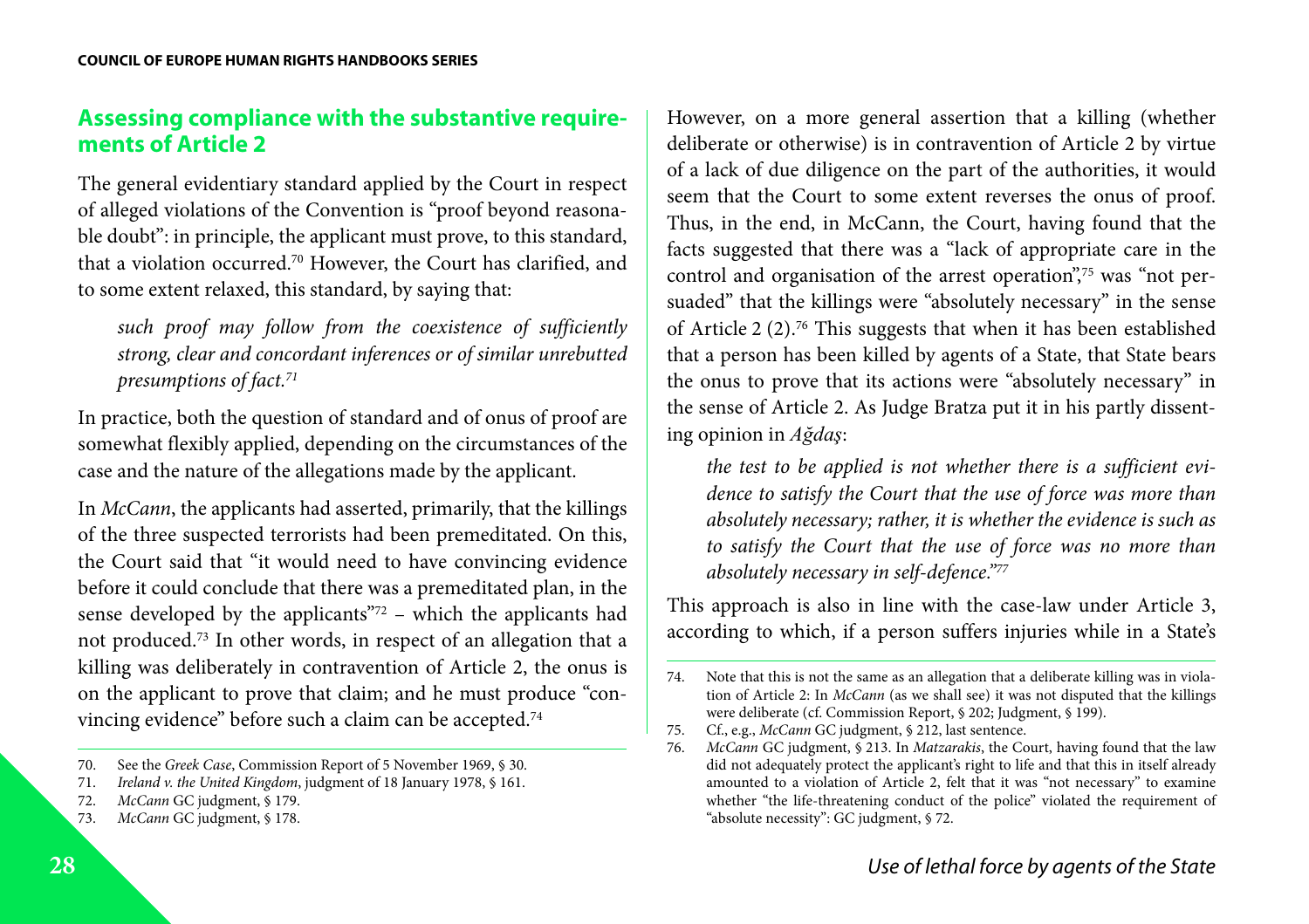custody, the onus is on the State to prove that the injuries were not the result of torture, inhuman or degrading treatment or punishment.78

In practice, the Court is not always fully clear, or consistent, on the issue (as Judge Bratza's opinion shows). In addition:

In this context, the conduct of the Parties when evidence is being obtained has to be taken into account.<sup>79</sup>

The latter point is illustrated by the case of *Kaya v. Turkey*,80 in which the applicant and others, including eyewitness to the relevant events, failed to appear in person to give evidence to the delegates of the Commission who had travelled to Turkey to establish the facts; unsurprisingly, this undermined the applicant's case.<sup>81</sup> In the case of *Isayeva v. Russia*<sup>82</sup> (further discussed below, p. [34](#page-35-0)), on the other hand, the Court's assessment was hampered by the refusal of the Respondent Government to provide relevant information, and the Court clearly held this against the Government in

- 79. Ireland v. the United Kingdom, judgment of 18 January 1978, § 161.
- 80. Kaya v. Turkey, judgment of 19 February 1998.
- 81. See Kaya judgment, §§ 76-78.
- 82. Isayeva v. Russia, judgment of 24 February 2005.

its assessment.<sup>83</sup> The same applied in the case of *Ergi v. Turkey*,<sup>84</sup> also discussed later (p. [33](#page-34-0)).

Where there have been legal proceedings in the domestic courts prior to the case being referred to the European Court of Human Rights, the latter furthermore, in principle, relies on the findings of fact of those domestic tribunals. As the Court said in the case of Avsar v. Turkey (to which we will return later, p. [29](#page-30-0)):

The Court is sensitive to the subsidiary nature of its role and must be cautious in taking on the role of a first instance tribunal of fact, where this is not rendered unavoidable by the circumstances of a particular case […]. Where domestic proceedings have taken place, it is not the Court's task to substitute its own assessment of the facts for that of the domestic courts and as a general rule it is for those courts to assess the evidence before them […]. Though the Court is not bound by the findings of domestic courts, in normal circumstances it requires cogent elements to lead it to depart from the findings of fact reached by those courts  $[...]$ .<sup>85</sup>

However, there have been cases in which there was evidence of serious defects in the respondent State's investigation of the events,<sup>86</sup> and where it was an essential part of the applicants' alle-

83. See Isayeva judgment, § 182.

<sup>77.</sup> *Ağdaş* v. Turkey, judgment of 27 July 2004, partly dissenting opinion by Judge Bratza, § 6. In his opinion, Judge Bratza expressed the view that, in that case, the majority of the Court had in effect wrongly applied the first, rather than the second test. The evidentiary standards in cases of deaths in custody and of "disappearances" will be discussed in the sub-sections on those issues: they also differ from the usual standard.

<sup>78.</sup> Cf. Tomasi v. France, judgment of 27 August 1992, §§ 108-110, discussed in Human Rights Handbook No. 6, p. 23.

<sup>84.</sup> Ergi v. Turkey, judgment of 28 July 1998.

<span id="page-30-0"></span><sup>85.</sup> Avsar v. Turkey, judgment of 10 July 2002, § 283, with references (omitted from the above quotation) to the judgment in McKerr v. the United Kingdom, further discussed below, p. 50, and to the judgment in the case of Klaas v. Germany of 22 September 1993. Cf. Matzarakis v. Greece, judgment of 20 December 2004, § 47.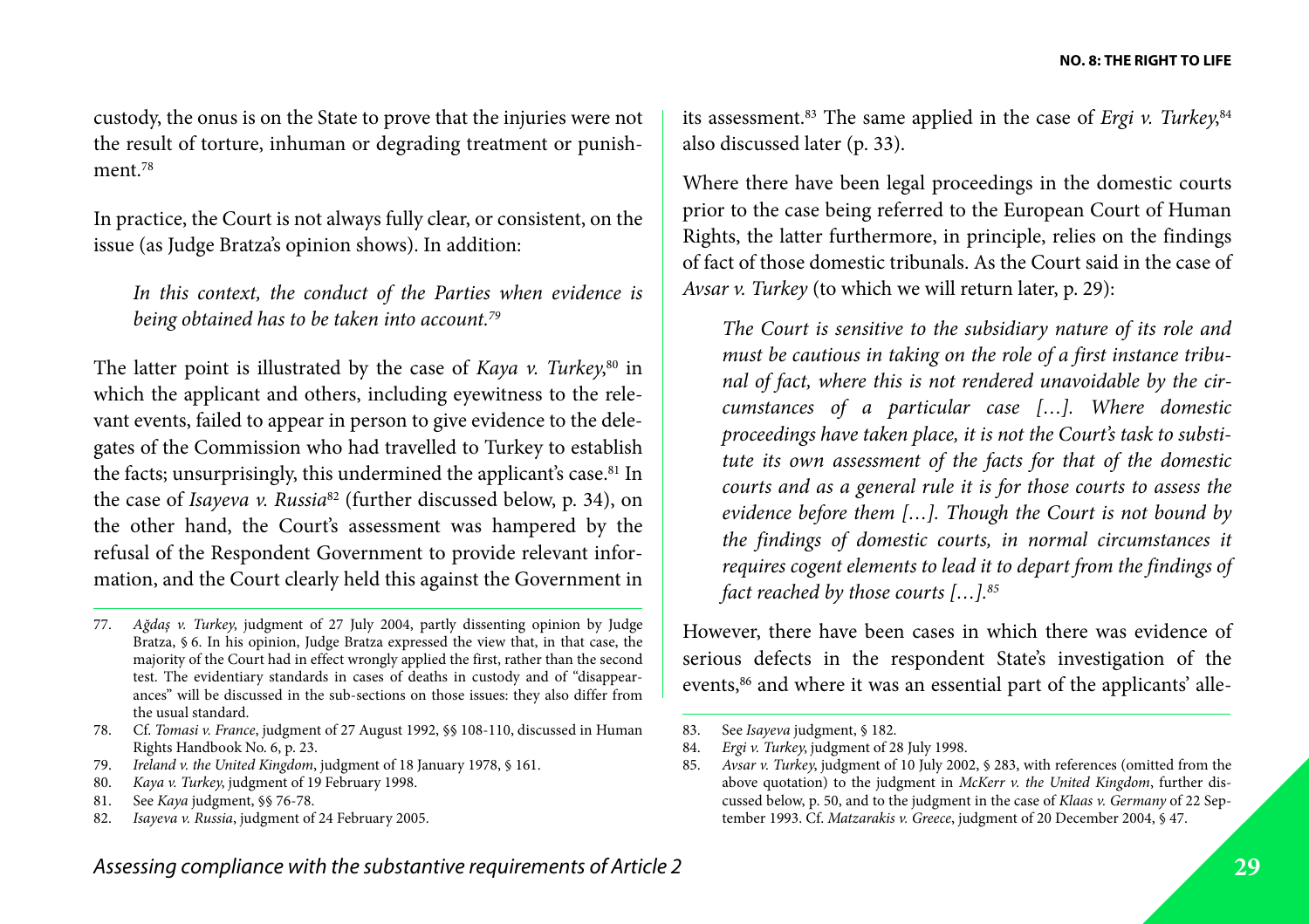gations that these defects were such as to render the other domestic proceedings ineffective – and in which the Commission therefore itself sent a delegation to the country concerned to establish the facts. The cases of Kaya and Avsar v. Turkey, just mentioned, are two examples. A further one is Gül v. Turkey, 87 in which the domestic forensic investigation at the scene and the subsequent domestic autopsy procedures were seriously defective and had hampered any effective reconstruction of events. The Court can take similar fact-finding action – but this will always remain highly exceptional. Normally, the domestic proceedings and additional information submitted to the Court by the parties will suffice for the establishment of the facts, at least to the Court's own satisfaction. This was also the case in McCann: the Court expressly refused to carry out further fact-finding of its own, even though some important issues remained unresolved.

A further question arises as to the point of view from which the actions of the State have to be justified. This has a bearing on the question of what facts need to be established.

In the domestic legal proceedings in McCann, and in particular at the inquest held in Gibraltar after the killings, the focus was entirely on whether the actions of the SAS soldiers who actually shot the suspected terrorists were (subjectively) justified in terms of the "reasonable necessity" test, taking into account only the

87. See Gül v. Turkey, judgment of 14 December 2000, § 89.

facts as known to the soldiers at the time of the killings. The Court by contrast ruled that:

the Court must, in making its assessment [as to whether there was a violation of Article 2], subject deprivations of life to *the most careful scrutiny*, particular where deliberate lethal force is used, taking into consideration not only the actions of the agents of the State who actually administer the force but also *all the surrounding circumstances including such matters as the planning and control of the actions under examination*. 88

The Court also noted expressly that "in determining whether there has been a breach of Article 2 in the present case, [the Court] is not assessing the criminal responsibility of those directly concerned."89 As it put it later in Avsar:

When there have been criminal proceedings in the domestic court concerning those same allegations [as are brought before the Court], it must be borne in mind that criminal law liability is distinct from international law responsibility under the Convention. The Court's competence is confined to the latter. Responsibility under the Convention is based on its own provisions which are to be interpreted and applied on the basis of the objectives of the Convention and in light of the relevant principles of international law. *The responsibility of a State under the Convention, arising for the acts of its organs, agents and servants, is not to be confused with the domestic legal issues*

<sup>86.</sup> See the next section on the duty of the State under Article 2 to hold investigations into killings.

<sup>88.</sup> McCann GC judgment, § 150, emphasis added.

<sup>89.</sup> McCann GC judgment, § 173.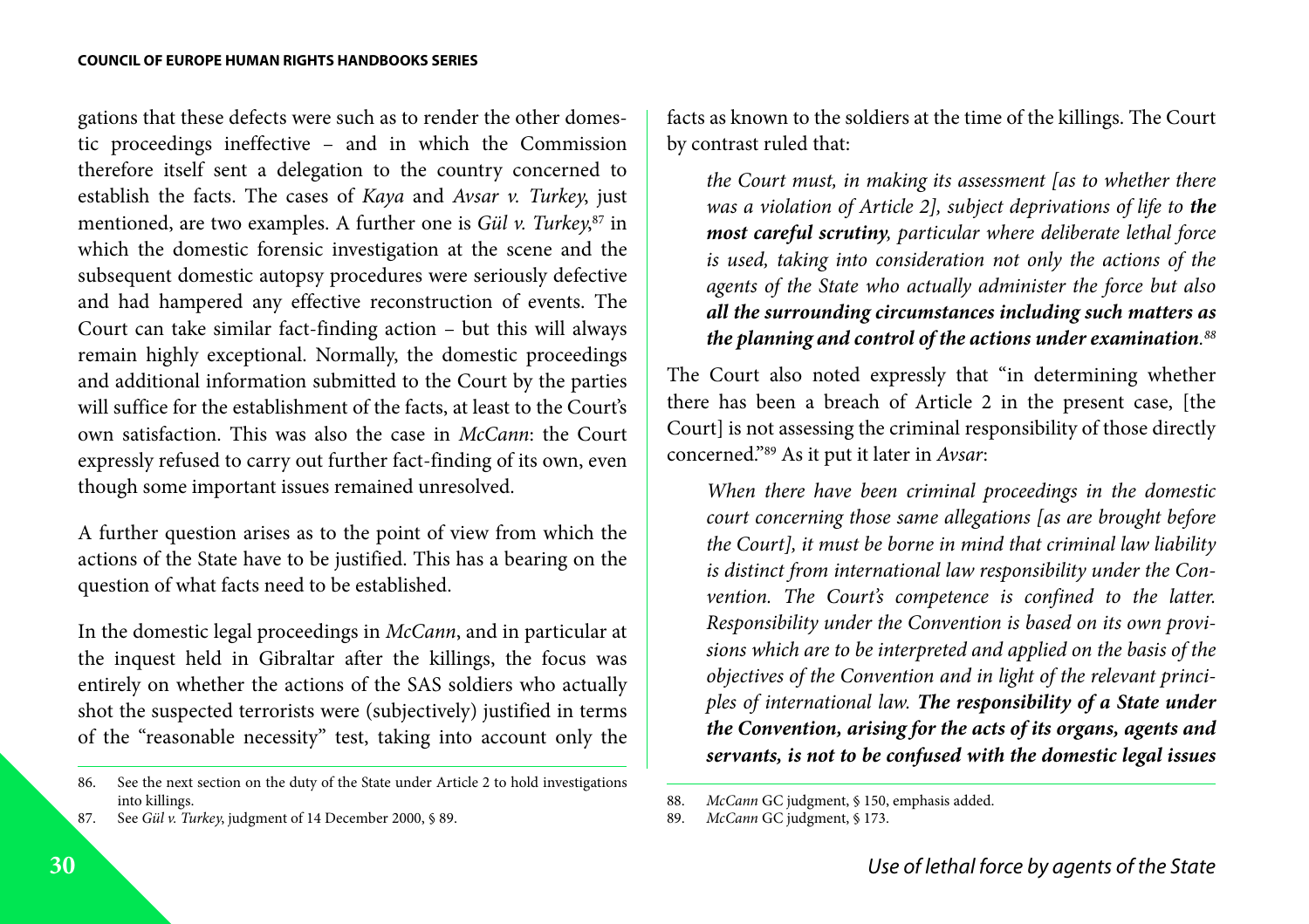*of individual criminal responsibility under examination in the national criminal courts.* The Court is not concerned with reaching any findings as to guilt or innocence in that sense.<sup>90</sup>

The respondent State must thus show the "absolute necessity" of any killing, not only in respect of the actions of the agents who actually carried out the killing, but in respect of "all the surrounding circumstances", including the planning, control and organisation of the operation.<sup>91</sup>

It was this wider view of the case which, in the end, led the Court to hold that the substantive requirements of Article 2 had been violated in McCann. Specifically, and without going into the detailed facts here, the Court found that the authorities had taken a deliberate decision not to prevent the IRA suspects from travelling into Gibraltar – even though they could have arrested them at the border without risk to innocent lives; and that the authorities had made the SAS soldiers believe there was definitely a bomb, that the bomb could definitely be detonated by remote control, and that the suspects would definitely be armed and carry minute "buttons" on them to explode the bomb – even though these assessments were not only proven to be completely wrong afterwards, but more importantly had been no more than "working hypotheses" at the time. The latter "mad[e] the use of lethal force

almost unavoidable"92 – especially in the light of the soldiers' training:

*[T]he failure to make provision for a margin of error must also be considered in combination with the training of the soldiers to continue shooting once they opened fire until the suspect was dead.* As noted by the Coroner in his summing-up to the jury at the inquest, all four soldiers shot to kill the suspects […]. Soldier E testified that it had been discussed with the soldiers that there was an increased chance that they would have to shoot to kill since there would be less time where there was a "button" device […]. *Against this background, the authorities were bound by their obligation to respect the right to life of the suspects to exercise the greatest of care in evaluating the information at their disposal before transmitting it to soldiers whose use of firearms automatically involved shooting to kill.*

Although detailed investigation at the inquest into the training received by the soldiers was prevented by the public interest certificates which had been issued […], it is not clear whether they had been trained or instructed to assess whether the use of firearms to wound their targets may have been warranted by the specific circumstances that confronted them at the moment of arrest.

Their reflex action in this vital respect lacks the degree of caution in the use of firearms to be expected from law enforce-

<sup>90.</sup> Avsar judgment, § 284, emphasis added, reference omitted.

<sup>91.</sup> Cf., again, *McCann* GC judgment, § 150. The issue of planning had previously been raised in the case of Farrell v. the United Kingdom, Appl. No. 9013/80, but the case resulted in a friendly settlement. As a result, the Commission did not rule on the issue, and the case did not reach the Court (decision, 30 DR 96 (1982); settlement, 38 DR 44 (1984)). 92. McCann GC judgment, § 210.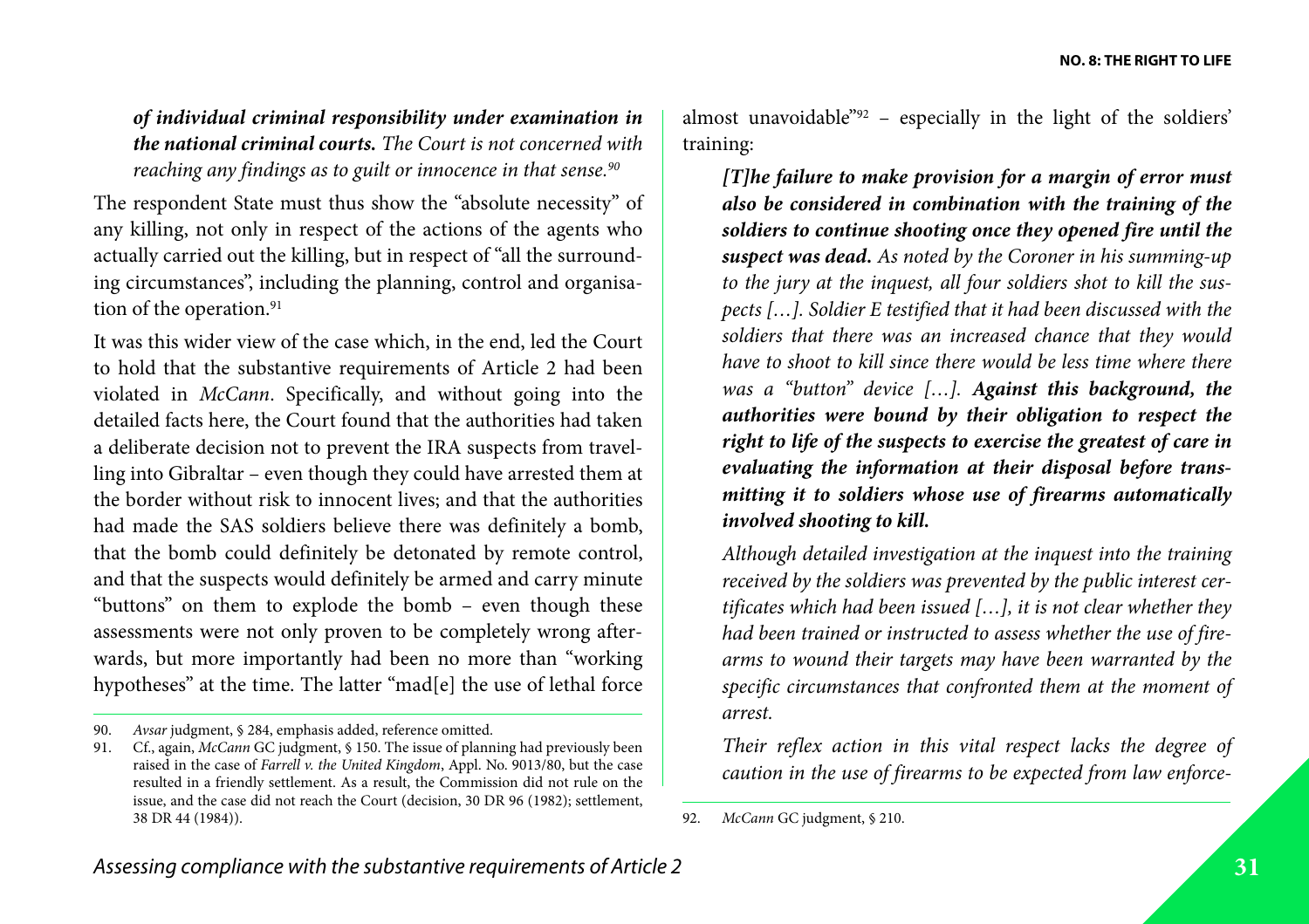ment personnel in a democratic society, even when dealing with dangerous terrorist suspects, and stands in marked contrast to the standard of care reflected in the instructions in the use of firearms by the police which had been drawn to their attention and which emphasised the legal responsibilities of the individual officer in the light of conditions prevailing at the moment of engagement […].

This failure by the authorities also suggests a lack of appropriate care in the control and organisation of the arrest operation.

In sum, having regard to the decision not to prevent the suspects from travelling into Gibraltar, to the failure of the authorities to make sufficient allowances for the possibility that their intelligence assessments might, in some respects at least, be erroneous and to the automatic recourse to lethal force when the soldiers opened fire, the Court is not persuaded that the killing of the three terrorists constituted the use of force which was no more than absolutely necessary in defence of persons from unlawful violence within the meaning of Article  $2 \leq 2$  (a) of the Convention.

#### *Accordingly, the Court finds that there has been a breach of Article 2 of the Convention*. 93

The above makes clear that the Convention imposes strict requirements on States involved in pre-planned anti-terrorist or similar operations: they are under a duty to take "appropriate care" in the planning, organisation and control of such operations, to try and safeguard the lives, not just of the people that may fall victim to the terrorists' actions, but also, if possible, of the terrorists themselves.<sup>94</sup> If the State can reasonably organise an operation in such a way as to avoid killing terrorist or other suspects, without danger to the general population or law enforcement officials, it is under a duty to do so. What needs to be proven on the "beyond reasonable doubt" standard is simply that, in the light of the facts as known to the authorities at the time, such reasonable arrangements could have been made. If that has been established, and they were not made, a violation has occurred.

This has been confirmed in many subsequent cases involving the use of lethal (and near-lethal) force since.<sup>95</sup> Indeed, in certain circumstances, the onus of proof may shift further. Thus, in the case of Kelly and Others v. the United Kingdom, eight terrorists involved in an attack on a (usually unmanned) police station, and an innocent civilian, were shot dead by security forces who had been lying in wait for the terrorists and who had set up an ambush. The applicants, relatives of the deceased, claimed they were the victims of a "shoot to kill" policy.96 While the Court did not accept this claim as such, it held that:

<sup>93.</sup> McCann GC judgment, §§ 211-214, cross-references to earlier paragraphs omitted, emphasis added.

<sup>94.</sup> On non-planned, spontaneous operations, see the case of Matzarakis, discussed on p. [26](#page-27-0).

<sup>95.</sup> See, e.g., the cases of Kaya v. Turkey, judgment of 19 February 1998, § 77, Andronicou and Constantinou v. Cyprus, judgment of 9 October 1997, § 171.

<sup>96.</sup> On the alleged "shoot to kill policy" in Northern Ireland, see further in the sub-section on "unresolved killings and allegations of collusion", below.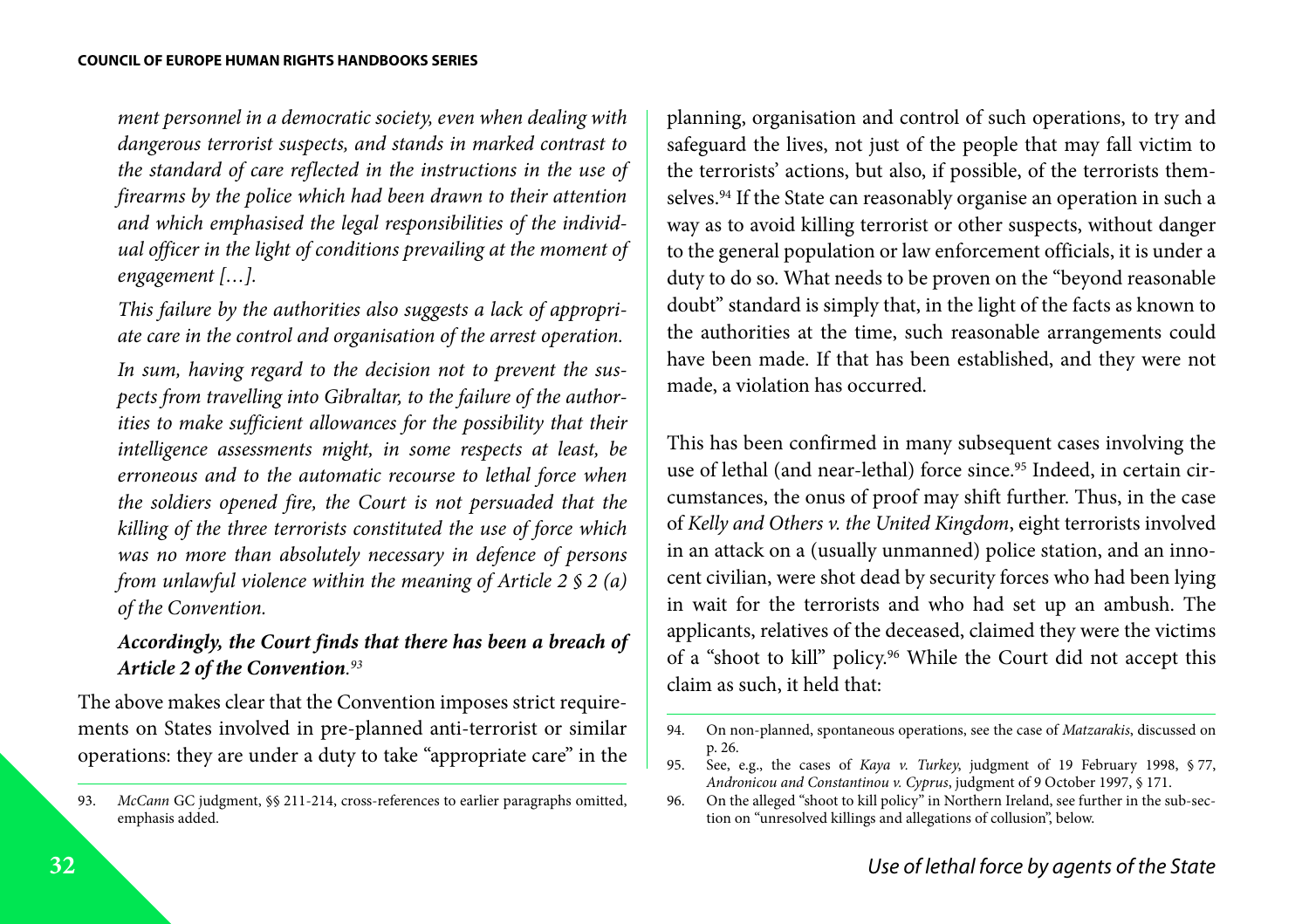*Where the events in issue lie wholly, or in large part, within the exclusive knowledge of the authorities*, as for example in the case of persons within their control in custody, strong presumptions of fact will arise in respect of injuries and death which occur. Indeed, *the burden of proof may be regarded as resting on the authorities to provide a satisfactory and convincing explanation*. 97

Of particular interest is the extension of this approach to situations of wider (internal) armed conflict, in particular in the Kurdish area of South-Eastern Turkey and in the Chechen Republic, which is part of the Russian Federation, also and in particular in respect of civilians caught up in the events.<sup>98</sup>

The case of *Ergi v. Turkey*<sup>99</sup> concerned a situation in which a young woman, the sister of the applicant, had been shot dead in a Kurdish village. The applicant alleged that the shooting was the result of indiscriminate fire by the security forces on the village, in retaliation for the killing of a "collaborator", i.e. someone spying for the State. The Government asserted that there had been a clash between the security forces and the armed Kurdish group, the

97. Kelly and Others v. the United Kingdom, judgment of 4 May 2001, § 92, emphasis added, with reference to the Turkish/Kurdish cases of Salman v. Turkey, Grand Chamber judgment of 27 June 2000, para 100, *Çakıcı v. Turkey*, Grand Chamber judgment of 8 July 1999, § 85, Ertak v. Turkey, judgment of 9 May 2000, § 32 and *Timurtaş v. Turkey*, judgment of 13 June 2000, § 82. The passage is repeated verbatim in § 103 of the judgment of 4 May 2001 in Hugh Johnson v. the United Kingdom, another case of a killing in Northern Ireland, heard on the same day as Kelly.

98. The application of Article 2 of the Convention in international armed conflicts is discussed separately, below, p. [55.](#page-56-0)

PKK, and that the bullet which had killed her had not originated from the military side. Although the Court could ultimately not establish whether she had been killed by a bullet fired by the security forces, it nevertheless went on to assess whether the responsibility of the State was engaged in terms of the planning and conduct of the military operation and, in this regard, took into account the absence of information provided by the Government:

… the Court must consider whether the security forces' operation had been planned and conducted in such a way as to avoid or minimise, to the greatest extent possible, any risk to the lives of the villagers, including from the fire-power of the PKK members caught in the ambush.

The Court, having regard to the Commission's findings […] and to its own assessment, considers that … there had been a real risk to the lives of the civilian population through being exposed to cross-fire between the security forces and the PKK. In the light of the failure of the authorities of the respondent State to adduce direct evidence on the planning and conduct of the ambush operation, the Court, in agreement with the Commission, finds that it can reasonably be inferred that insufficient precautions had been taken to protect the lives of the civilian population.100

The State was therefore held to have violated the substantive requirements of Article 2 in this case, even though it had not been

…

<span id="page-34-0"></span><sup>99.</sup> Ergi v. Turkey, judgment of 28 July 1998. 100. Ergi judgment, §§ 79-81 (original heading), emphasis added.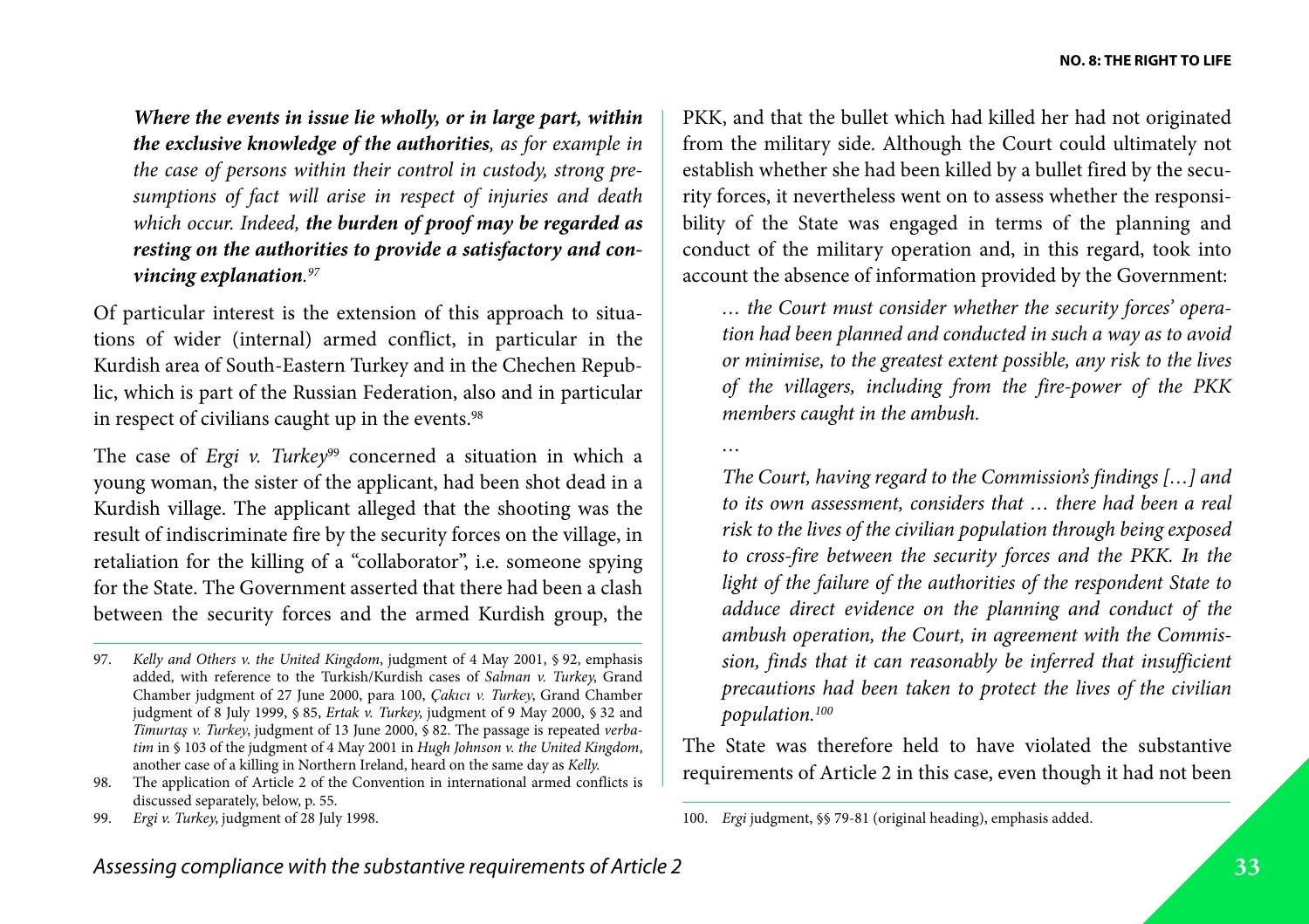established that its agents had fired the lethal shot: it was sufficient that the authorities had placed the victim in danger, rather than having planned the operation in a way which would have minimised the risk to civilians.

The case of Isayeva, Yusupova and Bazayeva v. Russia<sup>101</sup> concerned the indiscriminate aerial bombing of a convoy of civilians trying to leave Grozny, the capital of Chechnya, in October 1999 in their cars to escape the heavy fighting which took place in the city at the time between Russian forces and Chechen rebels. They had heard that a humanitarian corridor had been established to allow civilians to escape. As a result of the bombing, two children of the first applicant were killed and the first and second applicant injured. The Court accepted that the situation in Chechnya called for exceptional measures including the employment of military aviation equipped with heavy combat weapons. It was prepared to accept in principle that if the planes were attacked by illegal armed groups, that could have justified the use of lethal force (but note the qualification in the separate case of Isayeva v. Russia, discussed below). However, the Government had not produced convincing evidence of such an attack. The Court therefore doubted whether Article 2 could be relied upon by the State at all, but nevertheless proceeded on the assumption that it could, and went on to assess whether the bombardment of the civilian convoy had been "absolutely necessary" in the circumstances.

The Court concluded that the bombing did not meet this requirement. In particular, the authorities should have been aware of the announcement of a humanitarian corridor to allow civilians to leave Grozny, and of the presence of civilians in the area. Consequently, they should have been alerted to the need for extreme caution regarding the use of lethal force. However, neither the air controller directing the planes, nor the pilots involved in the attack, had been made aware of this, nor was a forward air controller put on board to evaluate the targets. These factors, as well as the duration of the air attack over a period of four hours and the power of the weapons used, led the Court to conclude that the operation had not been planned and executed with the required care for the lives of the civilian population. There had therefore been a violation of the substantive requirements of Article 2.

The case of Isayeva v. Russia,<sup>102</sup> just mentioned, concerned the indiscriminate bombing of the village of Katyr-Yurt. The applicant and her relatives had tried to leave the village through what they thought was a safe exit route, but an aviation bomb dropped by a Russian military plane exploded near their minivan, killing the applicant's son and three nieces. The bomb was dropped in the context of an operation against armed insurgents, whom the authorities were expecting to arrive in the village (and may even have incited to do go there). The operation had been planned in advance. However, nothing was done to warn the villagers of the possibility of the arrival of armed rebels and of the danger to

<span id="page-35-0"></span><sup>101.</sup> Isayeva, Yusupova and Bazayeva v. Russia, judgment of 24 February 2005. 102. Isayeva v. Russia, judgment of 24 February 2005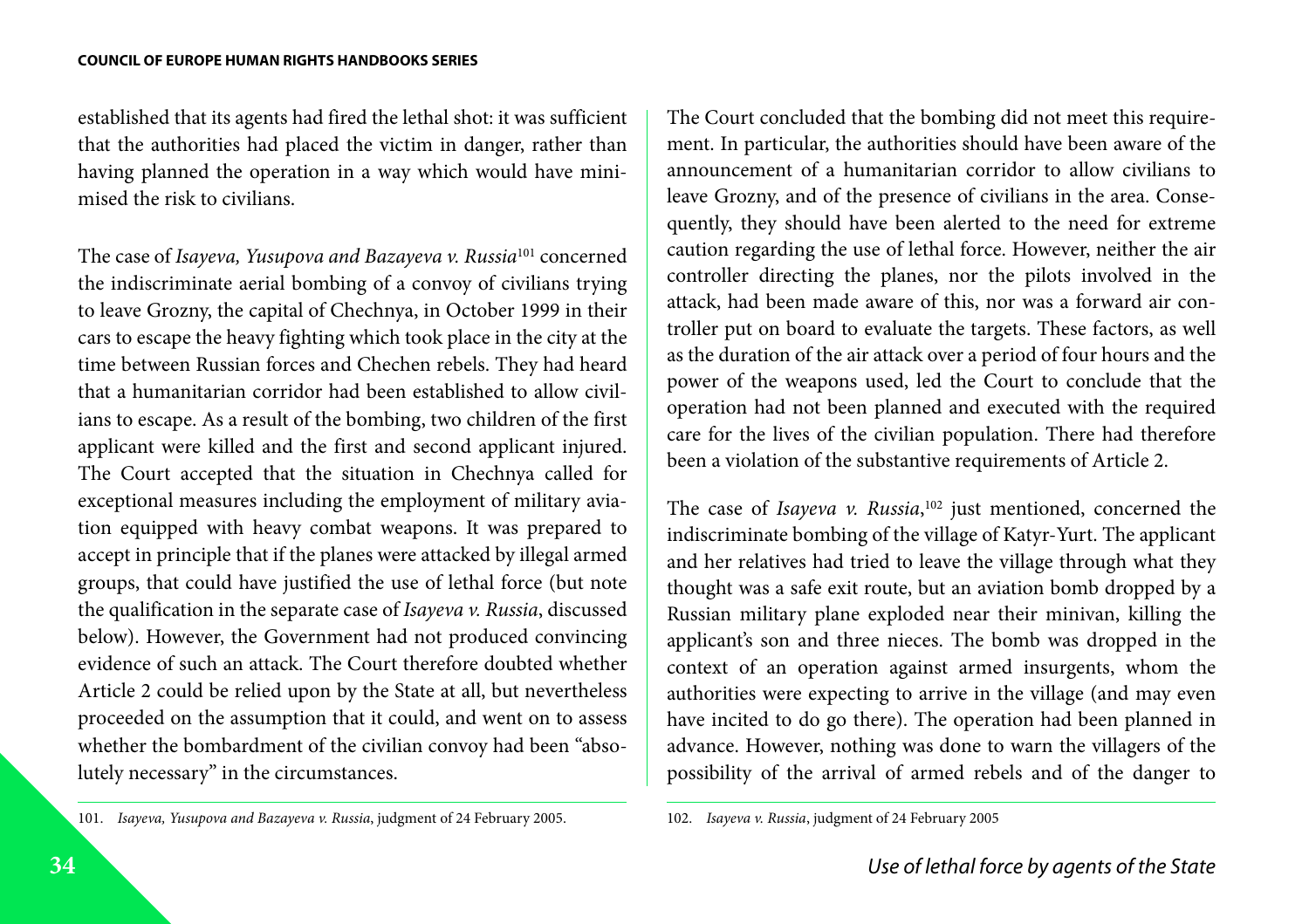which they would be exposed. The Court strongly condemned this, and the subsequent indiscriminate use of massive air power against the village:

The Court regards it as evident that when the military considered the deployment of aviation equipped with heavy combat weapons within the boundaries of a populated area, they also should have considered the dangers that such methods invariably entail. There is however no evidence to conclude that such considerations played a significant place in the planning. … *There is no evidence that at the planning stage of the operation any serious calculations were made about the evacuation of civilians, such as ensuring that they were informed of the attack beforehand, how long such an evacuation would take, what routes evacuees were supposed to take, what kind of precautions were in place to ensure safety, what steps were to be taken to assist the vulnerable and infirm etc.*

**The Court considers that using this kind of weapon** [heavy free-falling high-explosion aviation bombs with a damage radius exceeding 1 000 metres] *in a populated area, outside wartime and without prior evacuation of the civilians, is impossible to reconcile with the degree of caution expected from a law-enforcement body in a democratic society.* No martial law and no State of emergency has been declared in Chechnya, and no derogation has been made under Article 15 of the Convention […]. The operation in question therefore has

…

to be judged against a normal legal background. *Even when faced with a situation where, as the Government submit, the population of the village had been held hostage by a large group of well-equipped and well-trained fighters, the primary aim of the operation should be to protect lives from unlawful violence. The massive use of indiscriminate weapons stands in flagrant contrast with this aim and cannot be considered compatible with the standard of care prerequisite to an operation of this kind involving the use of lethal force by State agents.*<sup>103</sup>

### <span id="page-36-0"></span>**The need to hold an ex post facto inquiry: the "procedural limb" of Article 2**

Important though the ruling in McCann and the other cases are in terms of the substance of Article 2, that judgment has had a perhaps even more significant impact on another aspect of that article, in that it clarified that States have a duty to investigate killings by members of its security forces. This is referred to as the "procedural requirement" or the "procedural limb" of Article 2.

The procedural requirement to hold an investigation into a killing is quite distinct from the substantive requirement not to use lethal force unless absolutely necessary: there can be a violation of one without a violation of the other, either way. Thus, in McCann, the

<sup>103.</sup> Isayeva judgment, §§ 189-191, cross-references to earlier paragraphs omitted, emphasis added. On the application of Article to situation of war or declared emergency, see the section on "The use of lethal force in international armed conflict", below.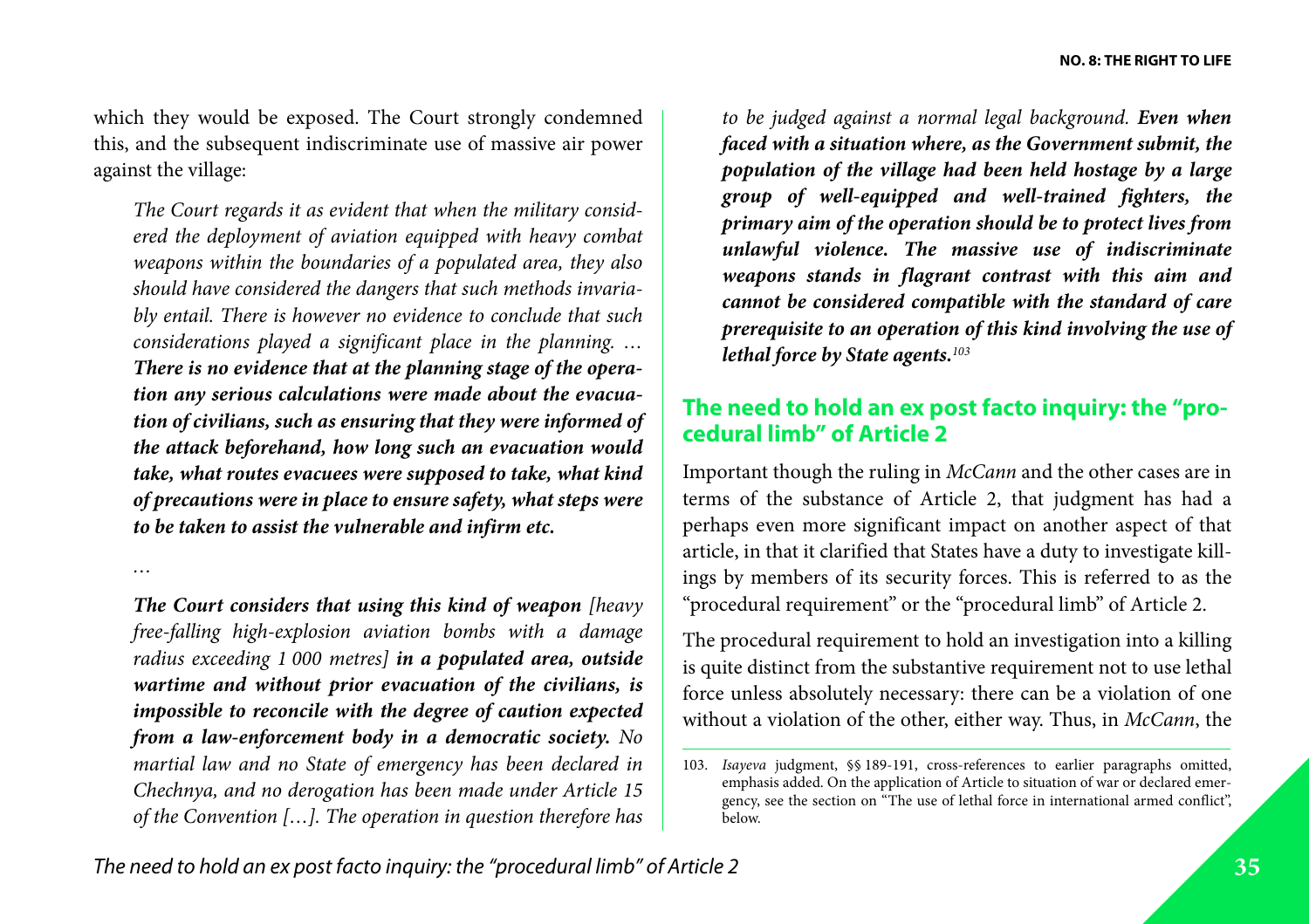Court found a violation of the substantive requirement, as just discussed, but as we shall see, no violation of the procedural requirement. Conversely, in the case of Kaya v. Turkey<sup>104</sup> (further discussed below. p. [37](#page-38-0) ff.), the Court found no violation of the substantive requirements of Article 2, but a violation of its procedural requirements. In other cases, such as *Kılıç v. Turkey*<sup>105</sup> and Ertak v. Turkey,<sup>106</sup> both kinds of requirements were violated. Moreover, as we shall see in the case of Kelly and Others v. the United Kingdom,<sup>107</sup> the Court held that, in certain cases, it could examine alleged violations of the procedural requirements even though domestic proceedings on the substance of the issues were still pending or were not pursued.

As discussed in later sections, the duty to investigate has furthermore been extended to cases of deaths in custody, unresolved killings and allegations of collusion, and "disappearances" (as well as to cases of alleged torture, as discussed in Human Rights Handbook No. 6).

The applicants in McCann had submitted that Article 2 imposed a positive duty on the State to provide "an effective ex post facto procedure for establishing the facts surrounding the killing by agents of the State through an independent judicial process to which relatives must have full access".<sup>108</sup> In this, they had referred to the United Nations Basic Principles on the Use of Force and Fire-

arms by Law Enforcement Officials, 109 and to the United Nations Principles on the Effective Prevention and Investigation of Extra-Legal, Arbitrary and Summary Executions. <sup>110</sup> Amicus curiae briefs, submitted by the Northern Ireland Human Rights Commission (a State body) and by Amnesty International and other non-governmental human rights organisations, also drew the attention of the Court to these UN standards. The Court expressly referred to these international standards<sup>111</sup> and, in a crucial passage of the judgment, accepted the general proposition:

[The Court] confines itself to noting, like the Commission, that a general legal prohibition of arbitrary killing by the agents of the State would be ineffective, in practice, if there existed no procedure for reviewing the lawfulness of the use of lethal force by State authorities. *The obligation to protect the right to life under this provision, read in conjunction with the State's general duty under Article. 1 of the Convention to 'secure to everyone within their jurisdiction the rights and freedoms defined in [the] Convention', requires by implication that there should be some form of effective official investigation*

<sup>104.</sup> Kaya v. Turkey, judgment of 19 February 1998.

<sup>105.</sup> *Kılıç v. Turkey*, judgment of 28 March 2000, discussed below, p. [47](#page-48-0) ff.

<sup>106.</sup> Ertak v. Turkey, judgment of 9 May 2000, discussed below, p. [52](#page-53-0) ff.

<sup>107.</sup> Kelly v. the United Kingdom, judgment of 4 May 2001.

<sup>108.</sup> McCann GC judgment, § 157, emphasis added. Note that this procedural requirement flows from Article 2 itself, and is distinct from the separate rights to an "effective remedy" against violations of the Convention (Article 13) and from the right of access to court to bring civil proceedings (Article 6), neither of which were invoked by the applicants in McCann (cf judgment, § 160).

<sup>109.</sup> See p. 27, footnote 64.

<sup>110.</sup> Adopted on 24 May 1989 in UN Economic and Social Council Resolution 1989/65.

<sup>111.</sup> McCann GC judgment, §§ 138-140.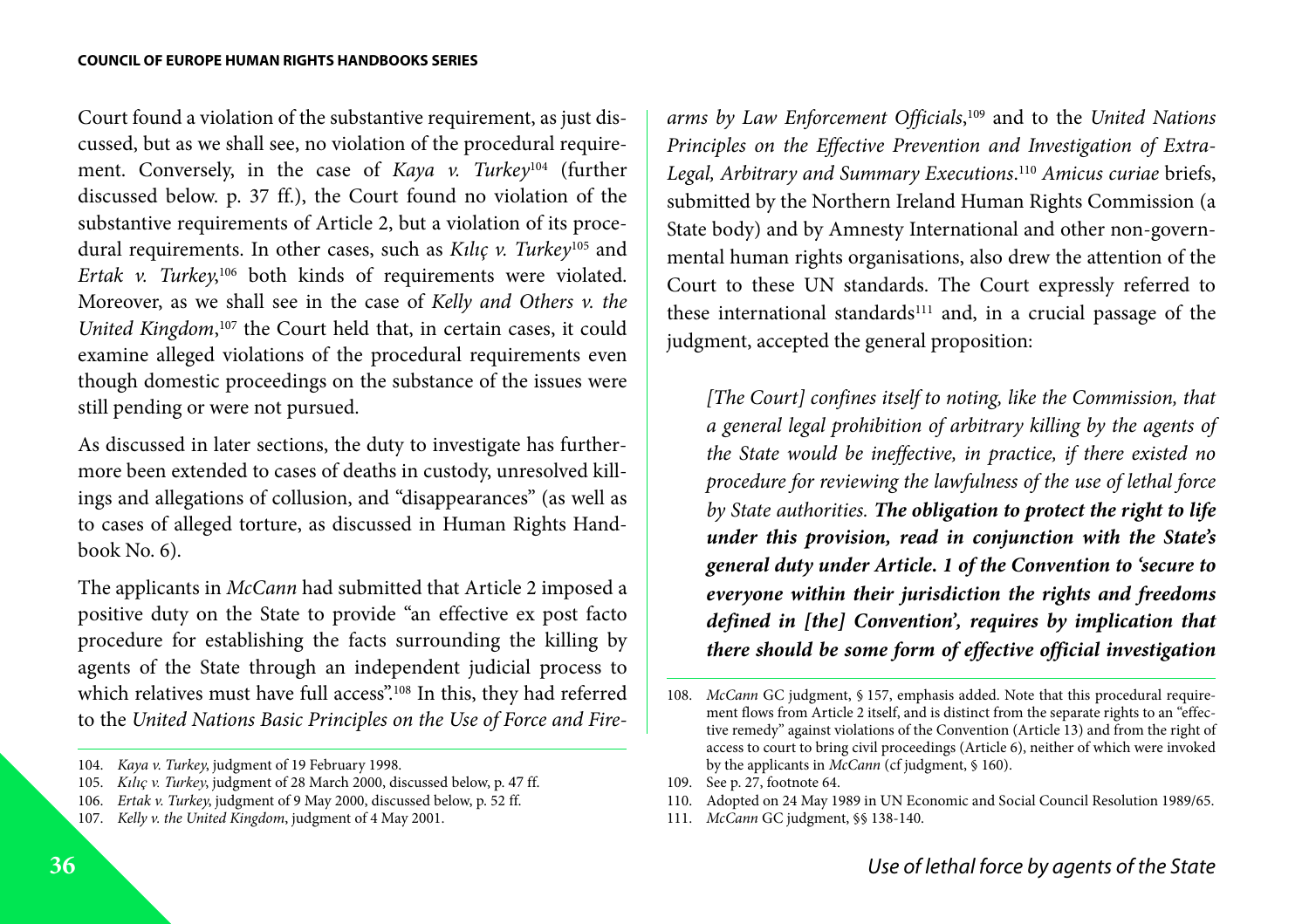#### *when individuals have been killed as a result of the use of force by inter alias, agents of the State*. 112

In McCann, the Court felt that it was "not necessary" to decide "what form such an investigation should take and under what conditions it should be conducted," because whatever the specific requirements, they had been met in the inquest procedures.<sup>113</sup> However, the Court noted a number of aspects of the inquest procedures which clearly contributed to its overall finding that there had been a sufficiently effective official investigation to meet the requirements of Article 2:

- the proceedings had been public;
- the applicants (i.e. the relatives of the deceased) had been legally represented;
- a large number of witnesses (seventy-nine) had been heard; and
- the lawyers for the relatives had been able to examine and cross-examine key witnesses, including the military and police personnel involved in the planning and conduct of the operation, and to make submissions in the course of the proceedings.114

Certain shortcomings in the procedure, pointed out by the applicants and the amici curiae, did not, in the opinion of the Court, "substantially hamper the carrying out of a thorough, impractical and careful examination of the circumstances surrounding the

killings."<sup>115</sup> There was therefore, in *McCann*, no violation of this requirement.

Other cases, in Continental countries where there is no inquest procedure of the kind known in the United Kingdom and Gibraltar, have focused more on alleged deficiencies in the police and forensic investigation, supervised (in those countries) by a public prosecutor or judge.

The case of Kaya v. Turkey<sup>116</sup> concerned the killing of the applicant's brother, Abdülmenaf Kaya. The applicant alleged that his brother was deliberately killed by the security forces on 25 March 1993. The Government on the contrary contended that he was killed in a gun battle between members of the security forces and a group of terrorists who had engaged the security forces on the day in question. They claim that the applicant's brother was among the assailants.117

The Court held that there was no sufficient factual and evidentiary basis to conclude, beyond reasonable doubt, that the deceased had been intentionally killed by agents of the State as alleged by applicant, and that there was therefore no violation of the substantive requirements of Article 2. However, the investigation into the killing had been seriously defective: the prosecutor investigating the case "would appear to have assumed without

<span id="page-38-0"></span>116. Kaya v. Turkey, judgment of 19 February 1998.

<sup>112.</sup> McCann GC judgment, § 161, emphasis added.

<sup>113.</sup> McCann GC judgment, § 162.

<sup>114.</sup> McCann GC judgment, § 162.

<sup>115.</sup> McCann GC judgment,, § 163. For a summary of the alleged shortcomings in the inquest procedure, see § 157.

<sup>117.</sup> For details of the different accounts, see Kaya judgment, §§ 9-10 and 11-15, respectively; the supporting evidence on both sides is set out in §§ 16-30.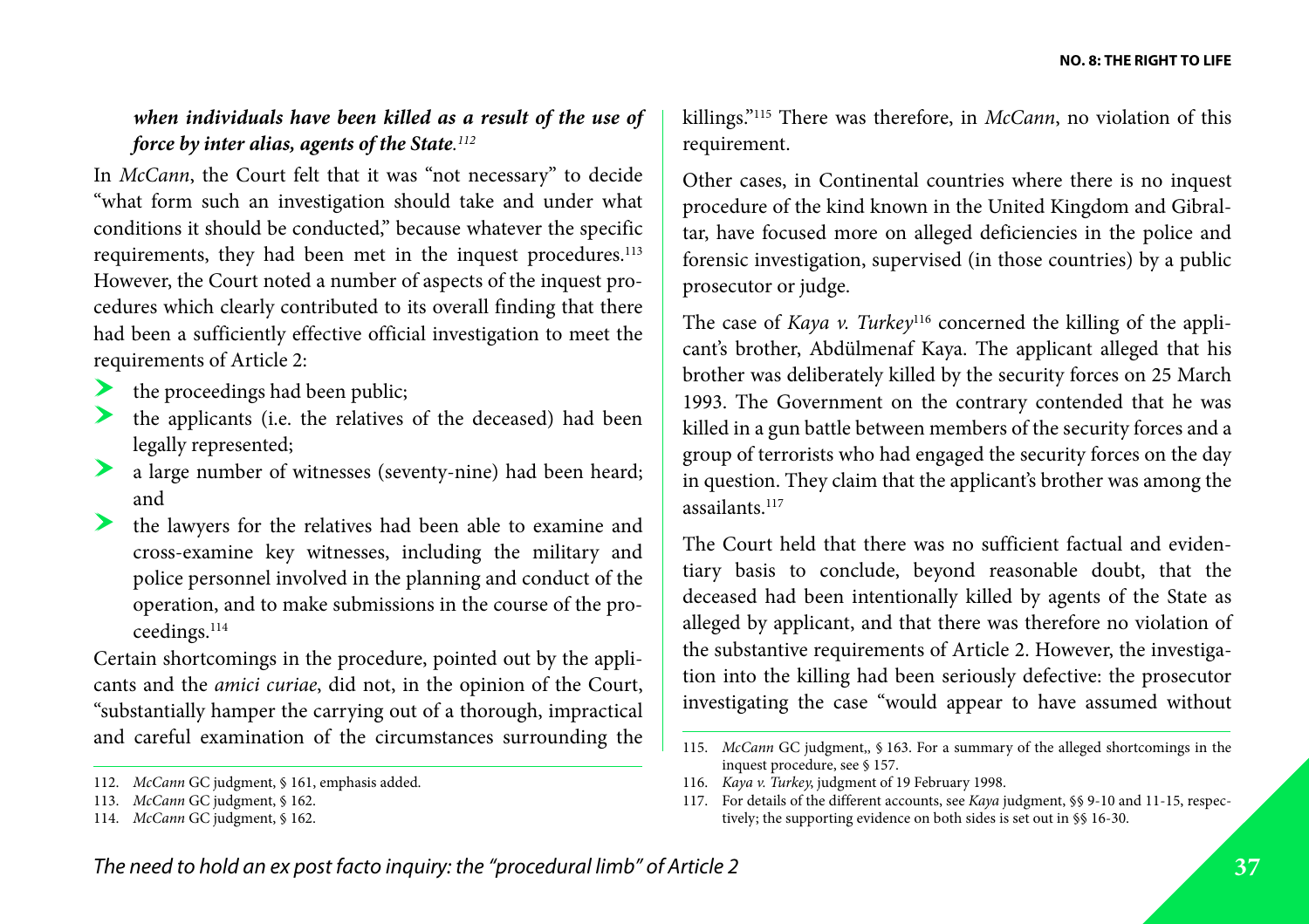question that the deceased was a terrorist who had died in a clash with the security forces" and had not questioned the soldiers involved in the incident; no tests were carried out on the deceased's hands or clothing for gunpowder traces; the deceased's weapon was not dusted for fingerprints; the corpse was handed over to villagers, which rendered it impossible to conduct any further analyses, including of the bullets lodged in the body; the autopsy report was perfunctory and did not even include any observations on the actual number of bullets which struck the deceased or any estimation of the distance from which the bullets were fired; etc.118 There had therefore been a violation of the procedural requirements of Article 2.

More detailed requirements of the investigation have been established in subsequent cases, many (like Kaya) relating to the situation in South-East Turkey. They are summarised in the case of Kelly and Others v. the United Kingdom, already mentioned, which concerned the killing of eight IRA men and an innocent bystander in an ambush by the security services in Northern Ireland, in the following terms:<sup>119</sup>

• The essential purpose of such investigation is to secure the effective implementation of the domestic laws which protect the right to life and, in those cases involving State agents or bodies, to ensure their accountability for deaths occurring under their responsibility. What form of investigation will achieve those purposes may vary in different circumstances. However, whatever mode is employed, *the authorities must act of their own motion*, once the matter has come to their attention. They cannot leave it to the initiative of the next of kin either to lodge a formal complaint or to take responsibility for the conduct of any investigative procedures.120

- For an investigation into alleged unlawful killing by State agents to be effective, it may generally be regarded as necessary for the persons responsible for and carrying out the investigation to be *independent* from those implicated in the events.<sup>121</sup> This means not only a lack of hierarchical or institutional connection but also a practical independence.<sup>122</sup>
- The investigation must also be *effective* in the sense that it is capable of leading to a determination of whether the force used in such cases was or was not justified in the circumstances $123$ and to the identification and punishment of those responsible. This is not an obligation of result, but of means. The authorities must have taken the reasonable steps available to them to secure the evidence concerning the incident, including inter alia

<sup>118.</sup> See the Kaya judgment, §§ 86-92.

<sup>119.</sup> Kelly and Others v. the United Kingdom, judgment of 4 May 2001, §§ 94-98, bulletpoints and emphasis added; references in brackets to the various cases replaced by references in footnotes

<sup>120.</sup> See, mutatis mutandis, *İlhan v.* Turkey, Grand Chamber judgment of 27 June 2000, § 63

<sup>121.</sup> See e.g. Güleç v. Turkey, judgment of 27 July 1998, §§ 81-82; *Öğur v. Turkey*, Grand Chamber judgment of 20 May 1999, §§ 91-92.

<sup>122.</sup> See, e.g., the case of *Ergı* v. Turkey, judgment of 28 July 1998, §§ 83-84, where the public prosecutor investigating the death of a girl during an alleged clash showed a lack of independence through his heavy reliance on the information provided by the gendarmes implicated in the incident. [original comment]

<sup>123.</sup> See, e.g. Kaya v. Turkey, judgment of 19 February 1998, § 87.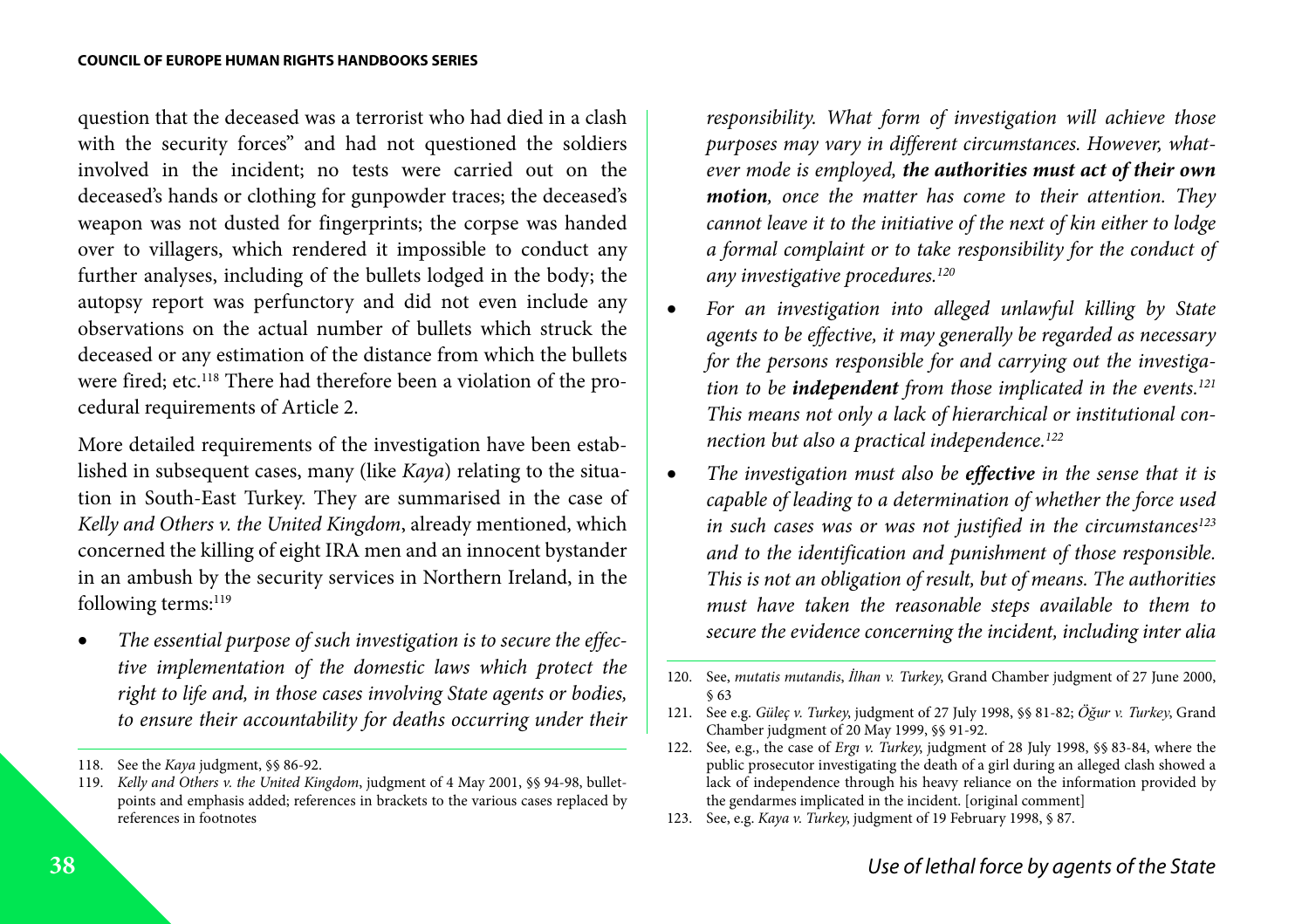eye witness testimony, forensic evidence and, where appropriate, an autopsy which provides a complete and accurate record of injury and an objective analysis of clinical findings, including the cause of death.<sup>124</sup>

- Any deficiency in the investigation which undermines its ability to establish the cause of death or the person responsible will risk falling foul of this standard.
- A requirement of *promptness and reasonable expedition* is implicit in this context.<sup>125</sup>
- It must be accepted that there may be obstacles or difficulties which prevent progress in an investigation in a particular situation. However, a prompt response by the authorities in investigating a use of lethal force may generally be regarded as essential in maintaining public confidence in their adherence to the rule of law and in preventing any appearance of collusion in or tolerance of unlawful acts.
- For the same reasons, there must be a sufficient element of *public scrutiny* of the investigation or its results to secure accountability in practice as well as in theory. The degree of public scrutiny required may well vary from case to case. In all cases, however, the *next of kin of the victim must be involved*

*in the procedure* to the extent necessary to safeguard his or her legitimate interests.<sup>126</sup>

Importantly, in particular in respect of other cases of internal, and indeed of international armed conflict (as further discussed later), the Court in Kaya noted that:

… loss of life is a tragic and frequent occurrence in view of the security situation in south-east Turkey […]. However, *neither the prevalence of violent armed clashes nor the high incidence of fatalities can displace the obligation under Article 2 to ensure that an effective, independent investigation is conducted into deaths arising out of clashes involving the security forces*, more so in cases such as the present where the circumstances are in many respects unclear.127

In the Kelly case, the Court held that there had been a violation of these procedural requirements, inter alia because inquests in Northern Ireland could no longer apportion blame, because the relatives had been denied access to relevant documents, and because of the excessive delays, over several years, in holding the inquest into the deaths.128 Another main reason was that there had been no explanation as to why no-one was to be prosecuted for

<sup>124.</sup> See concerning autopsies, e.g. Salman v. Turkey, judgment of 27 June 2000, § 106; the killings: concerning witnesses e.g. *Tanrıkulu* v. Turkey, Grand Chamber judgment of 8 July 1999, § 109; concerning forensic evidence e.g. Gül v. Turkey, judgment of 4 December 2000, § 89.

<sup>125.</sup> See *Yaşa v. Turkey*, judgment of 2 September 1998, §§ 102-104; *Cakıcı v. Turkey*, judgment of 8 July 1999, §§ 80, 87 and 106; Tanrikulu v. Turkey, judgment of 8 July 1999, § 109; Mahmut Kaya v. Turkey, judgment of 28 March 2000, §§ 106-107.

<sup>126.</sup> See Güleç v. Turkey, judgment of 27 July 1998, § 82, where the father of the victim was not informed of the decisions not to prosecute; *Öğur v. Turkey*, judgment of 20 May 1999, § 92, where the family of the victim had no access to the investigation and court documents; Gül v. Turkey, judgment of 14 December 2000, § 93.

<sup>127.</sup> Kaya v. Turkey, judgment of 19 February 1998, § 91, emphasis added.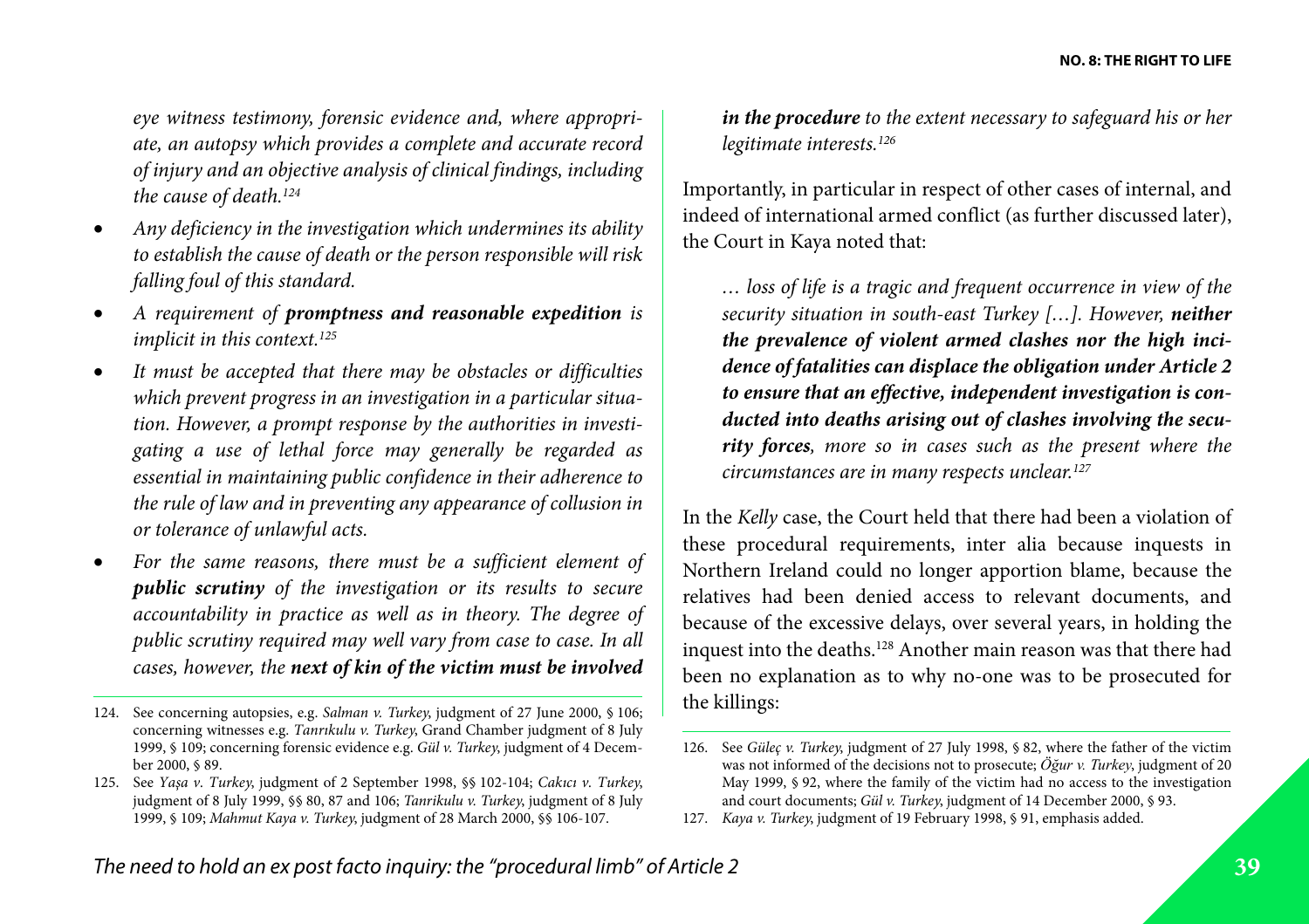In this case, nine men were shot and killed, of whom one was unconnected with the IRA and two others at least were unarmed. It is a situation which, to borrow the words of the domestic courts, cries out for an explanation. The applicants however were not informed of why the shootings were regarded as not disclosing a criminal offence or as not meriting a prosecution of the soldiers concerned. *There was no reasoned decision available to reassure a concerned public that the rule of law had been respected. This cannot be regarded as compatible with the requirements of Article 2, unless that information was forthcoming in some other way.* This however is not the case.129

The Court issued this finding of a violation of the procedural aspect of Article 2, in respect of all the applicants, even though it had held earlier in the judgment that it could not (yet) rule on the substantive issues under that article in five of the seven cases in which civil proceedings were still pending;<sup>130</sup> that one applicant (the wife of the civilian victim) had settled her civil action and could therefore no longer be regarded as a victim of the alleged

128. Kelly judgment, §§ 124, 128 and 134. For details, see the entire section, §§ 119-134. Note that the Court both stressed that inquests in Northern Ireland were more limited than the inquest in the McCann case in Gibraltar had been (in respect of which it had not found a violation of the procedural requirements of Article 2) (§ 123), and that, since McCann, "the Court has laid more emphasis on the importance of involving the next of kin of a deceased in the procedure and providing them with information" (§ 127, with reference to *Öğur v. Turkey*, judgment of 20 May 1999, § 92).

violation of the substantive requirements of Article 2;131 and that one family, which had dropped their civil suit, was barred from pursuing the claim as to the substantive violation for failure to exhaust that remedy.132

The reason why the substantive and procedural Convention issues are so clearly separable, at least as concerns English/Northern Irish law, is that "the obligations of the State under Article 2 cannot be satisfied merely by awarding damages"133 – which is the main outcome in civil proceedings, and often the only available domestic outcome in cases in which a financial settlement is offered by the State. By contrast, under the Convention, as we have seen, "[t]he investigations required under Articles 2 and 13 of the Convention must be able to lead to the identification and punishment of those responsible."134

The question of an effective investigation of killings by agents of the State is therefore linked to two other issues under the Convention: the right to an "effective remedy" under Article 13, and the duty under Article 35 (1) to exhaust domestic remedies before an application can be lodged with the Court in Strasbourg.

The first link was explained by the Court in Matzarakis as follows:

Since often, in practice, the true circumstances of the death in such cases are largely confined within the knowledge of State

134. Kelly judgment, § 105.

<sup>129.</sup> Kelly judgment, § 118, emphasis added.

<sup>130.</sup> Kelly judgment, § 105.

<sup>131.</sup> Kelly judgment, § 107.

<sup>132.</sup> Kelly judgment, § 110.

<sup>133.</sup> Kelly judgment, § 105, with reference to Kaya v. Turkey, § 105, and *Yaşa v. Turkey*, § 74.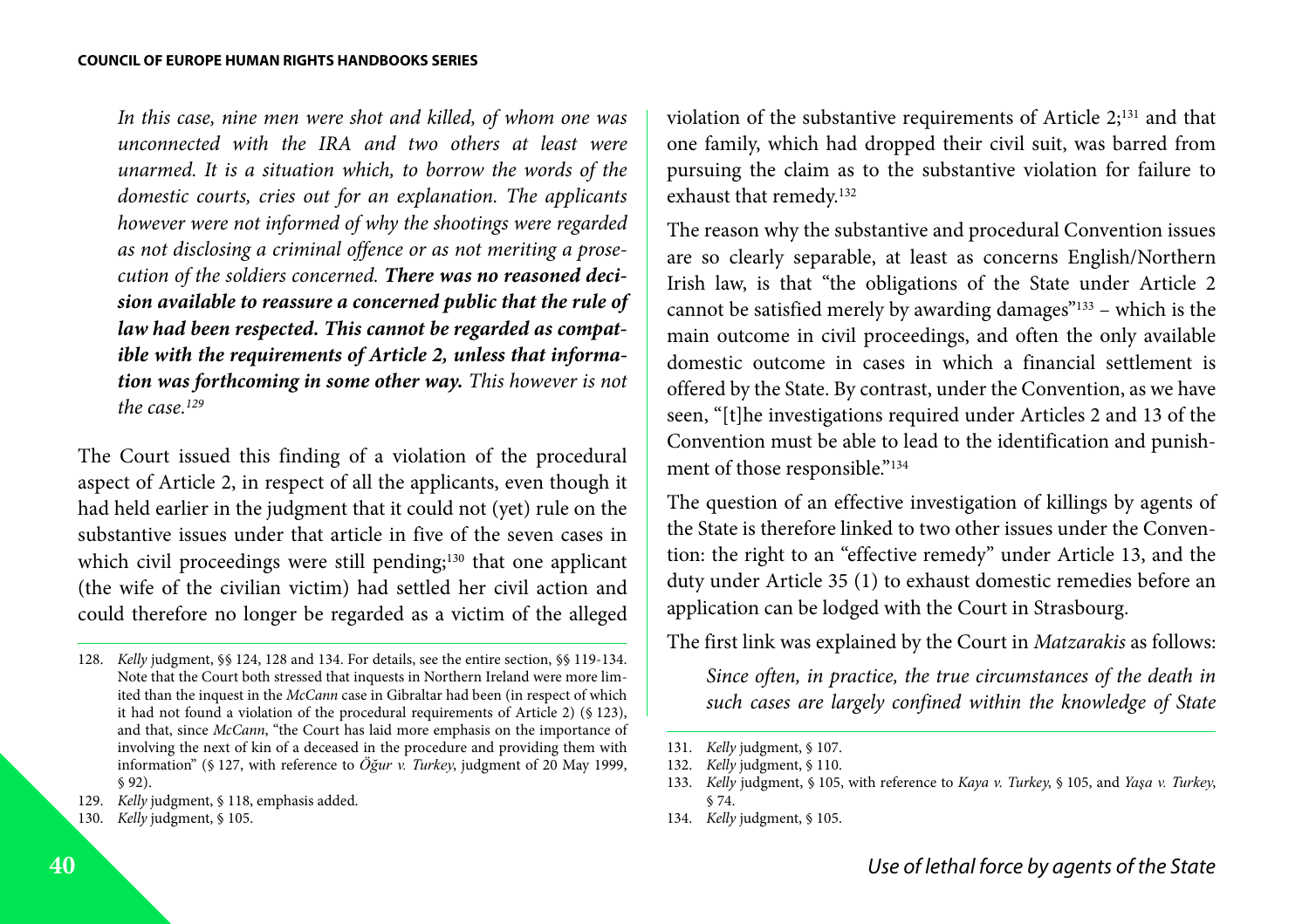officials or authorities, the bringing of appropriate domestic proceedings, such as a criminal prosecution, disciplinary proceedings and proceedings for the exercise of remedies available to victims and their families, will be conditioned by an adequate official investigation, which must be independent and impartial.<sup>135</sup>

Thus, if there is no proper investigation by the authorities, the remedies nominally available to applicants may be rendered ineffective in practice, in violation of Article 13. Furthermore, if those remedies have been rendered ineffective in this way, applicants are no longer required to exhaust them before being able to submit their case to the Court in Strasbourg.136

#### **Deaths in custody**

According to consistent case-law:

Persons in custody are in a vulnerable position and the authorities are under a duty to protect them. Consequently, where an individual is taken into police custody in good health and is found to be injured on release, it is incumbent on the State to provide a plausible explanation of how those injuries were caused.137

In the case of Salman v. Turkey, the Court, after repeating the above, added the observation that:

The obligation on the authorities to account for the treatment of an individual in custody is particularly stringent where that individual dies. … Indeed, the burden of proof [in such cases] may be regarded as resting on the authorities to provide a satisfactory and convincing explanation.<sup>138</sup>

The applicant's husband, Agit Salman, had been arrested in February 1992 in Adana, Turkey, and was taken to a police station. Less than 24 hours later he was dead. Turkish medical experts concluded that he had died from a heart attack, with bruising to the chest and a broken sternum having been caused by a resuscitation attempt, but international experts appointed by the applicant and the Commission disagreed and found that the victim's injuries were consistent with beatings. The Commission concluded that Agit Salman had been subjected to torture during interrogation, which had provoked cardiac arrest and thereby caused his death.139 The Court endorsed the Commission's finding, while emphasising that in such cases the onus is on the State to prove that the victim did not die as a result of torture: 135. Matzarakis judgment, § 73.

<sup>136.</sup> See, on these linked issues, the cases of Akdivar v. Turkey, Grand Chamber judgment of 16 September 1996, in particular § 68 (in which the Court significantly referred to the Velásquez Rodríguez case of its sister court, the Inter-American Court of Human Rights, and to the Inter-American Court's Advisory Opinion of 10 August 1990 on "Exceptions to the Exhaustion of Domestic Remedies") and Khashiyev and Akayeva v. Russia, judgment of 24 February 2005, in particular § 117.

<sup>137.</sup> Salman v. Turkey, judgment of 27 June 2000, § 99, with reference to Selmouni v. France, Grand Chamber judgment of 28 July 1999, § 87.

<sup>138.</sup> Salman judgment, §§ 99-100.

<sup>139.</sup> Salman judgment, § 32. For a detailed description of the Commission's findings of fact, see §§ 8-32.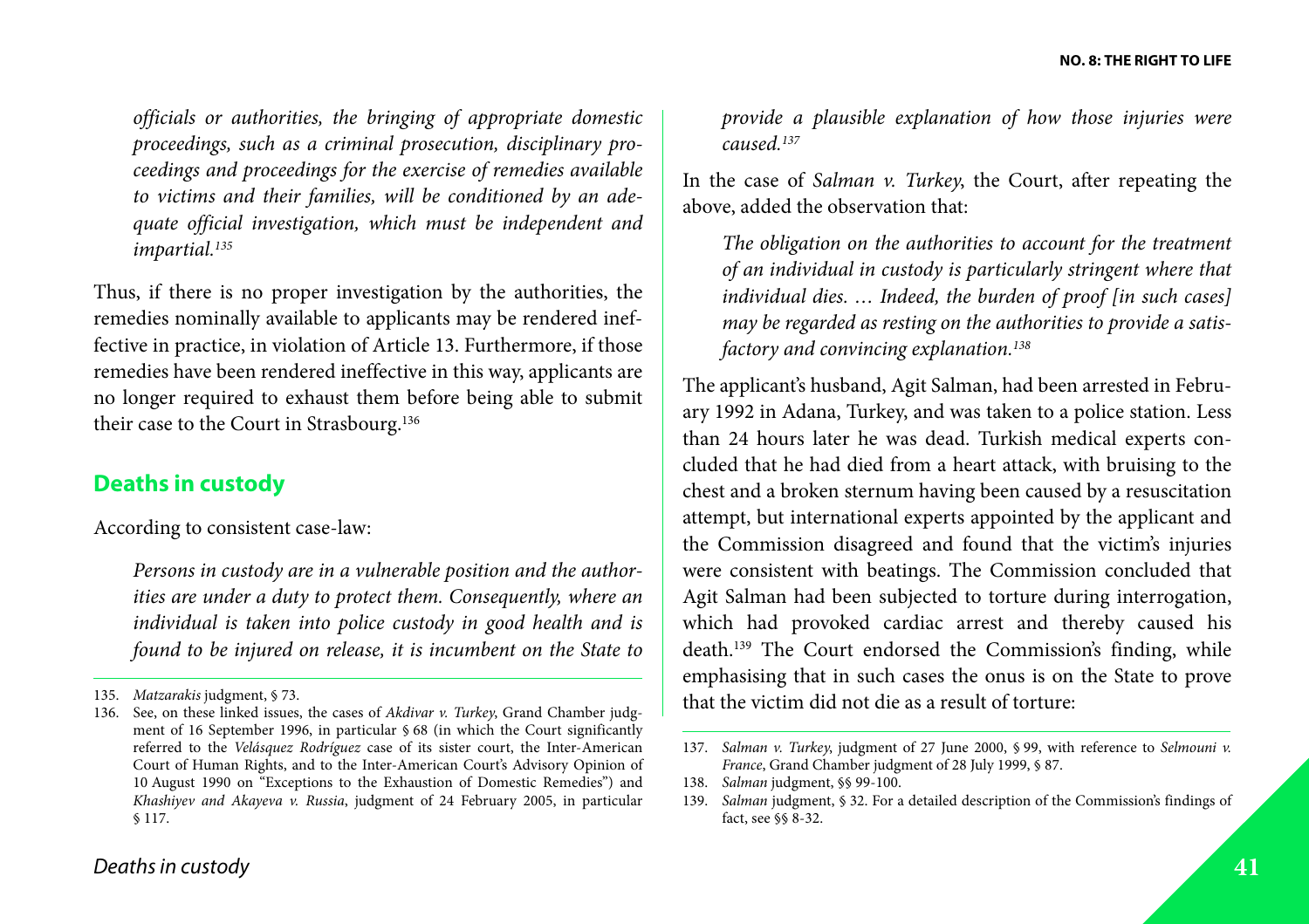Agit Salman was taken into custody in apparent good health and without any pre-existing injuries or active illness. No plausible explanation has been provided for the injuries to the left ankle, bruising and swelling of the left foot, the bruise to the chest and the broken sternum. The evidence does not support the Government's contention that the injuries might have been caused during the arrest, or that the broken sternum was caused by cardiac massage. …

The Court finds, therefore, that the Government have not accounted for the death of Agit Salman by cardiac arrest during his detention at Adana Security Directorate and that the respondent State's responsibility for his death is engaged.

It follows that there has been a violation of Article 2 in that respect.140

The procedural requirements of Article 2 are, of course, equally important in cases of deaths in custody. In the case of Salman, the

Court made two observations on the issue. First of all, it said that the duty to investigate, establish the facts and ensure accountability for deaths in custody "is not confined to cases where it is apparent that the killing was caused by an agent of the State": States should always investigate when a person dies in custody.141 This should involve, where appropriate (i.e. whenever this could shed light on the cause of death):

an autopsy which provides a complete and accurate record of possible signs of ill-treatment and injury and an objective analysis of clinical findings, including the cause of death.<sup>142</sup>

It was in this respect that there had been crucial failures: there had been no proper forensic photographs of the body; no dissection or histopathological analysis of the injuries had been carried out; an "unqualified assumption" had been made in the initial forensic report that the broken sternum could have been caused by cardiac massage, without seeking any verification as to whether such massage had been applied, and the assessment of these initial findings by the (State-run) Istanbul Forensic Medical Institute compounded these shortcomings by merely confirming the diagnosis of a heart attack.143

<sup>140.</sup> Salman judgment, §§ 102-103. Note also the importance attached by the Commission and Court to deficiencies in the arrest and custody records: see §§ 13 and 16 of the judgment and the Commission's report of 1 March 1999, §§ 271-278 (referred to in § 16 of the judgment). The Court furthermore expressly referred to the findings by the Committee for the Prevention of Torture, established under the European Convention for the Prevention of Torture, that, in 1992, "the practice of torture and other forms of severe ill-treatment of persons in police custody remains widespread in Turkey", and that, even in 1996, "resort to torture and other forms of severe ill-treatment remained a common occurrence in police establishments in Turkey." (§§ 70 and 71). It also noted the Model Autopsy Report included in the "Manual on the Effective Prevention and Investigation of Extra-legal, Arbitrary and Summary Executions" adopted by the United Nations in 1991 (§ 73). These references again illustrates how the case-law of the Court is part of a wider framework of international instruments and -procedures, which inform each other.

<sup>141.</sup> Salman judgment, § 105. Cf. the observation by the Court in Keenan v. the United Kingdom, judgment of 1 April 2001, § 91, welcoming the automatic holding of an inquest in all cases of deaths in custody in the United Kingdom.

<sup>142.</sup> Salman judgment, § 105, with reference, mutatis mutandis, to the Ergi v. Turkey judgment of 28 July 1998, § 82, and the *Yaşa v. Turkey* judgment of 2 September 1998, § 100.

<sup>143.</sup> Salman judgment, § 106.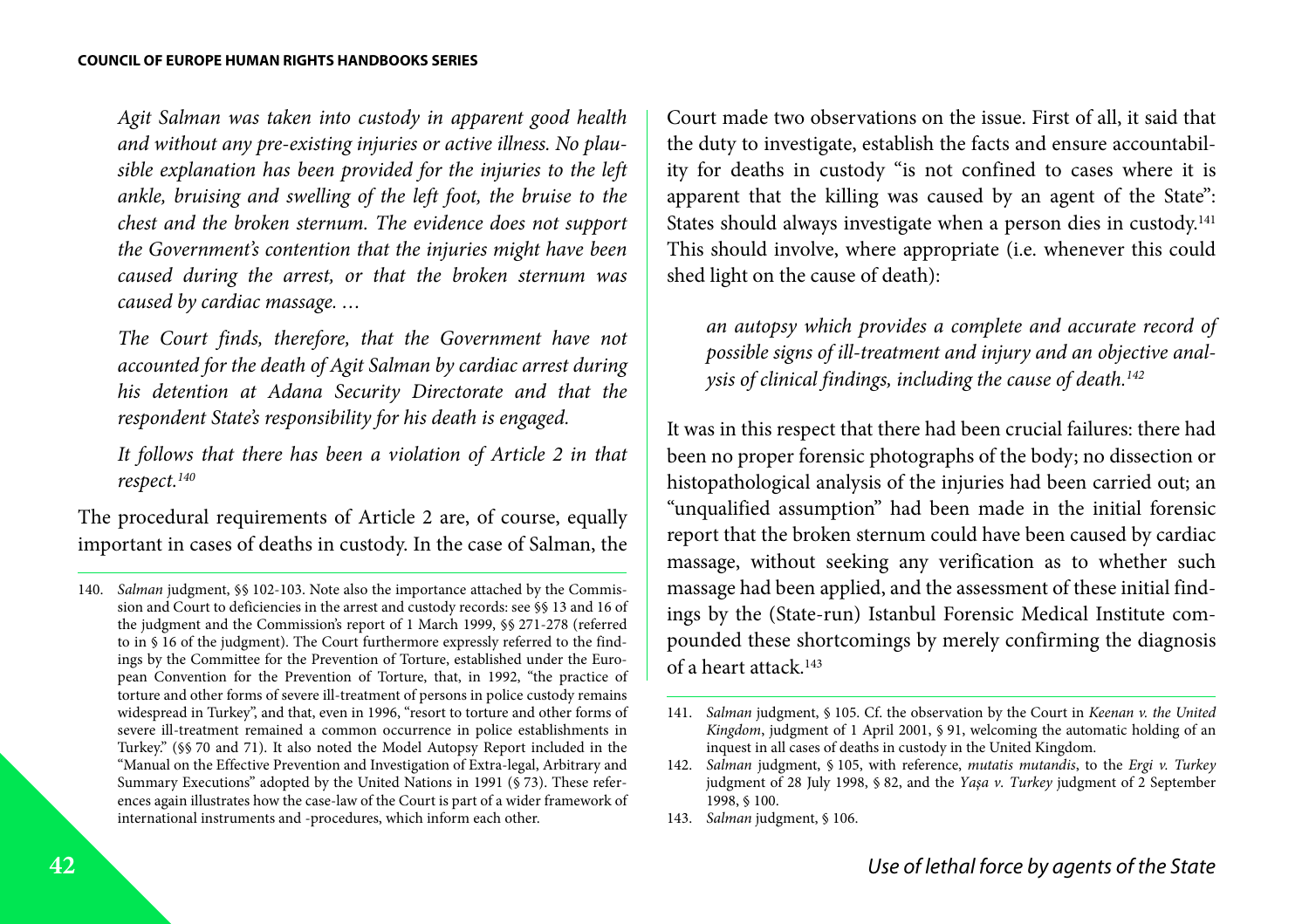These failings caused the prosecutor initially not to prosecute, and the prosecution which was later instigated to fail. The defects in the autopsy examination thus "fundamentally undermined any attempt to determine police responsibility for Agit Salman's death".144 They also affected the availability of an effective remedy on the part of the applicant and thus the requirement that she exhaust those remedies.

In these circumstances, an appeal to the Court of Cassation, which would only have had the power to remit the case for reconsideration by the first-instance court, had no effective prospect of clarifying or improving the evidence available. The Court is not persuaded therefore that the appeal nominally available to the applicant in the criminal-law proceedings would have been capable of altering to any significant extent the course of the investigation that was made. That being so, the applicant must be regarded as having complied with the requirement to exhaust the relevant criminal-law remedies.

The Court concludes that the authorities failed to carry out an effective investigation into the circumstances surrounding Agit Salman's death. This rendered recourse to civil remedies equally ineffective in the circumstances. It accordingly dismisses the criminal and civil limb of the Government's preliminary objection [that the applicant had not exhausted the domestic remedies] […] and holds that there has been a violation of Article 2 in this respect.<sup>145</sup>

## **Unresolved killings and allegations of collusion**

Similar issues arise in cases of unresolved killings. These may raise the question of whether agents of the State were directly responsible for the killings, and/or the question of collusion between the killers and agents of the State. In all such cases, the procedural aspect of Article 2 is especially important.

In the case of *Kashiyev and Akayeva v. Russia*,<sup>146</sup> the applicants had fled Grozny, the capital of Chechnya, in the winter of 1999-2000, because of fighting between Russian Federation forces and Chechen fighters. Upon their return to Grozny, they discovered the bodies of a number of their relatives. The bodies showed bullet wounds and signs of beating. The applicants submitted that the area in question (the Staropromyslovskiy district of Grozny) was, at the time of the deaths, under the control of Russian Federation forces. They also adduced evidence that one of the applicants' relatives had been seen by eyewitnesses being detained by federal forces, and that there had been widespread acts of torture and extra-judicial killings by soldiers in the area at the time. They accused the Government of both responsibility for the killings of their relatives and of having failed to investigate the killings properly.

The Government submitted that the circumstances surrounding the deaths were unclear and suggested that the applicants' relatives could have been killed by Chechen fighters or by robbers, or alter-

<sup>144.</sup> Salman judgment, § 107.

<sup>145.</sup> Salman judgment, §§ 108-109.

<sup>146.</sup> Kashiyev and Akayeva v. Russia, judgment of 24 February 2005.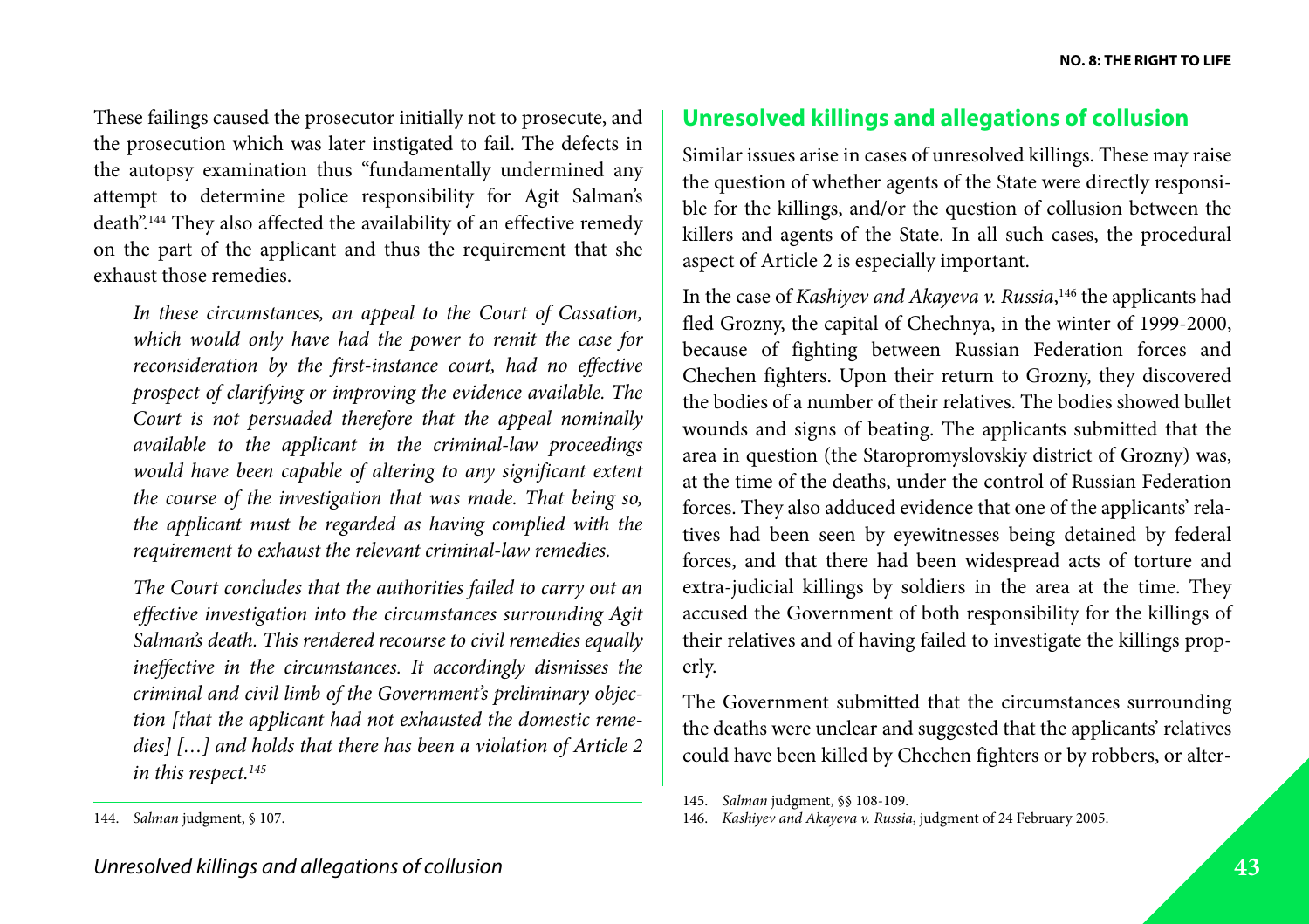natively, that they had been participating in armed resistance themselves and had been killed in action.

The Court requested the Government to submit a copy of the complete criminal investigation file into the case, but only about two thirds of the file was produced, the Government arguing that the remainder of the documents were irrelevant. This weighed heavily in the Court's assessment of the case:

Where an application contains a complaint that there has not been an effective investigation, and where, as in the instant case, a copy of the file is requested from the Government, the Court considers it incumbent on the respondent State to furnish all necessary documentation pertaining to that investigation. The question of whether certain documents are relevant or not cannot be unilaterally decided by the respondent Government. … Accordingly, the Court finds that it can draw inferences from the Government's conduct in this respect.<sup>147</sup>

The Court found that the criminal investigation was based on the assumption that the killings had been perpetrated by Russian military servicemen, and had indeed identified one possible suspect, and that a domestic court had awarded one of the applicants damages on the basis that at the material time the Staropromyslovskiy district of Grozny had been under the firm control of the federal forces, that only its servicemen could have conducted identity checks, and that that applicant's relatives had been killed during an identity check. The other victims were found with those relatives who, the Court said, had presumably been killed in the same circumstances. The Court found that it was established that the applicants' relatives were killed by servicemen, and that their deaths could be attributed to the State, which had not provided any explanation or justification for the killings. Liability for the applicants' relatives' deaths was therefore attributable to the respondent State. There had been a violation of the substantive requirements of Article 2.148

On the question of compliance with the procedural requirements of Article 2, the Court was equally critical of the actions, or rather inactions, of the State. There was a whole litany of failings: there was an unjustified delay of three months before a criminal investigation was opened; the investigators did not even try to establish the exact name and location of a brigade seemingly implicated in the killings, or to contact its commander, or to identify some soldiers, identified by name by witnesses as implicated in the events. The investigation failed to obtain a plan of the military operations conducted in the area although, as the Court put it, "[s]uch a plan could have constituted vital evidence in respect of the circumstances of the crimes in question". No map or plan was drawn up of the district which might show the location of the bodies and

<sup>147.</sup> Kashiyev and Akayeva judgment, §§ 138-139. The Court did not find it necessary in this case to draw separate conclusions in respect of Article 38 of the Convention, which requires States that are party to the Convention to furnish the Court with "all necessary facilities" for the effective conduct of the Court's examination of the case. However, it noted that issues in that respect were raised. Cf. the case of *Timurtaş v. Turkey*, judgment of 13 June 2000. discussed later, under the heading "Disappearances", in which the Commission found a violation of that article. 148. See Kashiyev and Akayeva judgment, § 147.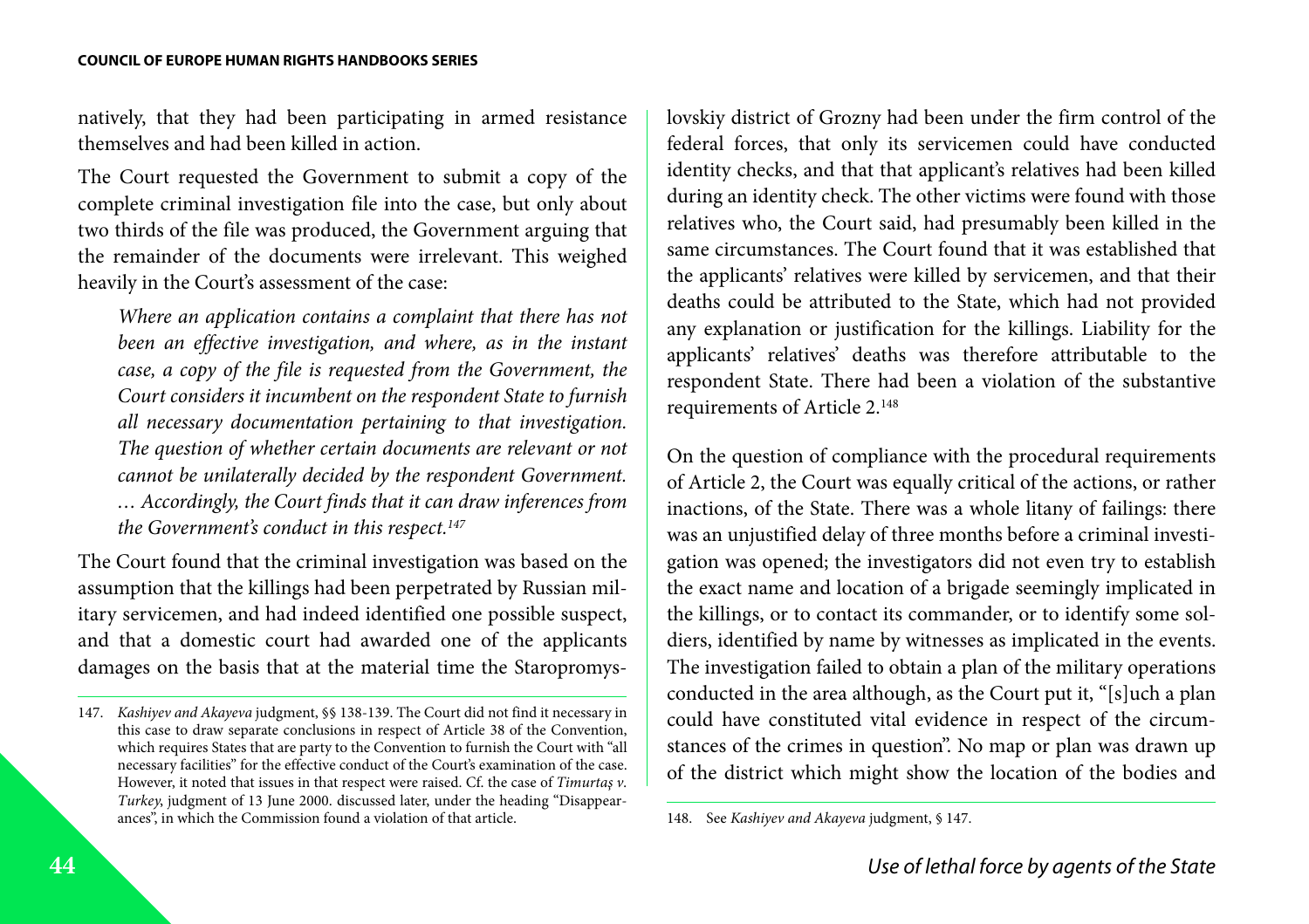important evidence; no attempt appeared to have been made to establish a list of local residents who remained in Grozny in the winter of 1999-2000, or to identify and locate witnesses directly identified by the applicants. No autopsies were ordered or conducted; some of the bodies had not been forensically examined at all. Finally, the investigation was adjourned and resumed eight times, and transferred from one prosecutor's office to another at least four times, with no clear explanation and without the applicants being informed. The Court therefore concluded that the authorities had failed to carry out an effective criminal investigation into the circumstances surrounding the killings, in violation of the procedural requirement of Article 2.149

The Court also rejected the Government's preliminary objection that the applicants could have appealed the results of the investigation and instigated civil proceedings, but had failed to do so, and had therefore not exhausted domestic remedies. In the light of the delays and omissions described above, the Court was "not persuaded that such appeal would have been able to remedy the defects in the proceedings, even if the applicants had been properly informed of the proceedings and had been involved in it." As in the case of Salman, discussed earlier, the failure to carry out a proper criminal investigation "rendered recourse to the civil remedies equally ineffective in the circumstances." The Court therefore rejected the Government's objection.150

The case of *Yaşa* v. Turkey151 concerned a number of attacks on the applicant, his brother and his uncle, who was killed. The applicant alleged that he and his uncle had been shot because of their involvement in the distribution of the pro-Kurdish newspaper Özgür Gündem, after receiving threats from police officers, and that the incidents had been part of a campaign of persecution and attacks against people engaged in the publication and distribution of that and other pro-Kurdish newspapers. They pointed to a series of attacks on the newspaper's owners, journalists and staff and vendors. The Government maintained that there was no evidence to support the applicant's contention that members of the security forces were responsible for the attacks on the applicant and his uncle. They said that the applicant had never officially complained to the relevant authorities that his attackers were agents of the State. Moreover, there was no evidence to support the applicant's allegation that a police officer had told him that it was in fact he who had been the target of his uncle's killers. The Government also denied that there had been official intimidation of persons in any way connected with the sale of newspapers.

The Commission observed that the facts at the heart of the application were not disputed. The applicant, Eşref Yaşa, was shot at and seriously injured in an attack by two men on 15 January 1993. His uncle, Haşim Yaşa, was shot and killed by a gunman on 14 June 1993. The Commission found that there was no evidence before it that proved beyond reasonable doubt that agents of the

<sup>149.</sup> See Kashiyev and Akayeva judgment, §§ 156-166.

<sup>150.</sup> See Kashiyev and Akayeva judgment, §§ 165-166. 151. *Yaşa v. Turkey*, judgment of 2 September 1998.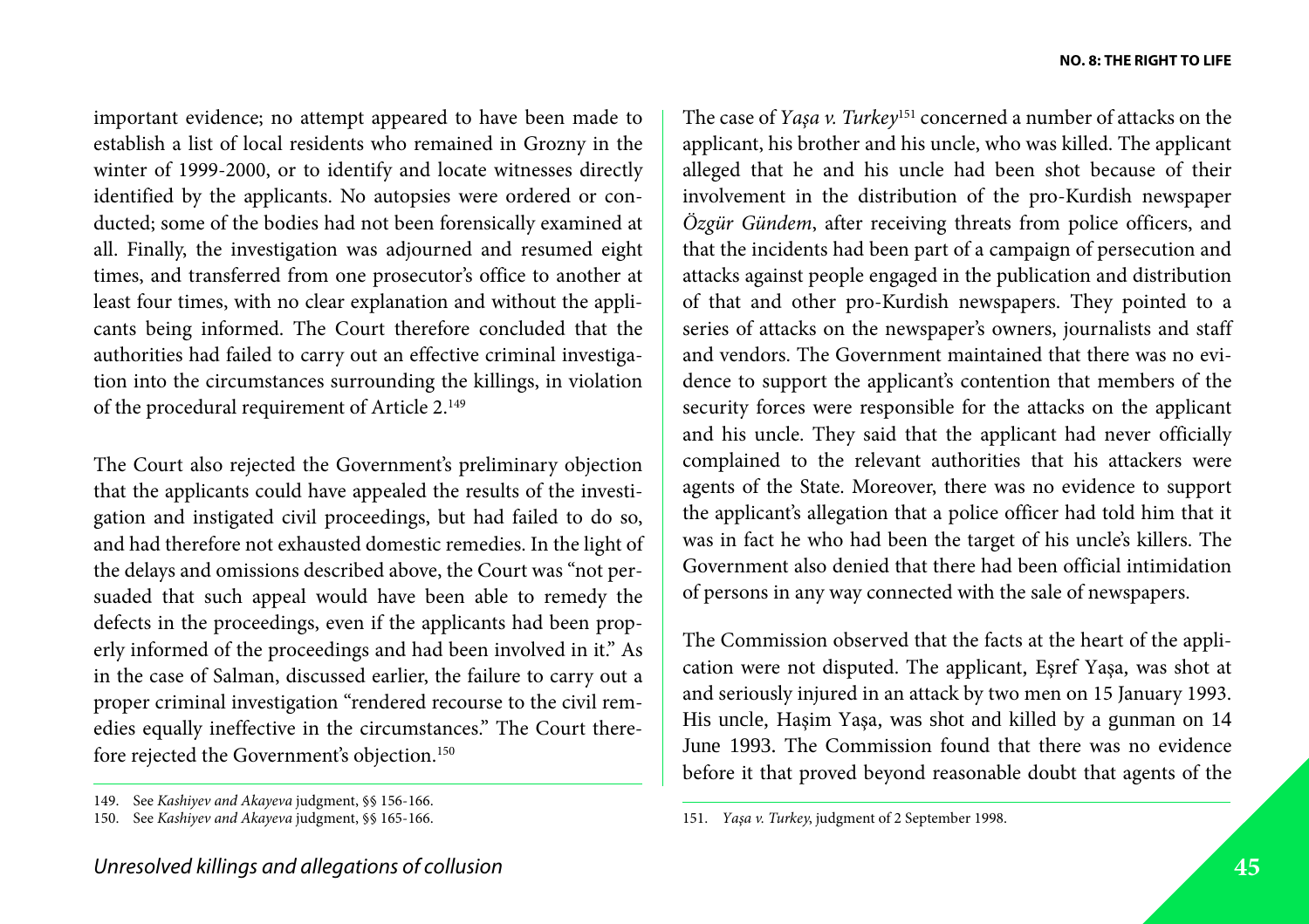security forces or police were involved in the shooting of either the applicant or his uncle. However, having regard to "appeals made for protection and protests made by Mr Yaşar Kaya, [a] journalist and [the] owner of the *Özgür Gündem*, at ministerial level and to the considerable number of attacks on persons connected with that newspaper", the Commission found that the Government had or ought to have been aware that those involved in its publication and distribution feared that they were falling victim to a concerted campaign tolerated, if not approved, by State agents.

The applicant submitted to the Court a report which had been drawn up for the Turkish Prime Minister, inter alia, about attacks on newspapers and newsagents (the Susurluk report). The Court felt that the events described in that report were "disturbing", and that "[t]he fate of certain newspaper-publishing companies, in particular the company which published the *Özgür Gündem*, [was] particularly alarming in that regard" – but nevertheless held that

the Susurluk report does not contain material enabling the presumed perpetrators of the attacks on the applicant and his uncle to be identified with sufficient precision. Indeed, the applicant admits as much in his memorial […].

Consequently, the Court does not consider that it should depart from the Commission's conclusions regarding this complaint. It accordingly holds that the material on the case file *does not enable it to conclude beyond all reasonable doubt that* *Mr Eşref Yaşa and his uncle were respectively attacked and killed by the security forces.*<sup>152</sup>

It followed that there had been no violation of the substantive requirements of Article 2.153

As to the investigations into the killings, the Court noted that although they had been formally opened, little evidence of progress had been produced by the Government. In the case of Haşim Yaşa, the authorities had carried out an autopsy, obtained an expert ballistics report and heard three witnesses, including the deceased's son. But no evidence of further action or progress had been produced, despite requests from the Commission. The only explanation offered by the Government was that the investigation took place in the context of the fight against terrorism, and required complex cross-checking with other cases. The Court was:

… prepared to take into account the fact that the prevailing climate at the time in that region of Turkey, marked by violent action by the PKK [the main Kurdish separatist group] and measures taken in reaction thereto by the authorities, may have impeded the search for conclusive evidence in the domestic criminal proceedings. Nonetheless, circumstances of that nature cannot relieve the authorities of their obligations under Article 2 to carry out an investigation, as otherwise that would exacerbate still further the climate of impunity and insecurity in the region and thus create a vicious circle […].

<sup>152.</sup> *Yaşa* judgment, § 96, reference to earlier paragraph omitted.

<sup>153.</sup> *Yaşa* judgment, § 97.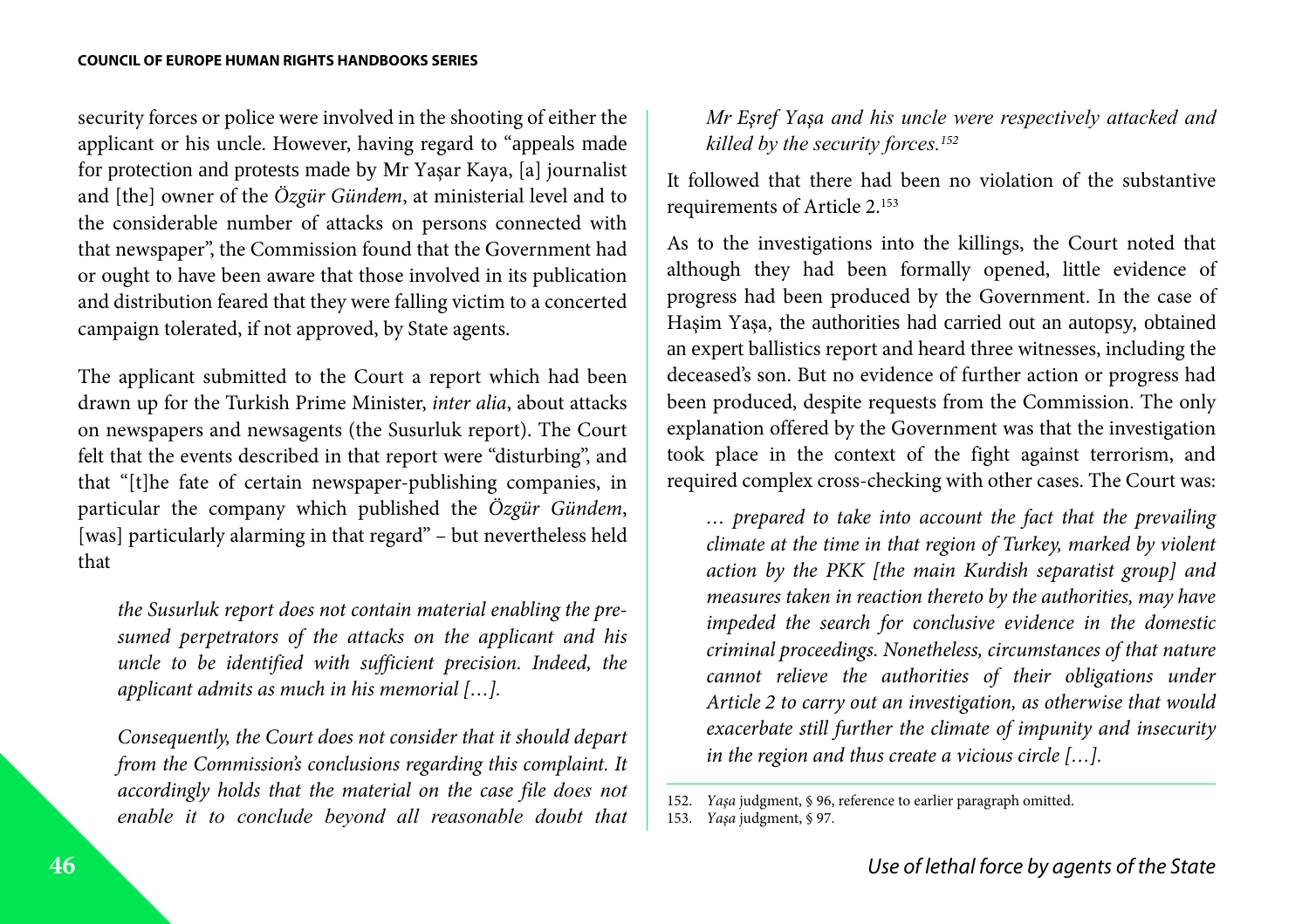In addition, the authorities appeared to have excluded from the outside the possibility that State agents might have been implicated in the attacks, even though (as the Commission had noted) they knew, or should have known, that those involved in the publication and distribution of the Özgür Gündem believed that the attacks were part of "a concerted campaign tolerated, if not approved, by State officials". Because of this, and because at the time of the judgment, more than five years after the events, "no concrete and credible progress has been made", the investigations could not be considered to have been effective as required by Article 2. There was therefore a violation of the procedural requirements of Article 2 in the case.154

Similar issues were raised in the case of *Kılıç v. Turkey*, 155 which concerned the killing of an Özgür Gündem journalist, Kemal Kılıç, a month after the killing of Haşim Yaşa, in February 1993. Here, the Court found a violation of both the substantive and the procedural requirements of Article 2.

The violation of the substantive requirements arose from the fact that the victim had expressly asked for protection from the authorities, who were aware, or should have been aware, of the "real and immediate" risk posed to him from unlawful attack, but had not provided any protection although, in the opinion of the Court, "[a] wide range of preventive measures were available".156 Furthermore, the authorities were aware, or should have been

<span id="page-48-0"></span>155. *Kılıç v. Turkey*, judgment of 28 March 2000.

aware, of "the possibility that this risk derived from the activities of persons or groups acting with the knowledge or acquiescence of elements in the security forces." 157

There was a framework of law in place with the aim of protecting life: the Turkish Criminal Code prohibited murder; there were police and gendarmerie forces with the role of preventing and investigating crime, subject to directions by prosecutors; and there were courts applying the provisions of the criminal law in trying, convicting and sentencing offenders.158 However, this framework had been undermined, in that competence for the investigation of deaths involving members of the security forces was given, in certain cases – including *Kılıç* – to administrative councils that did not provide an independent or effective procedure for investigating deaths involving members of the security forces;159 there had been "a series of findings of failure by the authorities to investigate allegations of wrongdoing by the security forces, both in the context of the procedural obligations under Article 2 of the Convention and the requirement for effective remedies imposed by Article 13";<sup>160</sup> prosecutors tended to "accept [...] at face value the reports of incidents submitted by members of the security forces

- 156. *Kılıç* judgment, § 76. See the preceding paragraphs in the judgment for more detail of the Court's reasoning in this regard.
- 157. *Kılıç* judgment, § 68, with reference to a 1993 parliamentary report and the subsequent (1998) Susurluk report.
- 158. *Kılıç* judgment, § 70.
- 159. *Kılıç* judgment, §. 72, with reference to the cases of Güleç and *Oğur*.
- 160. *Kılıç* judgment, § 73, with reference, concerning Article 2, to the cases of Kaya, Ergi, *Yaşa*, *Çakıcı* and *Tanrıkulu*.

<sup>154.</sup> *Yaşa* judgment, §§ 103-107, emphasis added, references to earlier paragraphs and to the Commission Report omitted.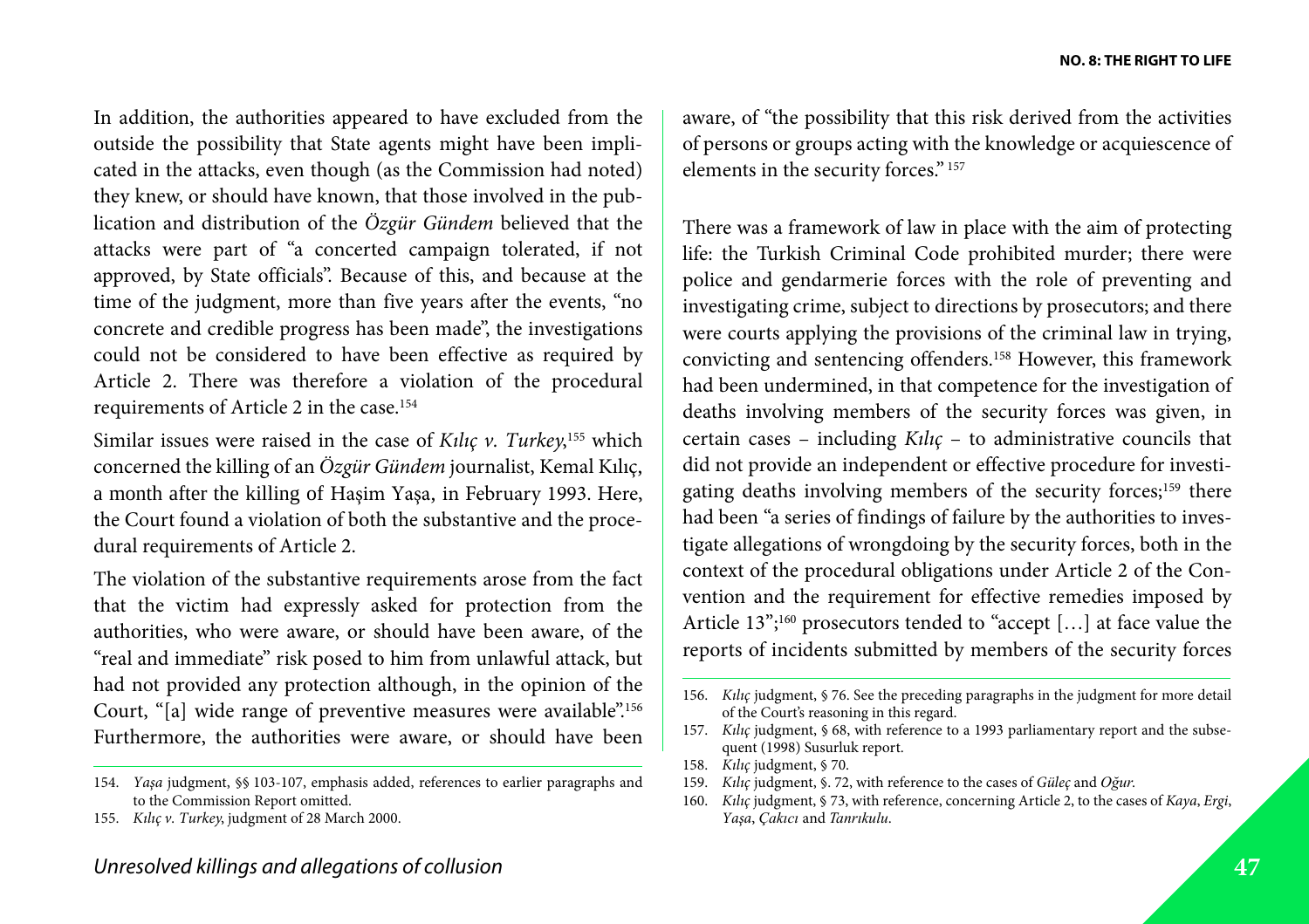and attribut[e] incidents to the PKK on the basis of minimal or no evidence";161 and when this happened, the cases automatically became subject to the jurisdiction of the National Security Courts, which the Court had, in a further series of cases, found did not fulfil the requirement of independence imposed by Article 6 of the Convention.162 The Court found that:

these defects undermined the effectiveness of the protection afforded by the criminal law in the south-east region during the period relevant to this case. It considers that this permitted or fostered a lack of accountability of members of the security forces for their actions which, as the Commission Stated in its report, was not compatible with the rule of law in a democratic society respecting the fundamental rights and freedoms guaranteed under the Convention.<sup>163</sup>

The protection of the right to life "by law" had thus, in practice, been seriously weakened, to the extent that the criminal legal framework no longer met this (substantive) requirement of Article 2. That aspect of the article had therefore been violated.

In other words, if there are defects in the investigation of a specific, single case, this will lead to a finding of a violation of the procedural aspect of Article 2. But if there is a systemic failure of the system to properly investigate and deal with certain killings, this means that there is a failure of the substantive requirement of that article, too, because "the law" no longer "protects" the right to life in such cases.

If a specific case falls within the category where the system systematically fails to protect, it is of course also almost certain that the procedural requirements in that case, too, are not met. Thus, in *Kılıç*, the investigation had been too limited in scope and duration; the killing had been treated as a separatist crime, committed by an arrested member of an Islamist group, Hizbullah, although there was no direct evidence linking him with that particular crime; and there was "no indication that any steps have been taken to investigate any collusion by security forces in the incident".164 There was therefore also a separate violation of the procedural requirements of Article 2.

Indeed, as the *Kılıç* judgment already suggests, if there are allegations, not just of tolerance but of active collusion between the State and the killers, the State bears a particularly heavy duty to provide for a full, impartial and speedy investigation. This was reaffirmed in the case of Shanaghan v. the United Kingdom. 165 In that case, a Northern Irish man, Patrick Shanaghan, had been shot dead by a Loyalist (i.e. pro-British) terrorist organisation, the Ulster Freedom Fighters or UFF, in 1991. Patrick Shanaghan had been suspected by the British security forces of being a member of the Irish Republican Army or IRA.166 He had been arrested numerous

<sup>161.</sup> *Kılıç* judgment, § 73.

<sup>162.</sup> *Kılıç* judgment, § 74, with reference to the case of *Incal v. Turkey*.

<sup>163.</sup> *Kılıç* judgment, § 75.

<sup>164.</sup> *Kılıç* judgment, § 82. See again the preceding paragraphs in the judgment for more detail of the Court's reasoning in this regard.

<sup>165.</sup> Shanaghan v. the United Kingdom, judgment of 4 May 2001.

<sup>166.</sup> See p. 24, footnote 58.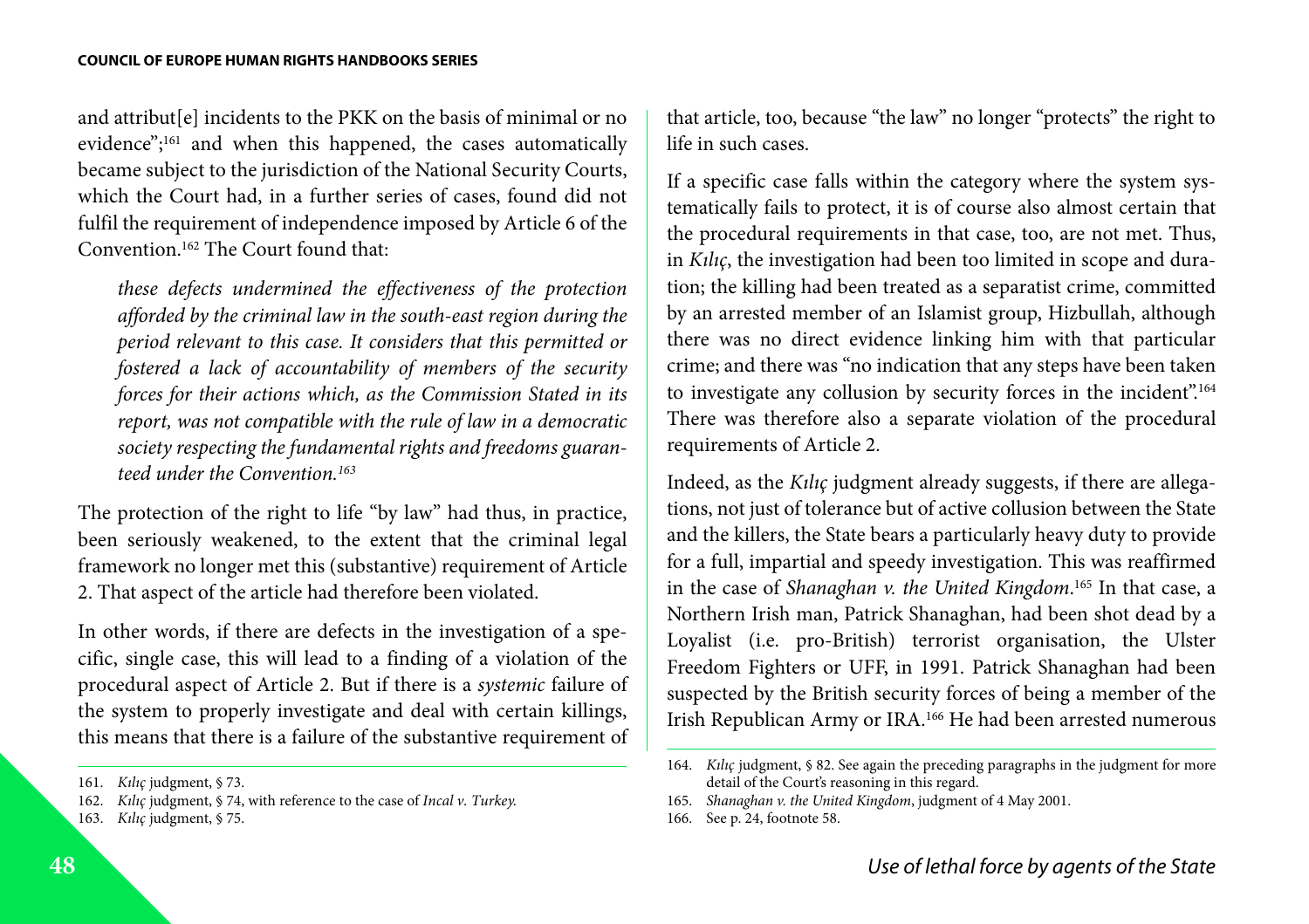times. His mother, the applicant in the case, claimed that he had been threatened by officers of the Royal Ulster Constabulary (RUC, as the Northern Irish police force was then called) during questioning. Information identifying Patrick Shanaghan as a suspected terrorist, including a photo-montage, had been lost, allegedly by falling off the back of an army lorry, and could have ended up in the hands of the UFF terrorists. At the time of the shooting, most of the local police had been called to a road traffic accident elsewhere, and the authorities claimed that they had difficulties in recalling them by radio. The killers escaped.

An inquest was only opened after four and a half years, but its remit was limited to establishing the immediate cause of death (i.e. a gunshot wound to the chest): it could not examine the wider background to the case or the police and security forces' actions (or inactions). An Assistant Chief Constable, acting under the supervision of the Independent Commission for Police Complaints (the ICPC), carried out an investigation into the conduct of the RUC at the scene of the shooting. As a result of this investigation, the Inspector concerned was given "advice" which was recorded in the Divisional Discipline Book. The Director of Public Prosecutions decided not to prosecute any police officers. A civil court action was started by the applicant against the Chief Constable of the RUC and the Ministry of Defence, but this case was still pending at the time of the Court's judgment.

Before the Court, the applicant alleged that the death of her son was the result of collusion by the security forces with loyalist paramilitaries and that he was the victim of a pattern of killings

whereby persons perceived as IRA members or sympathisers were targeted with the knowledge and involvement of the authorities.<sup>167</sup> The Court held that if these claims were true, "serious issues" would arise. However, for this, "[a] number of key factual issues would … have to be resolved."168 The Court was not prepared to carry out such fact-finding of its own while the British courts still had the case under review: no elements had been established which would deprive the civil courts of their ability to establish the facts and determine any misfeasance or negligence on the part of the security forces.169 Nor could the Court simply rely on the material provided by the parties.170

The Court similarly refused to examine, in this case and in three other Northern Irish cases relating to the same period and dealt with by the Court in parallel, whether there had been an administrative practice of collusion between the security services and Loy-

- 168. Shanaghan judgment, § 94.
- 169. See Shanaghan judgment, §§ 95-96, with reference (by contrast) to the cases of Salman v. Turkey, where the police officers were acquitted of torture due to the lack of evidence resulting principally from a defective autopsy procedure, and Gül v. Turkey, where inter alia the forensic investigation at the scene and autopsy procedures hampered any effective reconstruction of events.
- 170. Shanaghan judgment, § 97.

<sup>167.</sup> NGOs such as Amnesty International, Human Rights Watch and British Irish Rights Watch, as well as the UN Special Rapporteur on the Independence of Judges and Lawyers, had expressed concern about this, in particular in connection with the murder of Patrick Finucane, a Northern Irish lawyer, another case in which collusion was alleged: see Finucane v. the United Kingdom, judgment of 1 July 2003. A Government report on the alleged policy had not been made public, although it apparently confirmed some of the suspicions – but the Court refused a request from the applicants to ask the Government to produce this report.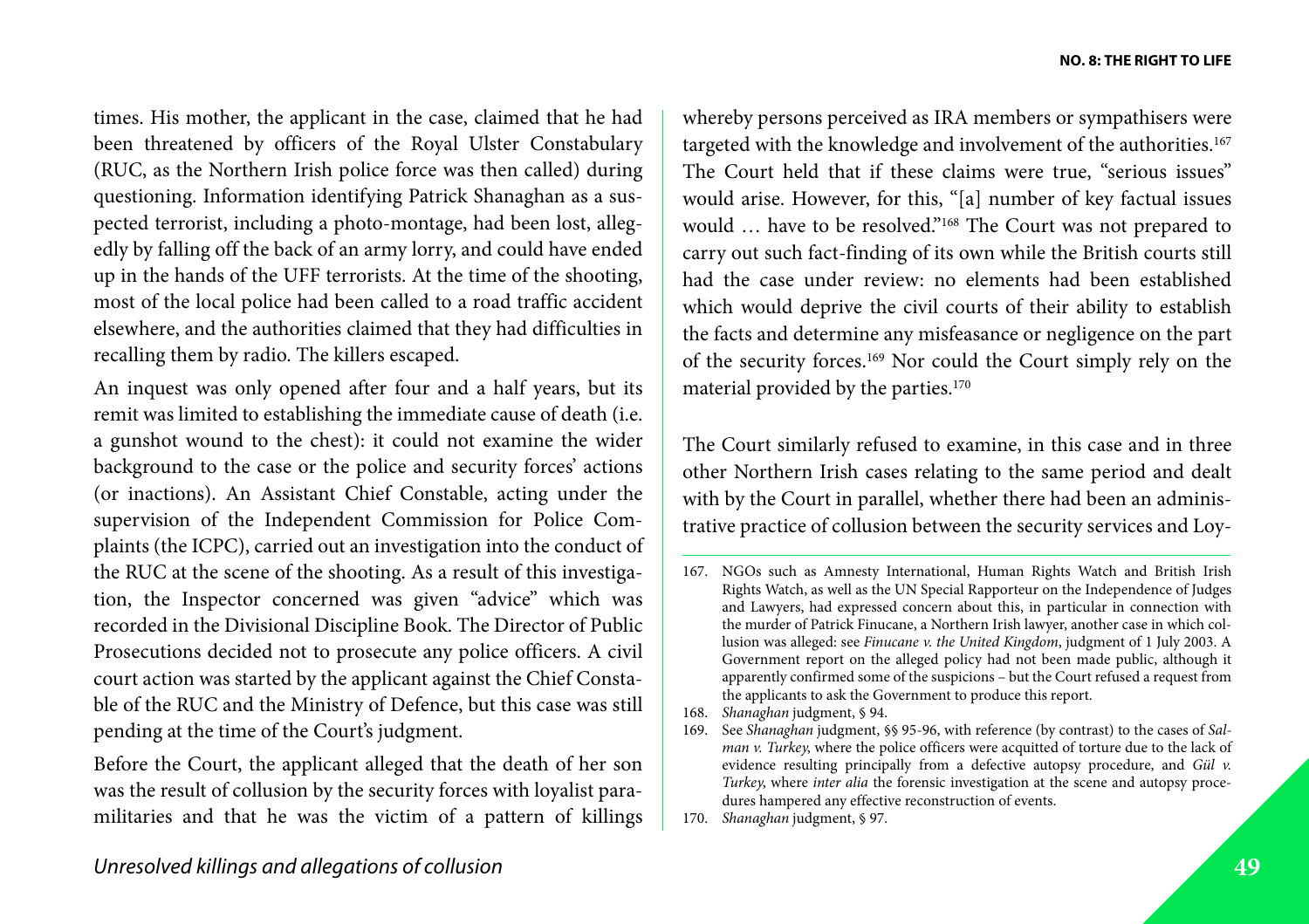alist paramilitary groups. That "would go far beyond the scope of the present application", it said (in all four cases).<sup>171</sup>

However, the Court also rejected the Government's argument that the applicant had not exhausted domestic remedies because the civil case was still pending, because civil proceedings can ultimately only result in the awarding of damages and the obligations under Article 2 cannot be satisfied merely by that.172 The Court could therefore effectively not (yet) make any specific findings as to whether the substantive requirements of Article 2 had been complied with, and more specifically whether the killing entailed the liability of the State.<sup>173</sup>

Instead, it focused on the procedural requirements of Article 2, and noted a series of shortcomings, summed up by the Court as follows:

- 171. Shanaghan judgment, § 98. The Court repeated the last two passages, quoted above, and this Statement about an administrative practice, verbatim in those three other Northern Irish cases: Kelly and Others v. the United Kingdom, judgment of 4 May 2001, §§ 101-104, Hugh Jordan v. the United Kingdom, judgment of 4 May 2001, §§ 111-114, McKerr v. the United Kingdom, judgment of 4 May 2001, §§ 117-120. The Court had held a hearing into all four cases on 4 April 2000.
- 172. Shanaghan judgment, § 99, with reference to the cases of Kaya and *Yaşa*.
- 173. This contrasts with the case of *Yaşa* in which, as we have seen, the Court held that there had been no violation of the substantive requirements of Article 2. The Court ruled likewise in the three other Northern Irish cases mentioned in footnote 158, above, except as regards one of the families in Kelly, which had not pursued their civil action against the State. The Court held that it was precluded from examining that family's complaint of a substantive violation of Article 2, because they had failed to make use of the available domestic remedies in this respect. However, the Court still did consider their complaints concerning the procedural obligations under Article 2, together with the corresponding complaints in that respect of the
- no prompt or effective investigation into the allegations of collusion in the death of Patrick Shanaghan had been shown to have been carried out;
- there had been a lack of independence of the police officers investigating the incident from the security force personnel alleged to have been implicated in collusion with the loyalist paramilitaries who carried out the shooting;
- there was also a lack of public scrutiny, and information to the victim's family, of the reasons for the decision of the DPP not to prosecute in respect of alleged collusion;
- the scope of examination of the inquest excluded the concerns of collusion by security force personnel in the targeting and killing of Patrick Shanaghan;
- the inquest procedure did not allow for any verdict or findings which could play an effective role in securing a prosecution in respect of any criminal offence which might have been disclosed;
- the non-disclosure of Statements prior to the appearance of the witnesses at the inquest prejudiced the ability of the applicant to participate in the inquest;

the inquest proceedings did not commence promptly.  $174$ It was not for the Court to specify in detail what kind of procedures the authorities should adopt to examine killings involving alleged collusion, nor needed there be "one unified procedure" for this, satisfying all the necessary safeguards. However, in the case at

<sup>174.</sup> Shanaghan judgment, § 122.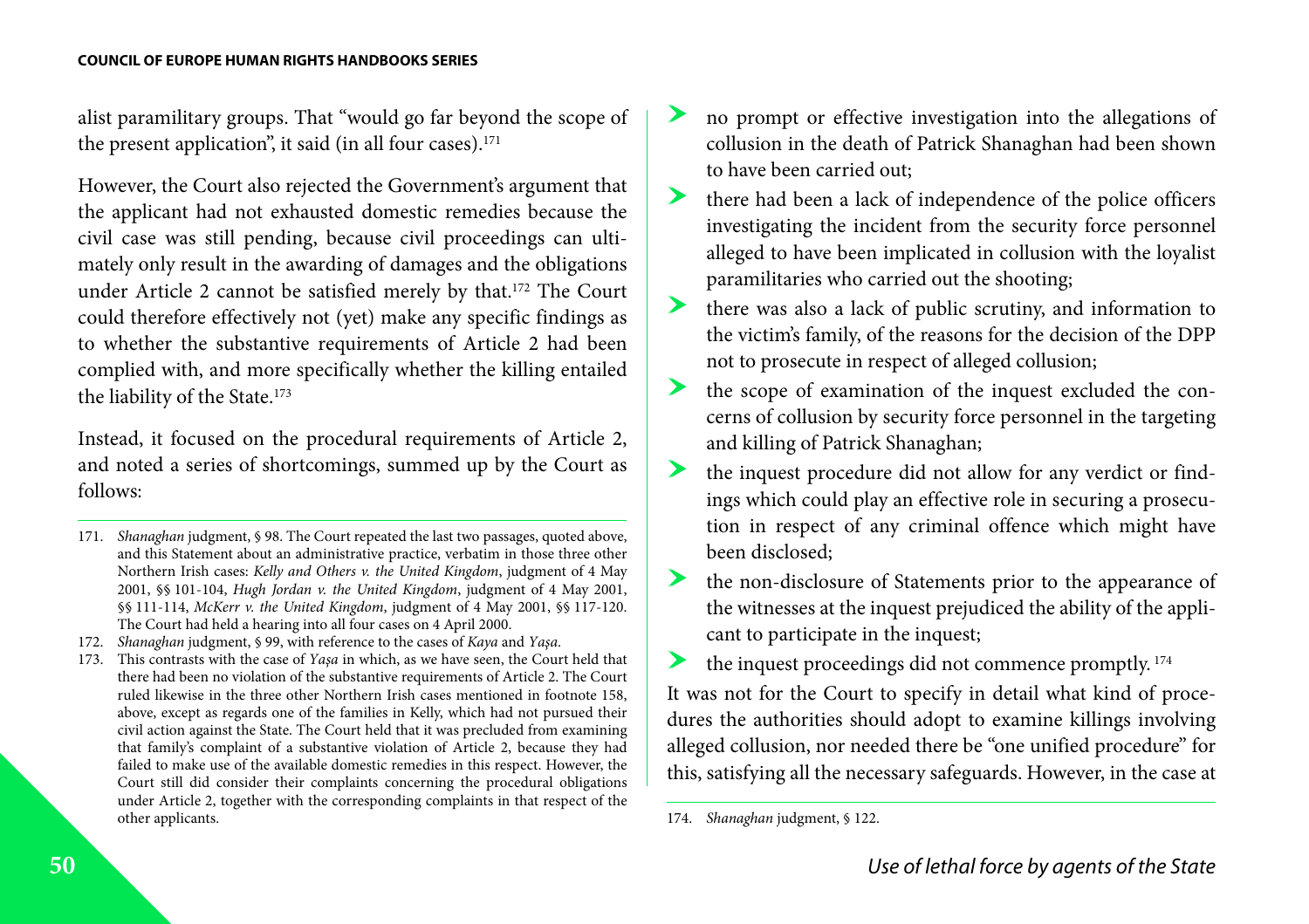hand, "the available procedures have not struck the right balance": there had been shortcomings in transparency and effectiveness in all the various proceedings (as noted in the above bullet-points). The Court therefore rejected the Government's claim that even if the police investigation, the inquest, the ICPC investigation and the DPP's review did not individually meet these procedural requirements, they did so in aggregate, and held that there had been a violation of the procedural requirements of Article 2.175

### **"Disappearances"**

The same approach as was described above is true in cases of "disappearances", at least as far as the more recent case-law is concerned. In the first case of this kind, *Kurt v. Turkey*,<sup>176</sup> the Court had ruled that, although the applicant's son, Üzeyir Kurt, had last been seen some four and a half years earlier surrounded by soldiers in a security operation, there was no evidence that he had been tortured or killed; and the case was therefore assessed under Article 5 (the right to freedom from arbitrary arrest and detention) rather than Article 2.177 The Court found that:

there [had] been a particularly grave violation of the right to liberty and security of person guaranteed under Article 5 raising serious concerns about the welfare of Üzeyir Kurt. 178

The Court also held that Üzeyir Kurt's mother (the applicant) had suffered prolonged anguish from knowing that her son had been detained, but with "a complete absence of official information as to his subsequent fate". It held that she had therefore herself been the victim of a violation of the prohibition on torture, inhuman or degrading treatment or punishment, enshrined in Article 3 of the Convention.179 However, in a later case, Çakici v. Turkey, the Court stressed that "[t]he Kurt case does not … establish any general principle that a family member of a 'disappeared person' is thereby a victim of treatment contrary to Article 3." Rather, "[w]hether a family member is such a victim will depend on the existence of special factors which gives the suffering of the applicant a dimension and character distinct from the emotional distress which may be regarded as inevitably caused to relatives of a victim of a serious human rights violation." In that case, it held that the applicant (the "disappeared" person's brother) had not been so affected.180

In subsequent cases, perhaps under the influence of the development of international law in this field, the Court has shown itself more prepared to examine cases in which a person's whereabouts are unknown following arrest and detention under Article 2, but it remains somewhat cautious about the application of Article 3 to close relatives of the "disappeared".181

In the case of *Ertak v. Turkey*<sup>182</sup> the applicant, Ismail Ertak, claimed that his son, Mehmet Ertak, had been arrested during an 175. See Shanaghan judgment, §§ 123-125.

<sup>176.</sup> Kurt v. Turkey, Grand Chamber judgment of 25 May 1998.

<sup>177.</sup> Kurt judgment, §§ 107-108.

<sup>178.</sup> Kurt judgment, § 129.

<sup>179.</sup> Kurt judgment, § 134.

<sup>180.</sup> Çakici v. Turkey, judgment of 8 July 1999, §§ 98-99.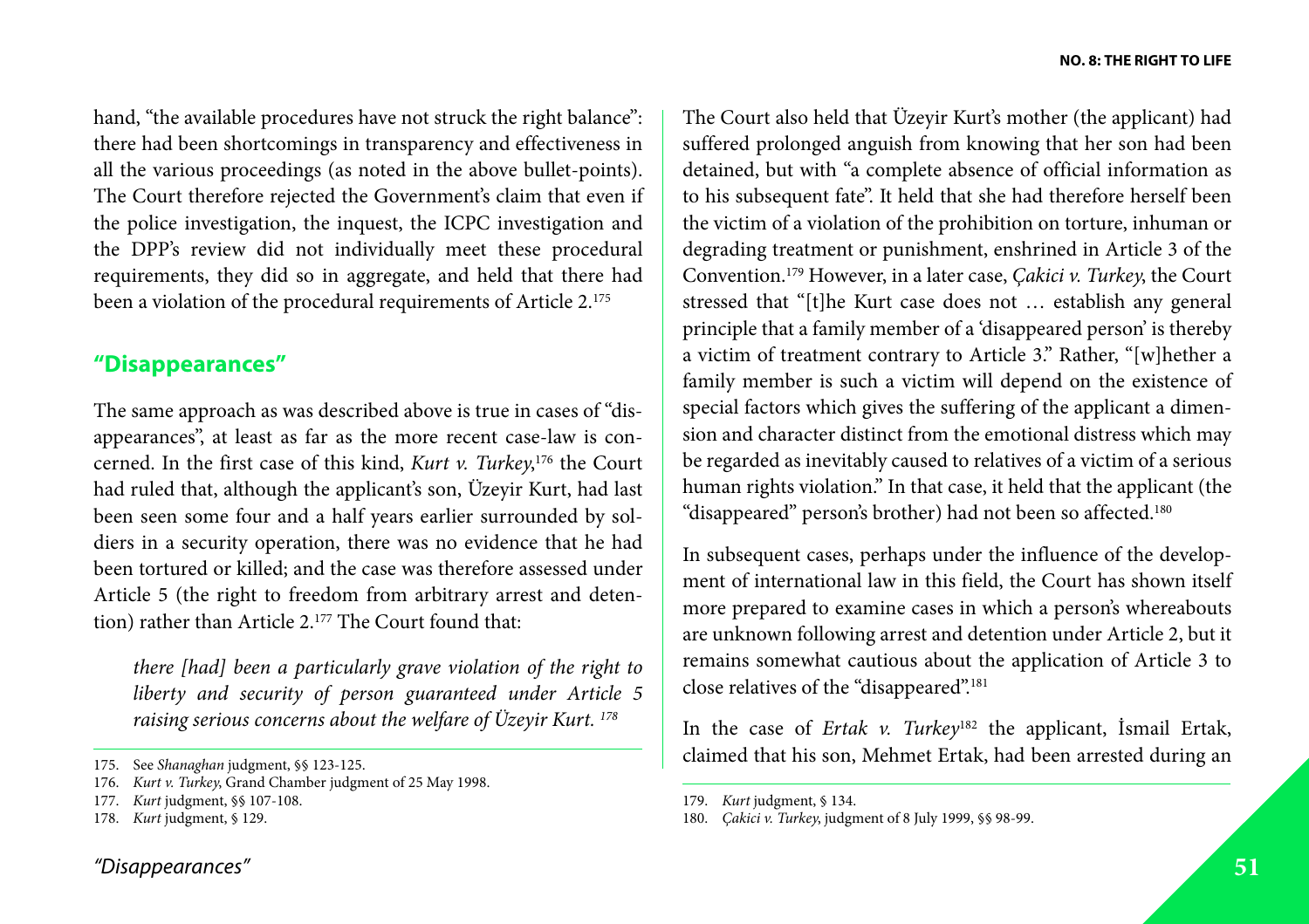identity check on 20 August 1992, while returning home from work with three members of his family. He gave the names of eyewitnesses who had Stated that they had seen his son while he was in police custody, and who reported that Mehmet had been tortured. One detainee, a lawyer, reported that Mehmet Ertak had been brought to his cell after torture, apparently dead, and was then dragged out of the cell. He never saw him again. The authorities denied that he had been arrested and said that his name was not included in the relevant custody registers.

Delegates from the Commission interviewed witnesses for the applicant and the authorities in Turkey. At the end, they concluded that Mehmet Ertak had been arrested. They noted that the name of another person, who was indisputably arrested, was also not on the register. The authorities moreover had not produced copies of the custody registers, despite being expressly requested to do so. A Statement that a witness had given to the prosecutor, about important matters relating to the detention of Mehmet Ertak, had not been included in the file provided to the Commission. The Court found, on the basis of this and other evidence that:

<span id="page-53-0"></span>182. Ertak v. Turkey, judgment of 9 May 2000. 183. Ertak judgment, §§ 131-133.

there is sufficient evidence to conclude beyond reasonable doubt that, after being arrested and taken into custody, Mehmet Ertak was subjected to severe and unacknowledged illtreatment and died while in the custody of the security forces. This case must therefore be distinguished from the Kurt case [...], in which the Court examined the applicant's complaints about the disappearance of her son under Article 5. In the Kurt case, although the applicant's son had been taken into custody, there was no other evidence of the treatment to which he had been subjected thereafter or his subsequent fate.

Stressing that the authorities are under an obligation to account for individuals under their control, the Court observes that no explanation has been offered as to what occurred after Mehmet Ertak's arrest.

Accordingly, it considers that in the circumstances of the case the Government bore responsibility for Mehmet Ertak's death, which was caused by agents of the State after his arrest; there has therefore been a violation of Article 2 on that account.<sup>183</sup>

The Court next examined whether the procedural requirement of Article 2 had been met, under which, as we have seen, an effective, independent investigation must take place into killings, and alleged killings, by State officials (or in any case in which a person dies while in the custody of the State). The Court ruled that this requirement also applies to cases such as Ertak, in which the death

<sup>181.</sup> The issue was not raised in the case of Ertak v. Turkey, discussed next in the text, but in the case of *Timurtaş v. Turkey*, discussed after Ertak, the Court again did find that the applicant (the "disappeared" person's father) had suffered such treatment, inter alia because "certain members of the security forces also displayed a callous disregard for the applicant's concerns by denying, to the applicant's face and contrary to the truth, that his son had been taken into custody." (*Timurtaş v. Turkey*, § 97).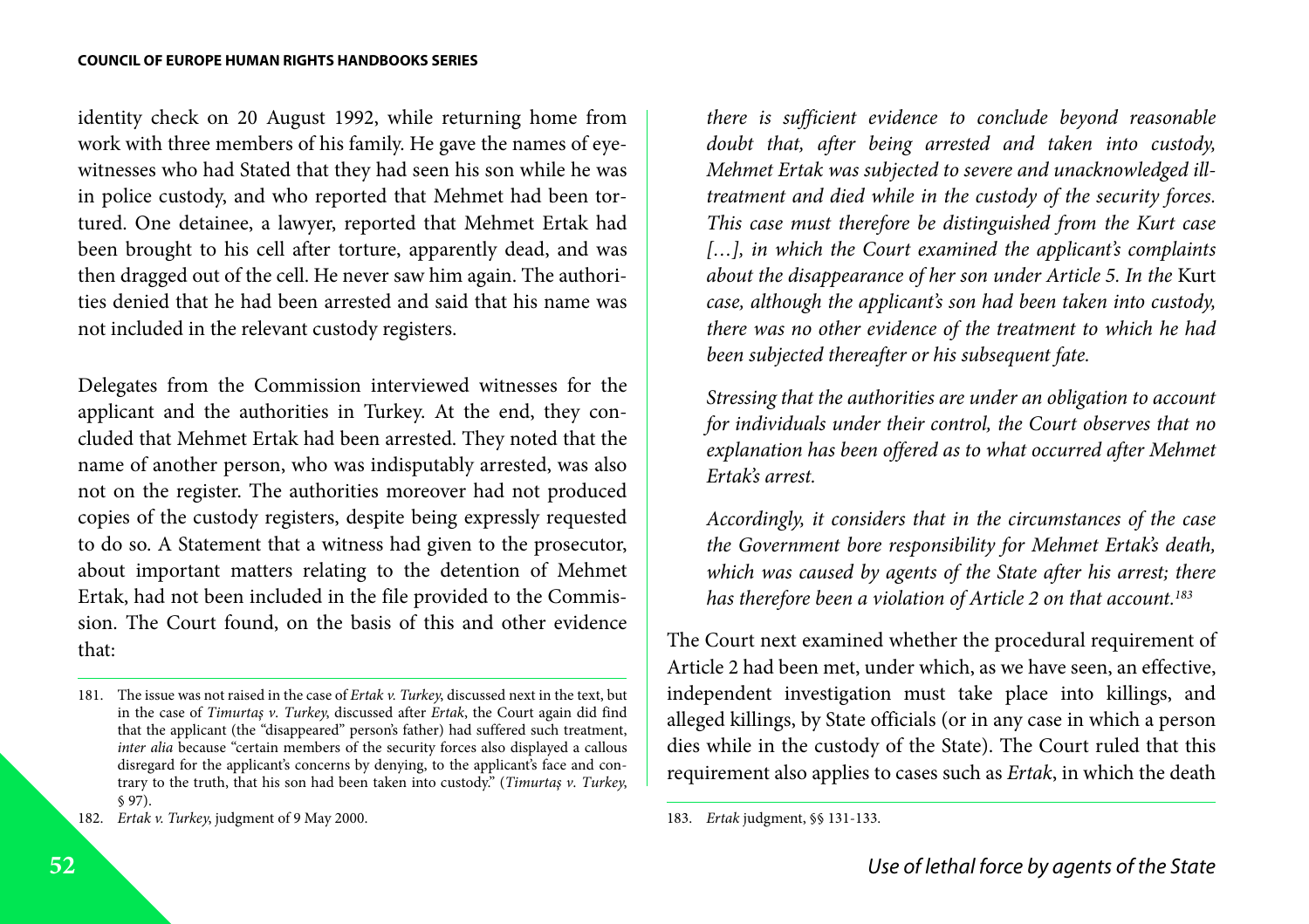of the victim could only be inferred.184 It agreed with the Commission's finding that:

the investigation at national level into the applicant's allegations had not been conducted by independent bodies, had not been thorough and had been carried out without the applicant being given an opportunity to take part.<sup>185</sup>

Noting a series of defects in the investigation, the Court concluded that:

the respondent State failed to fulfil its obligation to conduct an adequate and effective investigation into the circumstances of the applicant's son's disappearance. There has therefore been a violation of Article 2 on that account also.<sup>186</sup>

In the case of *Timurtaş v. Turkey*, 187 six and a half years had passed since the applicant's son, Abdulvahap Timurtaş, had been apprehended by gendarmes and taken into detention, without information as to his subsequent whereabouts or fate. The Commission was again faced with serious obstacles to its fact-finding mission: five out of the eleven witnesses they wanted to interview, including a prosecutor, did not attend, and the Government did not produce all the evidence requested. Because of these problems, the Commission formally found a violation of Article 28 (1) (a) (now Article 38 (1) (a)) of the Convention, holding that the Government had not properly co-operated with its investigation.<sup>188</sup> This

- 186. Ertak v. Turkey judgment, § 135, with reference to paragraphs 92, 93 and 121.
- 187. *Timurtaş v. Turkey*, judgment of 13 June 2000.

lack of cooperation clearly also counted against the Government in the Court's judgment.189 The Commission was also:

disturbed by the number of anomalies [the custody registers] were found to contain, and it noted that it had previously had occasion to doubt the accuracy of custody registers submitted in other cases involving events in south-east Turkey. In the light of the anomalies found in the registers in the present case, the Commission concluded that these ledgers could not *be relied upon to prove that Abdulvahap Timurtaş had not been taken into detention.*<sup>190</sup>

In its judgment, the Court discussed the similar, though not identical, approaches to cases of alleged "disappearances" under Articles 3, 5 and 2 of the Convention:

The Court has previously held that where an individual is taken into custody in good health but is found to be injured at the time of release, it is incumbent on the State to provide a plausible explanation of how those injuries were caused, failing which an issue arises under Article 3 of the Convention […]. In the same vein, Article 5 imposes an obligation on the State to account for the whereabouts of any person taken into detention and who has thus been placed under the control of the authorities […]. *Whether the failure on the part of the authorities to provide a plausible explanation as to a detainee's fate, in the*

- 188. *Timurtaş* judgment, § 39.
- 189. *Timurtaş* judgment, §§ 63-70.
- 190. *Timurtaş* judgment, § 44.

<sup>184.</sup> Ertak judgment, § 135.

<sup>185.</sup> Ertak judgment, § 135.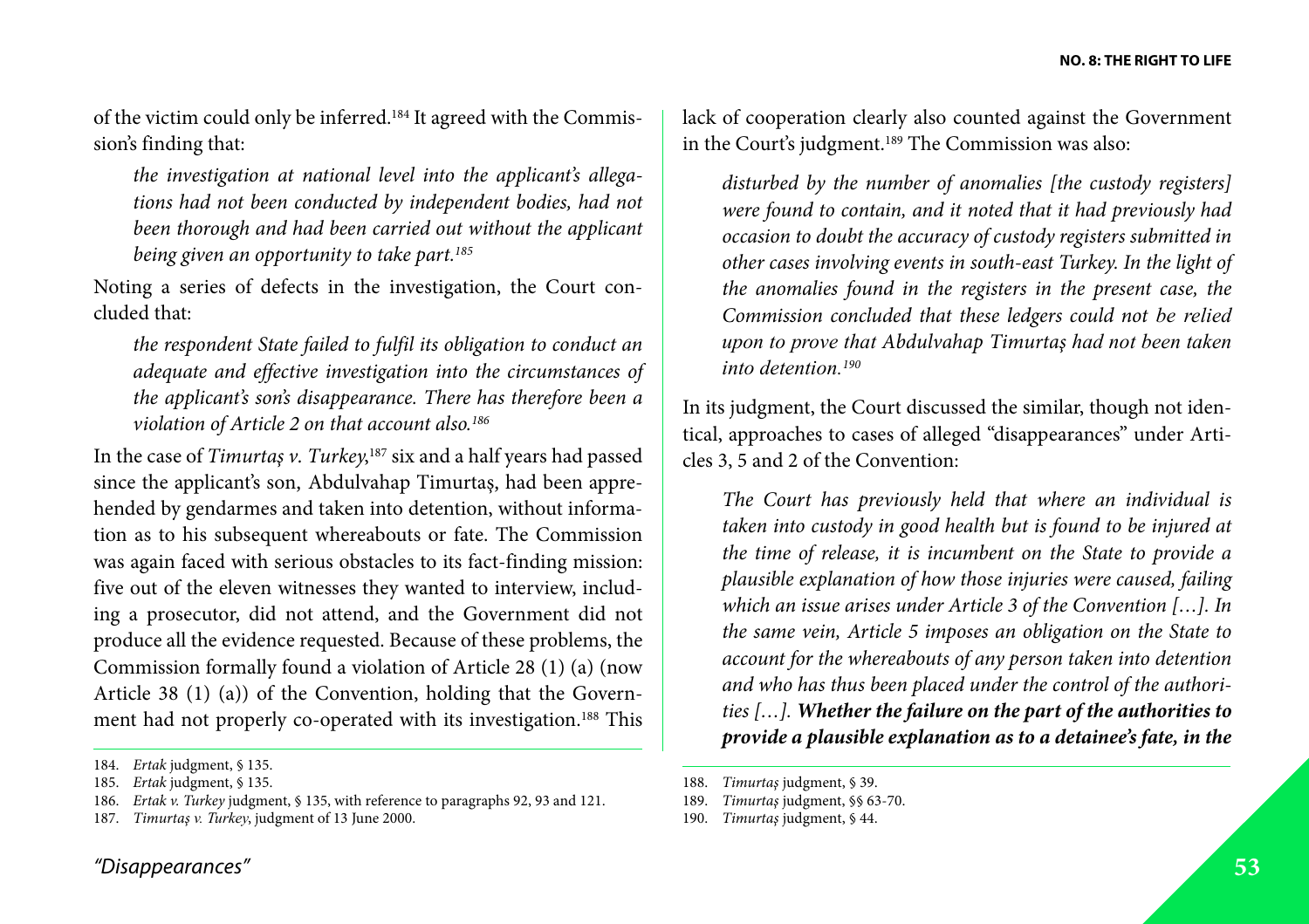*absence of a body, might also raise issues under Article 2 of the Convention will depend on all the circumstances of the case, and in particular on the existence of sufficient circumstantial evidence, based on concrete elements, from which it may be concluded to the requisite standard of proof that the detainee must be presumed to have died in custody* […].191

In the case at hand, the period since Abdulvahap Timurtaş' detention had been six and a half years; it had been established that he was taken to a place of detention by authorities for whom the State is responsible; and he had been wanted by the authorities for his alleged PKK activities.192 Moreover, in the view of the Court:

In the general context of the situation in south-east Turkey in 1993, it can by no means be excluded that an unacknowledged detention of such a person would be life-threatening.<sup>193</sup>

The Court was therefore satisfied that Abdulvahap Timurtaş should be presumed dead following an unacknowledged detention by the security forces. Consequently, the responsibility of the respondent State for his death was engaged. Since the authorities had not provided any explanation or justification for the killing, the death was attributable to the State, and there had been a violation of the substantive requirements of Article 2.194

Particularly notable is the fact that the Court was willing, in this case, to assess the likelihood of the victim's death in the light of the

191. *Timurtaş* judgment, § 82, emphasis added, references to other cases omitted.

general context of the situation in South-East Turkey at the time. This brings the Court's case-law closer to the case-law of the Inter-American Court of Human Rights, to which the Court's attention had been explicitly drawn by means of an amicus curiae brief from the Center for Justice and International Law (CEJIL), a nongovernmental human rights organisation in the Americas.195

The Court agreed with the Commission that the investigation into Abdulvahap Timurtaş' "disappearance" had been:

dilatory, perfunctory, superficial and not constituting a serious attempt to find out what had happened to the applicant's son.196

No enquiries were made of the gendarmes for two years, and there was no evidence to suggest that the prosecutors concerned made any attempt to inspect custody ledgers or places of detention for themselves, or asked the gendarmes to account for their actions on the day of his detention. There had therefore also been a violation of the procedural requirements of Article 2.197 As the Court noted:

The lethargy displayed by the investigating authorities poignantly bears out the importance of the prompt judicial intervention required by Article 5 §§ 3 and 4 of the Convention which, as the Court emphasised in the Kurt case, may lead to the detection and prevention of life-threatening measures in violation of the fundamental guarantees contained in Article 2  $[...]$ .<sup>198</sup>

195. See *Timurtaş v. Turkey* judgment, §§ 79-80.

- 197. See *Timurtaş* judgment, §§ 89-90.
- 198. *Timurtaş* judgment, § 90.

<sup>192.</sup> See *Timurtaş* judgment, § 85.

<sup>193.</sup> *Timurtaş* judgment, § 85.

<sup>194.</sup> See *Timurtaş* judgment, §§ 81-86.

<sup>196.</sup> *Timurtaş* judgment, § 88.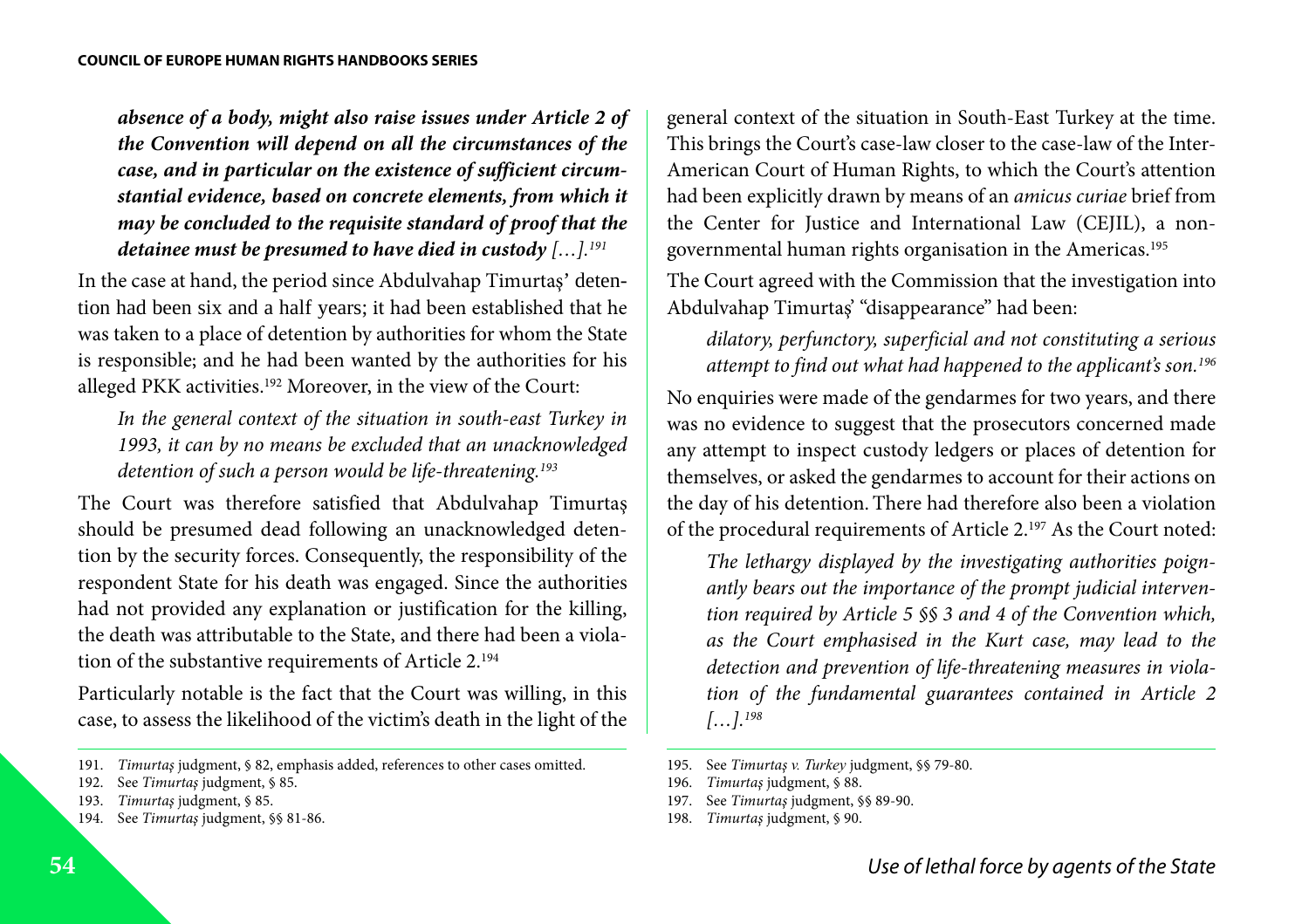### **Article 2 and the use of force in international armed conflict**

In the previous sub-sections, we have discussed a number of cases concerning situations of internal armed conflict – that is, of armed conflict taking place within the borders of a State Party to the Convention: Northern Ireland, South-East Turkey, Chechnya. The question arises whether, and if so how and to what extent, the Convention, and more in particular Article 2 of the Convention, applies to situations of international armed conflict.

There are two issues to be considered. First, the question of the applicability of Article 2 to such situations per se. And secondly, the question of the territorial scope of the Convention.

The first question is, up to a point, answered by the Convention itself. It says, in Article 15 (2), that, even in times of war, no derogation may be made from Article 2, "except in respect of deaths resulting from lawful acts of war". The reference to "deaths resulting from lawful acts of war" is a straightforward reference to the norms of international humanitarian law. This means that acts resulting in loss of lives, committed during times of war, and which contravene international humanitarian law, are ipso facto also violations of Article 2. Conversely, killings in times of war which are in accordance with international law are not in violation of the Convention. The Convention and the standards derived from international humanitarian law are thus, in this respect, fully congruent.

This is not the place to discuss international humanitarian law in any depth. Suffice it to note that, as the International Court of Justice, has said:

The cardinal principles contained in the texts constituting the fabric of humanitarian law are the following. The first is aimed at the protection of the civilian population and civilian objects and establishes the distinction between combatants and noncombatants; States must never make civilians the object of attack and must consequently never use weapons that are incapable of distinguishing between civilian and military targets. According to the second principle, it is prohibited to cause unnecessary suffering to combatants: it is accordingly prohibited to use weapons causing them such harm or uselessly aggravating their suffering. In application of that second principle, States do not have unlimited freedom of choice of means in the weapons they use.<sup>199</sup>

Although there has, as yet, been no specific case-law on this, these principles chime well with the general principles established by the European Court of Human Rights in the cases of internal armed conflict, discussed earlier. Specifically, it may be recalled that the latter Court has ruled that the use of indiscriminate weapons such as heavy free-falling high-explosion aviation bombs in a populated area, "outside wartime" and without prior evacuation of civilians, "is impossible to reconcile with the degree of

<sup>199.</sup> Advisory Opinion of the International Court of Justice of 8 July 1996 on the legality of nuclear weapons, § 78. See also the reference to the "Martens clause" in § 79.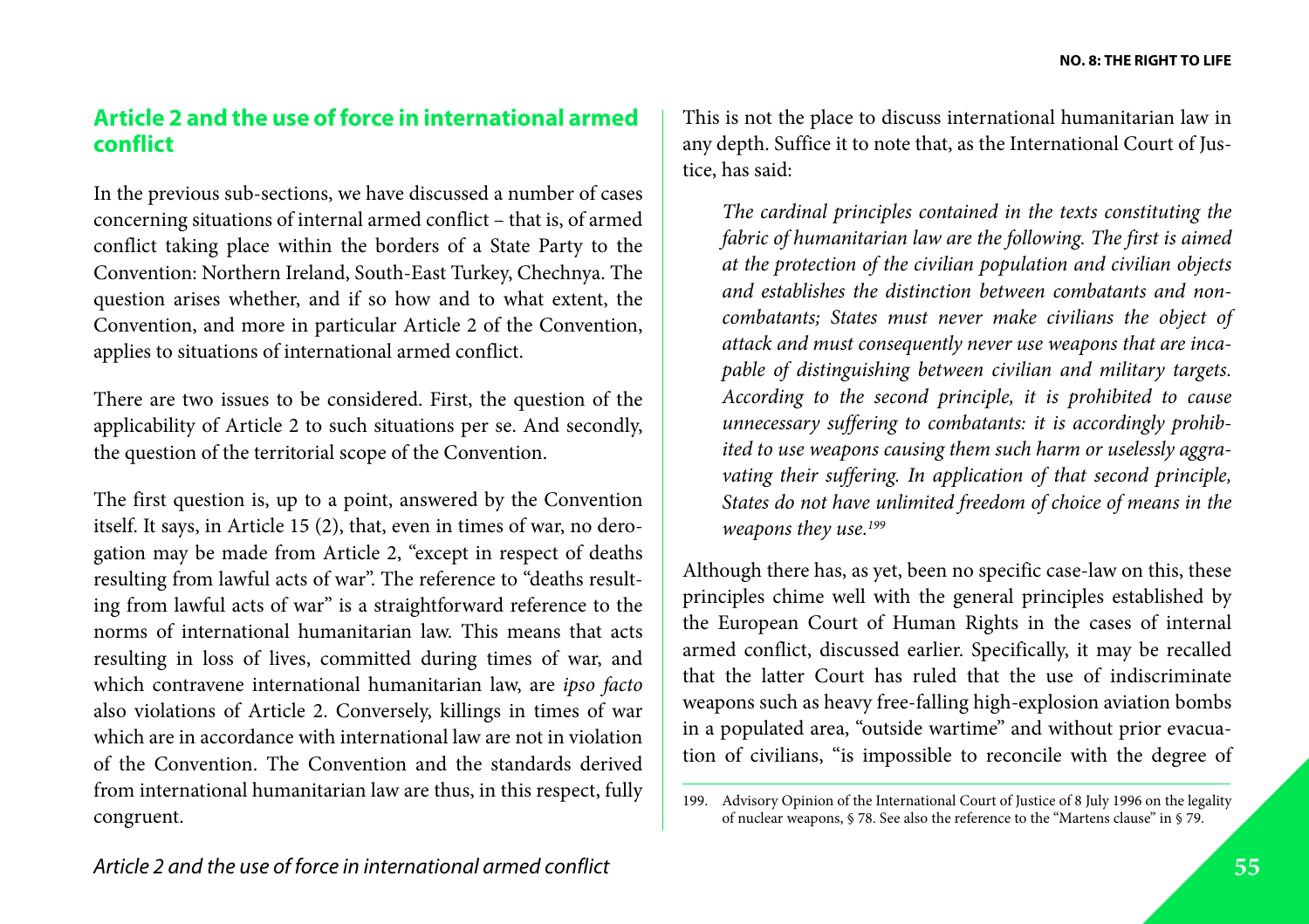caution expected from a law-enforcement body in a democratic society;" that, in situations of (internal) armed conflict, arrangements must be made to evacuate civilians, and especially the vulnerable and infirm, by the creation of safe escape routes, and the informing of the civilian population of these measures, whenever possible; and that when there are civilians in an area of conflict, the authorities must exercise "extreme caution" in the use of lethal force.200 These principles reflect international humanitarian law as much as Convention law. One may conclude, if perhaps only tentatively, that, to the extent that the Convention does apply in situations of international armed conflict, these principles retain their force, and can be applied by the Court.

The second question remains, however, as to the territorial application of the Convention. The case-law in this respect is not yet fully settled. It hinges on the stipulation in Article 1 of the Convention that:

The high Contracting Parties shall secure to everyone within their jurisdiction the rights and freedoms defined in Section I [i.e. Articles 2-18] of this Convention.

In the cases of *Loizidou v. Turkey<sup>201</sup> and Cyprus v. Turkey*,<sup>202</sup> the Court held that, as a consequence of Turkey's military intervention in northern Cyprus and the establishment of a subordinate administration there, the population had been brought within the

- 201. Loizidou v. Turkey (Preliminary Objections), judgment of 23 February 1995.
- 202. Cyprus v. Turkey, judgment of 10 May 2001.

"jurisdiction" of Turkey, and Turkey was therefore responsible under the Convention both for its actions in northern Cyprus, and for the actions of that administration.

However, the Court qualified this approach in the case of Banković v. 17 NATO countries.<sup>203</sup> The case concerned the bombing by NATO aircraft of the Serbian Radio and Television station in Belgrade in 1999, which caused the death of 16 civilians and injured 16 others. The bombing took place in the context of action by NATO countries which, they claimed, was aimed at securing compliance by the Federal Republic of Yugoslavia, as it then was, with the demands of the international community relating to the treatment by the Federal Republic of Yugoslavia of Kosovo Albanians. At the time, the Federal Republic of Yugoslavia was not a party to the European Convention on Human Rights, but all the NATO countries concerned were. Here, the Court ruled that

from the standpoint of public international law, the jurisdictional competence of a State is primarily territorial. … The Court is of the view, therefore, that Article 1 of the Convention must be considered to reflect this ordinary and essentially territorial notion of jurisdiction, other bases of jurisdiction being exceptional and requiring special justification in the particular circumstances of each case.204

<sup>200.</sup> See the sub-section on "Assessing compliance with the substantive requirements of Article 2", above, p. [28](#page-29-0).

<sup>203.</sup> Grand Chamber admissibility decision of 12 December 2001 on Appl. No. 52207/99 by Vlastimir and Borka Banković and others v. Belgium, the Czech Republic, Denmark, France, Germany, Greece, Hungary, Iceland, Italy, Luxembourg, the Netherlands, Norway, Poland, Portugal, Spain, Turkey and the United Kingdom.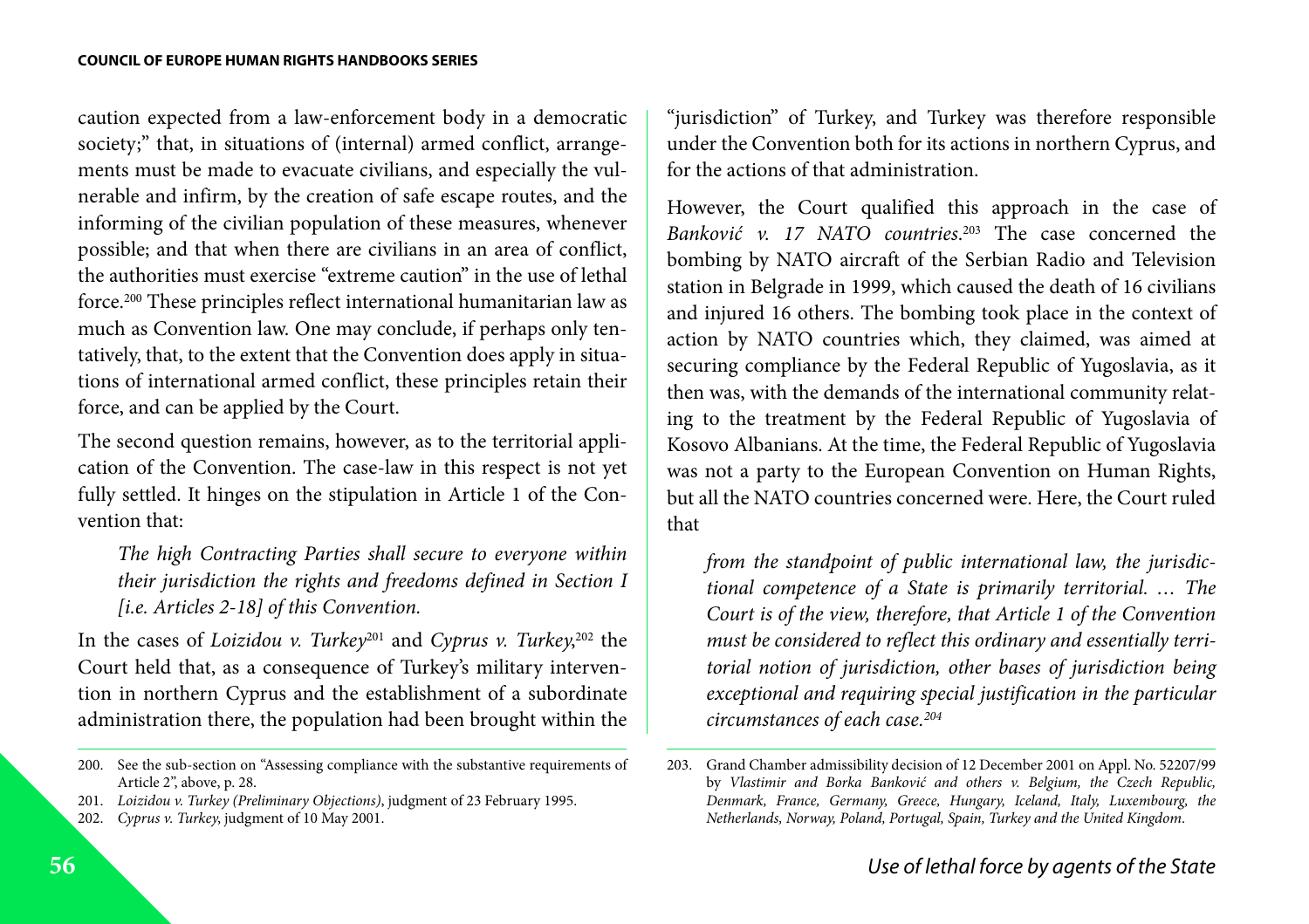Central to the "exceptional" application of the Convention in Loizidou and in the Cyprus v. Turkey case had been the fact that, in those cases:

the respondent State, through the effective control of the relevant territory and its inhabitants abroad as a consequence of military occupation or through the consent, invitation or acquiescence of the Government of that territory, exercise[d] all or some of the public powers normally to be exercised by that Government<sup>205</sup>

Furthermore:

the Convention is a multi-lateral treaty operating, subject to Article 56 of the Convention,<sup>206</sup> in an essentially regional context and notably in the legal space (espace juridique) of the Contracting States. The Federal Republic of Yugoslavia clearly does not fall within this legal space. The Convention was not designed to be applied throughout the world, even in respect of the conduct of Contracting States. Accordingly, the desirability of avoiding a gap or vacuum in human rights' protection has so far been relied on by the Court in favour of establishing jurisdiction only when the territory in question was one that, but for

the specific circumstances, would normally be covered by the Convention.207

The Convention can thus be applied to extra-territorial actions by a State Party, if those actions take place in an area over which the State-Party assumes "effective control", e.g. as a result of military action, in particular when the territory in question was already covered by the Convention before this "effective control" by the State Party just mentioned, i.e. if one Council of Europe member State asserts effective control over a piece of territory previously controlled by another member State. Air strikes on targets outside the Council of Europe/Convention area do not fall within this category. But the decision is ambiguous as to the applicability of the Convention in situations in which a State-Party assumes "effective control" over an area outside the espace juridique of the Convention: the Court says that the Convention is "essentially" regional and operates "notably" in this espace juridique, and notes that "so far" it has only been relied on in cases in which the territory in question would normally already be covered by the Convention. But those caveats clearly left the Court the freedom to extend the application of the Convention again if it felt there was another "exceptional basis of jurisdiction", and if there was further "special justification in the particular circumstances" of the case.

Some recent judgments suggest that the Court is indeed willing, in special cases, to extend the territorial application of the Convention to actions by State-Parties outside the European espace juri-

<sup>204.</sup> Banković, admissibility decision, §§ 60-61. The Court felt that this view was supported by State practice and by the travaux préparatoires: see §§ 62-63.

<sup>205.</sup> Banković, admissibility decision, § 71.

<sup>206.</sup> Article 56 § 1 enables a Contracting State to declare that the Convention shall extend to all or any of the territories for whose international relations that State is

<sup>207.</sup> Banković, admissibility decision, § 80.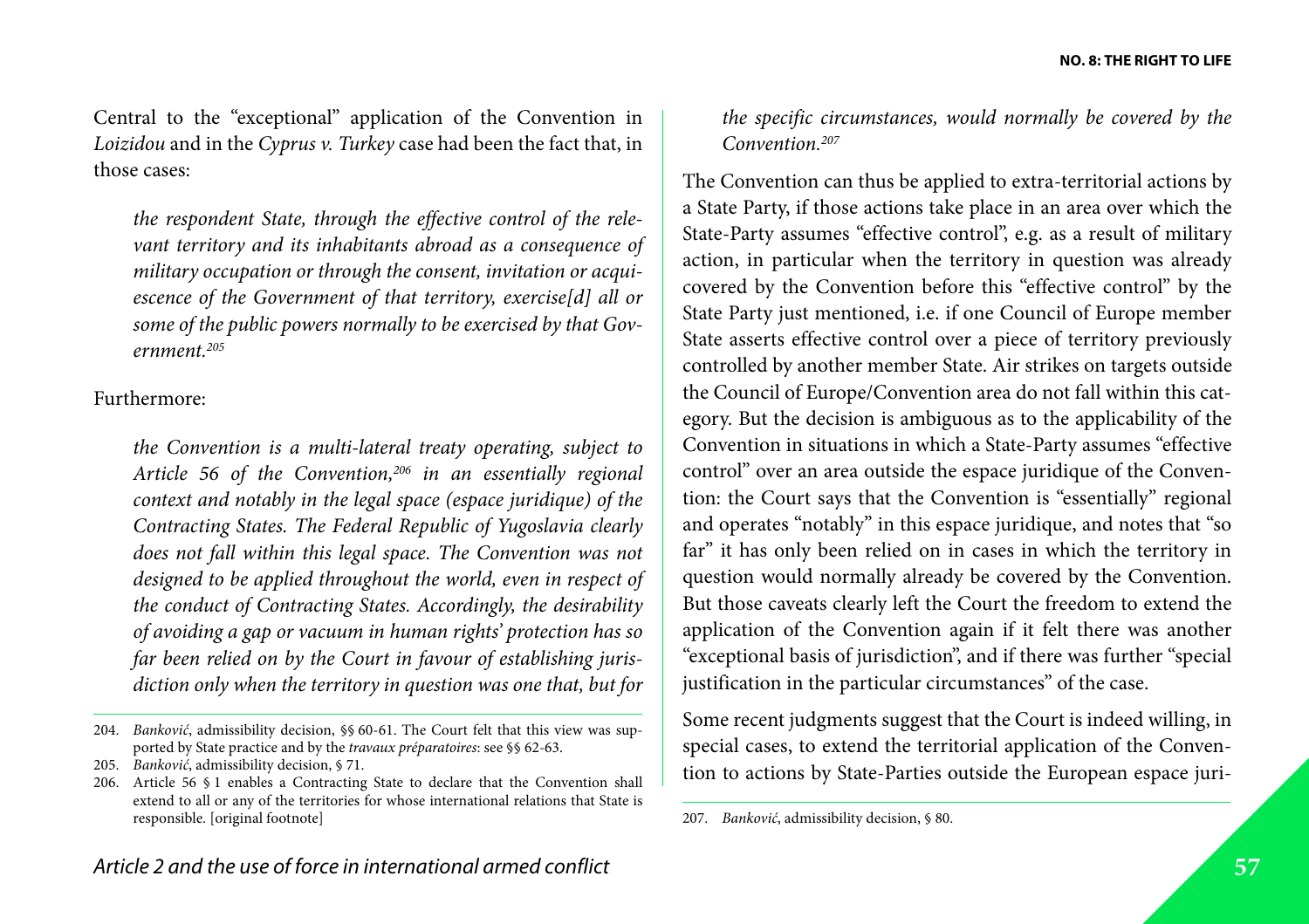dique. In the case of Issa and Others v. Turkey,<sup>208</sup> seven shepherds had been killed by the Turkish army operating over its border in Northern Iraq. Here, the Court ruled – without expressly mentioning the notion of espace juridique at all – that:

According to the relevant principles of international law, a State's responsibility may be engaged where, as a consequence of military action – whether lawful or unlawful – that State in practice exercises effective control of an area situated outside its national territory. The obligation to secure, in such an area, the rights and freedoms set out in the Convention derives from the fact of such control, whether it be exercised directly, through its armed forces, or through a subordinate local administration […].

It is not necessary to determine whether a Contracting Party actually exercises detailed control over the policies and actions of the authorities in the area situated outside its national territory, since even overall control of the area may engage the responsibility of the Contracting Party concerned […].

Moreover, a State may also be held accountable for violation of the Convention rights and freedoms of persons who are in the territory of another State but who are found to be under the former State's authority and control through its agents operating – whether lawfully or unlawfully – in the latter State  $[\dots]$ . Accountability in such situations stems from the fact that

208. Issa and others v. Turkey, judgment of 16 November 2004.

Article 1 of the Convention cannot be interpreted so as to allow a State party to perpetrate violations of the Convention on the territory of another State, which it could not perpetrate on its own territory […].209

It is notable that the Court, in the final paragraph quoted above, referred expressly, not just to some of its own case-law, but also to the Inter-American Commission case of Coard et al. v. the United States<sup>210</sup> and to the views adopted by the Human Rights Committee in the cases of Lopez Burgos v. Uruguay and Celeberti de Casariego v. Uruguay:<sup>211</sup> these all tend to take a broader view of the territorial scope of the relevant instruments than the Court appeared to do in Banković.

In Issa, the Court found that there was insufficient evidence to establish that the Turkish troops had been responsible for the deaths of the applicants' relatives. However, on the point of law relating to the question of "jurisdiction", the Court clearly ruled that actions taken in the context of military excursions beyond the European espace juridique do entail the responsibility of the relevant State, if that State exercises "temporarily, effective overall control" of a defined area outside that space.

<sup>209.</sup> Issa judgment, §§ 69-71, references to other cases omitted (but see the comment in the text and the next two footnotes relating to that comment).

<sup>210.</sup> Coard et al. v. the United States, Inter-American Commission of Human Rights decision of 29 September 1999.

<sup>211.</sup> López Burgos v. Uruguay and Celiberti de Casariego v. Uruguay, HR Ctee nos. 52/ 1979 and 56/1979.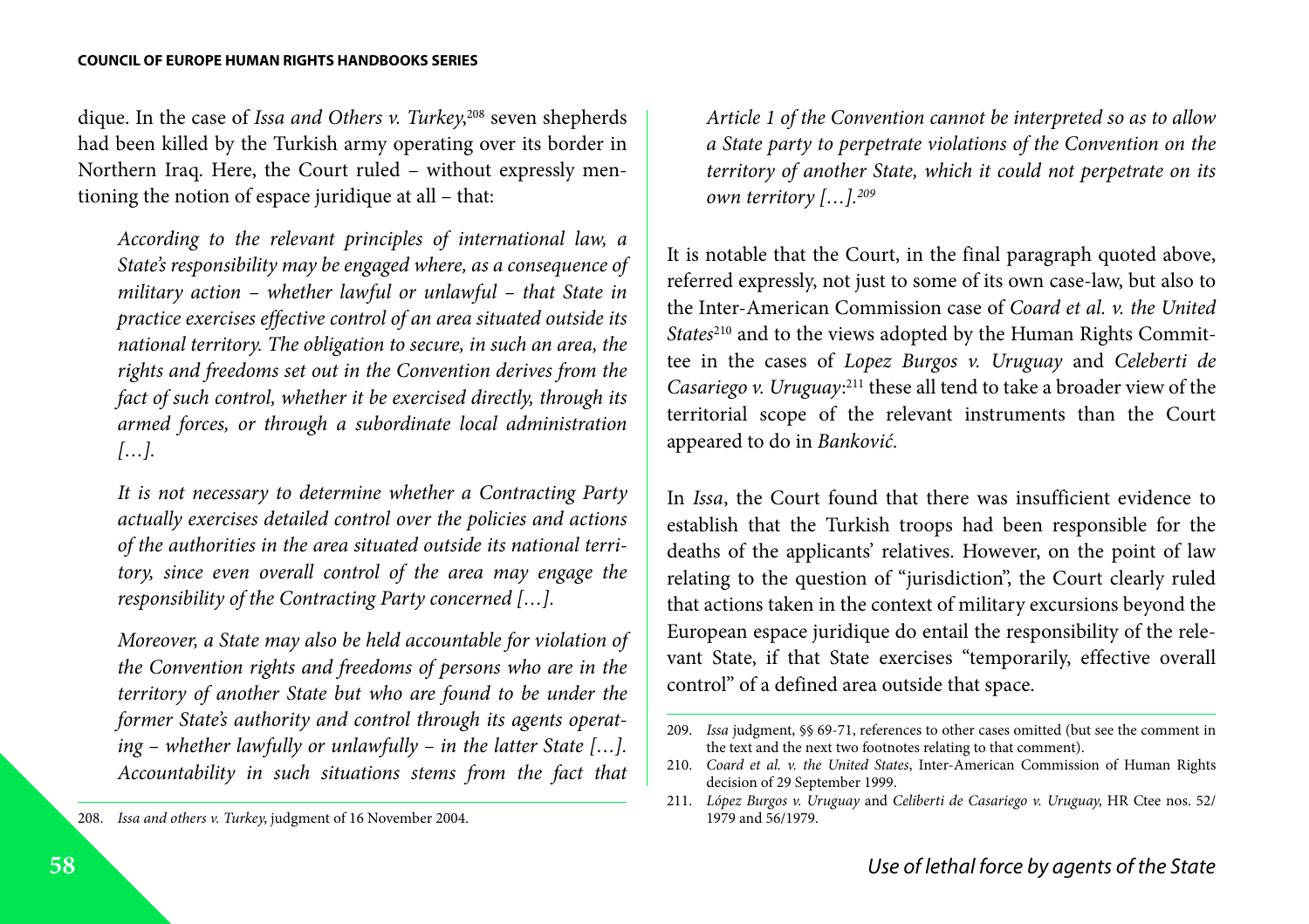# **The duty to protect life in other circumstances**

### **Duties of the State in relation to life-threatening environmental risks**

There have been a number of cases relating to environmental matters allegedly directly affecting individual rights protected by the Convention, including the right to life. However, applicants in such cases have also raised other rights in this regard, and the Commission and Court have sometimes dealt with the issues under Article 2, and sometimes (also) under other articles. Indeed, in the first main case in which the right to life was expressly invoked before the organs of the Convention, Guerra v. Italy,<sup>212</sup> outlined below, the Commission and Court took fundamentally different views on the articles to be applied. However, subsequent cases, and in particular the case of *Öneryıldız* v. Turkey, 213 also further discussed below, make clear that the reasoning under some of these articles (in particular, Articles 2 and 8) is, in effect, identical.

The Guerra case was brought by a number of applicants who lived in Manfredonia, close to a factory which released large quantities

of toxic substances. They had been subjected to this pollution generally, because emissions from the factory were often channelled towards their homes, but in addition, there had been a serious accident in which several tonnes of dangerous gasses had escaped. Some 150 people had had to be committed to hospital on that occasion, because of acute arsenic poisoning.

The Commission admitted the case only in respect of Article 10, and held by a majority that under that article, the applicants, who lived in a high-risk area, had a right to receive "adequate information on issues concerning the protection of their environment". Since they had not received such information, Article 10 had been violated.214 However, the Court disagreed. It reiterated its observation in the Leander judgment that freedom to receive information under the second paragraph of that article "basically prohibits a government from restricting a person from receiving information that others wish or may be willing to impart to him",215 and held that:

That freedom cannot be construed as imposing on a State, in circumstances such as those of the present case, positive obligations to collect and disseminate information of its own motion.<sup>216</sup>

<sup>212.</sup> Guerra and others v. Italy, judgment of 19 February 1998. An earlier case, López Ostra v. Spain, judgment of 24 November 1994, concerning nuisance caused by a waste-treatment plant situated a few metres away from the applicant's home, was argued and decided under Articles 8 and 3 of the Convention only, without reference to Article 2 in the Strasbourg proceedings (although the right to life had been invoked in the domestic proceedings).

<sup>213.</sup> *Öneryıldız* v. Turkey, Grand Chamber judgment of 30 November 2004 (the Chamber judgment reviewed by the Grand Chamber was issued on 18 June 2002).

<sup>214.</sup> Guerra, Commission Report of 25 June 1996. Two dissenting members of the Commission felt that the case should have been considered under Article 8.

<sup>215.</sup> Guerra judgment, § 53, quoting Leander v. Sweden, judgment of 26 March 1987, § 74.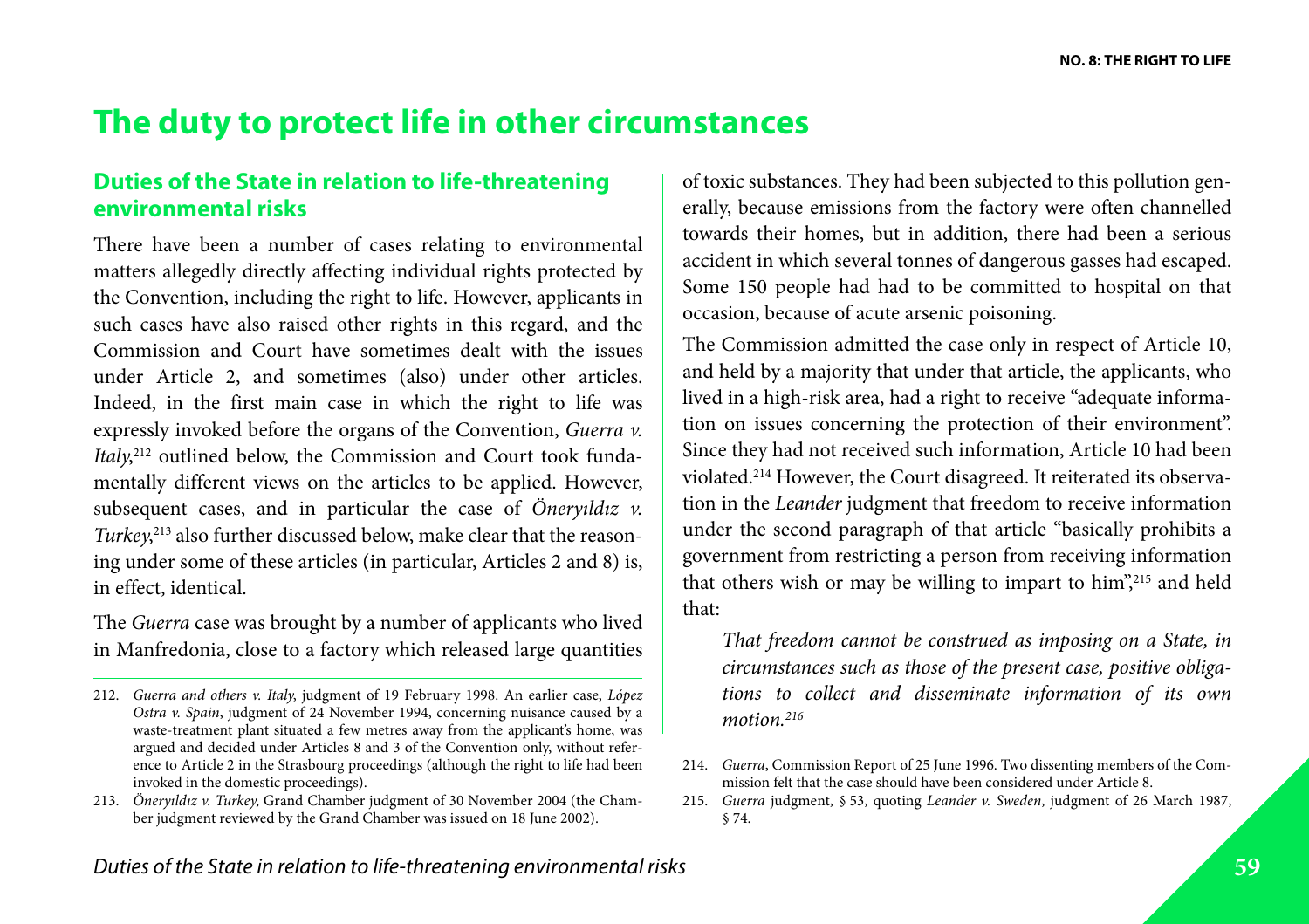However, applying the principle jura novit curia, the Court held that it had jurisdiction to examine the case under Articles 8 and 2 of the Convention as well as under Article 10. It focused on the former of these two and held that that article may impose positive obligations. Specifically, it needed to be ascertained "whether the national authorities took the necessary steps to ensure effective protection of the applicants' right to respect for their private and family life as guaranteed by Article 8".<sup>217</sup> Having examined the facts, it concluded that the State had not properly provided the applicants with "essential information that would have enabled them to assess the risks they and their families might run if they continued to live at Manfredonia". There had therefore been a violation of Article 8. 218 The Court went on to hold that:

Having regard to its conclusion that there has been a violation of Article 8, the Court finds it unnecessary to consider the case under Article 2 also.219

The crucial point for the present handbook is, however, that questions of serious pollution and lack of information about pollution that may harm, or even kill, people raises issues under the Convention – even if the specific articles under which these matters may be addressed may differ from case to case. As the Court noted:

217. Idem, with reference to the *Lόpez Ostra v. Spain* judgment of 9 December 1994.

Of particular relevance among the various Council of Europe documents in the field under consideration in the present case is Parliamentary Assembly Resolution 1087 (1996) on the consequences of the Chernobyl disaster, which was adopted on 26 April 1996 (at the 16th Sitting). Referring not only to the risks associated with the production and use of nuclear energy in the civil sector but also to other matters, it States "public access to clear and full information [on such risks] … must be viewed as a basic human right".220

That Article 2 can be engaged in such cases was confirmed by the Court in a case later in the same year, L.C.B. v. the United Kingdom.221 The case was brought by the daughter of a man who had been in the British Air Force in the 1950s, and who had been exposed to radiation caused by nuclear tests carried out in 1957 and 1958. The daughter, who was born in 1966, was diagnosed as having leukaemia in about 1970. She had to undergo extensive treatment, and her life was seriously affected by her illness.<sup>222</sup> She considered that her father's exposure to radiation was the probable cause of her childhood leukaemia:

<sup>216.</sup> Guerra judgment, § 53.

<sup>218.</sup> Guerra judgment, § 60.

<sup>219.</sup> Guerra judgment, § 62.

<sup>220.</sup> Guerra judgment, § 34.

<span id="page-61-0"></span><sup>221.</sup> L.C.B. v. the United Kingdom, judgment of 9 June 1998. See also the case of *Öneryıldız* v. Turkey, discussed next. Note however that environmental issues can still also be addressed under different articles of the Convention: cf. the case of Taskin and others v. Turkey, judgment of 10 November 2004, in which the Court found violations of Articles 8 and 6 of the Convention in relation to dangerous pollution caused by a gold mine, but in which it held that it was "unnecessary" to examine the case under Articles 2 and 13.

<sup>222.</sup> See L.C.B. judgment, §§ 12-16.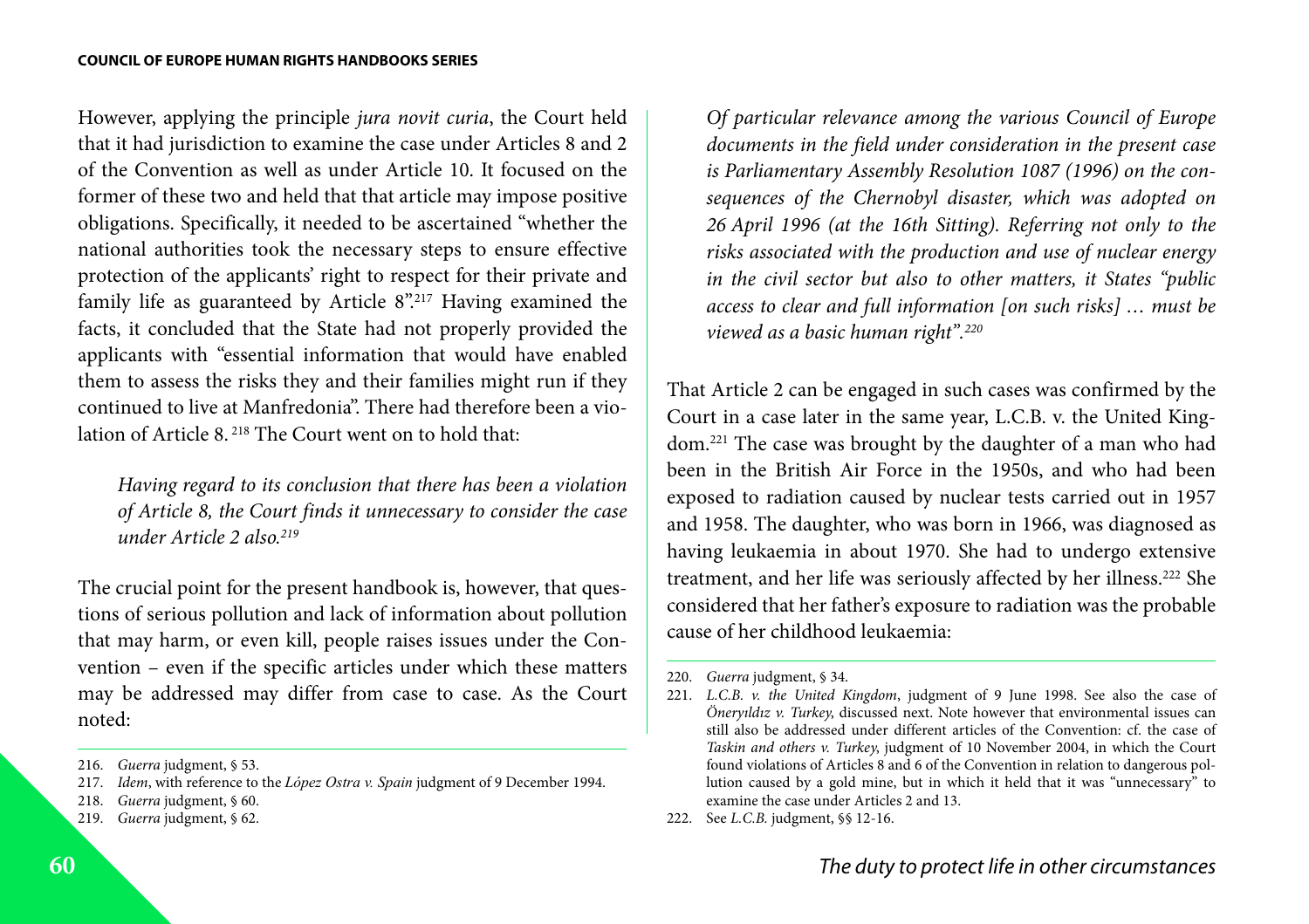The applicant complained … that the respondent State's failure to warn and advise her parents or monitor her health prior to her diagnosis with leukaemia in October 1970 had given rise to a violation of Article 2 of the Convention.223

This time (unlike in Guerra), the Court did assess the issue first and foremost under that article. In order to assess whether the State had taken "appropriate steps to safeguard the lives of those within its jurisdiction", the Court addressed three distinct, but closely linked, questions in succession: first, whether the British authorities knew, or should have known, that the applicant's father had been exposed to dangerous levels of radiation; second, whether, if this was the case, the authorities should have given specific information and advice to the applicant's parents, and should have monitored the health of the applicant herself; and third, whether such advice and monitoring would have led to early diagnosis and more effective early treatment. The applicant's claims were rejected on all three counts: it held that the authorities could reasonably have believed, at the time, that the applicant's father had not been dangerously irradiated;<sup>224</sup> that it had not been estab-

was not a major issue in the Court's judgment: see § 28 of the judgment and footnote 228, below. In addition, the applicant submitted that service personnel had been deliberately lined up and exposed to radiation for experimental purposes, and that her father's exposure to radiation had been unmonitored, but the Court held that it could not consider these claims because of declarations made by the United Kingdom which limited the temporal jurisdiction of the Court (§ 35; for the declarations themselves, see § 20). The applicant also claimed to have been subjected to harassment and surveillance, in breach of Article 8, but this too played no further part in the judgment.

lished that there was a causal link between the exposure of a father to radiation and leukaemia in a child subsequently conceived;<sup>225</sup> and that they could therefore not have been expected to notify her parents of these matters of their own motion, or to take any other special action in relation to her.<sup>226</sup> There had therefore not been a violation of Article 2 in respect of the applicant, $227$  nor of Article 3,<sup>228</sup> and "no separate issue" arose under Article 8.<sup>229</sup>

In the 2004 case of *Öneryıldız* v. Turkey, 230 the Court separately examined the two aspects of Article 2, substance and procedure, in relation to life-threatening environmental issues, and clearly set out the general principles to be applied to each of these. In the first context, the Court stressed the importance of information to be provided to the public and affected individuals about environmental hazards. The Court gave notable emphasis to various Council of Europe conventions and recommendations in this field.

The case was brought by the head of a family that had lived in slum dwellings next to a municipal rubbish tip in Ümraniye in Istanbul.231 In 1991, an expert report found that the tip contra- $\overline{p}$  vened the relevant regulations and posed a major health risk for 223. L.C.B. judgment, § 36. The applicant also alleged a violation of Article 3, but this

<sup>224.</sup> L.C.B. judgment, § 37.

<sup>225.</sup> L.C.B. judgment, § 39.

<sup>226.</sup> L.C.B. judgment, § 41.

<sup>227.</sup> L.C.B. judgment, para 41.

<sup>228.</sup> L.C.B. judgment, § 43, simply cross-referring to the analysis under Article 2.

<sup>229.</sup> L.C.B. judgment, § 46.

<sup>230.</sup> *Öneryıldız* v. Turkey, Grand Chamber judgment of 30 November 2004 (the Chamber judgment reviewed by the Grand Chamber was issued on 18 June 2002).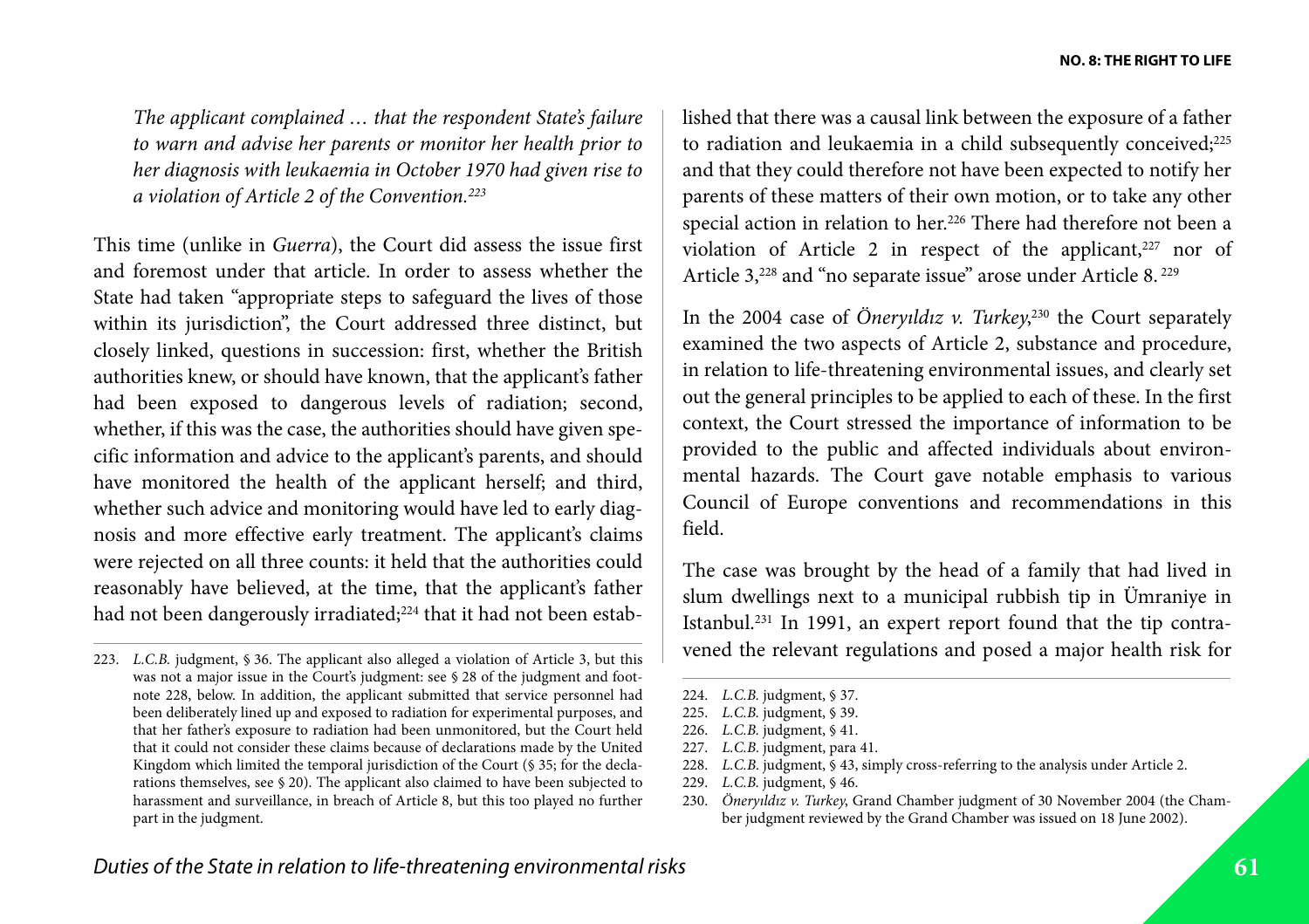the inhabitants of the valley, particularly those living in the slum areas. These dangers included a risk of contagious diseases and also, in particular, a risk of explosion of methane gas formed in the tip.232 The City Council opposed requests from the local mayor seeking an injunction to close the tip and to order redress, but made moves aimed at the development of new sites conforming to modern standards, which were due to open some time in 1993.233 However, on 28 April 1993 at about 11 a.m. a methane explosion occurred at the site, setting of a landslide. Refuse from the mountain of waste engulfed some ten slum dwellings situated below it, including the one belonging to the applicant. Thirty-nine people died in the accident, including the applicant's wife, his concubine and seven of his ten children.234

An investigation was carried out, which identified the officials responsible, and two mayors were prosecuted – but only for "negligence in the performance of their duties", and not for culpable deaths. In the end, they were only fined the legally minimal sum for that offence of less than 10 euros, and even that penalty was

231. Initially, the case had been brought also by a Mr Çinar, but the latter's case had been disjoined from Mr Öneryıldız's case (judgment, § 3). Mr Öneryıldız, technically the sole remaining applicant, acted not only on his own behalf, but also on behalf of his three surviving sons, Hüsamettin, Ayfın and Halef Öneryıldız, who were minors at the time, and also on behalf of his relatives and relations, killed in the accident at the centre of the case: his wife, Gülnaz Öneryıldız, his concubine, Sidika Zorlu, and his children, Selahattin, İdris, Mesut, Fatma, Zeynep, Remziye and Abdülkerim Öneryıldız (idem).

- 232. *Öneryıldız* GC judgment, § 13.
- 233. *Öneryıldız* GC judgment, § 16.

suspended. The applicant and his surviving children were awarded compensation of some 2,285 euros, but this sum was never actually paid to him.235

In terms of substance, the applicant submitted that the national authorities were responsible for the deaths of his close relatives and for the destruction of his property as a result of the April 1993 methane explosion at the rubbish tip.

The Court reiterated that Article 2 lays down a positive obligation on States to take appropriate steps to safeguard the lives of those within their jurisdiction, adding that:

this obligation must be construed as applying in the context of any activity, whether public or not, in which the right to life may be at stake, and a fortiori in the case of industrial activities, which by their very nature are dangerous, such as the operation of waste-collection sites.<sup>236</sup>

The Court went on to set out the substantive principles applicable in such cases – i.e. the principles relating to the **prevention** of death as a result of dangerous activities – in the following terms:

The positive obligation to take all appropriate steps to safeguard life for the purposes of Article 2 […] entails above all a primary duty on the State to put in place a *legislative and administrative framework* designed to provide effective deterrence against threats to the right to life […].

<sup>234.</sup> Cf. *Öneryıldız* GC judgment, § 18.

<sup>235.</sup> See section D, §§ 19-43, of the *Öneryıldız* GC judgment for details of the various proceedings.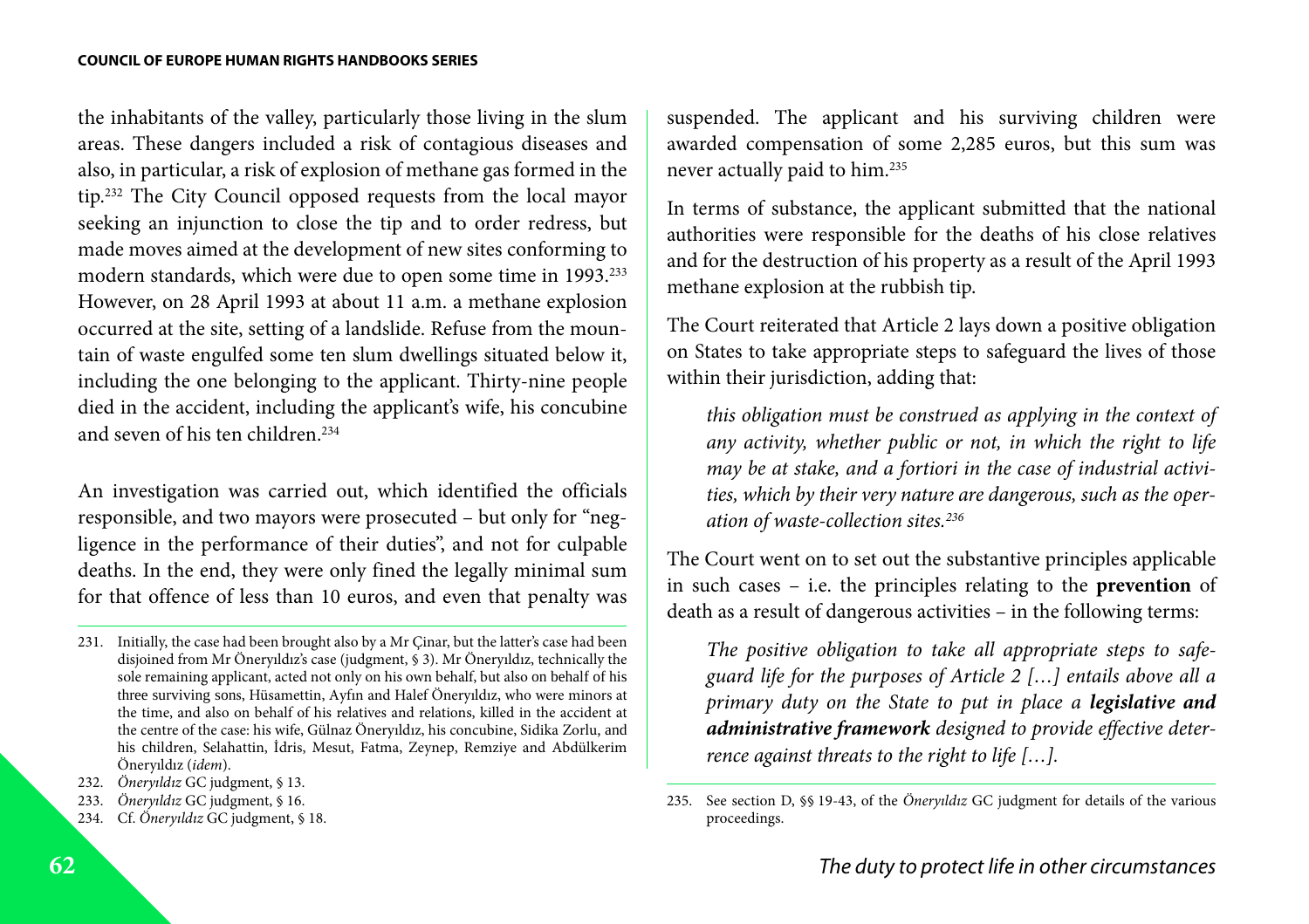This obligation indisputably applies in the particular context of dangerous activities, where, in addition, special emphasis must be placed on *regulations geared to the special features of the activity in question*, particularly with regard to the level of the potential risk to human lives. They must govern the licensing, setting up, operation, security and supervision of the activity and must make it compulsory for all those concerned to take practical measures to ensure the effective protection of citizens whose lives might be endangered by the inherent risks.

Among these preventive measures, particular emphasis should be placed on *the public's right to information*, as established in the case-law of the Convention institutions. The Grand Chamber agrees with the Chamber […] that this right, which has already been recognised under Article 8 […], may also, in principle, be relied on for the protection of the right to life, par-

ticularly as this interpretation is supported by current developments in European standards […].

In any event, the relevant regulations must also provide for *appropriate procedures*, taking into account the technical aspects of the activity in question, for identifying shortcomings in the processes concerned and any errors committed by those responsible at different levels.<sup>237</sup>

As the last sentence in the above quotation already notes, in addition to the substantive matters, there are also important **procedural** requirements in this regard. The Court summed up these requirements as follows:

… the judicial system required by Article 2 must make provision for an *independent and impartial official investigation procedure that satisfies certain minimum standards* as to effectiveness and is capable of ensuring that criminal penalties are applied where lives are lost as a result of a dangerous activity if and to the extent that this is justified by the findings of the investigation […]. In such cases, the competent authorities must act with exemplary diligence and promptness and must of their own motion initiate investigations capable of, firstly, ascertaining the circumstances in which the incident took place and any shortcomings in the operation of the regulatory system

<sup>236.</sup> *Öneryıldız* GC judgment, § 71, with reference to the cases of L.C.B. (discussed earlier, p. [60](#page-61-0) ff.) and Paul and Audrey Edwards (discussed below, p. [70](#page-71-0) ff.). On the question of "dangerous activities", the Court adds a reference, in brackets, to the European standards it noted earlier, i.e.: PACE Resolutions 587 (1975) on problems connected with the disposal of urban and industrial waste, and 1087 (1996) on the consequences of the Chernobyl disaster, PACE Recommendation 1225 (1993) on the management, treatment, recycling and marketing of waste, Committee of Ministers Recommendation R (96) 12 on the distribution of powers and responsibilities between central authorities and local and regional authorities with regard to the environment, the 1993 Lugano Convention on Civil Liability for Damage resulting from Activities Dangerous to the Environment, the 1998 Strasbourg Convention on the Protection of the Environment through Criminal Law, the Council of the European Union's Framework Decision no. 2003/80 of 27 January 2003 and the European Commission's proposal of 13 March 2001, amended on 30 September 2002, for a directive on the protection of the environment through criminal law (see §§ 59 and 60 of the judgment).

<sup>237.</sup> *Öneryıldız* GC judgment, §§ 89-90, emphasis added, references in brackets to other cases, to paragraphs in the Chamber judgment and to other paragraphs in the GC judgment omitted as indicated.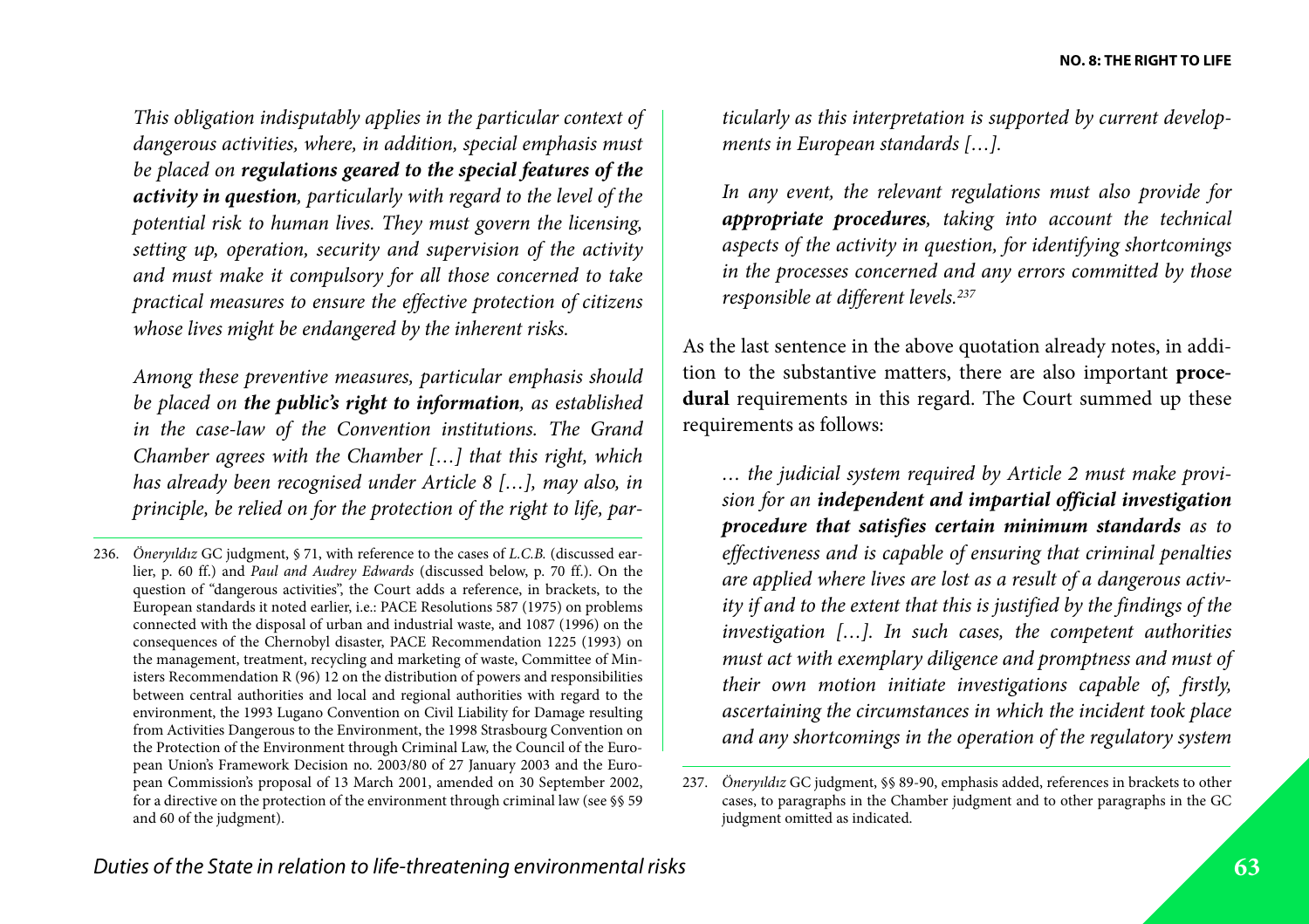and, secondly, identifying the State officials or authorities involved in whatever capacity in the chain of events in issue.

That said, the requirements of Article 2 go beyond the stage of the official investigation, where this has led to the institution of proceedings in the national courts; the proceedings as a whole, including the trial stage, must satisfy the requirements of the positive obligation to protect lives through the law.

It should in no way be inferred from the foregoing that Article 2 may entail the right for an applicant to have third parties prosecuted or sentenced for a criminal offence […] or an absolute obligation for all prosecutions to result in conviction, or indeed in a particular sentence […].

On the other hand, the national courts should not under any circumstances be prepared to allow life-endangering offences to go unpunished. This is essential for maintaining public confidence and ensuring adherence to the rule of law and for preventing any appearance of tolerance of or collusion in unlawful acts […]. The Court's task therefore consists in reviewing whether and to what extent the courts, in reaching their conclusion, may be deemed to have submitted the case to the careful scrutiny required by Article 2 of the Convention, so that the deterrent effect of the judicial system in place and the significance of the role it is required to play in preventing violations of the right to life are not undermined.<sup>238</sup>

Applying these principles to the case at hand, the Court found that the Turkish authorities at several levels knew or ought to have

known that there was a real and immediate risk to the life and health of people living near the rubbish tip, but had either failed to take appropriate action, or even opposed the adoption of the necessary urgent measures.239 The respondent Government could not invoke against this the fact that it had been formally illegal for the applicant to live where he did, because the authorities let the applicant and his close relatives live entirely undisturbed in their house for the period in question, levied council tax on him and on the other inhabitants of the slums and provided them with public services, for which they were charged.<sup>240</sup>

Although the State enjoys a wide margin of appreciation in this respect,<sup>241</sup> the State's responsibility had been engaged in several respects: the regulatory framework had proved defective, in that the site was opened and operated despite not conforming to the relevant technical standards; and there was no coherent supervisory system. The situation was furthermore exacerbated by a general policy which proved powerless in dealing with general town-planning issues and created uncertainty as to the application of statutory measures. The State officials and authorities did not do everything within their power to protect the applicant and his

239. *Öneryıldız* GC judgment, §§ 97-103.

<sup>238.</sup> *Öneryıldız* GC judgment, §§ 94-96. See also the preceding paragraphs. References in brackets to other cases and to other paragraphs in the judgment omitted as indicated.

<sup>240.</sup> *Öneryıldız* GC judgment, §§ 105-106. In this, the Court distinguished the case from Chapman v. the United Kingdom, Grand Chamber judgment of 18 January 2001, in which the British authorities were not found to have remained passive in the face of the applicant's unlawful actions.

<sup>241.</sup> *Öneryıldız* GC judgment, § 107.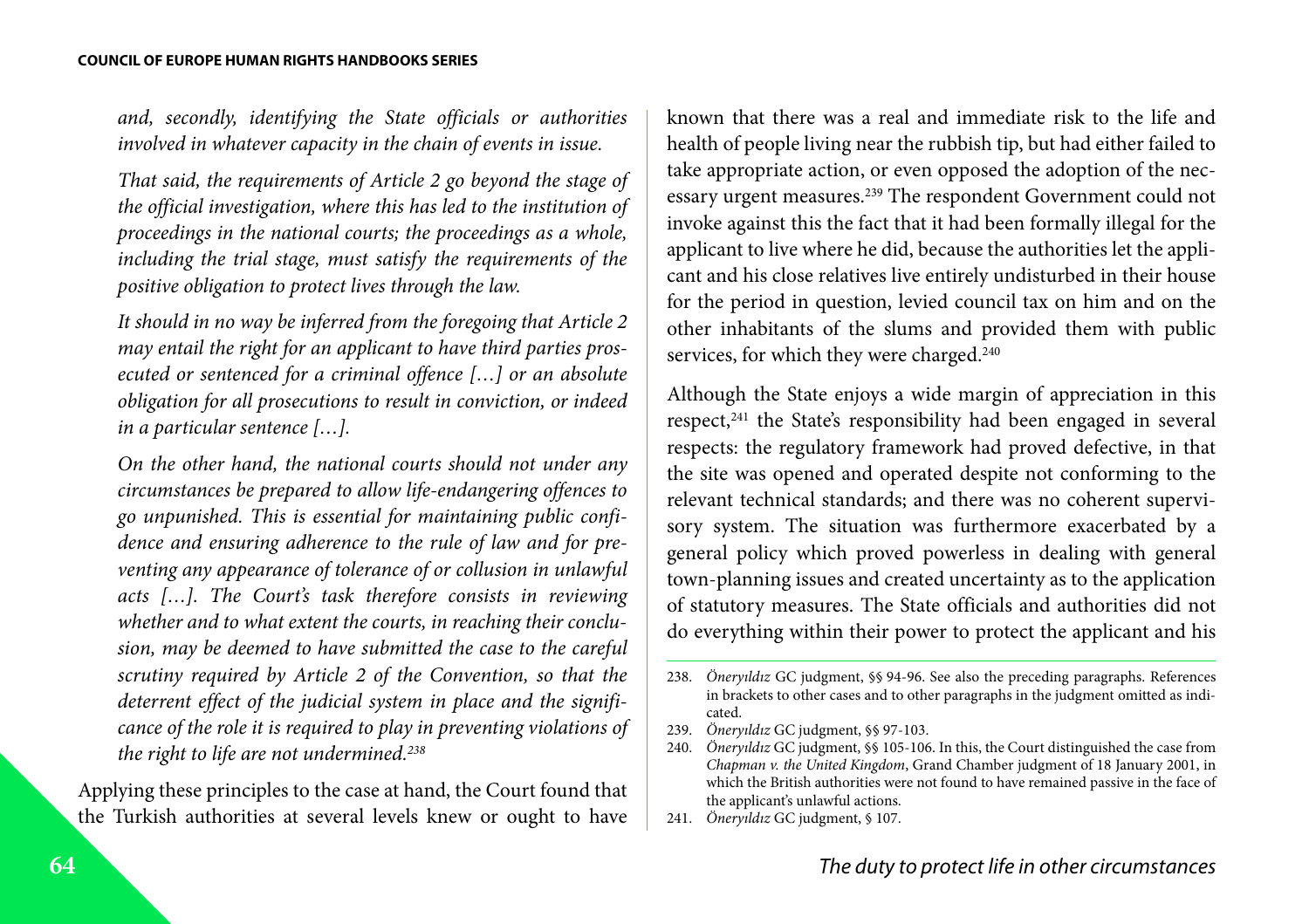family from the immediate and known risks to which they were exposed. There had therefore been a violation of Article 2 of the Convention in its substantive aspect.<sup>242</sup>

On the procedural side, the criminal-law procedures in Turkey in theory appeared sufficient to protect the right to life in relation to dangerous activities.243 The investigative authorities had acted "with exemplary promptness", had been diligent, and had identified those responsible for the events.244 However, the scope of the criminal proceedings had been too limited: the criminal judgment had been limited to "negligence in the performance of [the official's] duties", without any acknowledgment of any responsibility for failing to protect the right to life. In spite of the extremely serious consequences of the accident; the persons held responsible were ultimately sentenced to "derisory fines, which were, moreover, suspended:"245

In short, it must be concluded in the instant case that there has been a violation of Article 2 of the Convention in its procedural aspect also, on account of the lack, in connection with a fatal accident provoked by the operation of a dangerous activity, of adequate protection "by law" safeguarding the right to life and deterring similar life-endangering conduct in future.<sup>246</sup>

The case is a salutary warning to States with weak systems of environmental regulation, planning or control. Failure to adopt regulations on environmental matters such as rubbish tips that conform to European standards could mean that the State in question fails to protect the right to life "by law", as required by Article 2. But merely adopting regulations in conformity with the European standards does not suffice to meet the requirements of the Convention. A failure to apply such regulations strictly in practice, a failure to provide affected populations with adequate information on the risks, and/or a failure to hold those responsible seriously to account – also, for cases of serious dereliction of duty, by means of criminal prosecutions resulting in exemplary punishment – can all lead to findings of a violation of Article 2 (or, in lesser cases, Article 8) of the Convention, and to the awarding of substantial damages against victims. In serious cases, the number of victims could furthermore be substantial. Most importantly, these principles should be applied, directly or at least effectively, by the domestic courts in States that are Party to the Convention.

<sup>242.</sup> *Öneryıldız* GC judgment, §§ 109-110.

<sup>243.</sup> *Öneryıldız* GC judgment, § 112.

<sup>244.</sup> *Öneryıldız* GC judgment, §§ 113-114. The Court nevertheless had doubts about the administrative bodies of investigation "whose independence has already been challenged in a number of cases before the Court" (see in particular the Güleç v. Turkey and *Oğur v. Turkey* judgments, referred to in § 72 of the Kilic v. Turkey judgment, discussed earlier). They had the power to institute criminal proceedings, but in the *Öneryıldız* case only partly endorsed the public prosecutor's submissions "for reasons which elude the Court and which the Government have never attempted to explain". However, the Court felt that there was "no need to dwell on those shortcomings, seeing that criminal proceedings were nonetheless instituted". (§ 115, with reference to other cases in which the Court criticised such bodies).<br>245. *Öneryildiz* GC judgment, §§ 116-117.

<sup>245.</sup> *Öneryıldız* GC judgment, §§ 116-117. 246. *Öneryıldız* GC judgment, §§ 116-118.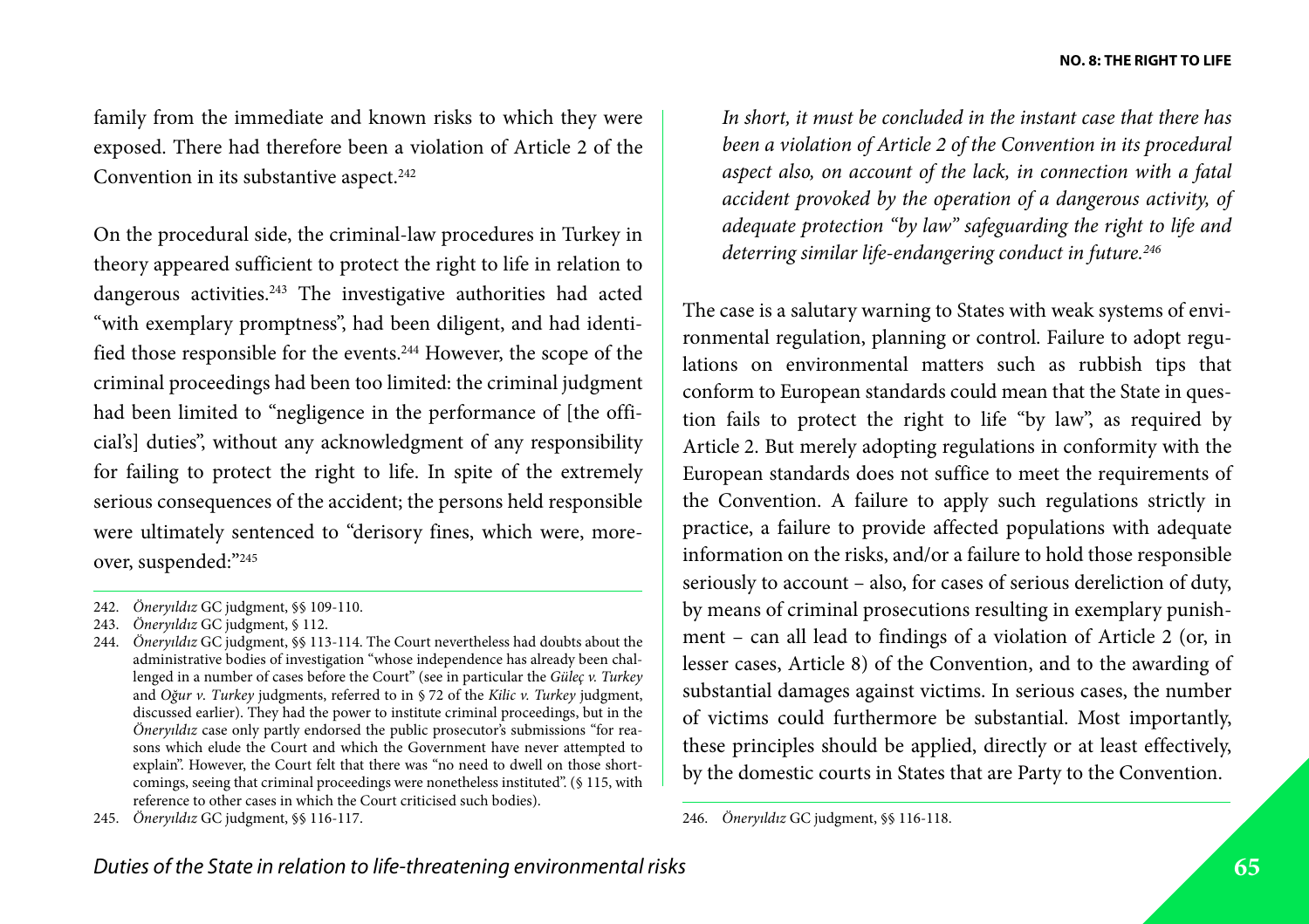## **Protection of individuals from violence by others**

There have been a number of cases in which relatives of people killed by other private persons, and people nearly killed by other private persons themselves, claimed that the State ought to have protected the victims, but failed to do so. These cases too hinged crucially on matters both of law and evidence, substance and procedure.

The case of Osman v. the United Kingdom<sup>247</sup> concerned the killing of two people, including the father of a schoolboy, Ahmet Osman, by a teacher who had become obsessed by the boy. The teacher, Mr Paget-Lewis, had a history of such infatuations. There had moreover been a series of increasingly serious incidents involving the teacher, who had been suspended following a psychiatric evaluation. After the killings, he was convicted of two charges of manslaughter, having pleaded guilty on grounds of diminished responsibility. He was sentenced to be detained in a secure mental hospital without limit of time.

The case concerned the question of whether the authorities could and should have done more to protect the victims. The boy and his mother claimed that the police had been informed of all the relevant facts from early on, and had promised to protect them, but had failed to do so. The police denied that they had made such a promise, and claimed that they never had enough evidence against the teacher to arrest him prior to the killings. An inquest was held, but since someone had been convicted of the killings,

247. Osman v. the United Kingdom, GC judgment of 28 October 1998.

this was a summary procedure only, which did not seek to establish the full facts, in particular as concerns the actions or inactions of the police.248 Mrs Osman and Ahmet therefore instituted civil proceedings against the police for failing to take adequate steps to protect Ahmet and his father, but these proceedings were dismissed by the British courts, which ruled, with reference to legal precedents, that, for public interest reasons, the police was exempt from liability for negligence in the investigation and suppression of crime.249

The Commission, seeking to elucidate the facts itself, found that that the police had been made aware of the substance of the events and of the school's concerns about the teacher but that the claim that the police had promised protection to the victims' families had not been substantiated.<sup>250</sup> In essence, the Commission felt that it had not been shown that the police could or should have been aware of the seriousness of the threat posed by the teacher, and that there had therefore not been a violation of Article 2 of the Convention.251 However, it held that there had been a violation of Article 6, in that the applicants had been denied access to a court in respect of the substance of their claim by the legal rule that the

251. See § 111 of the Osman GC judgment.

<sup>248.</sup> Osman GC judgment, § 60.

<sup>249.</sup> Osman GC judgment, §§ 63-66. The Government argued that the rule exempting the police from liability ("the exclusionary rule") was not absolute, but the Court did not accept that argument (§ 152). The Court also did not accept that there were alternative routes through which the applicants could have secured compensation (§ 153).

<sup>250.</sup> Cf. Osman GC judgment, §§ 68, 70-71.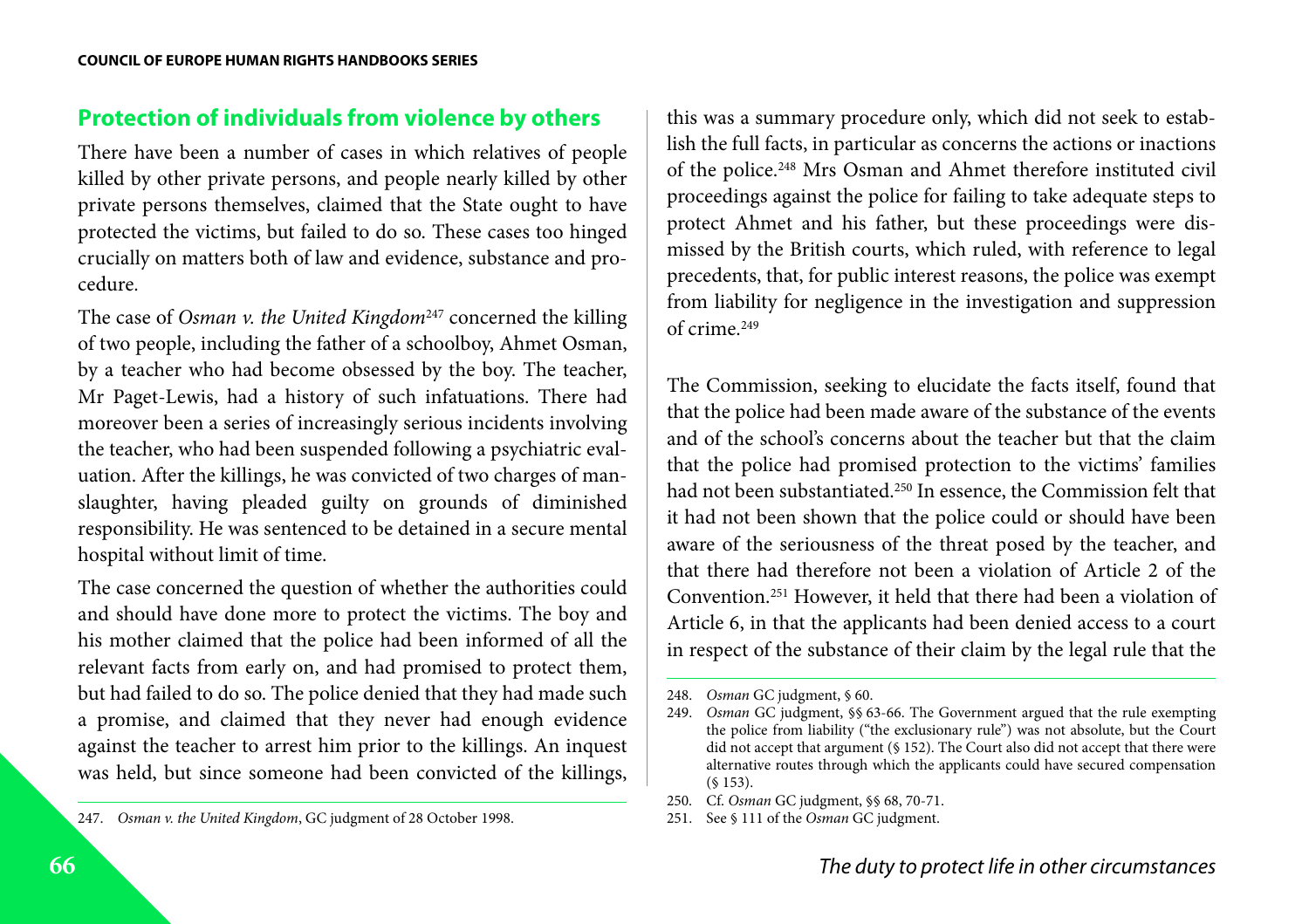police could not be sued for negligence in the performance of their official task.

The Court (in a Grand Chamber judgment) essentially confirmed the Commission's opinion. It stressed "the difficulties involved in policing modern societies, the unpredictability of human conduct and the operational choices which must be made in terms of priorities and resources" and "the need to ensure that the police exercise their powers to control and prevent crime in a manner which fully respects the due process and other guarantees which legitimately place restraints on the scope of their action to investigate crime and bring offenders to justice, including the guarantees contained in Articles 5 and 8 of the Convention." The positive obligations flowing from Article 2 of the Convention should, in a policing context, be "interpreted in a way which does not impose an impossible or disproportionate burden on the authorities". The Court went on to say:

In the opinion of the Court, where there is an allegation that the authorities have violated their positive obligation to protect the right to life in the context of their above-mentioned duty to prevent and suppress offences against the person […], it must be established to its satisfaction that the authorities knew or ought to have known at the time of the existence of a real and immediate risk to the life of an identified individual or individuals from the criminal acts of a third party and that they failed to take measures within the scope of their powers which, judged reasonably, might have been expected to avoid that risk. The Court does not accept the Government's view that the failure to perceive the risk to life in the circumstances known at the time or to take preventive measures to avoid that risk must be tantamount to gross negligence or wilful disregard of the duty to protect life […]. Such a rigid standard must be considered to be incompatible with the requirements of Article 1 of the Convention and the obligations of Contracting States under that Article to secure the practical and effective protection of the rights and freedoms laid down therein, including Article 2 […]. For the Court, and having regard to the nature of the right protected by Article 2, a right fundamental in the scheme of the Convention, it is sufficient for an applicant to show that the authorities did not do all that could be reasonably expected of them to avoid a real and immediate risk to life of which they have or ought to have knowledge. This is a question which can only be answered in the light of all the circumstances of any particular case.252

In the case, the Court found that the applicants had failed to show that the authorities knew or ought to have known that the lives of the Osman family were at real and immediate risk from Paget-Lewis, or had enough evidence to either charge him or have him committed to a psychiatric hospital. They could not be criticised for relying on the presumption of innocence, or for failing to use powers of arrest and detention where there was such insufficient

<sup>252.</sup> Osman GC judgment, §§ 115-116, cross-references to earlier paragraphs and other case omitted.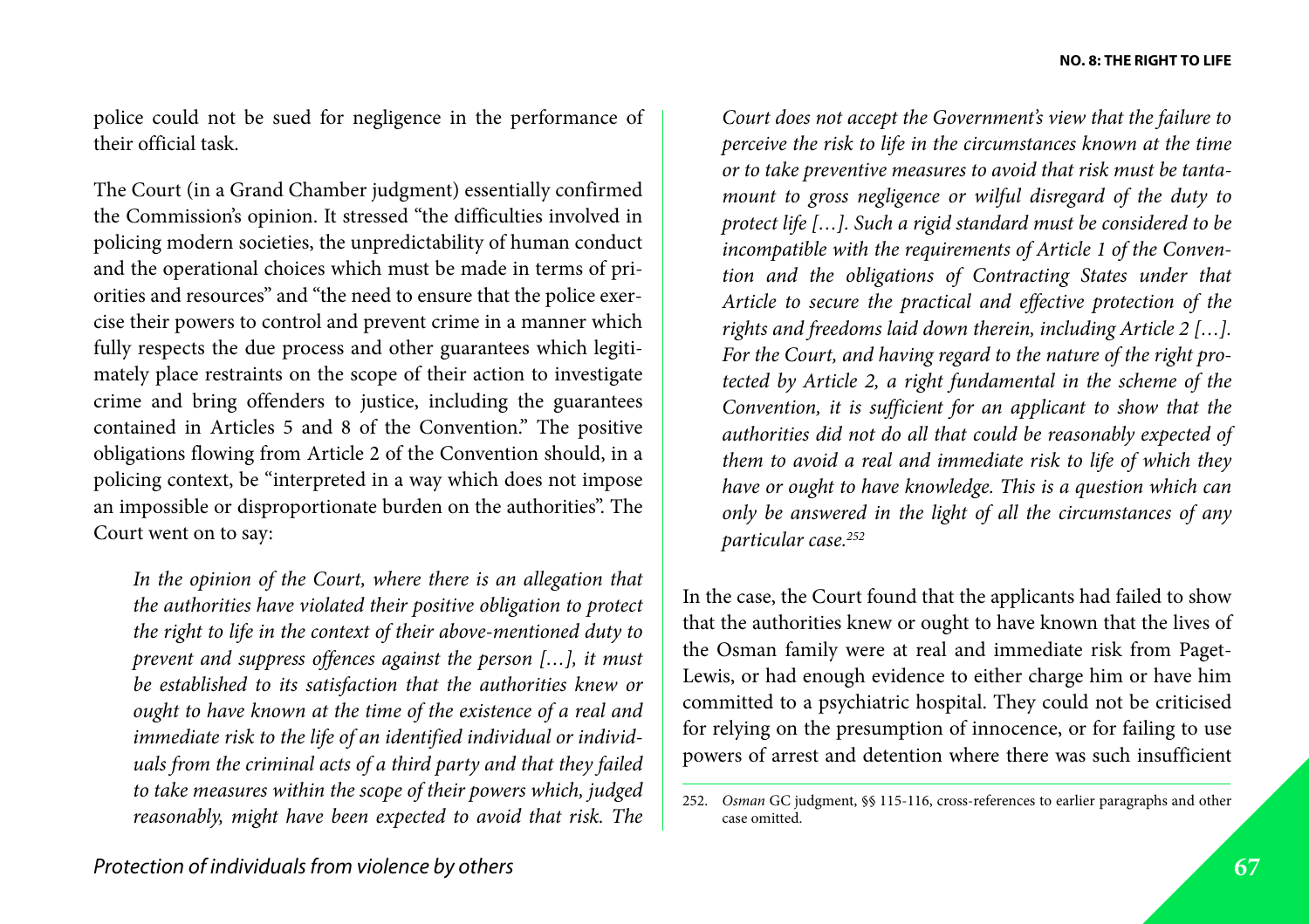evidence. There was therefore no violation of Article 2,253 or of Article 8.254

However, the absence of any judicial examination of the issues at the national level did raise issues under the Convention, which the Court, like the Commission, addressed under Article 6, rather than under the so-called "procedural aspect" or "limb" of Article 2, discussed in more detail in the previous section.255 The Court accepted that the exclusionary rule served a legitimate purpose, i.e. the maintenance of the effectiveness of the police service and hence to the prevention of disorder or crime.256 However, the complete exclusion of any possibility of civil action against the police – "blanket immunity" – was disproportionate to this legitimate aim:

[The applicants] may or may not have failed to convince the domestic court that the police were negligent in the circumstances. However, they were entitled to have the police account for their actions and omissions in adversarial proceedings.<sup>257</sup>

There had therefore been a violation of Article 6.

The Court's reasoning under Article 6 is set out above because the issue of holding the police to account for any alleged failings in a murder investigation is closely linked to the requirement that there must be such an investigation in the first place. The requirements of the Convention in the latter respect again (as for in cases of killings by agents of the State, etc., as discussed in the previous section) derive from Article 2 itself. They are set out concisely in the case of Menson v. the United Kingdom. 258 Michael Menson was a mentally disturbed black man, who had been attacked and set on fire by a gang of white youths in a racist attack in London in January 1997. He died in hospital two weeks later. The police initially ignored signs that he had been a victim of an attack and assumed he set fire to himself. They failed to take proper postincident measures to secure evidence and did not take a Statement from him in hospital, although he had been able to describe the attack in detail to his relatives. The applicants – all siblings of the deceased – claimed that the investigations had been affected by racism within the London Metropolitan Police Service. They complained to the Police Complaints Authority, which, after investigating the matter, confirmed that there was independent evidence to support the applicants' claims. The file was ultimately passed on to the Crown Prosecution Service, but a decision on whether to bring charges against individual police officers for criminal offences relating to the investigation had still not been taken by the time the Court dealt with the applicants' complaint, in 2003.259

<sup>253.</sup> Osman GC judgment, §§ 121-122.

<sup>254.</sup> Osman GC judgment, § 128; cf. also § 129.

<sup>255.</sup> Cf. § 123 of the Osman GC judgment. The Court held that issues under Article 13 (the right to a remedy) were also absorbed by the issues under Article 6: see § 158.

<sup>256.</sup> Osman GC judgment, § 150.

<sup>257.</sup> Osman GC judgment, § 153.

<sup>258.</sup> Alex Menson and others v. the United Kingdom, Appl. No. 47916/99, admissibility decision of 6 May 2003.

<sup>259.</sup> For details, see pp. 1-9 of the decision in Menson. Shortly after the Court's decision, the Crown Prosecution Service decided that there was insufficient evidence to charge any police officers, although disciplinary charges were still being considered: BBC News, Friday, 16 May 2003.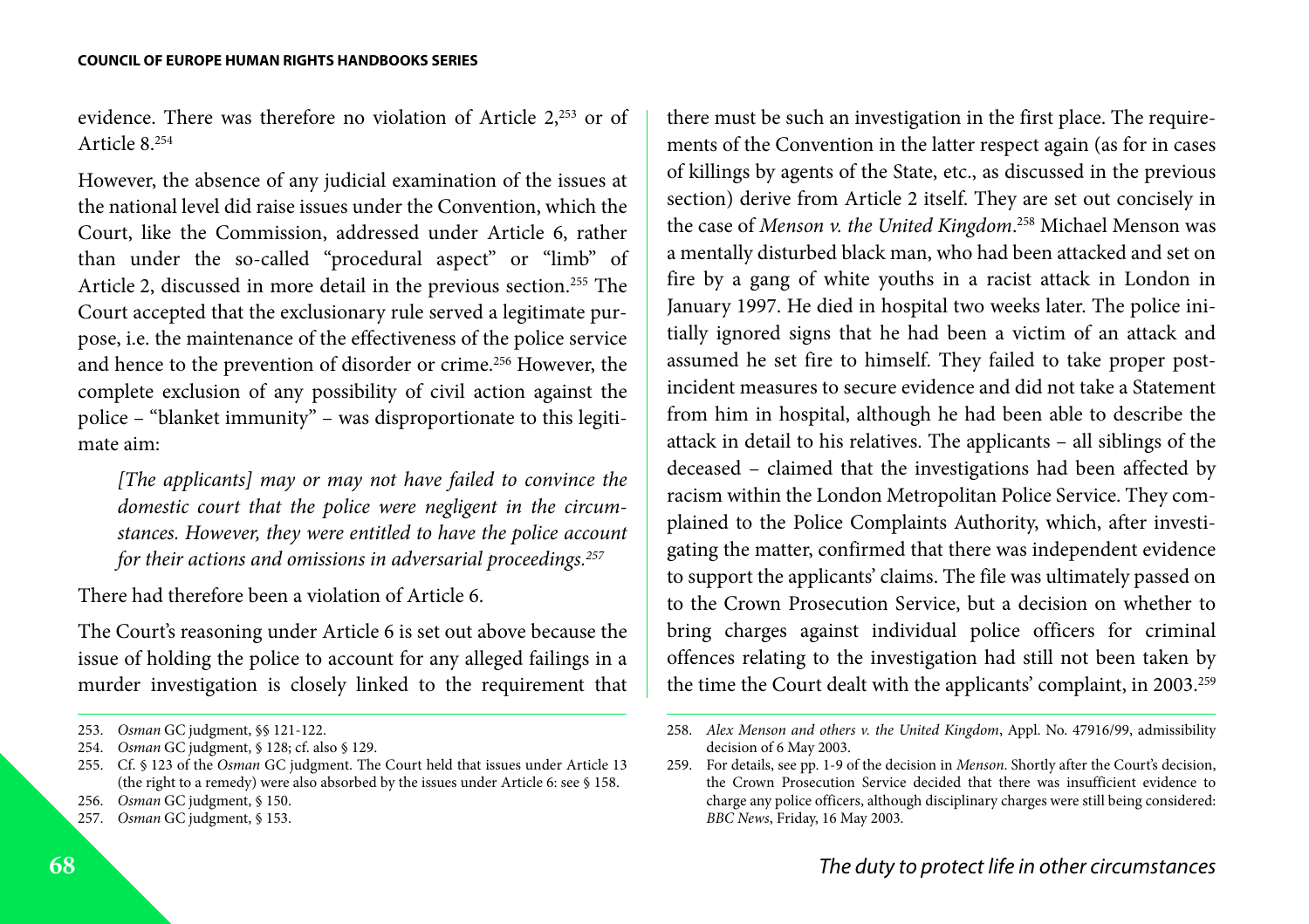The applicants claimed violations of Articles 2, 6, 8, 13 and 14 of the Convention. The Court declared the case "manifestly illfounded", and hence inadmissible, on all counts – mainly because, in the end, the perpetrators of the crime had been convicted and severely punished.<sup>260</sup>

However, before doing so the Court clarified both the relationship between Article 6 and the procedural requirements of Article 2, and the principles under the latter article concerning the duty to investigate killings. On the first issue, the Court stressed that issues of accountability and civil (or, in other jurisdictions, administrative) liability of the police for racism affecting the quality of a murder investigation – and the availability of a remedy, i.e. of "access to court" in that respect – should be examined, if at all, under Article 6. By contrast, Article 2 is "primarily concerned with the assessment of a Contracting State's compliance with its substantive and procedural obligations to protect the right to life".<sup>261</sup> When there is reason to believe that an individual has sustained life-threatening injuries in suspicious circumstances, "some form of effective official investigation" must take place, "capable of establishing the cause of the injuries and the identification of those responsible with a view to their punishment" – although the requirement is one of means, not results: it need not necessarily lead to the conviction of the perpetrators, as long as all reasonable steps have been taken to identify and punish them. The investigation must be prompt, and carried out of the authorities' own motion.262 All this, of course, merely repeats the requirements set out in other cases, concerning deliberate killings by agents of the State, deaths in custody, or killings in which the question of State involvement or collusion have remained unresolved.263 In Menson, the Court clarified that these requirements also apply to killings of private individuals by other private individuals, adding that, where there has been a racially motivated attack of such a kind, it is:

particularly important that the investigation is pursued with vigour and impartiality, having regard to the need to reassert continuously society's condemnation of racism and to maintain the confidence of minorities in the ability of the authorities to protect them from the threat of racist violence.<sup>264</sup>

The State also has special responsibilities to protect persons in its custody from attacks by other private individuals. These special responsibilities too arise both in respect of the substantive requirements of Article 2 and in respect of its procedural requirements. They too shade into the corresponding responsibilities on the part of the State in respect of unexplained deaths in custody, or

<sup>260.</sup> See in particular p. 14 of the Menson decision.

<sup>261.</sup> Menson decision, p. 14.

<sup>262.</sup> Menson decision, pp. 12-14, with references.

<sup>263.</sup> Cf. the summary of the requirements in this respect, contained in the Kelly judgment and quoted in the section on "the need to hold an ex post facto inquiry: the 'procedural limb' of Article 2", above, p. [35.](#page-36-0)

<sup>264.</sup> Menson decision, pp. 12-14, emphasis added; references in brackets to other cases replaced by shortened references in footnotes, but with references added to the (sub)sections in this handbook where those other cases are discussed.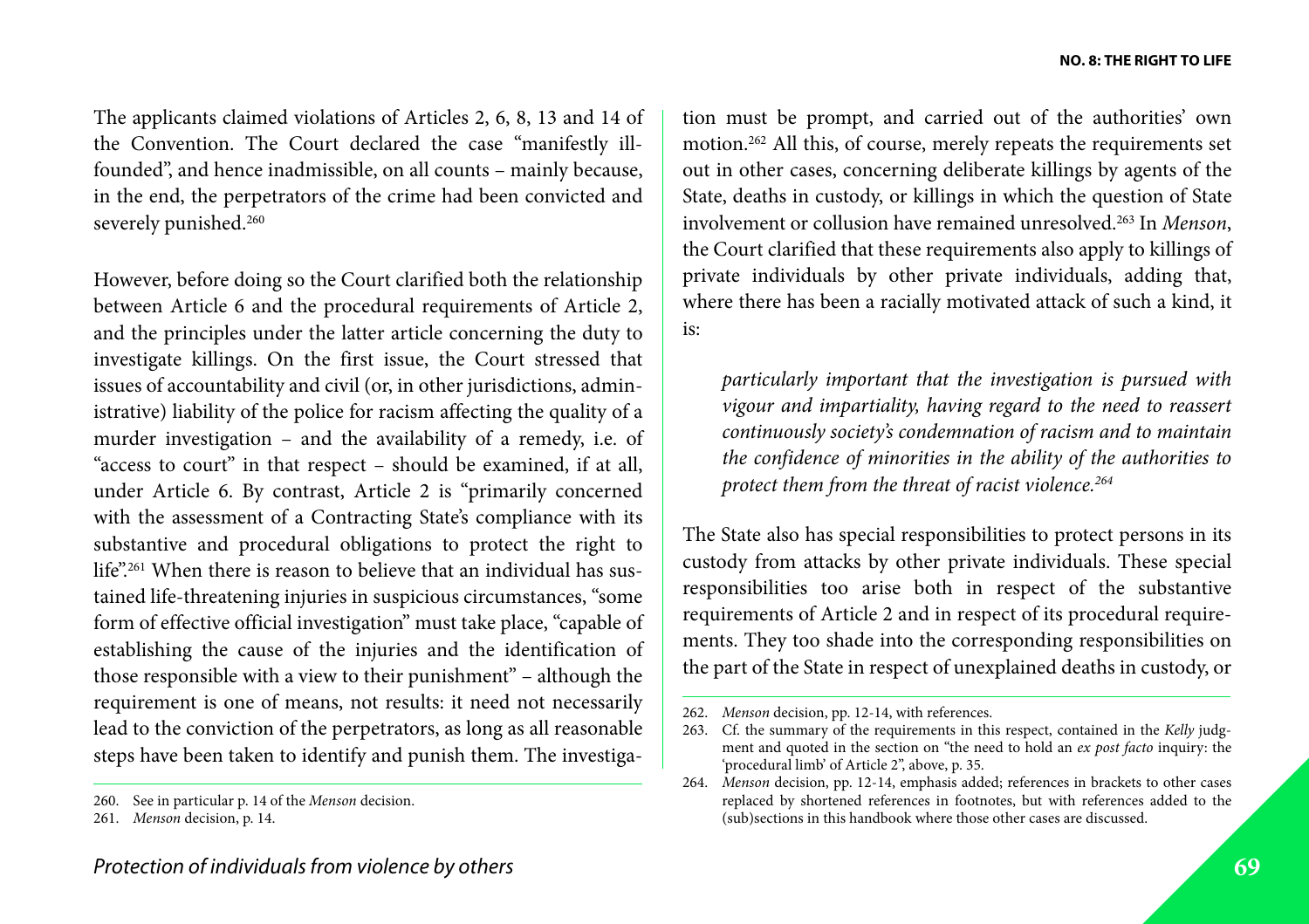deaths allegedly caused by agents of the State itself, which were discussed in the previous chapter.

The case of Paul and Audrey Edwards v. the United Kingdom<sup>265</sup> concerned a mentally disturbed man, Christopher Edwards (Paul and Audrey Edwards' son), who had been arrested in November 1994 for accosting women on the street. After a hearing before a magistrate, he was remanded in custody and kept in a prison cell. Later the same day, another mentally disturbed man, Richard Linford, who had a history of violence, was also remanded in custody, in the same prison. Although they were initially kept in cells of their own, they were put together in one cell later that day. In the night, Richard Linford attacked and killed Christopher Edwards.266

In April 1995, Richard Linford pleaded guilty to a charge of manslaughter and was sent to a secure mental hospital, where he has been diagnosed as suffering from paranoid schizophrenia. Because he pleaded guilty, the facts of the case were only cursorily examined at the trial. After the trial, the inquest, which had been formally opened but adjourned pending the criminal proceedings, was also closed without any detailed examination of the circumstances of the killing.<sup>267</sup>

In July 1995 a private, non-statutory inquiry was commissioned by three State agencies with statutory responsibilities towards

<span id="page-71-0"></span>265. Paul and Audrey Edwards v. the United Kingdom, judgment of 14 March 2002.

266. See §§ 9-21 of the Edwards judgment for details.

267. Edwards judgment, §§ 22-23.

Christopher Edwards – the Prison Service, the local County Council and the local Health Authority. The inquiry's 388-page report, published three years later, in June 1988:

… concluded that ideally Christopher Edwards and Richard Linford should not have been in prison and in practice they should not have been sharing the same cell. It found "a systemic collapse of the protective mechanisms that ought to have operated to protect this vulnerable prisoner [Edwards]". It identified a series of shortcomings, including poor record-keeping, inadequate communication and limited inter-agency cooperation, and a number of missed opportunities to prevent the death of Christopher Edwards.<sup>268</sup>

The report was, in the opinion of the Court:

… a meticulous document, on which the Court has had no hesitation in relying on assessing the facts and issues in this case.<sup>269</sup>

However, the applicants were advised that, in spite of the established shortcomings, they still had no realistic prospect to sue the authorities for civil damages over the way they had dealt with their son, or over the pain and suffering he may have gone through.<sup>270</sup> Furthermore:

By letter of 25 November 1998, the Crown Prosecution Service maintained their previous decision that there was insufficient evidence to proceed with criminal charges [against anyone in

<sup>268.</sup> Edwards judgment, § 32. For a list of the shortcomings, see § 33.

<sup>269.</sup> Edwards judgment, § 76.

<sup>270.</sup> Edwards judgment, § 34.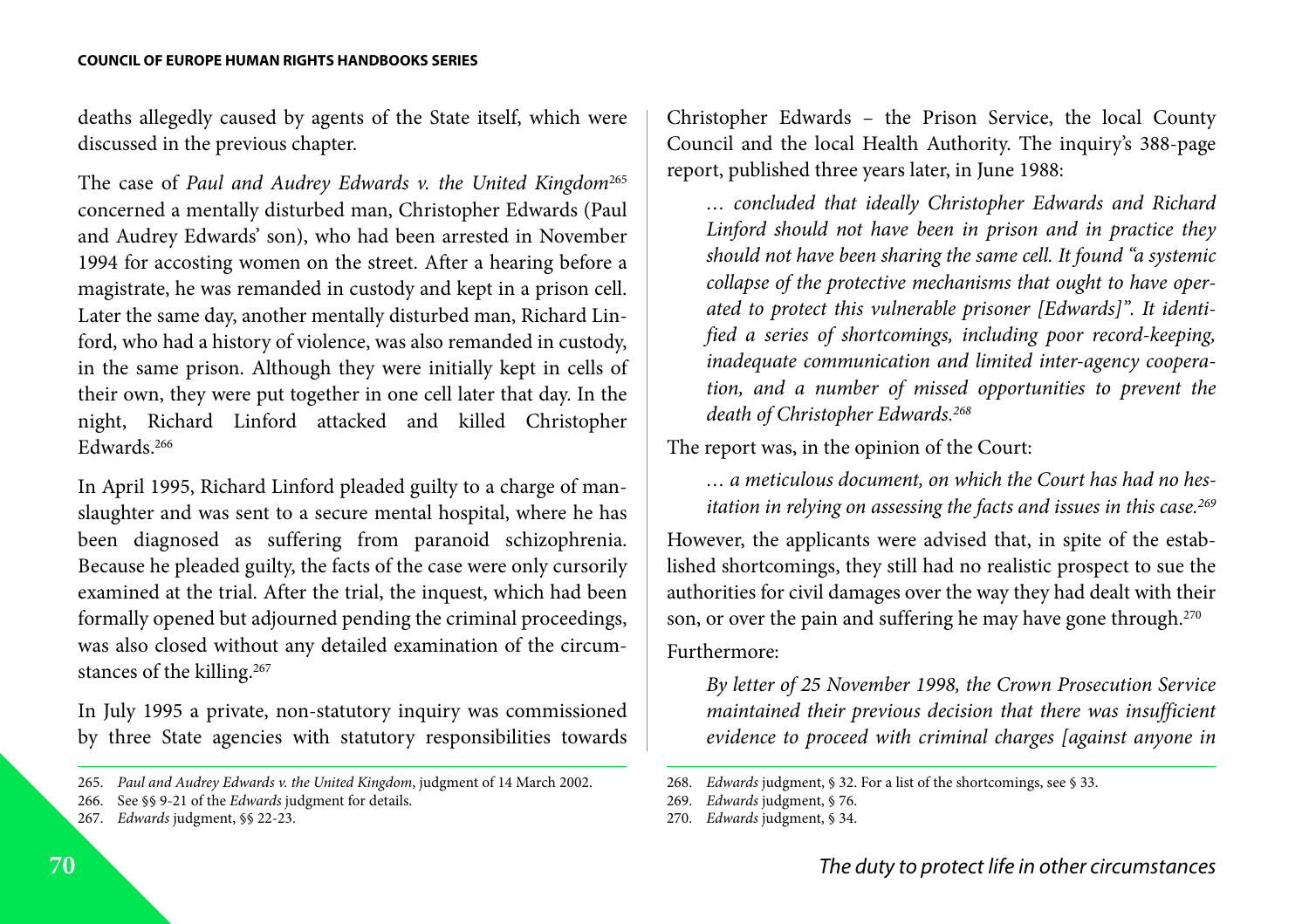the Prison Service or the police]. The applicants' counsel advised on 10 December 1998 that, notwithstanding the numerous shortcomings, there was insufficient material to found a criminal charge of gross negligence against any individual or agency.<sup>271</sup>

The applicants' complaint to the Police Complaints Authority had also been kept pending during the inquiry. In December 2000 – more than six years after the killing – it produced its own report on the case. The report upheld fifteen of the parents' complaints, criticised deficiencies in the police investigation of Christopher Edwards' death, and made a number of recommendations in relation to police practice and procedure.<sup>272</sup>

The applicants claimed that the authorities had failed to protect their son, Christopher, from Richard Linford, in violation of the substantive requirements of Article 2; and that the investigations into his death, including the above-mentioned inquiry commissioned by the Prison Service, the local Council and the local Health Authority, had failed to meet the procedural requirements of that article.

The Court reiterated its ruling in Osman, discussed on p. [66](#page-67-0) ff., that there is a violation of the substantive requirements of Article 2 if it is established: (i) that that the authorities knew or ought to have known at the time of the existence of a real and immediate risk to the life of an identified individual from the criminal acts of a third party and (ii) that they failed to take measures within the scope of their powers which, judged reasonably, might have been expected to avoid that risk.273 The Court found that there had been "numerous failings in the way in which Christopher Edwards was treated from his arrest to his allocation to a shared cell". He should have been detained either in a hospital or the health care centre of the prison.274 However, the central issue in the case was that:

his life was placed at risk by the introduction into his cell of a dangerously unstable prisoner and it is the shortcomings in that regard which are most relevant to the issues in this case.<sup>275</sup>

The essential question was therefore:

whether the prison authorities knew or ought to have known of his [Linford's] extreme dangerousness at the time the decision was taken to place him in the same cell as Christopher Edwards.276

The Court held that Richard Linford's medical history and perceived dangerousness was known to the authorities, and that this knowledge

ought to have been brought to the attention of the prison authorities, and in particular those responsible for deciding

<sup>271.</sup> Edwards judgment, § 35.

<sup>272.</sup> Edwards judgment, § 36.

<sup>273.</sup> Edwards judgment, § 55, with reference to the Osman judgment, § 116.

<sup>274.</sup> Edwards judgment, § 63.

<sup>275.</sup> Edwards judgment, § 63.

<sup>276.</sup> Edwards judgment, § 58.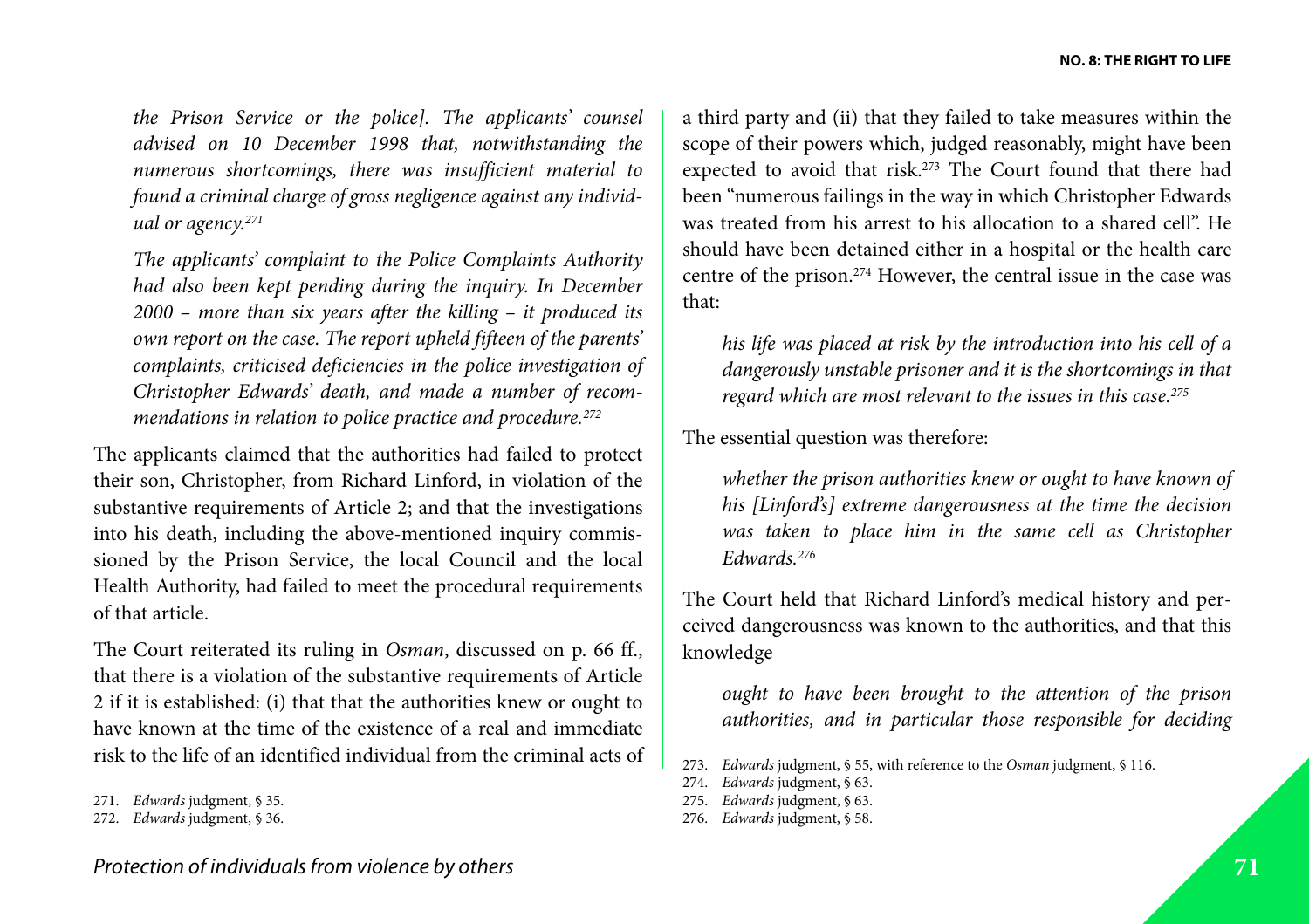whether to place him in the health care centre or in ordinary location with other prisoners.<sup>277</sup>

However, it was not: there were "a series of shortcomings in the transmission of information." 278 This crucially affected the screening process at the prison, which was in any case too superficial:

the Court considers that it is self-evident that the screening process of the new arrivals in a prison should serve to identify effectively those prisoners who require for their own welfare or the welfare of other prisoners to be placed under medical supervision. The defects in the information provided to the prison admissions staff were combined in this case with the brief and cursory nature of the examination carried out by a screening health worker who was found by the inquiry to be inadequately trained and acting in the absence of a doctor to whom recourse could be had in case of difficulty or doubt.<sup>279</sup>

Consequently, the Court considered that:

on the information available to the authorities, Richard Linford should not have been placed in Christopher Edwards's cell in the first place.

The Court concludes that the failure of the agencies involved in this case (medical profession, police, prosecution and court) to pass information about Richard Linford on to the prison authorities and the inadequate nature of the screening process on Richard Linford's arrival in prison disclose a breach of the State's obligation to protect the life of Christopher Edwards.

There has therefore been a breach of Article 2 of the Convention in this regard.<sup>280</sup>

On the other aspect of Article 2, the Court found, first of all, that:

a procedural obligation arose to investigate the circumstances of the death of Christopher Edwards. He was a prisoner under the care and responsibility of the authorities when he died from acts of violence of another prisoner and in this situation it is irrelevant whether State agents were involved by acts or omissions in the events leading to his death. The State was under an obligation to initiate and carry out an investigation which fulfilled the [various requirements concerning such an investigation, adduced in the earlier case-law]. Civil proceedings, assuming that such were available to the applicants […] which lie at the initiative of the victim's relatives would not satisfy the State's obligation in this regard.<sup>281</sup>

No full inquest had been held in this case and the criminal proceedings in which Richard Linford was convicted had not involved a trial at which witnesses were examined, as he pleaded guilty to manslaughter and was subject to a hospital order. In these respects the procedural requirements had therefore not been complied with. The question was whether the non-statutory inquiry had remedied this. The Court therefore assessed whether the

<sup>277.</sup> Edwards judgment, § 61.

<sup>278.</sup> Edwards judgment, § 61.

<sup>279.</sup> Edwards judgment, § 62.

<sup>280.</sup> Edwards judgment, §§ 63-64.

<sup>281.</sup> Edwards judgment, § 74.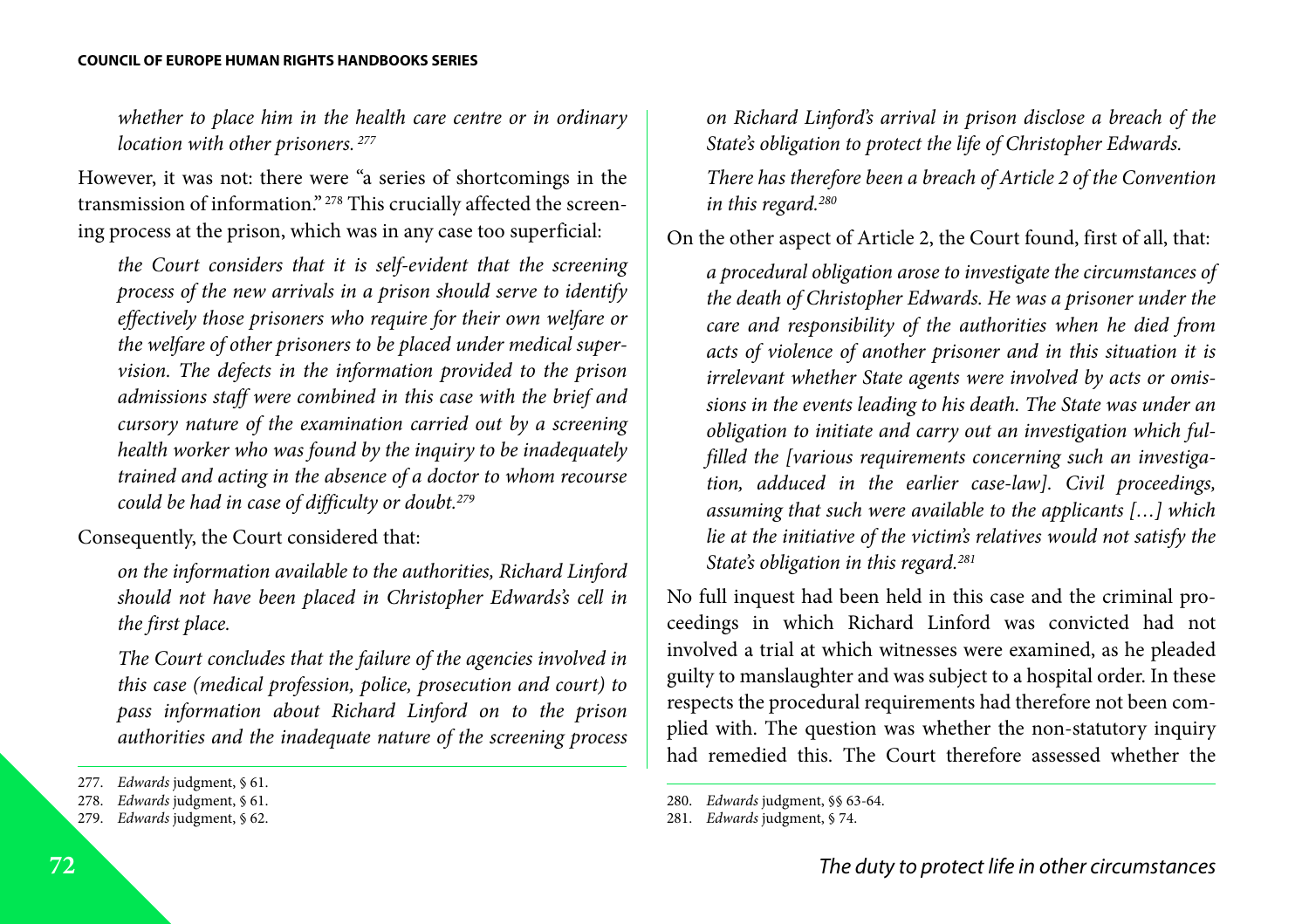inquiry met the various requirements: independence, promptness and expedition, capacity to establish the facts, and accessibility to the public and the relatives. It felt that the inquiry had met most of these (if with some caveats), there had been two serious defects: the inquiry had no power to compel witnesses, and it had been held in private, with even Christopher Edwards' parents only able to attend three days of the inquiry when they themselves were giving evidence, and limited in their participation:

They were not represented and were unable to put any questions to the witnesses, whether through their own counsel or, for example, through the inquiry panel. They had to wait until the publication of the final version of the inquiry report to discover the substance of the evidence about what had occurred. Given their close and personal concern with the subject matter of the inquiry, the Court finds that they cannot be regarded as having been involved in the procedure to the extent necessary to safeguard their interests. 282

Because of these two defects, the inquiry had failed to satisfy the procedural requirements of Article 2. There had therefore been a violation in that regard, too.<sup>283</sup>

#### **Prevention of suicide by prisoners**

In an earlier section, we discussed a series of cases concerning people who wished to die and were mentally fit to decide on the

issue, but who were prevented from committing (assisted) suicide by the law in their country. The question there was whether, and if so when, the State has the right to interfere with such a wish.

These cases must be distinguished from cases in which people died by their own hands, who were vulnerable and not in a position where they could sensibly make up their own mind. In those, the reverse question arises: whether, and if so when, the State has a duty to prevent individuals from committing suicide. The question arises in particular in cases in which the individual is in the custody of the State, either as a prisoner or as a patient.

The case of Keenan v. the United Kingdom<sup>284</sup> concerned a young man, Mark Keenan, with a history of mental illness, who had been sentenced to imprisonment for a serious assault. In prison, he displayed a series of symptoms of his illness, including a threat of self-harm. After some time in the prison hospital wing, then in an ordinary cell, he assaulted two members of the prison staff after a change in medication which he said made him mentally unwell. For the assault, he was placed in a punishment cell, where he hanged himself. Asphyxiation by hanging was confirmed as the cause of death at an inquest, but that procedure did not seek to establish the wider causes of death, or apportion blame.

His mother claimed that the prison authorities had been negligent in respect of his care, but was advised that she could not sue the authorities because English law did not allow an appropriate action. She complained to the Commission, and then to the

<sup>282.</sup> Edwards judgment, § 84.

<sup>283.</sup> Edwards judgment, § 87. 284. Keenan v. the United Kingdom, judgment of 3 April 2001.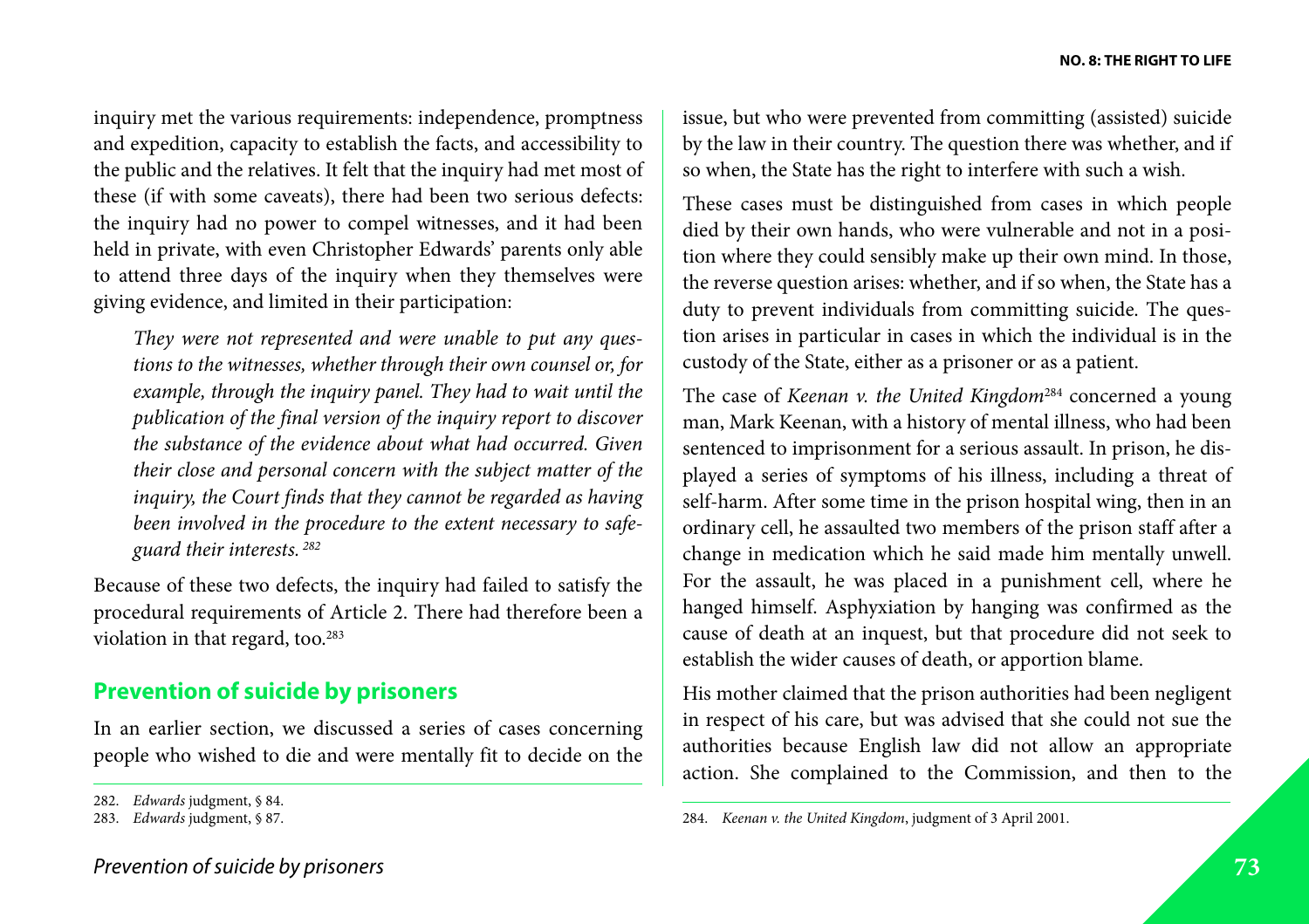Court, alleging violations of Articles 2 (right to life), 3 (prohibition of torture, inhuman or degrading treatment or punishment) and 13 (right to an effective remedy against violations of substantive Convention rights).

The Court reiterated the principles discussed in the previous sections: that States must not just put in place effective criminal-law provisions, and back this up by effective law-enforcement machinery, but must also take reasonable preventive operational measures to protect an individual whose life is at risk from the criminal acts of another individual. In Keenan, the Court had to consider to what extent these principles apply where the risk to a person derives from self-harm.285 It held, again with reference to earlierestablished principles, that it is incumbent on the State to account for any injuries or death suffered in custody, although it also had to be acknowledged that the authorities were subject to restraints, e.g., in order to respect the rights and freedoms of the individual in question. Even so:

There are general measures and precautions which will be available to diminish the opportunities for self-harm, without infringing on personal autonomy. Whether any more stringent measures are necessary in respect of a prisoner and whether it is reasonable to apply them will depend on the circumstances of the case.

In the light of the above, the Court has examined whether the authorities knew or ought to have known that Mark Keenan

285. Keenan judgment, §§ 89-90.

posed a real and immediate risk of suicide and, if so, whether they did all that could reasonably have been expected of them to prevent that risk.<sup>286</sup>

The Court found that "on the whole, the authorities responded in a reasonable way to Mark Keenan's conduct, placing him in hospital care and under watch when he evinced suicidal tendencies."287 There was, therefore, no violation of the substantive requirements of Article 2 in this case.288

However, the case also raised issues regarding the standard of care with which Mark Keenan was treated in the days before his death which fell to be examined under Article 3 of the Convention.<sup>289</sup> Notably, the Court found that Mark Keenan's treatment had not met the standards of treatment required under that article:

The lack of effective monitoring of Mark Keenan's condition and the lack of informed psychiatric input into his assessment and treatment disclose significant defects in the medical care provided to a mentally ill person known to be a suicide risk. The belated imposition on him in those circumstances of a serious disciplinary punishment – seven days' segregation in the punishment block and an additional twenty-eight days to his sentence imposed two weeks after the event and only nine days

289. Keenan judgment, § 101.

<sup>286.</sup> Keenan judgment, §§ 90-93, with reference to the cases of Salman v. Turkey, discussed in the sub-section on "deaths in custody" and Osman v. Turkey, discussed on p. [66](#page-67-0) ff. (detailed references omitted).

<sup>287.</sup> Keenan judgment, § 99.

<sup>288.</sup> Keenan judgment, § 102; see also § 99. On the procedural issues, see later in the text, with reference to Article 13.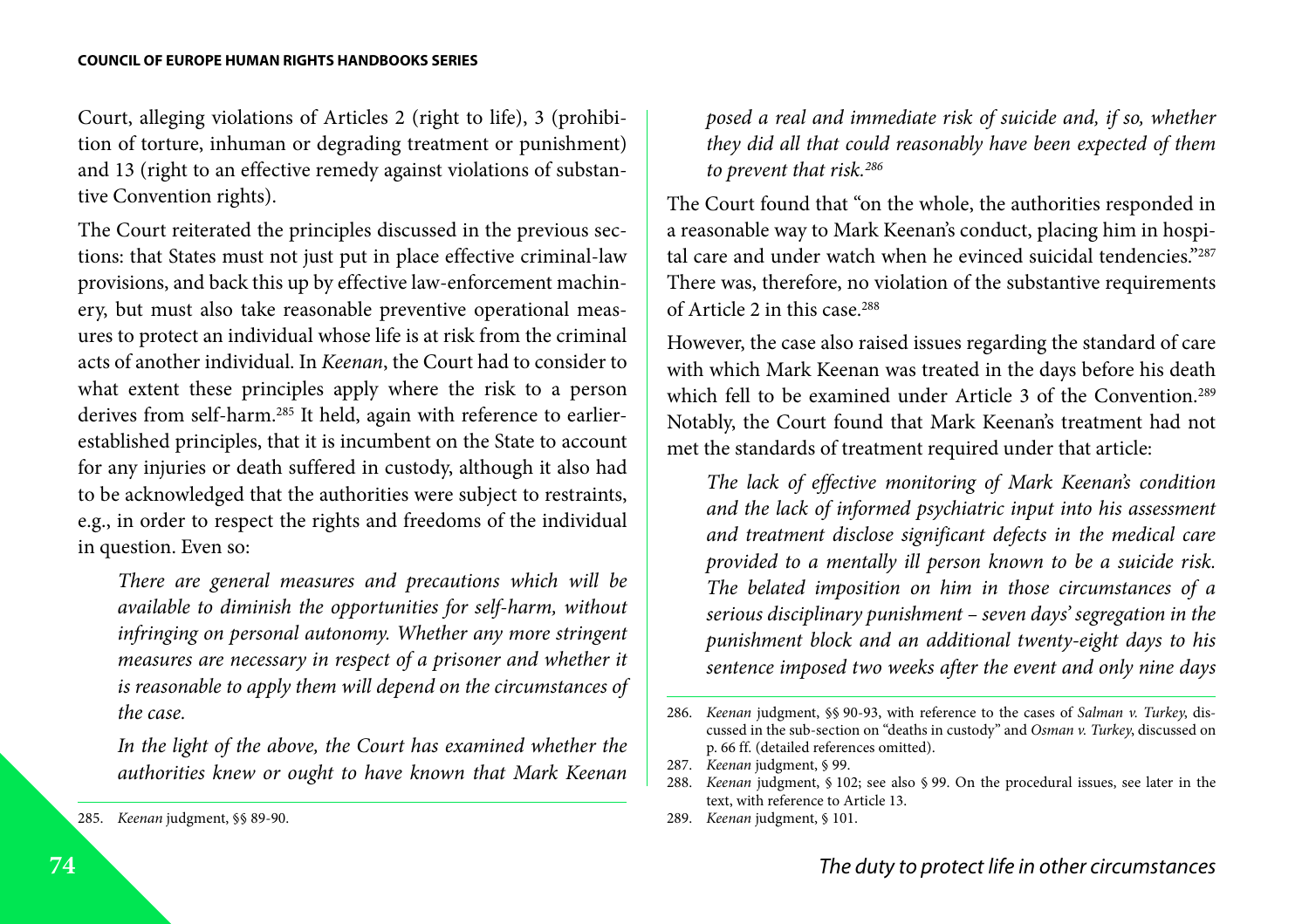before his expected date of release – which may well have threatened his physical and moral resistance, is not compatible with the standard of treatment required in respect of a mentally ill person. It must be regarded as constituting inhuman and degrading treatment and punishment within the meaning of Article 3 of the Convention.<sup>290</sup>

This again shows how single or closely related issues can often not be simply addressed under one Convention article, but rather, how the forms of protection offered by various articles overlap and interrelate. The same is true of the procedural issues raised by the case, which the Court addressed mainly under Article 13 rather than Article 2 (although referring back to that article in one respect, as we shall see). The Court observed that:

two issues arise under Article 13 of the Convention: whether Mark Keenan himself had available to him a remedy in respect of the punishment inflicted on him and whether, after his suicide, the applicant, either on her own behalf [as Mark's mother] or as the representative of her son's eState, had a remedy available to her.291

On the first issue, the Court noted that Mark Keenan killed himself a day after having substantial additional punishment bestowed upon him, and noted that there were no remedies available to him that could be effective before the punishments were carried out. The Court held that the State should have put such procedural safeguards in place to protect the prisoner, taking into account his mental State. The absence of those violated Article 13.292

On the question of the availability of an effective remedy for Mark's mother, the Court noted first of all that it was:

common ground that the inquest, however useful a forum for establishing the facts surrounding Mark Keenan's death, did not provide a remedy for determining the liability of the authorities for any alleged ill-treatment or for providing compensation.<sup>293</sup>

The Court found that the civil remedies available to the applicant were extremely limited and that no adequate damages would have been recoverable through them. Moreover, no legal aid would have been available to pursue them.<sup>294</sup> Both issues – the possibility to obtain compensation for non-pecuniary damage, and a remedy capable of establishing where responsibility for her son's death lay – were crucial. Their absence constituted a further breach of Article 13.295

# **Protection against medical malpractice**

In several cases, applicants have argued that deaths resulting from medical malpractice and negligence should entail the responsibility of the State in various ways. They claimed that the State has a duty to provide for a full investigation of the relevant facts and

295. See the Keenan judgment, §§ 130-133.

<sup>290.</sup> Keenan judgment, § 116.

<sup>291.</sup> Keenan judgment, § 125.

<sup>292.</sup> Keenan judgment, § 127.

<sup>293.</sup> Keenan judgment, § 128.

<sup>294.</sup> See the Keenan judgment, § 129, for details.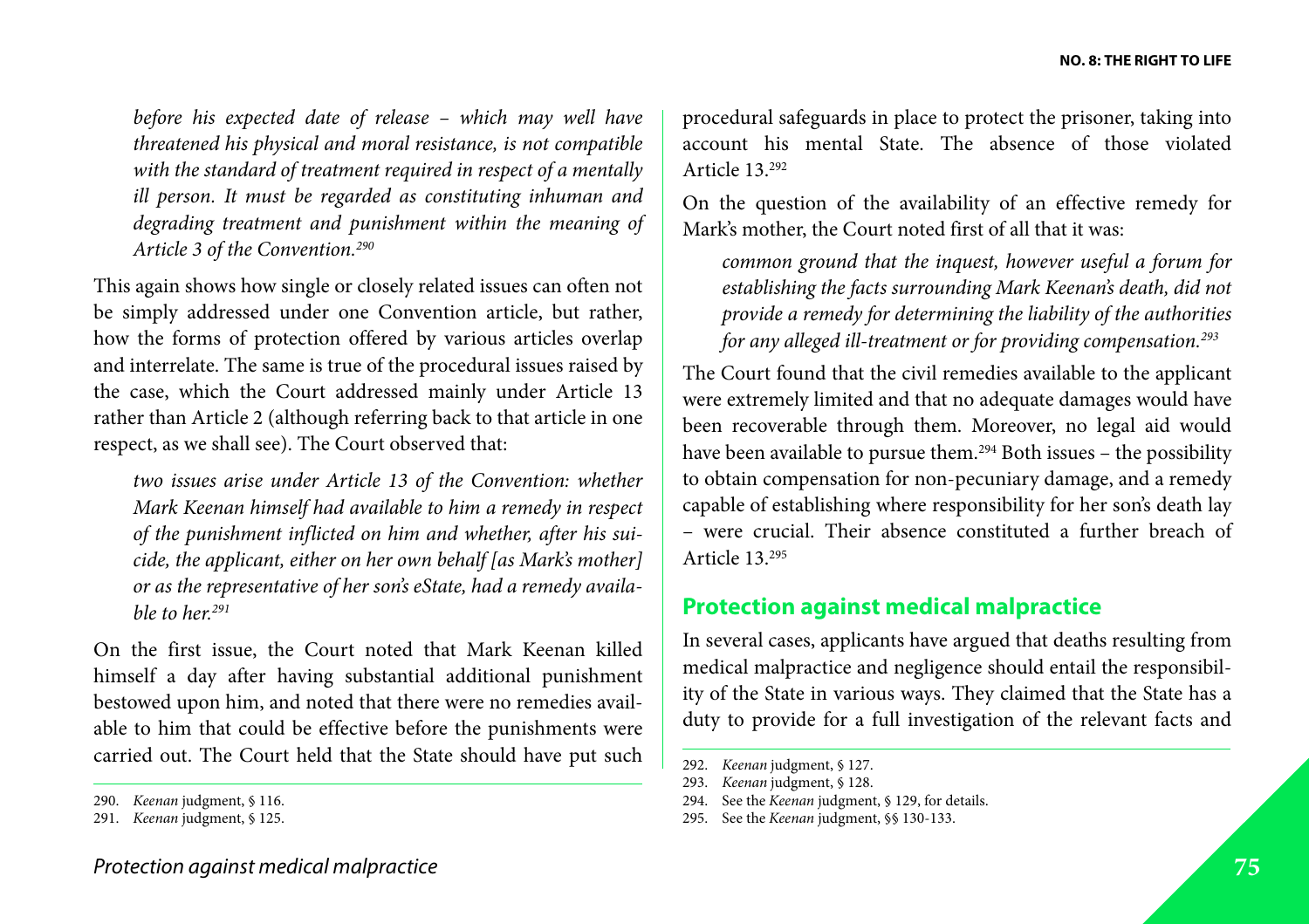issues (including allegations of falsification of medical records and of conspiracies between members of the medical professions to cover up their mistakes), and that in serious cases the State has a duty to punish those responsible. The cases are complicated, however, by the fact that the applicants invoked a range of articles and did not pursue all of the available remedies, or settled civil cases.

In the case of *Erikson v. Italy*,<sup>296</sup> an elderly lady, the applicant's mother, had died of an intestinal occlusion which had not been diagnosed at a local public hospital where she had been x-rayed. The report on the x-ray had not been signed. Criminal investigations failed to identify the doctor who had failed to note the occlusion. The applicant complained that his mother's right to life was violated on account of the failure of the Italian authorities to exercise their best efforts to identify those responsible for her death. The Court held that:

the positive obligations a State has to protect life under Article 2 of the Convention include the requirement for hospitals to have regulations for the protection of their patients' lives and also the obligation to establish an effective judicial system for establishing the cause of a death which occurs in hospital and any liability on the part of the medical practitioners concerned  $[...]$ .

The requirements as to the protection of the right to life "by law", discussed earlier, therefore also apply to cases of alleged medical malpractice.

- 296. Erikson v. Italy, admissibility decision of 26 October 1999 on Appl. No. 37900/97.
- 297. Erikson decision, p. 7, reference omitted.

The same applies to the procedural requirements of Article 2:

… even in cases like the present one, in which the deprivation of life was not the result of the use of lethal force by agents of the State but where agents of the State potentially bear responsibility for loss of life, the events in question should be subject to an effective investigation or scrutiny which enables the facts to become known to the public and in particular to the relatives of any victims  $[\dots]$ . 298

However, in the case, the Court found that there had been a sufficient criminal investigation.299 Moreover, the Court held it against the applicant that he had not initiated a separate civil action against the hospital:

In civil proceedings, the applicant would have enjoyed the possibility of seeking and adducing further evidence and his scope of action would not have been limited as in criminal proceedings.300

The Court therefore held that there had not been any failure by the respondent State to comply with the positive obligations, and in particular with the procedural requirements, imposed by

<sup>298.</sup> Erikson decision, p. 7, with references (omitted from the quote) to the cases of Kaya, Ergi and *Yaşa* v. Turkey, discussed earlier. Note that the hospital in question was a public hospital and that the doctors were therefore public officials and thus, according to the Court, "agents of the State". However, as we shall see, the Court has since applied the same requirements to deaths allegedly resulting from medical negligence on the part of private doctors or institutions.

<sup>299.</sup> Erikson decision, pp. 7-8.

<sup>300.</sup> Erikson decision, p. 8.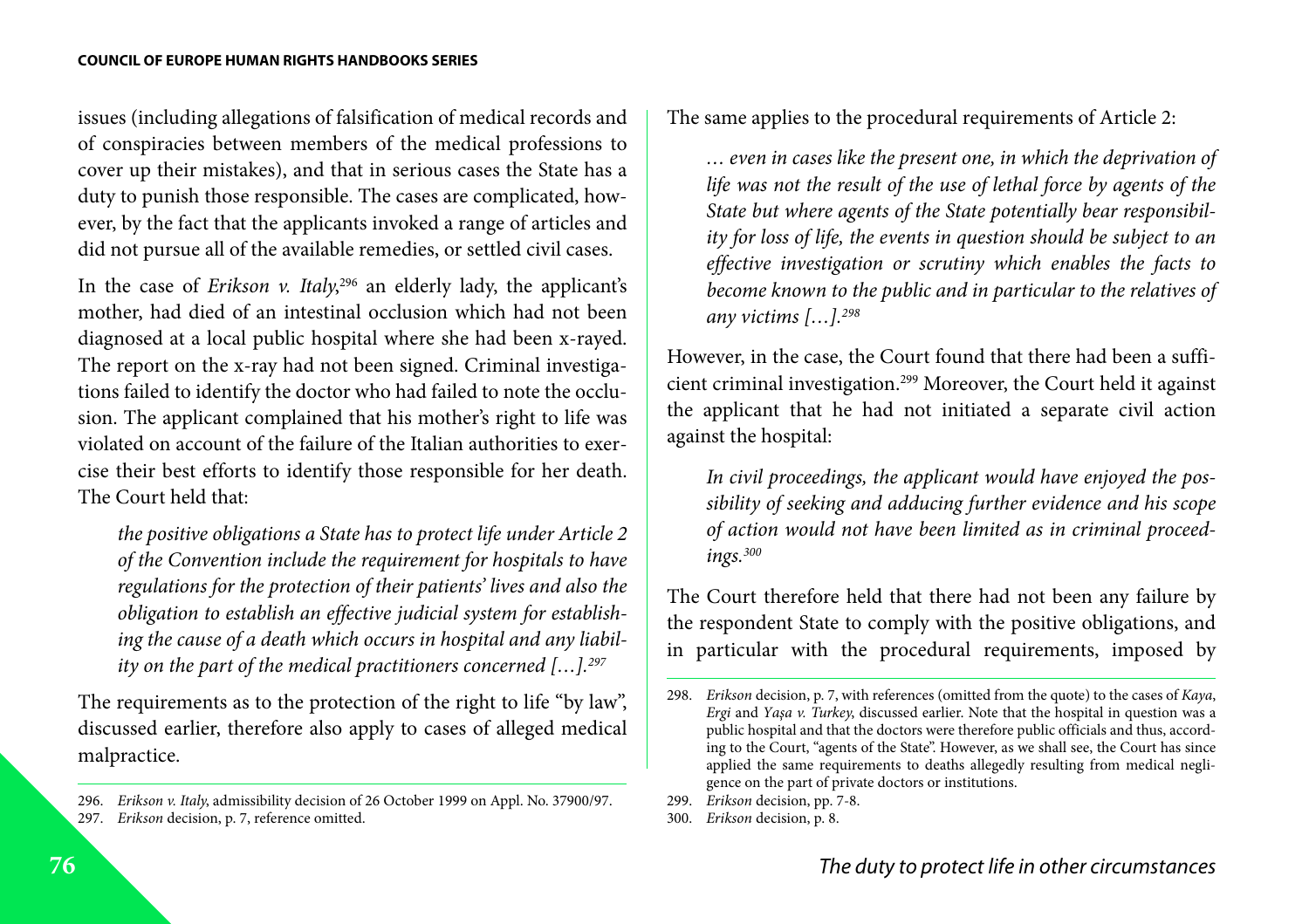Article 2 of the Convention. It rejected the case as "manifestly illfounded".301

In the case of Powell v. the United Kingdom,<sup>302</sup> a 10-year old boy, Robert Powell, the applicants' son, died of Addison's disease, a rare condition arising from adrenal insufficiency, which is potentially fatal if untreated, but which is susceptible to treatment if diagnosed in time. Although early on, a test for the disease had been recommended by a hospital paediatrician, none had been ordered to be carried out by the various general practitioners involved in the boys' treatment. The applicants alleged that medical records had been falsified to cover this up. They were deeply affected by the difficulties they faced in trying to find out what happened, and developed serious and lasting psychological problems as a result.303

Separate from disciplinary proceedings (from which the applicants withdrew in the appeal stage because they felt the proceedings were not fair) and a police investigation, the applicants also commenced civil proceedings against the relevant Health Authority. In the end, the Authority admitted liability for having failed to diagnose Robert's disease, and paid the applicants £80 000 in damages and £20 000 in costs. However, the other part of the claim, concerning the alleged conspiracy to cover up the failure to diagnose, was struck out by the judge mainly on the ground that,

303. Powell decision, p. 9.

under English law, doctors have no duty of candour to the parents of a deceased child about the circumstances surrounding the death.304

In the proceedings under the Convention, the applicants complained mainly about the falsification of the medical records and the alleged cover-up. They submitted first of all that:

Falsification of official records by an agent of the State whose negligence resulted in the death of a child amounts to a breach of the procedural obligations inherent in Article 2 and the positive obligations inherent in Articles 8 and 10.305

However, the Court disagreed:

The Court stresses that its examination of the applicants' complaint [under Article 2] must necessarily be limited to the events leading to the death of their son, to the exclusion of their allegations that, following his death, the doctors responsible for his care and treatment fabricated his medical records to exonerate them of any blame. In the Court's opinion, that latter issue falls to be determined from the angle of their complaint under Article 6 that they were unable to secure a ruling on the doctor's post-death responsibility. However, the alleged postdeath offences committed by the doctors did not alter the course of events which led to the death of the applicants' son.306

<sup>301.</sup> Erikson decision, p. 8.

<sup>302.</sup> Powell v. the United Kingdom, admissibility decision of 4 May 2000 on Appl. No. 45305/99.

<sup>304.</sup> Powell decision, p. 10.

<sup>305.</sup> Powell decision, p. 16.

<sup>306.</sup> Powell decision, p. 18.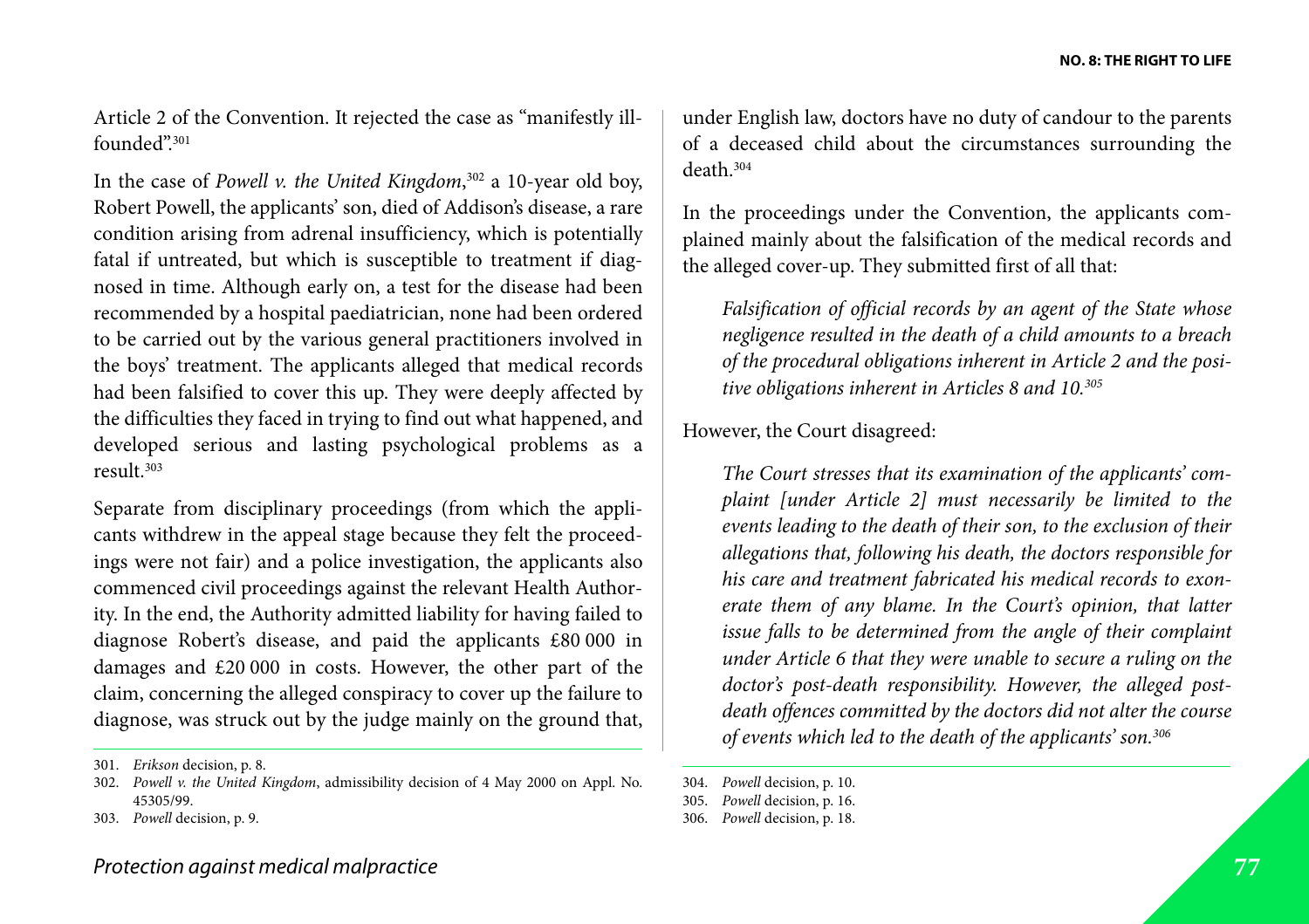The applicants' complaints under Articles 2, 8 and 10, and their separate complaints under Articles 6 and 13, were fatally undermined by the fact that they withdrew from the appeal hearing in the disciplinary proceedings and settled their civil case:

[W]here a relative of a deceased person accepts compensation in settlement of a civil claim based on medical negligence he or she is in principle no longer able to claim to be a victim in respect of the circumstances surrounding the treatment administered to the deceased person or with regard to the investigation carried out into his or her death.<sup>307</sup>

The applicants could therefore no longer claim to be (indirect) "victims" within the meaning of Article 34 of the Convention of the alleged violation of the (procedural aspect of) Article 2 of the Convention. For the same reasons, the Court held that, "[e]ven assuming that Article 8 § 1 of the Convention is applicable to the facts at issue and can be considered to denote a positive obligation on the authorities to make a full, frank and complete disclosure of the medical records of a deceased child to the latter's parents", the applicants could also no longer claim to be victims in relation to Article 8 of the Convention.<sup>308</sup> The same applied as concerns Article 10.309

On the issue of "access to court" under Article 6 of the Convention, the applicants claimed, with reference to the Osman judgment discussed earlier (p. [66](#page-67-0) ff.), that they should have been able to sue the authorities separately (i.e. separate from the action for negligence for the death of their son) for compensation on account of the damage they personally suffered as a result of the alleged cover-up by the doctors. As noted earlier, the domestic courts had not allowed such an action, mainly because they held that the doctors did not owe a duty of candour towards the applicants over the death of their son. The applicants argued that if domestic law did not provide for such a remedy, it ought to, and that Article 6 required this.

The Court distinguished the case from Osman, which concerned a blanket rule, exempting the police from civil liability. In the case of Powell, by contrast, the normal English legal conditions for civil liability, proximity and foreseeability, applied. The judges had refused compensation because, in their view, those conditions had not been met with regard to the effects of the alleged cover-up on the boy's parents. There was therefore, in the latter case, no violation of the right of "access to court".310 The same applied effectively to the applicants' claim under Article 13, that they had been denied an "effective remedy" against the alleged other violations<sup>311</sup>

The cases of Erikson and Powell show the importance, for potential applicants, of vigorously pursuing all available remedies, even if they do not believe those proceedings are fair or of sufficient

<sup>307.</sup> Powell decision, p. 19.

<sup>308.</sup> Powell decision, pp. 20-21.

<sup>309.</sup> Powell decision, p. 21.

<sup>310.</sup> Powell decision, p. 24.

<sup>311.</sup> Powell decision, p. 25.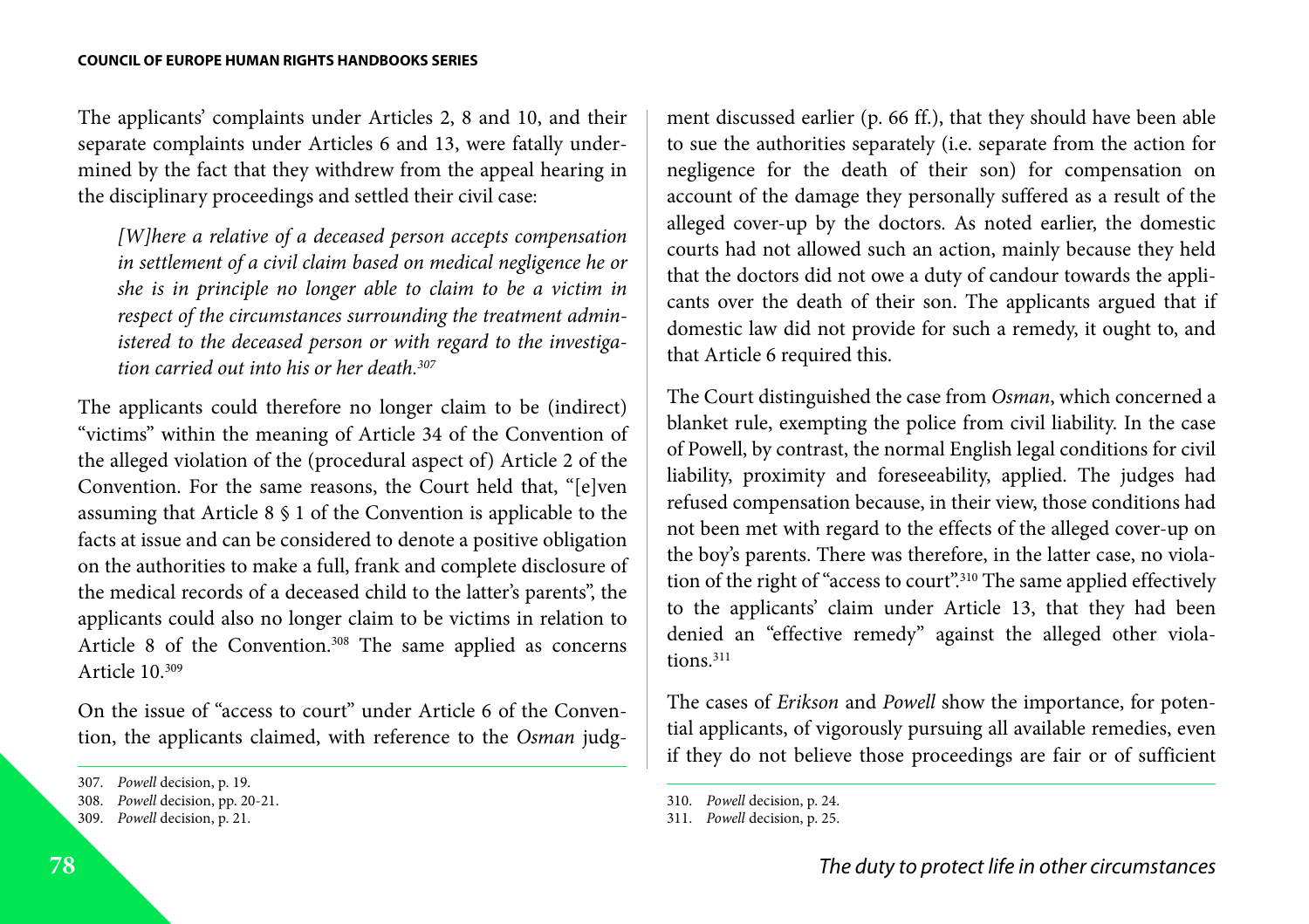scope, or will afford them justice. The Court in Strasbourg will not find a violation of either the procedural requirements of Article 2, or the requirements of Articles 6 and 13, unless it is clear that the remedies in question were incapable of addressing the factual and legal issues in question. In order for that to become clear, those remedies must in all but exceptional cases be pursued first.

In *Calvelli and Ciglio v. Italy*,<sup>312</sup> the Court again confirmed that the positive obligations under Article 2 require States "to make regulations compelling hospitals to adopt appropriate measures for the protection of their patients' lives" and to have in place "an effective independent judicial system to be set up so that the cause of death of patients in the care of the medical profession … can be determined and those responsible made accountable"; and it stressed that both types of obligations apply to both the public- and the private health sector.<sup>313</sup>

The case concerned the death of a baby shortly after birth. The mother was a level-A diabetic and had a past history of difficult confinements, yet the hospital doctor in charge had not made appropriate arrangements, such as an external examination of the mother to assess whether the fœtus was too large for a natural birth, and was not present at the time of birth. The delay in bringing him to the delivery room had significantly reduced the newborn's chances of survival.

312. Calvelli and Ciglio v. Italy, Grand Chamber judgment of 17 January 2002.

313. Calvelli and Ciglio GC judgment, § 48.

The applicants, the baby's parents, had obtained compensation for damages arising out of the doctor's negligence, but believed the doctor in question should have been prosecuted. Criminal proceedings had in fact been instigated, but had had to be abandoned after several years, during which there had been a series of procedural shortcomings and delays, as a result of which the case became time-barred. The applicants alleged that this violated Article 2 of the Convention.314

The Court noted the shortcomings in the criminal proceedings, but found that in the case at hand, the civil avenues would have offered the applicants sufficient redress, if they had not settled the case. If they had pursued their civil action, this could have led to an order against the doctor for the payment of damages and possibly to the publication of the judgment in the press. Furthermore, a judgment in the civil court could also have led to disciplinary action against the doctor. The Court therefore found it unnecessary to examine, in the special circumstances of the case, whether the fact that a time-bar prevented the doctor being prosecuted for the alleged offence was compatible with Article 2. There had therefore been no violation of Article 2.315

#### **Extradition, expulsion and deportation**

There is, under the Convention, no right not to be extradited, expelled or deported from a country of which one is not a national

315. See the Calvelli and Ciglio GC judgment, §§ 55-57.

<sup>314.</sup> The applicants also invoked Article 6, but only as concerns the length of the proceedings, which is not of relevance here.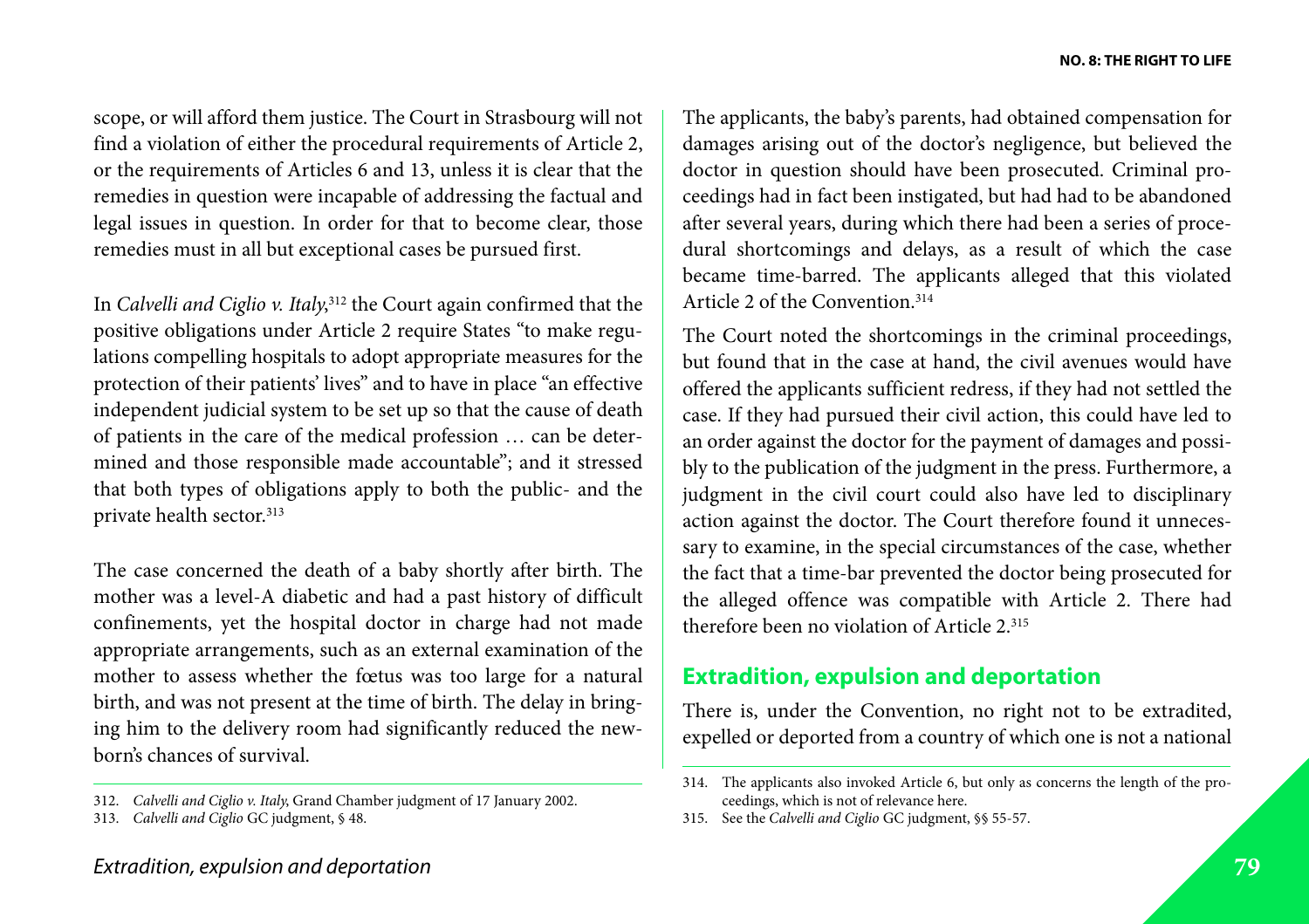as such. However, the Convention can be applied to situations in which an applicant will, or may, suffer adverse consequences in respect of certain Convention rights<sup>316</sup> as a consequence of an intended removal from a State that is Party to the Convention to a State that is not Party to the Convention, even though those consequences would only materialise in the latter State, i.e. outside the jurisdiction of the extraditing State Party to the Convention and indeed outside the espace juridique of the Convention as such.<sup>317</sup> This was first established in the case of Soering v. the United Kingdom.<sup>318</sup> The case concerned the intended extradition of a German national, Jens Soering, from the United Kingdom to the United States of America to face charges of murder in the Commonwealth of Virginia. If convicted, the applicant could be sentenced to death in that jurisdiction. Through its Embassy in Washington DC, the United Kingdom sought certain assurances from the United States in regard of that penalty in the following terms:

Because the death penalty has been abolished in Great Britain, the Embassy has been instructed to seek an assurance, in accordance with the terms of … the Extradition Treaty, that, in the event of Mr Soering being surrendered and being convicted of the crimes for which he has been indicted …, the death penalty, if imposed, will not be carried out.

- 317. Cf. the earlier discussion of the territorial applicability of the Convention, p. [55.](#page-56-0)
- 318. Soering v. the United Kingdom, judgment of 26 June 1989.

Should it not be possible on constitutional grounds for the United States Government to give such an assurance, the United Kingdom authorities ask that the United States Government undertake to recommend to the appropriate authorities that the death penalty should not be imposed or, if imposed, should not be executed.319

In response to this request, the United States transmitted to the United Kingdom authorities an affidavit sworn by Mr James Updike, the Attorney for Bedford County, Virginia – who was in charge of prosecuting the case – to the effect that if Mr Soering was sentenced to death, he (Mr Updike) would make a representation in the name of the United Kingdom to the judge at the time of sentencing "that it was the wish of the United Kingdom that the death penalty should not be imposed or carried out." However, Mr Updike was not willing to provide any further assurances and intended to seek the death penalty in Mr Soering's case because the evidence, in his determination, supported such action.<sup>320</sup>

At the time, Protocol No. 6 to the Convention, which abolishes the death penalty in peace time for those States that sign up to it, had not yet been ratified by the United Kingdom. The Court could therefore not assess the case in respect of that protocol. As noted in the chapter on the death penalty, below, the Court was also not willing to rule, in that case, that the death penalty is by its very <sup>316.</sup> Questions relating to extradition, etc., in death penalty cases are briefly discussed in **all allocated in nature** inhuman and degrading. However, the applicant alleged

the next section, p. [91](#page-92-0) ff.

<sup>319.</sup> Soering judgment, § 15.

<sup>320.</sup> Soering judgment, § 20.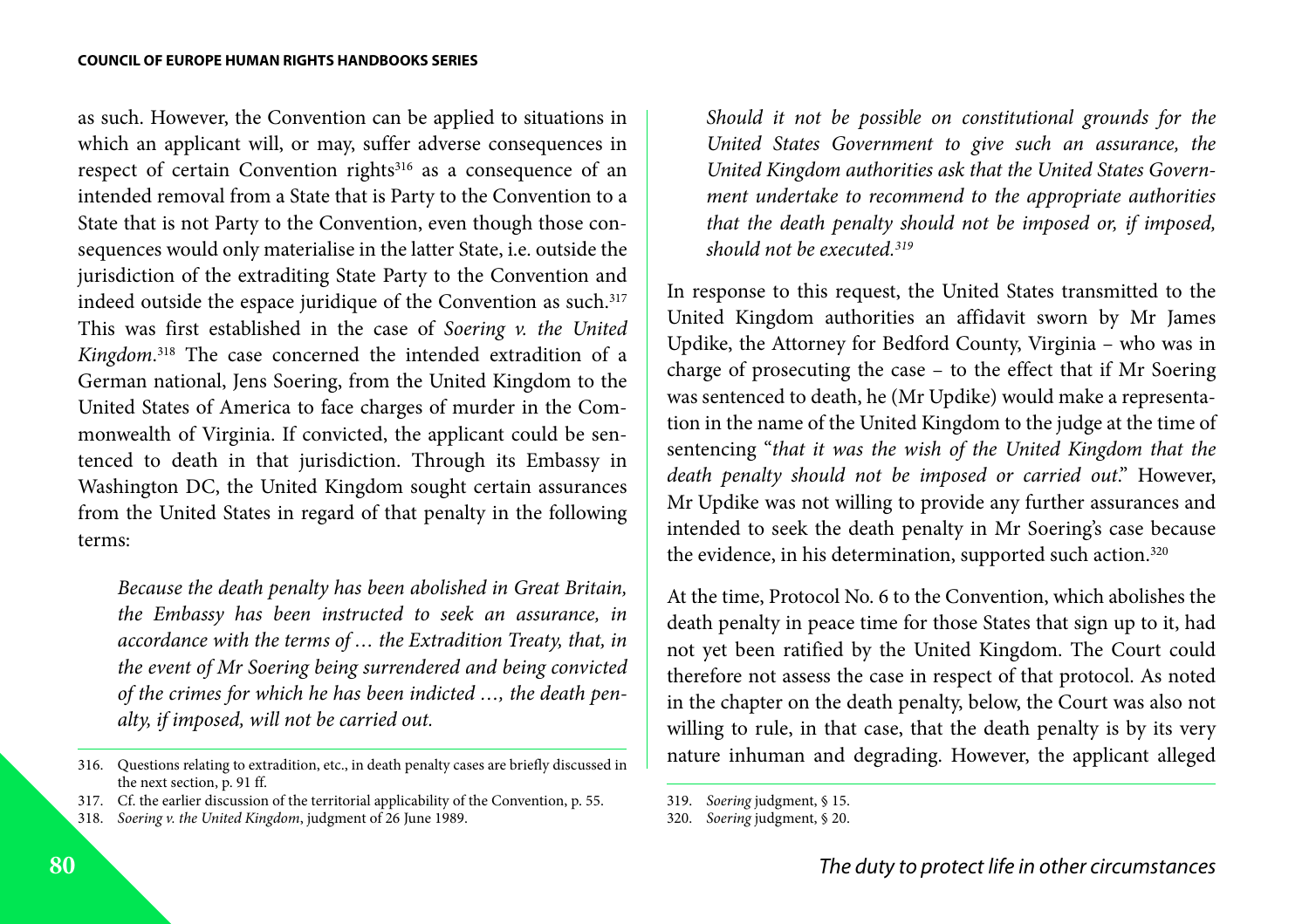that the conditions to which he would be exposed if sentenced to death in Virginia – known as "the death row phenomenon" – were inhuman and degrading, and therefore violated Article 3 of the Convention. In response to this argument, the Court summed up the principles governing the applicability of the Convention to extradition cases in which it is alleged that the intended extradition will result in treatment contrary to Article 3 in the receiving country, in the following terms:

In sum, the decision by a Contracting State to extradite a fugitive may give rise to an issue under Article 3, and hence engage the responsibility of that State under the Convention, where substantial grounds have been shown for believing that the person concerned, if extradited, faces a real risk of being subjected to torture or to inhuman or degrading treatment or punishment in the requesting country. The establishment of such responsibility inevitably involves an assessment of conditions in the requesting country against the standards of Article 3 of the Convention. Nonetheless, there is no question of adjudicating on or establishing the responsibility of the receiving country, whether under general international law, under the Convention or otherwise. In so far as any liability under the Convention is or may be incurred, it is liability incurred by the extraditing Contracting State by reason of its having taken action which has as a direct consequence the exposure of an individual to proscribed ill-treatment.<sup>321</sup>

Since, in the Court's view, the conditions on "death row" in Virginia violated the standards of Article 3, the United Kingdom could therefore not extradite Mr Soering to that jurisdiction if there was a real risk that he would be placed in those conditions.

These considerations relating to Article 3 are relevant here because the Court extends these same principles to cases in which it is alleged that an intended extradition will result in a violation of the right to life. Specifically, it may be recalled that in McCann the Court used similar language about the importance of Article 2 as is used in the above quote in respect of Article 3. Indeed, the Court expressly puts these two provisions on the same high level:

as a provision which not only safeguards the right to life but sets out the circumstances when the deprivation of life may be justified, Article 2 ranks as one of the most fundamental provisions in the Convention – indeed one which, in peacetime, admits of no derogation under Article 15. Together with Article 3 of the Convention, it also enshrines one of the basic values of the democratic societies making up the Council of Europe  $[\dots]$ .<sup>322</sup>

A person may therefore also not be extradited or expelled to a country if there are "substantial grounds" for believing that he or she would face a "real risk" of being subjected to treatment contrary to Article 2 – i.e., if the person would face a "real risk" of death in the receiving country, contrary to that article. In specific

<sup>322.</sup> McCann GC judgment, § 147, expressly referring to § 88 of the Soering judgment, in which the Court stressed these same matters in respect of Article 3.

<sup>321.</sup> Soering judgment, § 90. See §§ 85-90 for the full reasoning.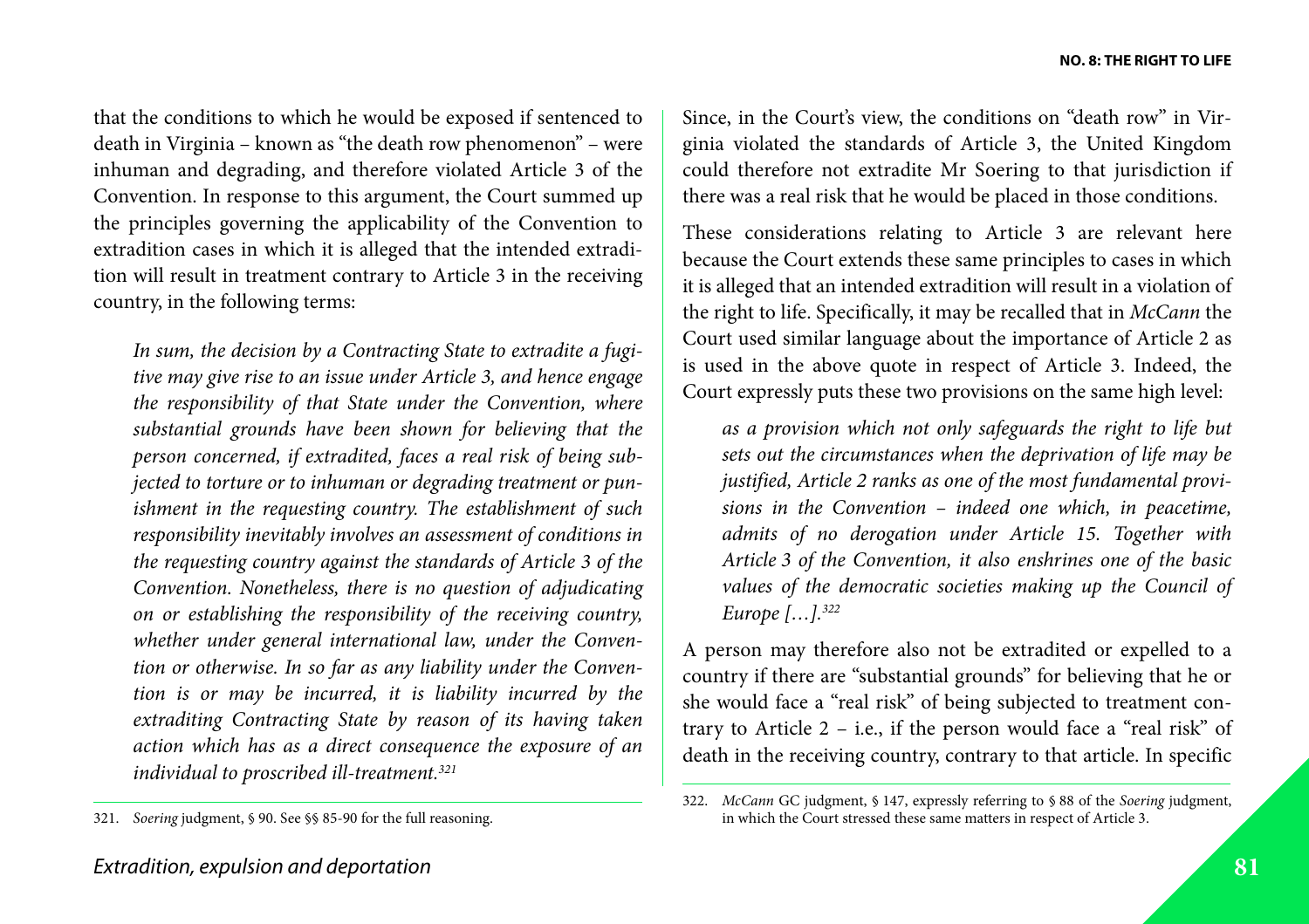cases, the issues under Articles 2 and 3 often overlap, and the Court tends to either subsume its assessment of the issues under Article 2 under its assessment of the issues under Article 3, or to decide that "no separate issues" arise in respect of Article 2.

The case of Ahmed v. Austria<sup>323</sup> concerned a Somali man, Mr Ahmed, who had been granted refugee status in Austria because, as a member of a faction fighting in the Somalian conflict, he was at risk of being persecuted and killed by other factions if returned to his home country. However, after being convicted of a criminal offence, the authorities wanted to return him to Somalia under an Austrian law allowing for such an expulsion in cases of serious offences. The authorities invoked Article 33 of the Geneva Convention of 28 July 1951 relating to the Status of Refugees, which provides:

- 1. No Contracting State shall expel or return ("refouler") a refugee in any manner whatsoever to the frontiers of territories where his life or freedom would be threatened on account of his race, religion, nationality, membership of a particular social group or political opinion.
- 2. The benefit of the present provision may not, however, be claimed by a refugee whom there are reasonable grounds for regarding as a danger to the security of the country in which he is, or who, having been convicted by a final judgment of a particularly serious crime, constitutes a danger to the community of that country.

323. Ahmed v. Austria, judgment of 27 November 1996.

Although in the domestic proceedings, the applicant had specifically argued that his expulsion would endanger his life, 324 and although he reiterated that claim before the Court,<sup>325</sup> before the latter he did not invoke Article 2, relying instead on Article 3 of the Convention, and the Court too addressed the case under the latter article. The Court reiterated that while States generally have the right to control the entry, residence and expulsion of aliens, Article 3 prohibits them from expelling a person to another country if there are "substantial grounds" for believing that the person would run a "real risk" of inhuman or degrading treatment in the receiving country. It pointed out that Article 3 prohibits torture or inhuman or degrading treatment or punishment in absolute terms, irrespective of the victim's conduct, and added:

The above principle is equally valid when issues under Article 3 arise in expulsion cases. Accordingly, the activities of the individual in question, however undesirable or dangerous, cannot be a material consideration. The protection afforded by Article 3 is thus wider than that provided by Article 33 of the 1951 Convention relating to the Status of Refugees […].326

Reiterating earlier case-law to the effect that, in assessing the risk posed to an applicant, "the material point in time must be that of the Court's consideration of the case Court",327 the Court accepted the Commission's finding that "[t]here was no indication that the

<sup>324.</sup> See, e.g., Ahmed judgment, § 21.

<sup>325.</sup> Ahmed judgment, § 35, last sentence.

<sup>326.</sup> Ahmed judgment, § 41.

<sup>327.</sup> Ahmed judgment, § 43.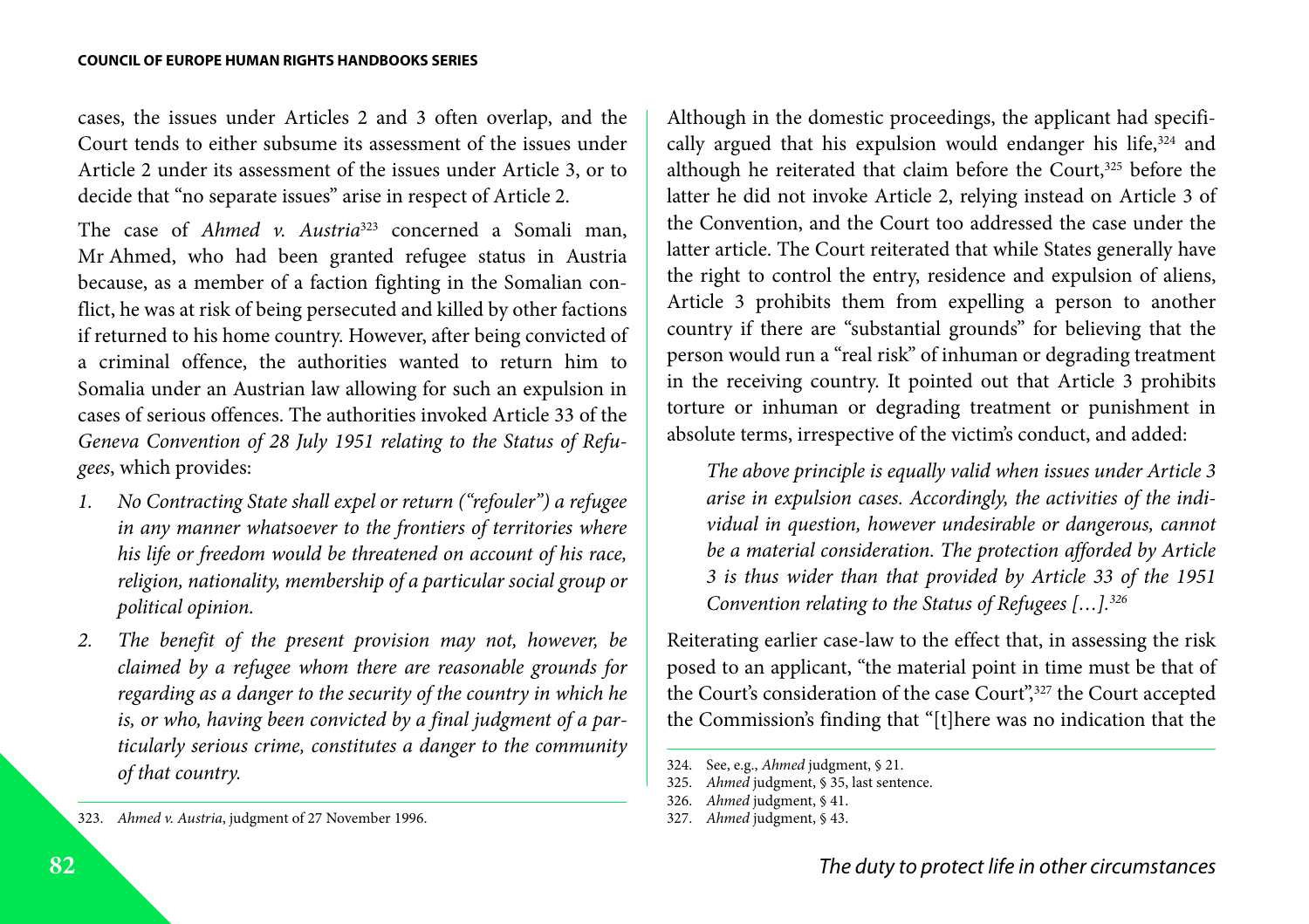dangers to which the applicant would have been exposed in 1992 [when he had been granted asylum] had ceased to exist or that any public authority would be able to protect him."328 Expelling the applicant would therefore entail a violation of Article 3.329

The judgment is of interest here for several reasons. First of all, as already noted, the reasoning applied in the judgment under Article 3 applies equally under Article 2.330 Under the latter article, too, "the activities of the individual in question, however undesirable or dangerous, cannot be a material consideration" in a State's decision on whether or not to extradite or expel that person (or, one may add, on whether to participate in so-called "rendition"). If there is a real danger that the person will be killed in the receiving country, in ways or circumstances which would violate Article 2 of the Convention if the killing occurred in a State Party to the Convention, the person may not be extradited or expelled (or "rendered"). Secondly, the case makes clear that this also applies if the threat to life comes from non-State parties in the receiving country, against whom the public authorities in that country would not, or could not, protect the potential victim. And thirdly, the case confirms previous case-law to the effect that, if a

case is brought to the Court in Strasbourg after a person has been expelled, the existence of the risk must be assessed primarily with reference to those facts which were known or ought to have been known to the Contracting State at the time of the expulsion, but if the applicant has not yet been expelled, the material time for assessing the risk in a given case is the time when the Court is asked to judge the case.

The above also applies in respect of threats resulting from lack of medical treatment in the receiving country, as is clear from the case of  $D$  v. the United Kingdom.<sup>331</sup> The case concerned a young man from St Kitts (an island in the Caribbean) who had been arrested upon arrival in the United Kingdom, carrying drugs. While serving a prison sentence in the United Kingdom, he was diagnosed with AIDS. He received treatment which alleviated his condition and protected him from opportunistic infections. Upon completion of his sentence, the British authorities wanted to send D back to St Kitts. He was originally held in immigration detention after his release from prison, in preparation for his expulsion, but was released on bail after the Commission's report on the case and allowed to reside in special sheltered accommodation for AIDS patients provided by a charitable organisation working with homeless persons. Accommodation, food and services were provided free of charge to the applicant, and he was also provided with emotional support and assistance of a trained volunteer pro-

<sup>328.</sup> Ahmed judgment, § 44.

<sup>329.</sup> Ahmed judgment, § 47.

<sup>330.</sup> Cf. the case of Said v. the Netherlands, judgment of 5 July 2005, in which the applicant invoked both articles, where the Court ruled that "it was more appropriate to deal globally with the complaint under Article 2 when examining the related complaint under Article 3" (§ 37), and where it held that, once it had found that expulsion would contravene the latter article, "no separate issue" arose under the former (§ 56). 331. D v. the United Kingdom, judgment of 21 April 1997.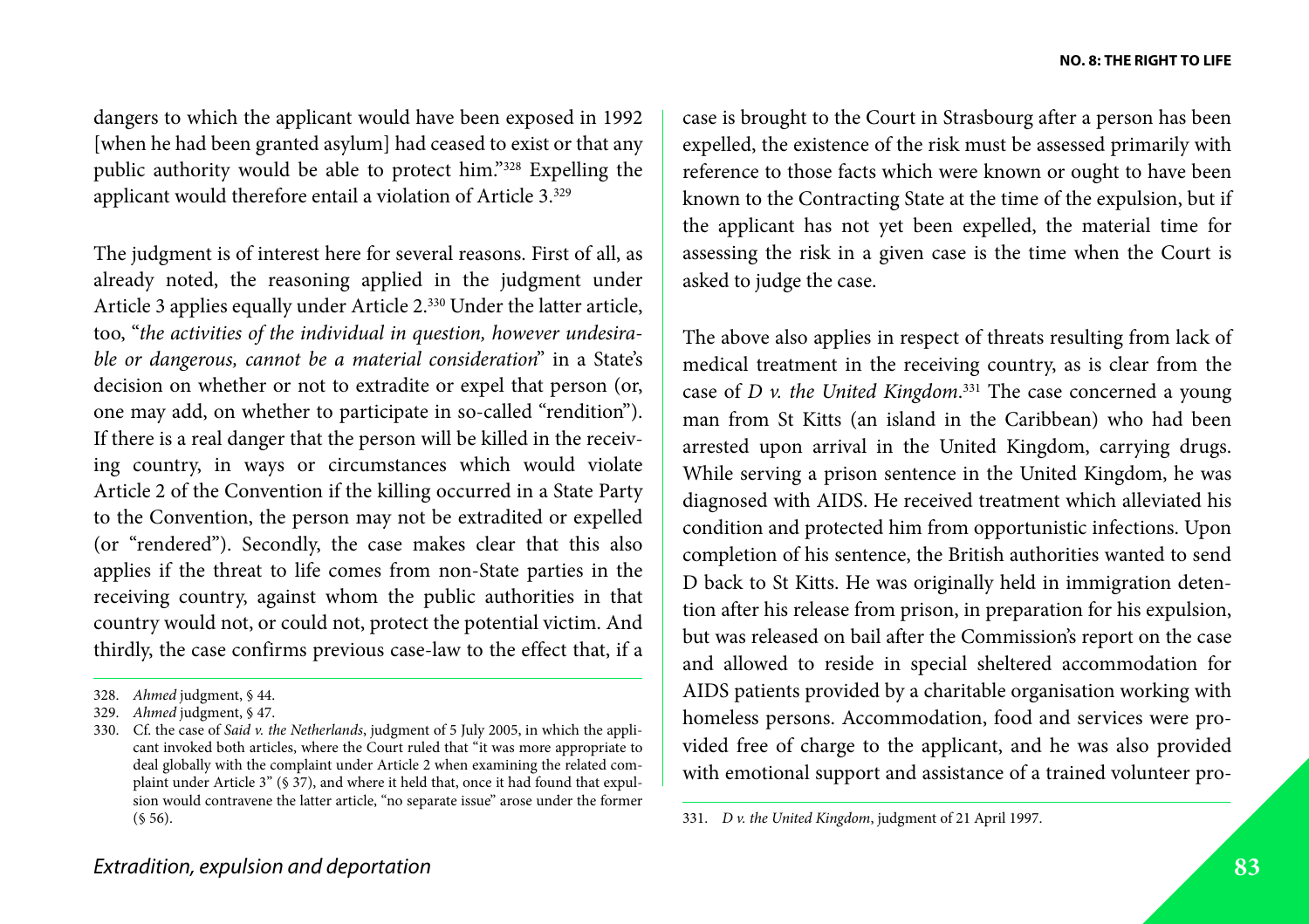vided by the Terrence Higgins Trust, the leading HIV/AIDS charity in the United Kingdom.

The applicant pointed out, and the Commission and Court accepted, that in St Kitts he would be homeless and without any form of moral, social or family support in the final stages of his deadly illness, deprived of his medical treatment and exposed to infections; this would further limit his life expectancy and cause him severe pain and mental suffering.<sup>332</sup>

The Court held that it should give itself flexibility to address the application of Article 3 in different contexts:

… It is not therefore prevented from scrutinising an applicant's claim under Article 3 where the source of the risk of proscribed treatment in the receiving country stems from factors which cannot engage either directly or indirectly the responsibility of the public authorities of that country, or which, taken alone, do not in themselves infringe the standards of that Article. To limit the application of Article 3 in this manner would be to undermine the absolute character of its protection. In any such contexts, however, the Court must subject all the circumstances surrounding the case to a rigorous scrutiny, especially the applicant's personal situation in the expelling State.<sup>333</sup>

After carefully reviewing the special facts of the case and in particular the applicant's State of health at the time of this review, the Court concluded, in respect of Article 3:

Although it cannot be said that the conditions which would confront him in the receiving country are themselves a breach of the standards of Article 3, *his removal would expose him to a real risk of dying under most distressing circumstances and would thus amount to inhuman treatment.* …334

In the "very exceptional circumstances" of the case, and given the "compelling humanitarian considerations" at stake, removal of D to St Kitts would be a violation of Article 3. 335

The Court again linked the applicant's claim under Article 2 to the issues under Article 3: the two were "indissociable", and it was therefore not necessary to examine D's complaint under Article 2.336

Finally, it should be noted that interim measures are of particular importance in the context of cases of threatened removal of persons from the jurisdiction of a State-Party to the Convention to a third country. Thus, in the case of Mamatkulov and Askarov v. Turkey, 337 the respondent Government had failed to comply with a request from the Court not to extradite the applicants to Uzbekistan in view of the widespread use of torture in that country.338 It claimed that its duties under its extradition treaty with Uzbekistan overruled its obligations under the Convention. How-

<sup>332.</sup> D v. the United Kingdom judgment, § 45.

<sup>333.</sup> D. v. the United Kingdom judgment, § 49.

<sup>334.</sup> D. v. the United Kingdom judgment, § 53, emphasis added.

<sup>335.</sup> D. v. the United Kingdom judgment, § 54.

<sup>336.</sup> D. v. the United Kingdom judgment, § 59.

<sup>337.</sup> Mamatkulov and Askarov v. Turkey, Grand Chamber judgment of 4 February 2005. Note that the Chamber judgment in this case of 6 February 2003 is referred to as Mamatkulov and Abdurasolovic.

<sup>338.</sup> See the Mamatkulov and Askarov judgment, §§ 24-27.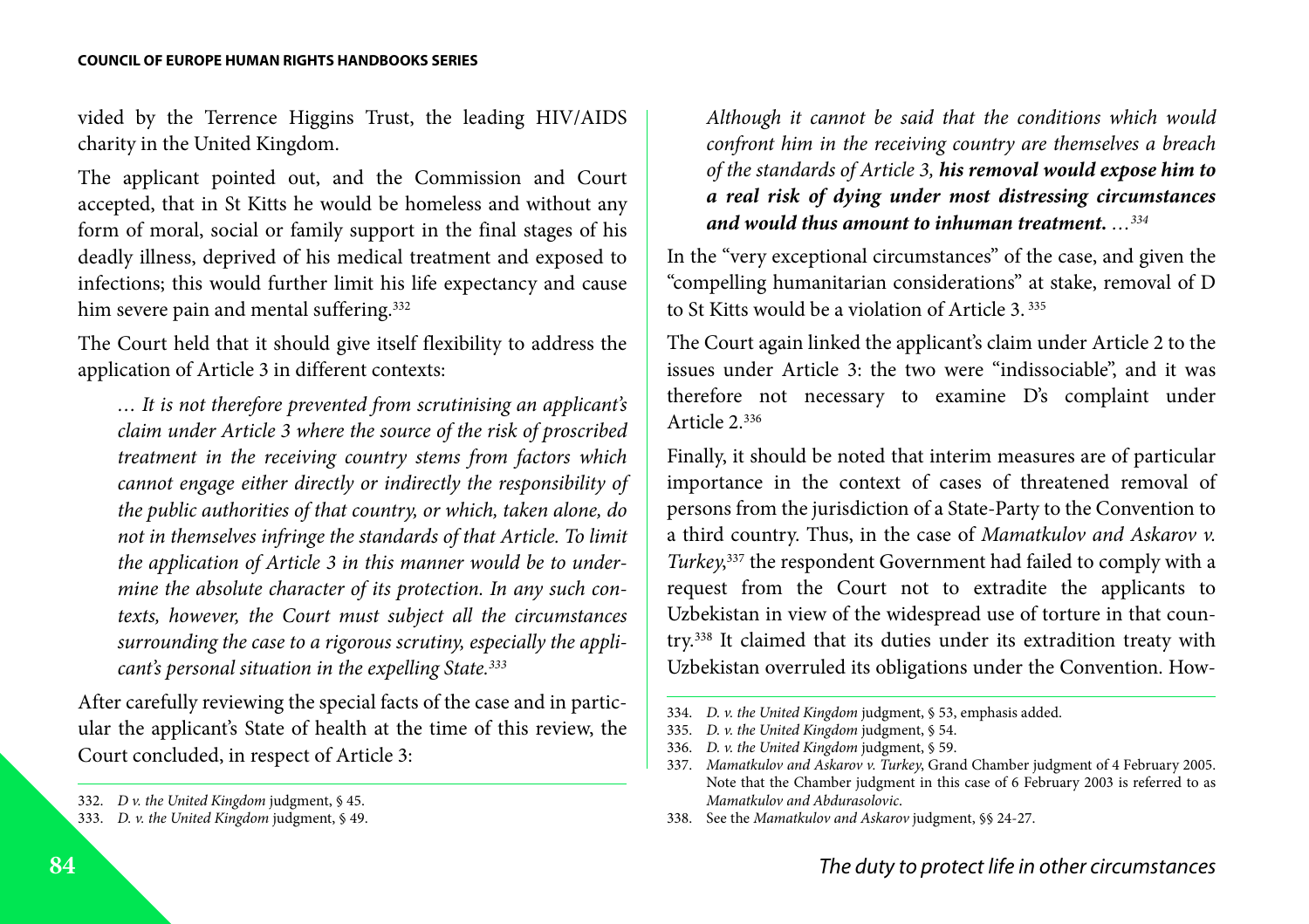ever, this was dismissed by the Court because the extradition had "irreversibly reduced" the level of protection which the Court could afford.339

The Court went on to consider whether the actions of the Turkish Government had violated its obligation under Article 34 of the Convention "not to hinder in any way the effective exercise of [the right of the Court to receive and adjudicate on individual applications]". Contrary to the position prior to Protocol No. 11, the Court ruled that:

A failure by a Contracting State to comply with interim measures [indicated by the Court] is to be regarded as preventing the Court from effectively examining the applicant's complaint and as hindering the effective exercise of his or her right and, accordingly, as a violation of Article 34 of the Convention.<sup>340</sup>

# **The death penalty**

## **Article 2 and Protocols Nos. 6 and 13: abolition of the death penalty**

As noted in the section on the text of Article 2, the second sentence in the first paragraph of that article refers to the death penalty. It stipulates that:

Turkey had therefore violated Article 34 in the case at hand.<sup>341</sup> Notably, the Court also held that this was a violation of the applicants' rights rather than a purely procedural issue, and that "just satisfaction" therefore had to be awarded for it.342

- 340. Mamatkulov and Askarov judgment, § 128. For the position prior to the entry into force of Protocol No. 11, see, e.g., Cruz Varas and others v. Sweden, judgment of 20 March 1991, and the admissibility decision of 13 March 2001 in Čonka and others v. Belgium. In adopting the new approach, the Court referred to general principles of international law, the Vienna Convention on the Law of Treaties, and the views expressed since then on the subject by other international bodies including the International Court of Justice, the Human Rights Committee established under the International Covenant on Civil and Political Rights, the Inter-American Commission and Court of Human Rights and the UN Committee Against Torture, and to the fact that while previously the right to individual application had been optional, "individuals now enjoy at the international level a real right of action to assert the rights and freedoms to which they are directly entitled under the Convention."
- 341. Mamatkulov and Askarov judgment, § 129.
- 342. Mamatkulov and Askarov judgment, § 134.

## *No one shall be deprived of his life intentionally save in the execution of a sentence of a court following his conviction of a crime for which this penalty is provided by law.*

For the States that are party to them (i.e. almost all of the States Party to the Convention),<sup>343</sup> this stipulation has been replaced by

<sup>339.</sup> Mamatkulov and Askarov judgment, § 108.

<sup>343.</sup> See below, p. 87, footnote 349 and p. 88, footnote 350.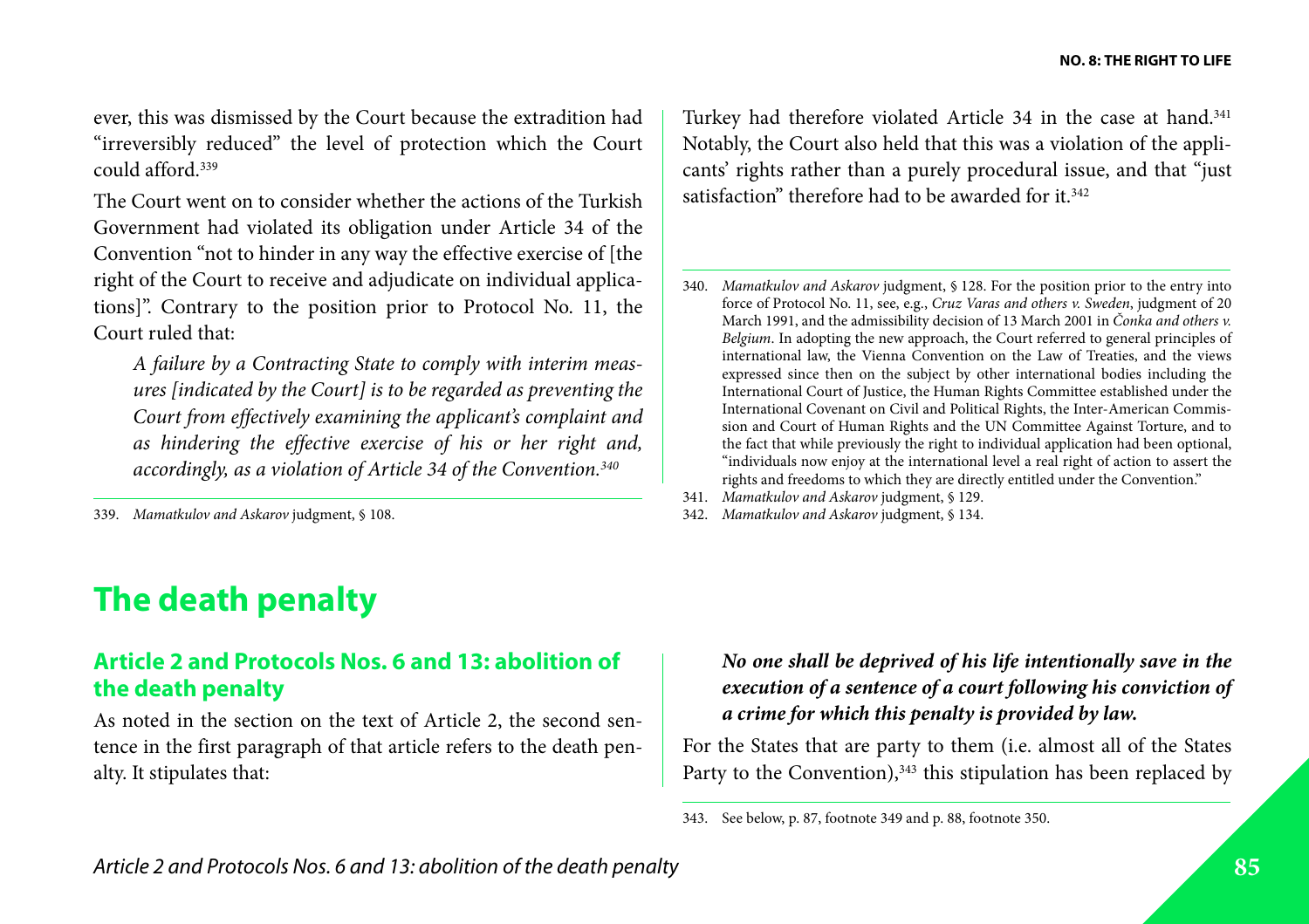the provisions in Protocols Nos. 6 and 13 to the Convention, which abolish the death penalty in times of peace and in all circumstances, respectively.344 Before considering those, it is important, however, to examine the case-law of the Court on this stipulation as such, and on how the adoption of these protocols has influenced this case-law.

It is clear from the text of the second sentence that the drafters of the Convention did not regard the existence or use of the death penalty as a violation of the right to life or of other requirements of the Convention per se. At the time, in the early 1950s, many States still retained the penalty on their statute books, even if its use was already in decline. In the 1989 case of Soering v. the United Kingdom, discussed in some detail in the last section of the previous chapter, the Court still rejected a suggestion by Amnesty International that the evolving standards in western Europe regarding the existence and use of the death penalty required that the death penalty should, by then, be considered as an inhuman and degrading punishment within the meaning of Article 3, even if this was not thought to be the case at the time of the drafting of the Convention.345 In rejecting this argument, the Court took into account, specifically, the fact that by then Protocol No. 6 (dis-

345. Soering judgment, § 101.

cussed below) had already been adopted (although it had at the time not yet been signed or ratified by the United Kingdom). According to the Court, this showed:

that the intention of the Contracting Parties as recently as 1983 was to adopt the normal method of amendment of the text in order to introduce a new obligation to abolish capital punishment in time of peace and, what is more, to do so by an optional instrument allowing each State to choose the moment when to undertake such an engagement. In these conditions, notwithstanding the special character of the Convention […], Article 3 cannot be interpreted as generally prohibiting the death penalty.346

The issue was only revisited some twenty years later, in the case of Öcalan v. Turkey. 347 In that case, the leader of the Kurdish Workers' Party or PKK, Mr Abdullah Öcalan, had been taken by Turkish agents from Kenya to Turkey. He was tried in a State Security Court and initially sentenced to death, but the sentence was later commuted to life imprisonment. Mr Öcalan claimed, inter alia, that the death penalty was by its nature inhuman and degrading.<sup>348</sup>

In its ruling on this point, the Grand Chamber quoted the Chamber at length, and added its own observations, as follows:

<sup>344.</sup> Protocol No. 6 to the Convention for the Protection of Human Rights and Fundamental Freedoms concerning the Abolition of the Death Penalty, ETS 114, of 28 April 1983, in force since 1 March 1985; Protocol No. 13 to the Convention for the Protection of Human Rights and Fundamental Freedoms, concerning the Abolition of the Death Penalty in All Circumstances, ETS 187, of 3 May 2002, in force since 1 July 2003.

<sup>346.</sup> Soering judgment, §§ 102-103.

<sup>347.</sup> Öcalan v. Turkey, Grand Chamber judgment of 12 May 2005; see also the Chamber judgment of 12 March 2003.

<sup>348.</sup> The applicant also claimed that any recourse to the death penalty – i.e. not just the actual implementation of that sentence but also its very imposition – would violate both Articles 2 and 3 of the Convention. The Court rejected this claim: see §§ 154- 155.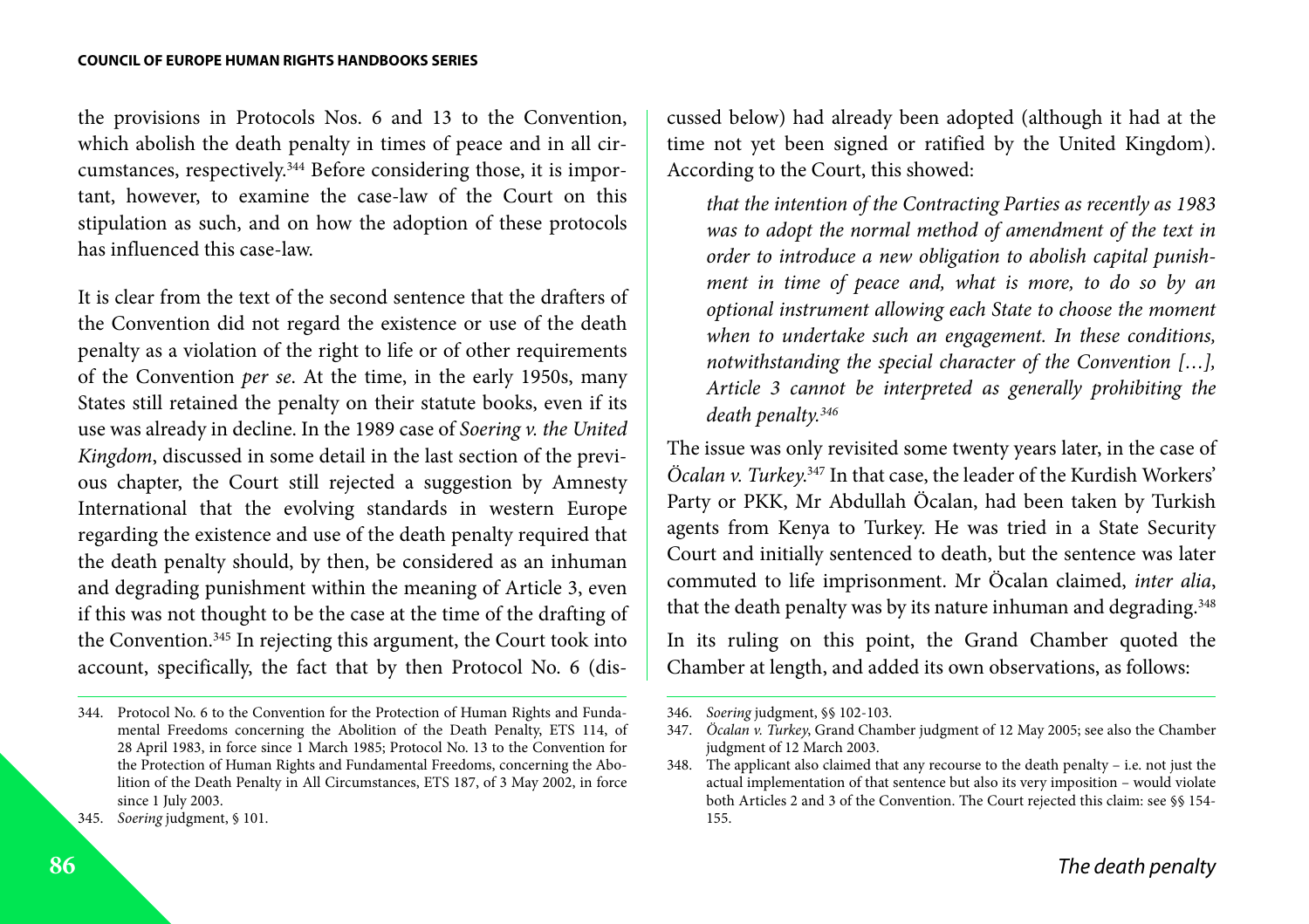The Grand Chamber agrees with the following conclusions of the Chamber on this point […]:

"… the legal position as regards the death penalty has undergone a considerable evolution since the Soering case was decided. The de facto abolition noted in that case in respect of twenty-two Contracting States in 1989 has developed into a de jure abolition in forty-three of the forty-four Contracting States and a moratorium in the remaining State which has not yet abolished the penalty, namely Russia. This almost complete abandonment of the death penalty in times of peace in Europe is reflected in the fact that all the Contracting States have signed Protocol No. 6 and forty-one States have ratified it, that is to say, all except Turkey, Armenia and Russia.<sup>349</sup> It is further reflected in the policy of the Council of Europe which requires that new member States undertake to abolish capital punishment as a condition of their admission into the organisation. As a result of these developments the territories encompassed by the member States of the Council of Europe have become a zone free of capital punishment.

… Such a marked development could now be taken as signalling the agreement of the Contracting States to abrogate, or at the very least to modify, the second sentence of Article  $2 \nI$ ,

particularly when regard is had to the fact that all Contracting States have now signed Protocol No. 6 and that it has been ratified by forty-one States. It may be questioned whether it is necessary to await ratification of Protocol No 6 by the three remaining States before concluding that the death penalty exception in Article 2 has been significantly modified. *Against such a consistent background, it can be said that capital punishment in peacetime has come to be regarded as an unacceptable … form of punishment which is no longer permissible under Article 2*."

The Court notes that by opening for signature Protocol No. 13 concerning the abolition of the death penalty in all circumstances the Contracting States have chosen the traditional method of amendment of the text of the Convention in pursuit of their policy of abolition. At the date of this judgment, three member States have not signed this Protocol and sixteen have yet to ratify it. However, this final step toward complete abolition of the death penalty – that is to say both in times of peace and in times of war – can be seen as confirmation of the abolitionist trend in the practice of the Contracting States. It does not necessarily run counter to the view that Article 2 has been amended in so far as it permits the death penalty in times of peace.

*For the time being, the fact that there are still a large number of States who have yet to sign or ratify Protocol No. 13 may prevent the Court from finding that it is the established practice of the Contracting States to regard the implementa-*

<sup>349.</sup> Original footnote: "As at the date of the Chamber's judgment of 12 March 2003. Protocol No. 6 has now been ratified by forty-four member States of the Council of Europe (including Turkey) and signed by two others, Monaco and Russia […]." [As noted elsewhere, Monaco has since ratified Protocol No. 6; only Russia has not yet done so. For the current State of signatures and ratifications of Council of Europe treaties, consult http://conventions.coe.int/.]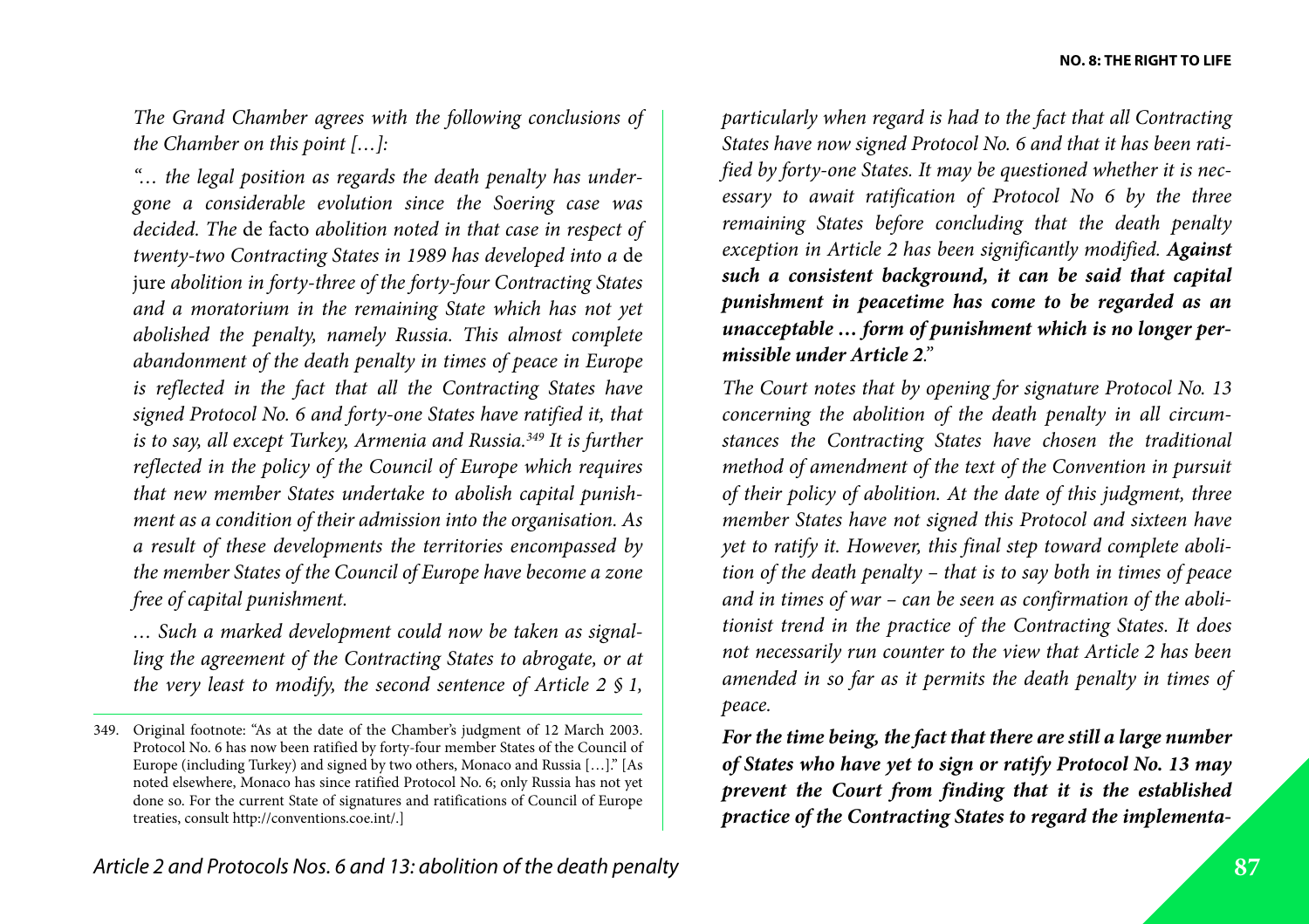*tion of the death penalty as inhuman and degrading treatment contrary to Article 3 of the Convention, since no derogation may be made from that provision, even in times of war. However, the Grand Chamber agrees with the Chamber that it is not necessary for the Court to reach any firm conclusion on these points since … it would be contrary to the Convention, even if Article 2 were to be construed as still permitting the death penalty, to implement a death sentence following an unfair trial.350*

The above shows the importance of the adoption, and near-universal ratification, of Protocol No. 6 to the Convention, which abolishes the death penalty in times of peace, and of the adoption and widespread (but not yet universal) ratification of Protocol No. 13. The main provision in Protocol No. 6, Article 1, is clear and unambiguous. It reads:

#### Article 1 – Abolition of the death penalty

The death penalty shall be abolished. No one shall be condemned to such penalty or executed.

Subject to its one limitation, discussed below, the absolute nature of the provision – which, for States that are Party to the Protocol, is regarded as an additional article to the Convention as a whole (Article 6 of Protocol No. 6) – is reinforced by the stipulations in Articles 3 and 4 of the Protocol that no derogations may be made from this article under Article 15 of the Convention, and that no reservations may be made in respect of it.

Article 1 of Protocol No. 6 does not affect the application of the rest of Article 2 of the Convention, other than the second sentence of the first paragraph of the latter article.351 Extra-judicial killings contrary to Article 2 (2), as extensively discussed in the earlier chapters of this handbook, remain prohibited under that article. The new article prohibits judicial executions. The one limitation – to which, however, the stipulations in Articles 3 and 4 of the Protocol also apply – is contained in Article 2 of the Protocol, which reads:

# Article 2 – Death penalty in time of war

A State may make provision in its law for the death penalty in respect of acts committed in time of war or of imminent threat of war; such penalty shall be applied only in the instances laid down in the law and in accordance with its provisions. The State shall communicate to the Secretary General of the Council of Europe the relevant provisions of that law.

<sup>350.</sup> Öcalan Grand Chamber judgment, §§ 163-165, quoting §§ 189-196 of the Chamber judgment, emphasis added, references omitted. On the fair trial issue, see the text, below p. [89](#page-90-0). Since the Chamber judgment, quoted here, more States have ratified Protocol No. 13, so that there are now 8 States that have signed but not yet ratified the instrument. Only Azerbaijan and Russia have still neither signed nor ratified it (October 2006). For a full list of sigantures and ratifications of Council of Europe treaties, see http://conventions.coe.int/.

<sup>351.</sup> Cf. the Commentary on Articles 1 and 6 of Protocol No. 6 in the Explanatory Memorandum to the Protocol.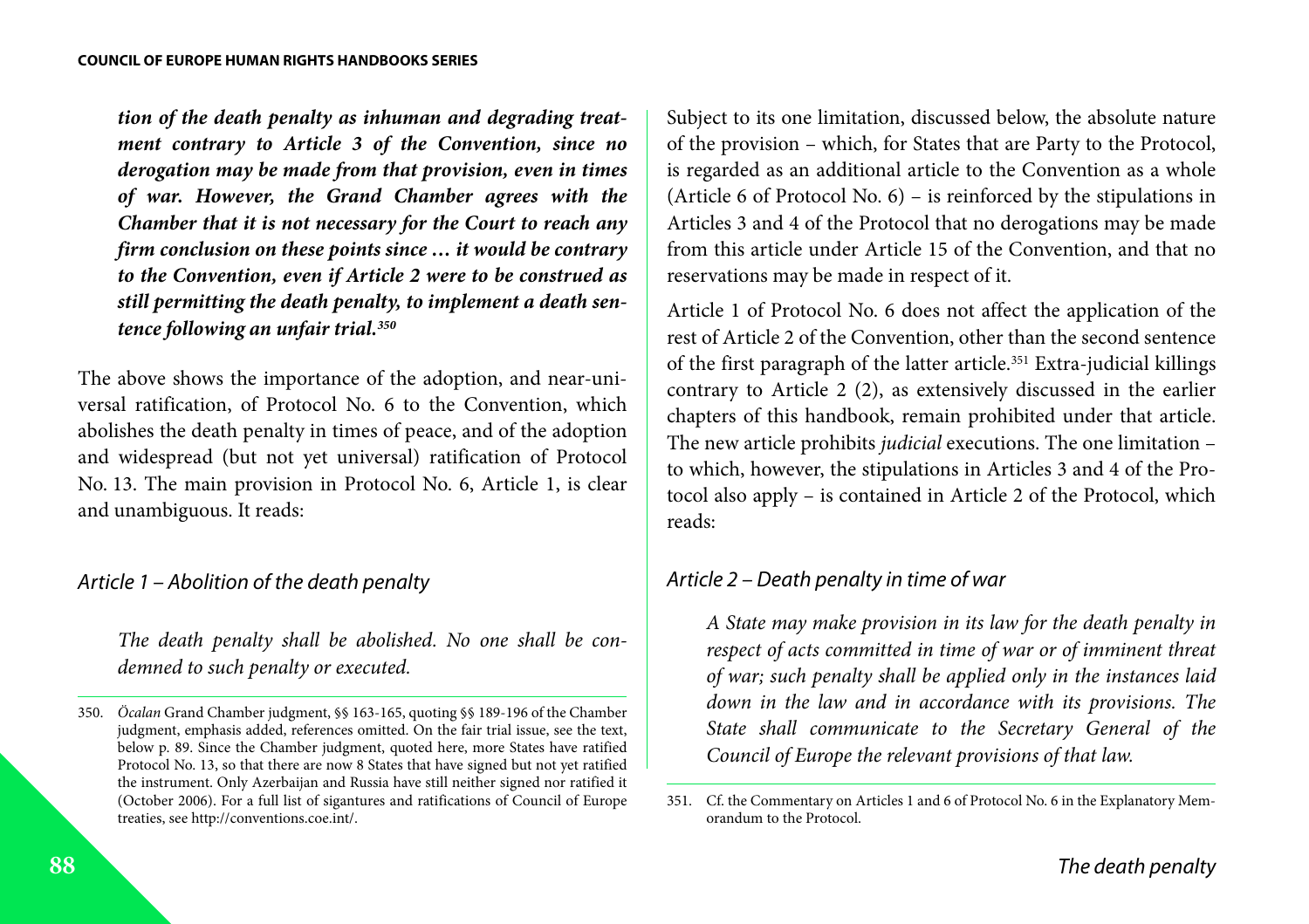The term "law", used in Article 2 of the Protocol, must of course be given its usual meaning under the Convention, that is, as requiring rules that are accessible, and reasonably precise and foreseeable in their application. If anything, in view of the fundamental importance of the right to life, these requirements must be strictly applied.

Furthermore, as noted in the earlier quote from the Commentary in the Explanatory Memorandum to Protocol No. 6, the second sentence of paragraph 1 of Article 2 of the Convention remains applicable for those States which retain the death penalty for acts committed in time of war or of imminent threat of war, in particular as regards the requirement that the sentence must be pronounced by a "court" – that is, by an independent and impartial tribunal established by law, meeting the requirements of Article 6 of the Convention. In its case-law on that article, discussed in Human Rights Handbook No. 3, the Court has set a large number of strict standards in this regard and these must therefore be met by any "court" – including any military tribunal – that might impose the death sentence in time of war. It is notable that the Protocol stipulates, in Article 3, that:

No derogation from the provisions of this Protocol shall be made under Article 15 of the Convention.

<span id="page-90-0"></span>This means, among other things, that States that are Party to the Protocol may not derogate from their obligations under Article 6 in respect of proceedings in times of war or imminent war that could result in the death penalty. Any State Parties to the Protocol

that do retain the death penalty in times of war or imminent war must therefore ensure that the relevant courts and procedures do not depart from the minimum fair trial requirements under Article 6 of the Convention. Rather, the Court stressed in Öcalan that:

… It also follows from the requirement in Article 2 § 1 that the deprivation of life be pursuant to the "execution of a sentence of a court", that the "court" which imposes the penalty be an independent and impartial tribunal within the meaning of the Court's case-law […] and that the most rigorous standards of fairness are observed in the criminal proceedings both at first instance and on appeal. Since the execution of the death penalty is irreversible, it can only be through the application of such standards that an arbitrary and unlawful taking of life can be avoided […]. Lastly, the requirement in Article 2 § 1 that the penalty be "provided by law" means not only that there must exist a basis for the penalty in domestic law but that the requirement of the quality of the law be fully respected, namely that the legal basis be "accessible" and "foreseeable" as those terms are understood in the case-law of the Court […].

… It follows from the above construction of Article 2 that the implementation of the death penalty in respect of a person who has not had a fair trial would not be permissible.<sup>352</sup>

There has so far been no case-law on any of the provisions of Protocol No. 6. In particular, the phrase "in time of war or of imminent threat of war" has not yet been clarified. However, in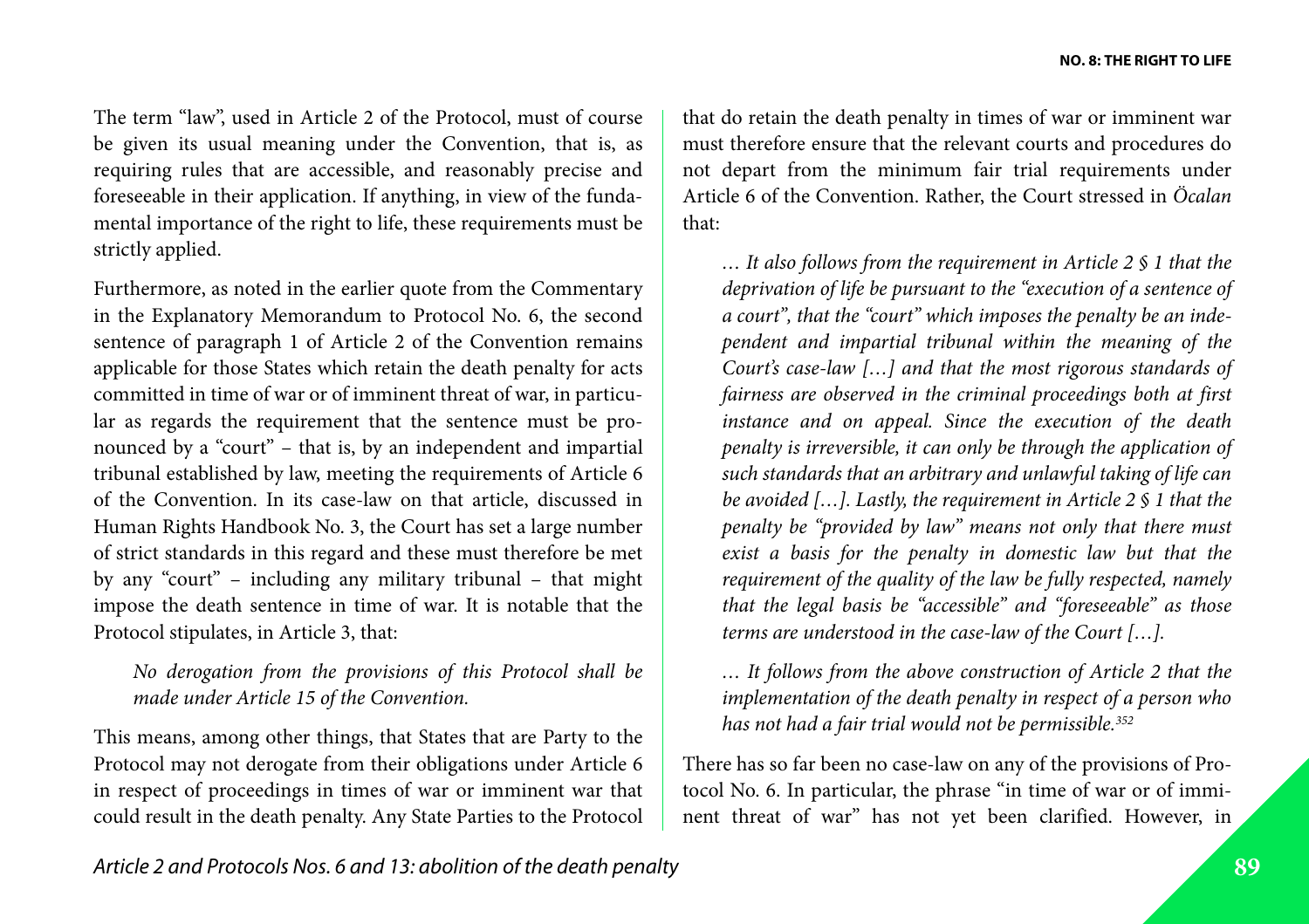accordance with general international law, and more specifically with international humanitarian law, it should be read as referring to actual or imminent international armed conflict. For States that are Party to the Protocol, Article 2 of the Protocol therefore does not allow for the retention of the death penalty in respect of noninternational (internal) armed conflicts. It can also not be invoked in the so-called "war on terror" or "on terrorism": those phrases are political terms, they do not denote an internationally recognised condition such as war or armed conflict (although of course, if a State uses armed force in this context, it may become involved in "war" in the recognised sense).

In spite of the references in the Commentary to laws "present or future" which may make provision for the death penalty in respect of acts committed in time of war or of imminent threat of war, States may not be entirely free to re-introduce the death penalty for situations to which that penalty does not apply already. This is because Article 6 of the Convention's sister-document, the International Covenant on Civil and Political Rights, strongly suggests that the death penalty should be progressively abolished, and that its re-introduction or expansion in any area would thus be contrary to the letter and spirit of that treaty.353 If that is so, States that are Party to Protocol No. 6 (but not to Protocol No. 13, discussed below) as well as to the ICCPR – that is, all State Parties to the Convention – are barred from introducing or re-introducing the death penalty for times of war or imminent war if their current law does not envisage this penalty at such times, or from extending its scope, because of the stipulation in Article 53 of the Convention that:

Nothing in this Convention shall be construed as limiting or derogating from any of the human rights and fundamental freedoms which may be ensured under the laws of any High Contracting Party or under any other agreement to which it is a Party.

Under Protocol No. 13, States can agree to abolish the death penalty "in all circumstances", i.e. both in times of peace and in times of war. The text of Protocol No. 13 is identical to the text of Protocol No. 6, except for the omission of Article 2 of the latter, just discussed. None of the interpretation questions in respect of

<sup>352.</sup> Öcalan Grand Chamber judgment, § 166, quoting §§ 201-204 of the Chamber judgment, references omitted. The Öcalan judgment of course did not specifically deal with Protocol No. 13, since Turkey had not (and still has not) ratified it, but the matters addressed here concern the meaning of the second sentence of Article 2 (1) and therefore apply equally under the Protocol No. 13. Note that the references omitted from the quotation included references to ECOSOC Resolution 1984/50 of 25 May 1984 concerning safeguards guaranteeing protection of the rights of those facing the death penalty, to the "views" of the Human Rights Committee in a series of death penalty cases (including Reid v. Jamaica, Daniel Mbenge v. Zaire, and Wright v. Jamaica) in which the Committee stressed the need for strict compliance with fair trial requirements in such cases, and to cases from the Inter-American Court of Human Rights (including its Advisory Opinion on "The right to information on consular assistance in the framework of the guarantee of due process of law" and its Hilaire, Constantine and Benjamin et al. v. Trinidad and Tobago judgment of 21 June 2002), taking the same position. This again shows the Court's attempt to align its case-law with wider international legal standards. On the ECOSOC standards, see also its Resolutions 1989/64 of 24 May 1989 and 1996/15 of 23 July 1996.

<sup>353.</sup> See the Human Rights Committee's General Comment No. 6 on Article 6 of the Covenant of 30 April 1982, § 6.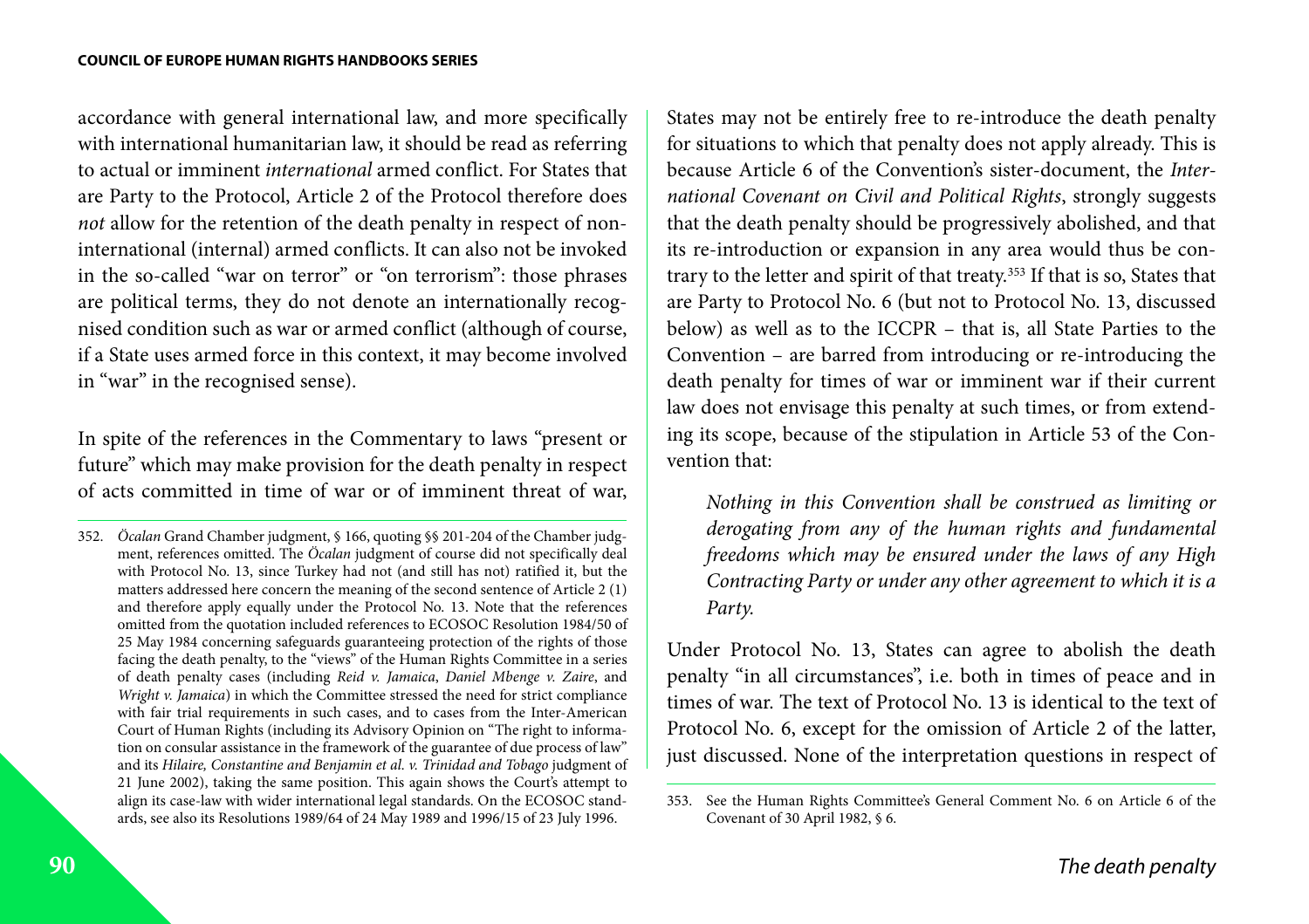that article, just noted, therefore arise: as is made clear in the very title of the instrument, for the States that have ratified Protocol No. 13, there really are no circumstances in which they can retain or (re-)introduce the death penalty, other than by denouncing the Convention.

## <span id="page-92-0"></span>**The death penalty and extradition**

We already noted in the earlier sub-section on "extradition, expulsion and deportation" that in the 1989 case of Soering, the Court held that, because of the clear meaning of the second sentence of the first paragraph of Article 2, it could not rule that extradition to a country where the applicant might face the death penalty was ipso facto a violation of that article (although it did hold, in that case, that the "death row phenomenon" associated with that penalty in the US State of Virginia constituted inhuman and degrading treatment, thus barring the extradition on another basis). However, as we have seen in the previous sub-section, following the adoption of Protocol No. 6 to the Convention and its ratification by almost all member States of the Council of Europe, capital punishment in peacetime now is as such contrary to Article 2, and the use of the death penalty in any circumstances, including war, may soon also become automatically contrary to Article 3, irrespective of the attending conditions.

This means that the principle applicable to extraditions that may expose individuals to treatment contrary to Articles 2 or 3 in a non-State-Party to the Convention now also applies to extradi-

tions that may expose an individual to the death penalty in peacetime. If there are "substantial grounds" for believing that there is a "real risk" that a person to be extradited to a non-State Party will be charged, in that country, with a capital offence and, if convicted, will be sentenced to death and executed, the extraditing State will have to seek, and obtain, clear and binding assurances from the receiving State that the person will not be so sentenced, or at least that, if so sentenced, the penalty will not be carried out. Vague assurances to the effect that the prosecuting authorities will let it be known to the court that will try the person that the extraditing State would prefer that the death sentence not be imposed or carried out (such as were offered by the Virginian prosecuting authorities in Soering), are manifestly not enough.

Extraditing the person without such clear assurances will be in violation of the Convention. Furthermore, individuals must now have the right to assert the right not to be extradited in such circumstances before the domestic courts under Article 13 of the Convention which grants everyone the right to an effective remedy before those courts against an alleged violation, or threatened violation, of his or her substantive rights under the Convention.

What is more, if the person to be extradited appeals to the Court in Strasbourg and the Court indicates that, as an interim measure, the extraditing State should not hand the person over, the State in question will be in violation of Article 34 if it does not comply with this demand.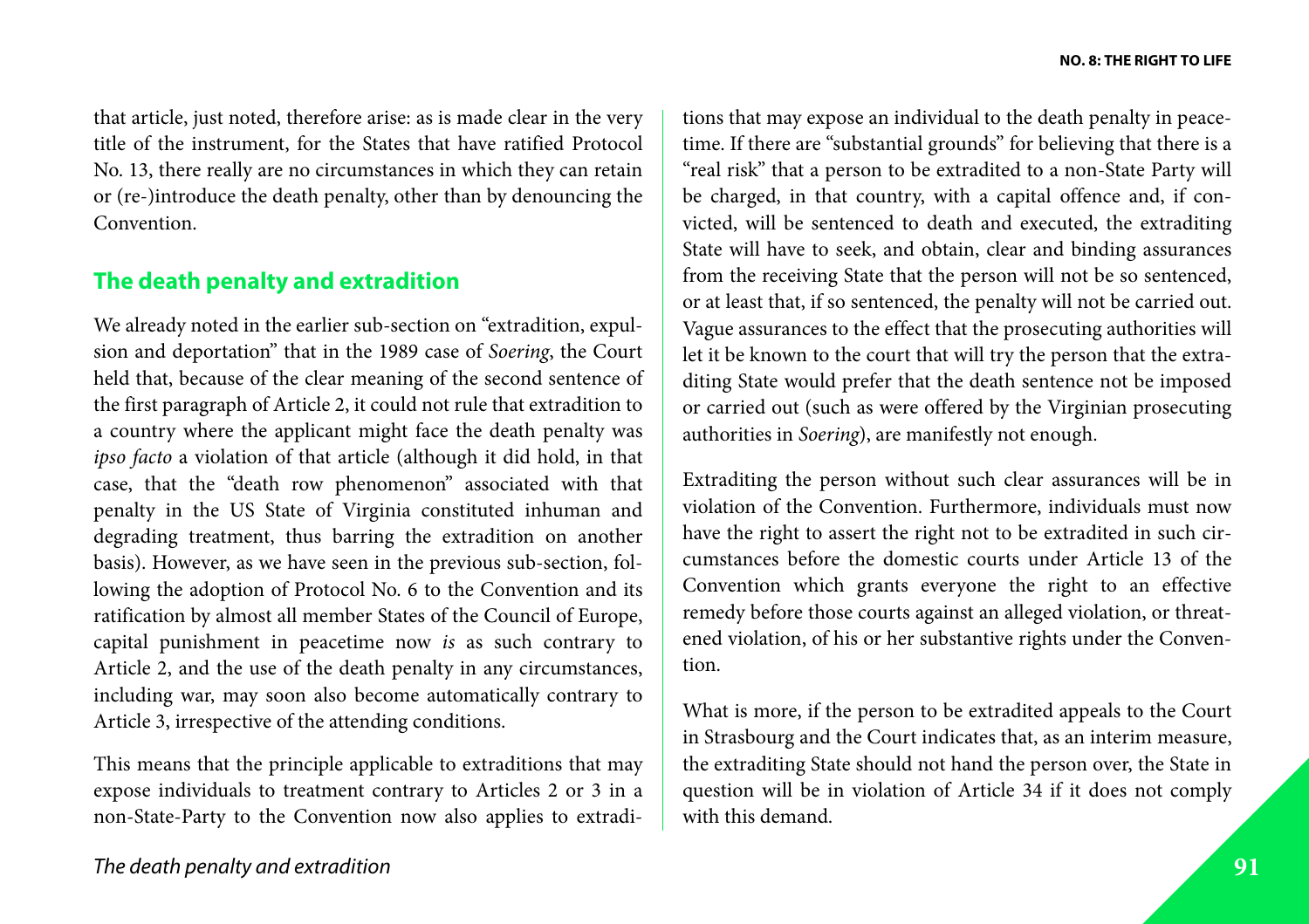Of course, handing over a person to a non-State Party where he or she may face the death penalty, without going through a formal procedure in the extraditing State (as in so-called "extraordinary renditions") is a fortiori against Articles 2 and 13 – and against Article 5, which prohibits arbitrary arrest and detention (including kidnapping for such abusive purposes).

It is now indeed common good practice for member States of the Council of Europe to seek such assurances, and not to extradite a person unless such assurances are obtained; and for persons under threat of extradition or expulsion to a country where they may face the death penalty to be able to challenge the intended extradition or expulsion in the domestic courts.

In theory, the fact that Protocol No. 13 has not yet been signed and ratified by all member States of the Council of Europe leaves some minor gaps in this system of protection against the death penalty. The one State that has not yet ratified Protocol No. 6 and that has neither signed not ratified Protocol No. 13, Russia, could argue that it is still in the same legal position under the Convention as the United Kingdom was at the time of Soering – and that it can therefore extradite persons to States that retain the death penalty in peacetime as long as the attending circumstances don't violate Article 3. In practice, this is highly unlikely, since Russia itself has implemented a moratorium on executions.

Russia and the 12 States that are Party to Protocol No. 6 but not to Protocol No. 13 could argue that since they can (and presumably do) retain the death penalty in time of war, they can also extradite a person within their jurisdiction to a State that is at war and retains the death penalty in that context. However, given the extremely strict conditions imposed on any extraditions that might still be allowed as not contrary to Article 3 per se – such as the requirements of fully independent and impartial courts and procedures that fully conform to all the requirements of Article 6, as well as the requirements flowing from Article 3, which prohibit situations akin to the "death row phenomenon" – it will be extremely difficult to effect such an extradition or expulsion in a manner that will be compatible with the Convention. Hardly any State that retains the death penalty will meet those requirements. Many will certainly not meet those requirements in any special wartime fora and procedures, usually involving military tribunals or commissions, that may impose the death penalty. In others, the physical or psychological conditions attending such proceedings will contravene the standards of Article 3.